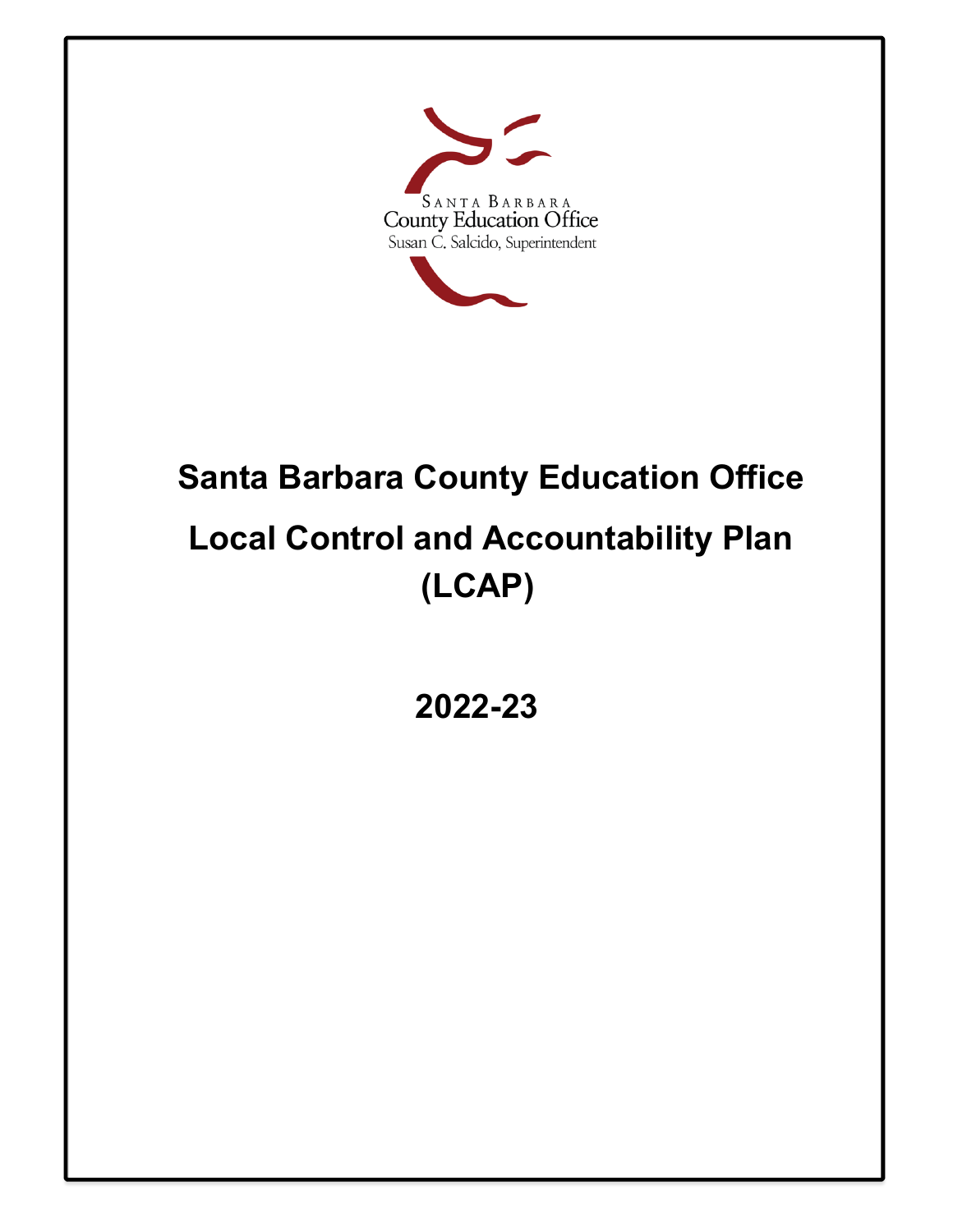



# **for Parents**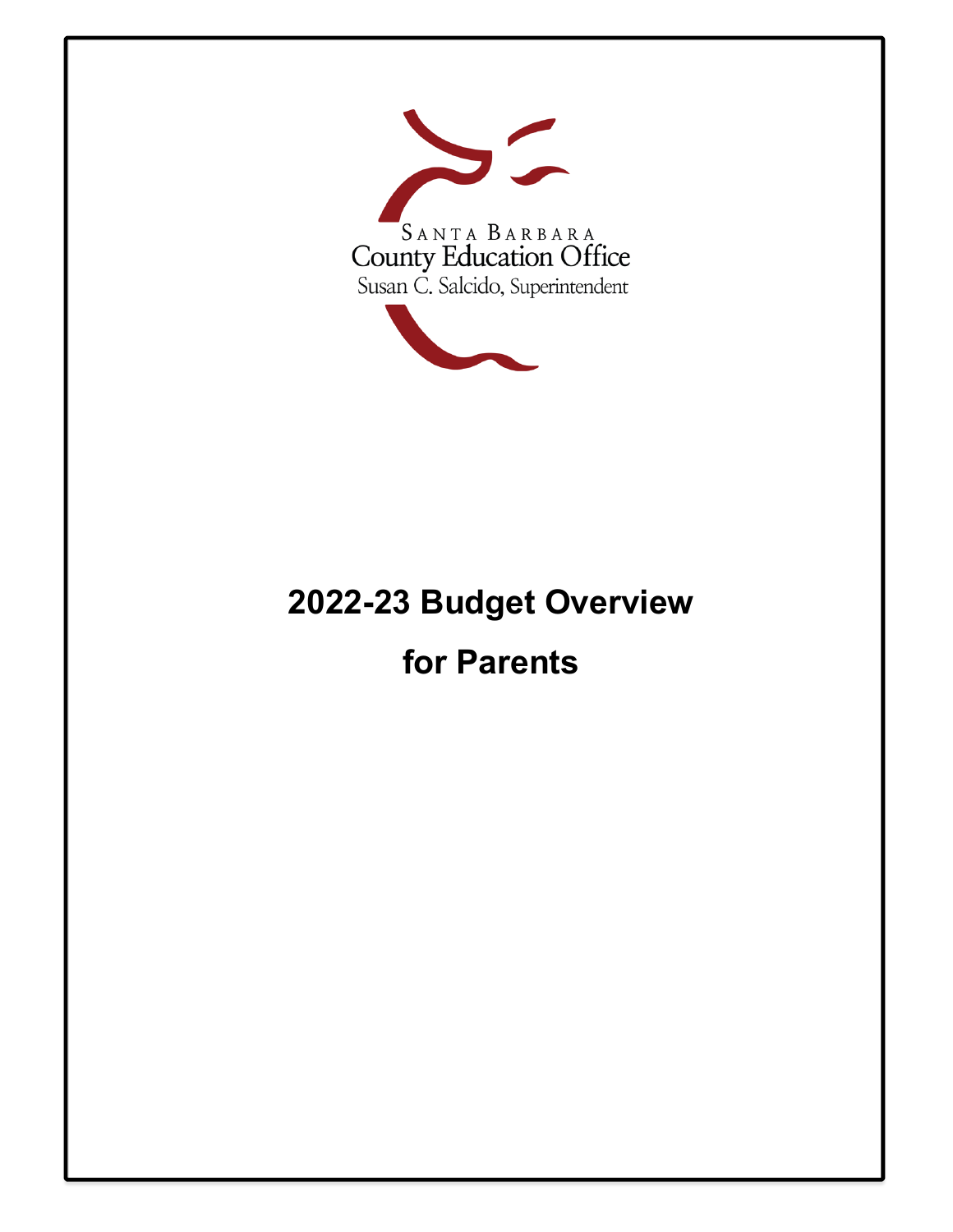## **LCFF Budget Overview for Parents**

Local Educational Agency (LEA) Name: Santa Barbara County Education Office CDS Code: 42-10421-0000000 School Year: 2022 – 23 LEA contact information: Debbie Breck, 805-964-4711, Ext. 5227, dbreck@sbceo.org

School districts receive funding from different sources: state funds under the Local Control Funding Formula (LCFF), other state funds, local funds, and federal funds. LCFF funds include a base level of funding for all LEAs and extra funding - called "supplemental and concentration" grants - to LEAs based on the enrollment of high needs students (foster youth, English learners, and low-income students).



This chart shows the total general purpose revenue Santa Barbara County Education Office expects to receive in the coming year from all sources.

The text description for the above chart is as follows: The total revenue projected for Santa Barbara County Education Office is \$66,643,876.00, of which \$24,650,353.00 is Local Control Funding Formula (LCFF), \$10,296,191.00 is other state funds, \$29,835,157.00 is local funds, and \$1,862,175.00 is federal funds. Of the \$24,650,353.00 in LCFF Funds, \$258,492.00 is generated based on the enrollment of high needs students (foster youth, English learner, and low-income students).

The LCFF gives school districts more flexibility in deciding how to use state funds. In exchange, school districts must work with parents, educators, students, and the community to develop a Local Control and Accountability Plan (LCAP) that shows how they will use these funds to serve students.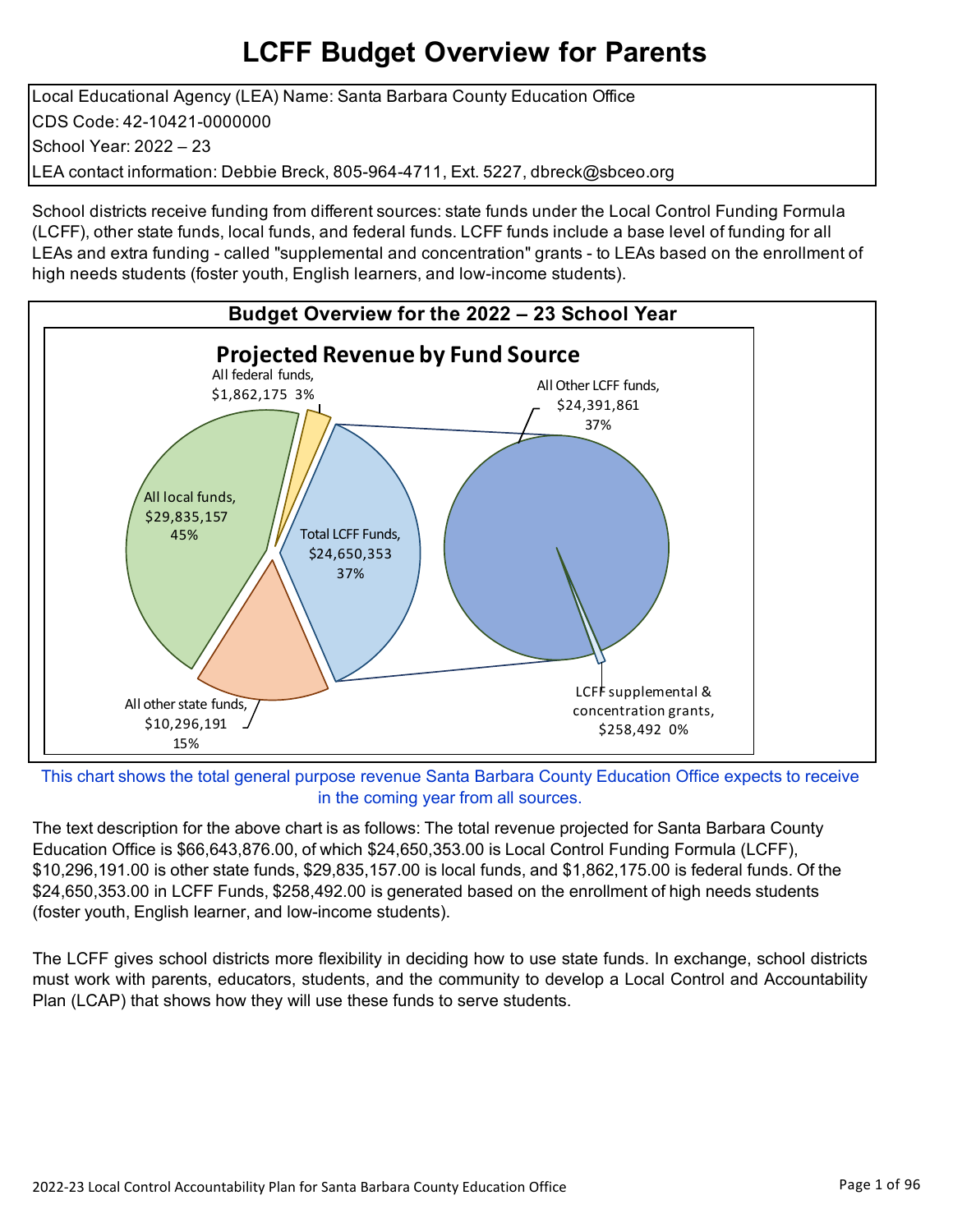### **LCFF Budget Overview for Parents**

|                                                                                                                              | Budgeted Expenditures in the LCAP                                             |                                                                     |
|------------------------------------------------------------------------------------------------------------------------------|-------------------------------------------------------------------------------|---------------------------------------------------------------------|
| \$80,000,000<br>\$70,000,000<br>\$60,000,000<br>\$50,000,000<br>\$40,000,000<br>\$30,000,000<br>\$20,000,000<br>\$10,000,000 | <b>Total Budgeted</b><br><b>General Fund</b><br>Expenditures,<br>\$67,225,089 | <b>Total Budgeted</b><br>Expenditures in<br>the LCAP<br>\$2,451,590 |
| \$0                                                                                                                          |                                                                               |                                                                     |

This chart provides a quick summary of how much Santa Barbara County Education Office plans to spend for 2022 – 23. It shows how much of the total is tied to planned actions and services in the LCAP.

The text description of the above chart is as follows: Santa Barbara County Education Office plans to spend \$67,225,089.00 for the 2022 – 23 school year. Of that amount, \$2,451,590.36 is tied to actions/services in the LCAP and \$64,773,498.64 is not included in the LCAP. The budgeted expenditures that are not included in the LCAP will be used for the following:

Student Services/Support (Special Education; JCCS Base, Title ID, and IIA; Child Welfare & Attendance; Career Technical Education; Transitional Youth); District & Teacher Services/Support ( Curriculum & Instruction; Educational Technology; STRS Counseling; Teacher Induction; Financial Systems; Information Increased or Improved Services for High Needs Students in the LCAP for the 2022 – 23 School Year

In 2022 – 23, Santa Barbara County Education Office is projecting it will receive \$258,492.00 based on the enrollment of foster youth, English learner, and low-income students. Santa Barbara County Education Office must describe how it intends to increase or improve services for high needs students in the LCAP. Santa Barbara County Education Office plans to spend \$273,845.21 towards meeting this requirement, as described in the LCAP.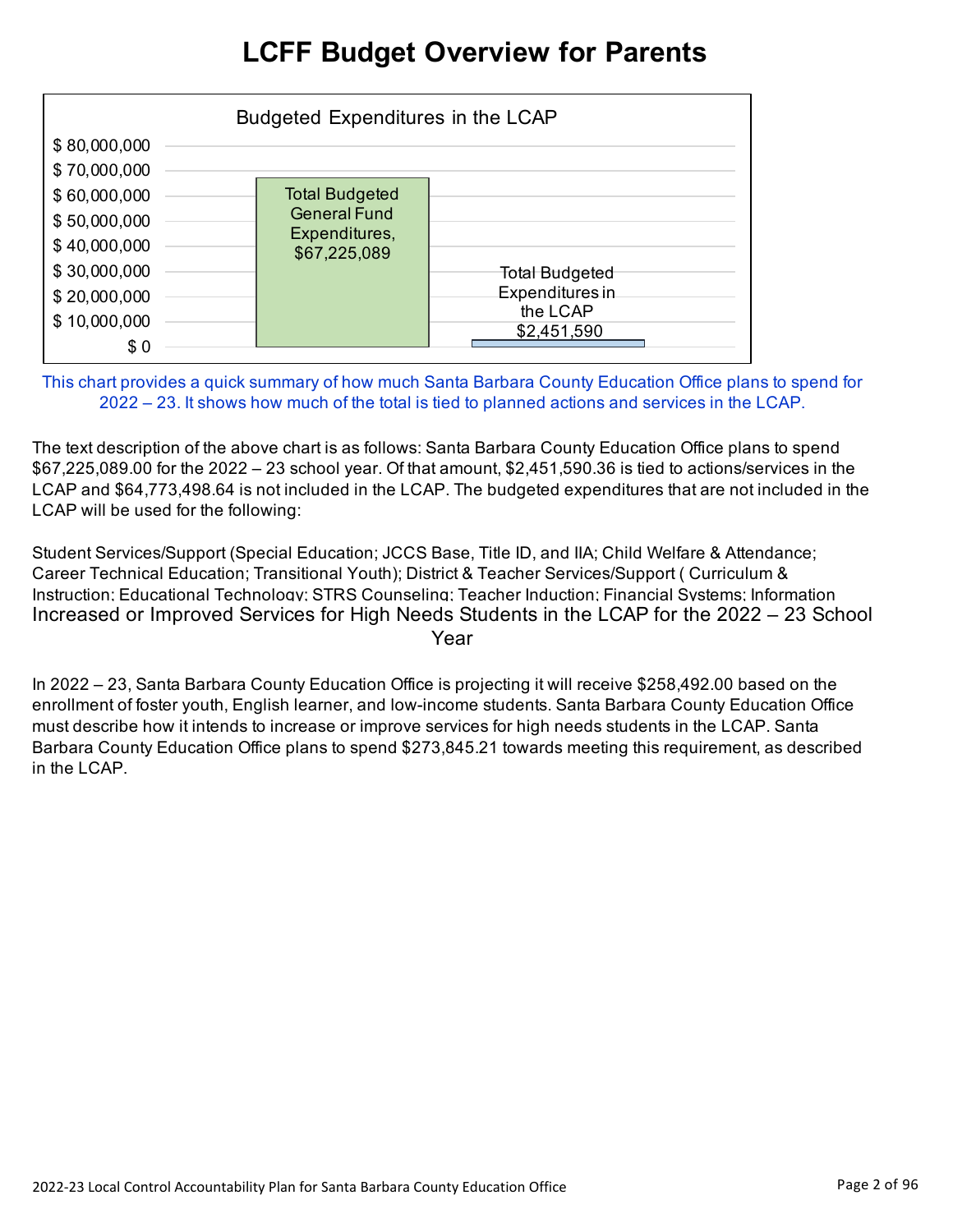## **LCFF Budget Overview for Parents**

#### **Update on Increased or Improved Services for High Needs Students in 2021 – 22**



This chart compares what Santa Barbara County Education Office budgeted last year in the LCAP for actions and services that contribute to increasing or improving services for high needs students with what Santa Barbara County Education Office estimates it has spent on actions and services that contribute to increasing or improving services for high needs students in the current year.

The text description of the above chart is as follows: In 2021 – 22, Santa Barbara County Education Office's LCAP budgeted \$385,378.00 for planned actions to increase or improve services for high needs students. Santa Barbara County Education Office actually spent \$367,783.55 for actions to increase or improve services for high needs students in 2021 – 22. The difference between the budgeted and actual expenditures of \$17,594.45 had the following impact on Santa Barbara County Education Office's ability to increase or improve services for high needs students:

Our 2021-22 LCAP outlined services that were projected to be \$64,977 above the required base amount of \$320,400. Even though our actual expenditures in the 2021-22 LCAP were \$17,594.45 less than initially projected for high needs students, we still spent \$47,383.55 above the required amount. With our high commitment to students, we were able to provide the same level of services for our students despite the reduced costs. Below are the primary areas in which expenditures were reduced:

Substitute salary and benefits: Due to declining enrollment, we did not need to hire as many substitutes as initially planned. Therefore, we did not incur as many substitute costs for teachers to attend professional development trainings.

Translation services: The Office Assistant at Los Robles resigned in February and due to a significant decline in enrollment the decision was made to not refill the position. This employee received a bilingual stipend, so by not refilling her position we did not incur the cost of a full year's bilingual stipend. We were able to support the families who required translation services with existing staff.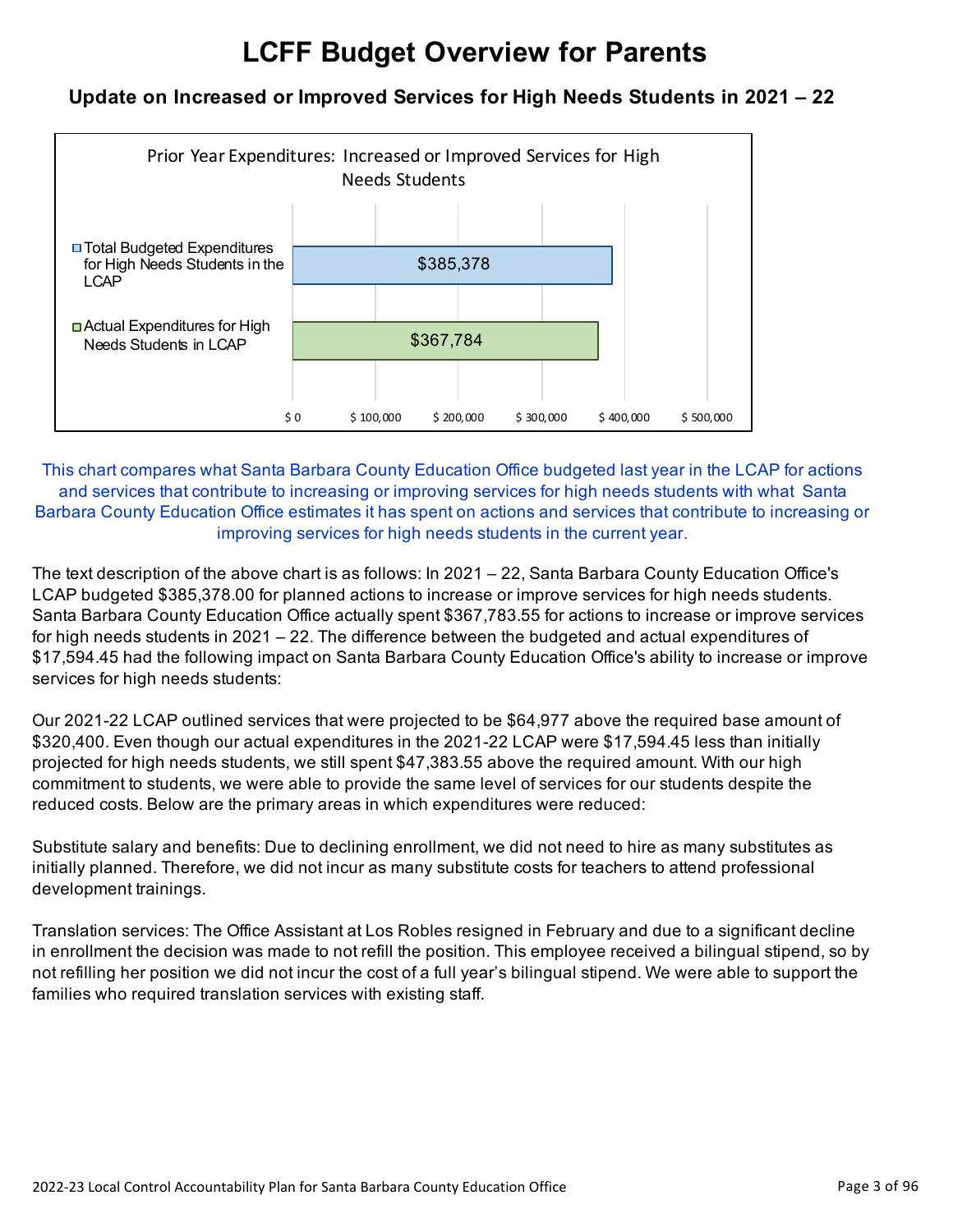

# **Supplement to the Annual Update to the 2021-22 LCAP**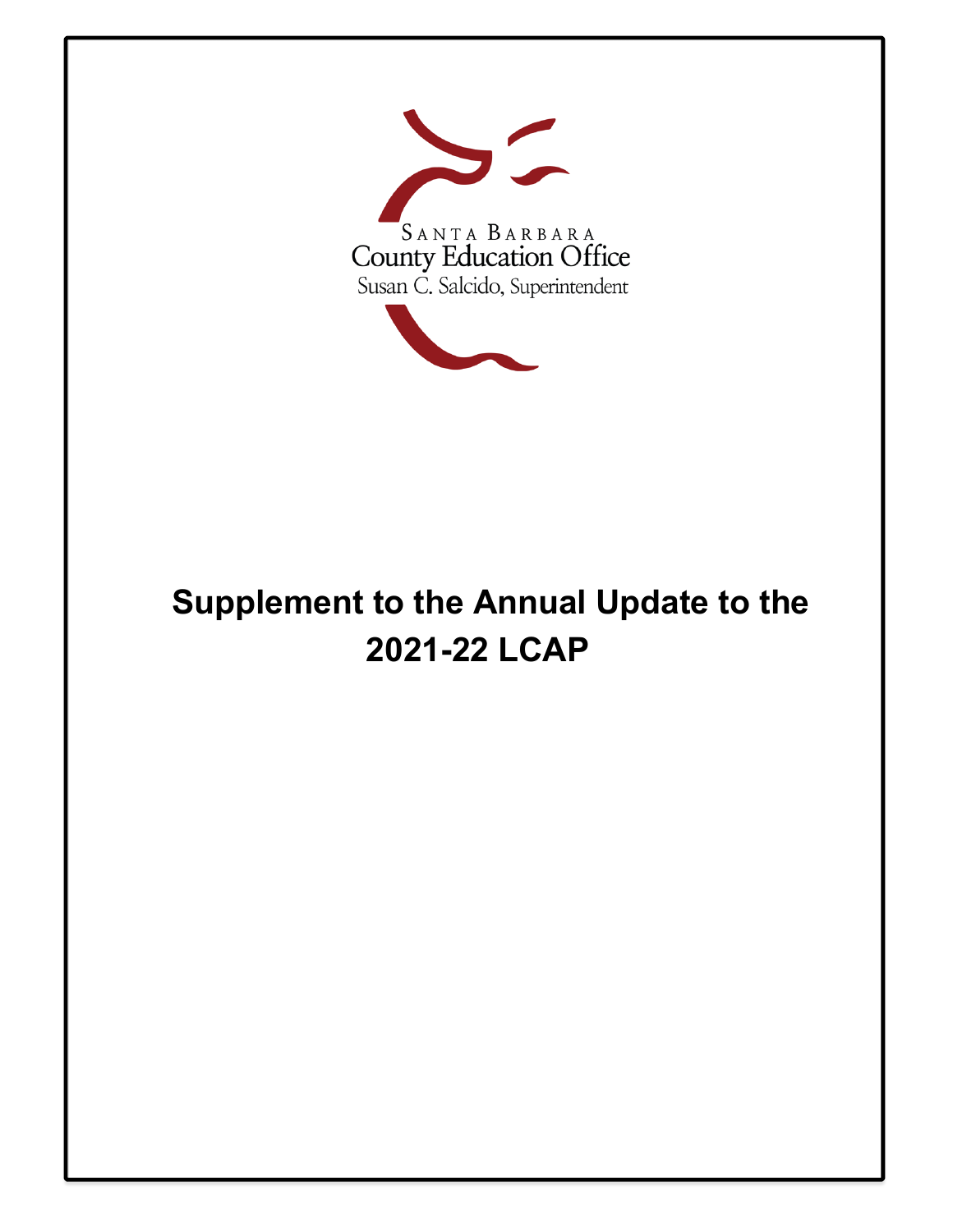# **Supplement to the Annual Update to the 2021–22 Local Control and Accountability Plan**

| <b>Local Educational Agency (LEA) Name</b> | <b>Contact Name and Title</b>                  | <b>Email and Phone</b> |
|--------------------------------------------|------------------------------------------------|------------------------|
| Santa Barbara County Education Office      | <b>Bridget Baublits</b>                        | bbaublits@sbceo.org    |
|                                            | Assistant Superintendent, Educational Services | 805-964-4710 ext. 5265 |

California's 2021–22 Budget Act, the federal American Rescue Plan Act of 2021, and other state and federal relief acts have provided local educational agencies (LEAs) with a significant increase in funding to support students, teachers, staff, and their communities in recovering from the COVID-19 pandemic and to address the impacts of distance learning on students. The following is a one-time mid-year report to the local governing board or body and educational partners related to engagement on, and implementation of, these Acts.

A description of how and when the LEA engaged, or plans to engage, its educational partners on the use of funds provided through the Budget Act of 2021 that were not included in the 2020–21 Local Control and Accountability Plan (LCAP).

The Santa Barbara County Education Office (SBCEO) has and will continue to engage its educational partners on the utilization of funds that support internal student programs appropriated in the Budget Act of 2021. Methods of engagement with our educational partners include gathering input from survey data, informal discussions, meetings, anecdotal observation, and Parent-Student Advisory Committee meetings.

SBCEO received new funding from the Budget Act of 2021, including the Educator Effectiveness Block Grant (EEG). In determining how best to use the EEG funds, the administration received input from each of the five-division management teams. Management teams gathered input from certificated and classified staff through informal meetings, surveys, and anecdotal observation. Based on the information gathered, the administration developed the EEG plan to support the ongoing professional learning of the organization's employees. The EEG plan was presented to the County Board in November and December of 2021.

Additionally, SBCEO will receive funds allocated for the A-G Completion Improvement Grant Program. In determining the best utilization of this funding to support student access to A-G courses at the Juvenile Court and Community Schools (JCCS), the JCCS leadership team will meet on 1/27/22 to review student data and discuss strategies to improve student access to A-G courses. One area of need previously identified in the Local Control Accountability Plan (LCAP), was the need to become Western Association of Schools and Colleges (WASC) accredited. JCCS intends to submit an application for WASC accreditation in February 2022. Becoming WASC accredited will directly impact student access to A-G courses. The A-G plan will be developed and submitted to the County Board in March and April of 2022.

SBCEO will receive funds allocated for the Calfornia PreKindergarten Planning and Implementation Grant Program to support our special education Transitional Kindergarten/ Kindergarten programs. A Universal PreKindergarten (UPK) team has been established at SBCEO. This team is meeting regularly to determine how this new funding can be used to support students entering transitional kindergarten and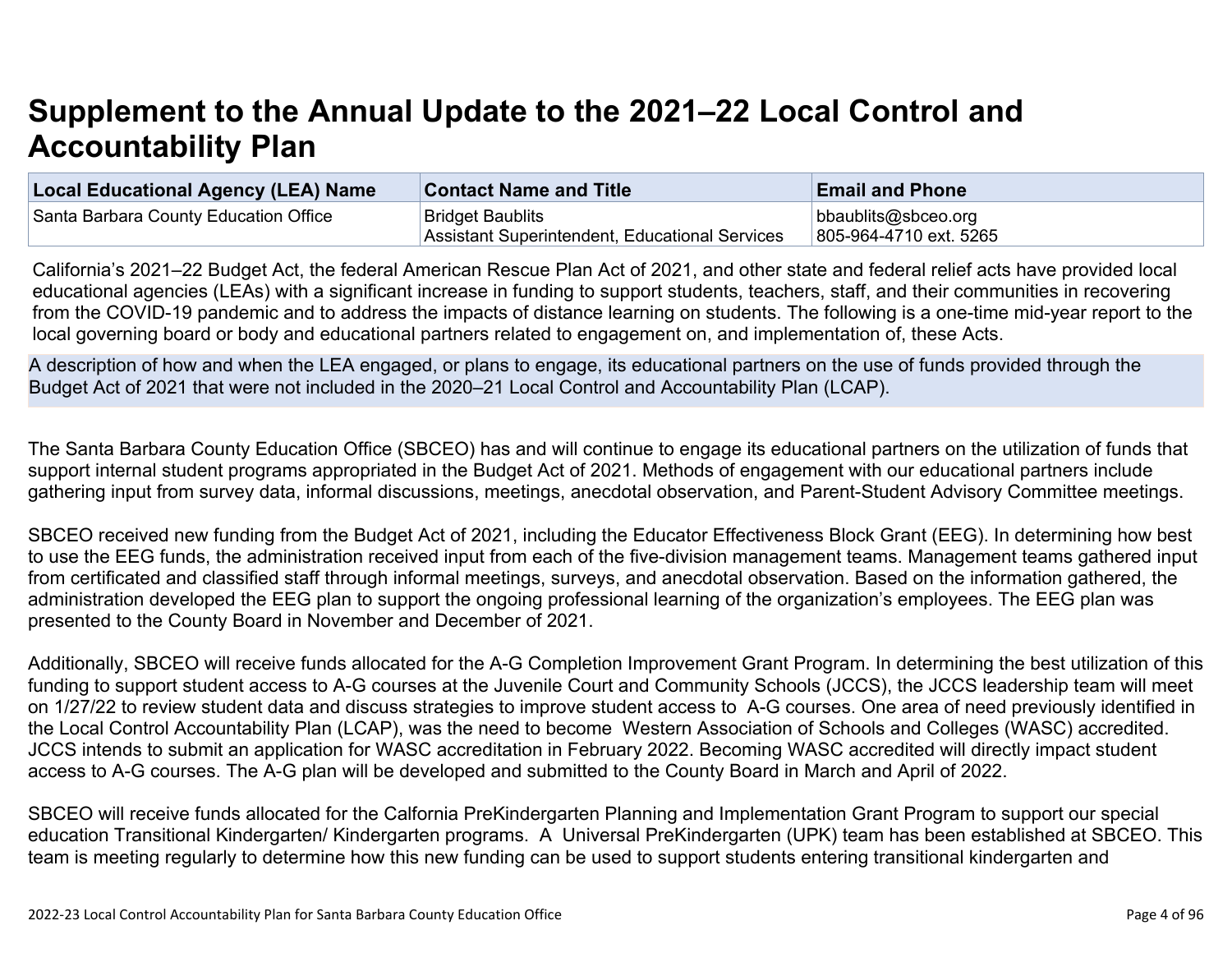kindergarten in our special education program. The UPK team is collecting input from educational partners, including staff and parents on the best utilization of these funds. The program plan will be developed and presented to the County Board in June of 2022.

SBCEO was not eligible to receive the Expanded Learning Opportunities (ELO) Program funds included in the Budget Act of 2021.

If additional funds are received by SBCEO through the Budget Act of 2021, we will follow all legal requirements to involve our educational partners in the planning process.

A description of how the LEA used, or plans to use, the additional concentration grant add-on funding it received to increase the number of staff who provide direct services to students on school campuses with an enrollment of students who are low-income, English learners, and/or foster youth that is greater than 55 percent.

The Santa Barbara County Education Office (SBCEO) did not receive the concentration grant add-on funding. Therefore this prompt is not applicable to our LEA.

A description of how and when the LEA engaged its educational partners on the use of one-time federal funds received that are intended to support recovery from the COVID-19 pandemic and the impacts of distance learning on pupils.

The Santa Barbara County Education Office (SBCEO) met with and surveyed educational partners to gather information on how to best utilize the one-time federal funds received intended to support recovery from the COVID-19 pandemic and the impacts of distance learning on pupils.

SBCEO developed several plans regarding the use of these funds, specifically the Learning Continuity and Attendance Plan (LCP) and the Expanded Learning Opportunities Grant (ELO-G) plan. The LCP can be accessed at ([https://www.sbceo.org/cms/lib/CA50000560/Centricity/Domain/95/LCPFinal-Nov2020.pdf\)](https://www.sbceo.org/cms/lib/CA50000560/Centricity/Domain/95/LCPFinal-Nov2020.pdf). The "Stakeholder Engagement" section referenced on pages 5-6 provides a detailed description of how our educational partners were involved in the development of the plan. The ELO-G plan can be accessed at ([https://www.sbceo.org/cms/lib/CA50000560/Centricity/Domain/95/2021\\_Expanded\\_Learning\\_Opportunities\\_Grant\\_Plan\\_SBCEO20210420.p](https://www.sbceo.org/cms/lib/CA50000560/Centricity/Domain/95/2021_Expanded_Learning_Opportunities_Grant_Plan_SBCEO20210420.pdf)

[df](https://www.sbceo.org/cms/lib/CA50000560/Centricity/Domain/95/2021_Expanded_Learning_Opportunities_Grant_Plan_SBCEO20210420.pdf)). The "Plan Description" referenced on pages 1-2 describes the input our educational partners provided on how to best utilize the funding.

The allowable uses of the one-time federal funding allocation have evolved over time. Some funds (ELO-G) were initially allocated as state funds but have been changed to federal funds and additional funds have been received by SBCEO. Since we have received additional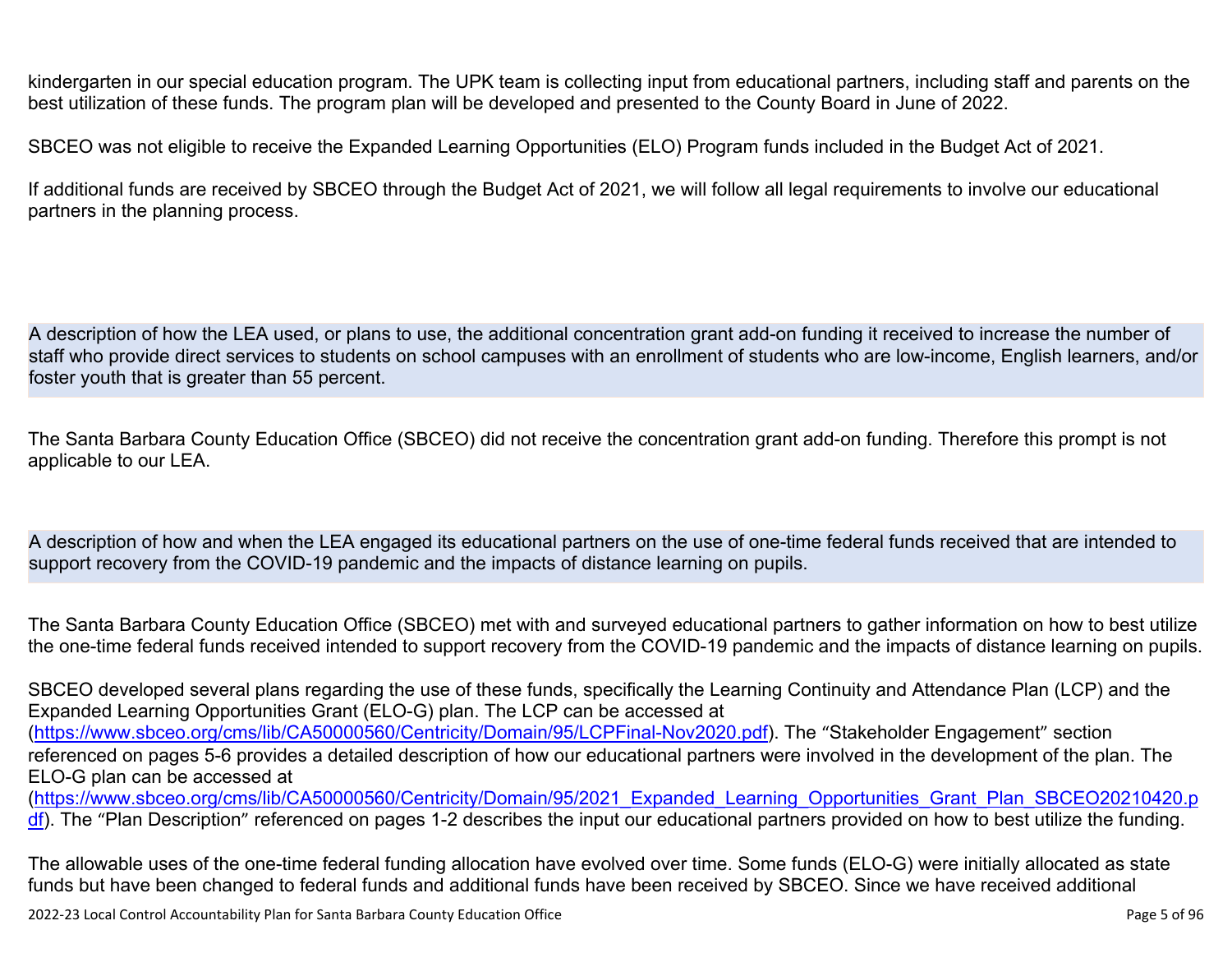funding, we will continue to engage our educational partners in identifying the best utilization of these funds to support the ongoing impacts of the COVID-19 pandemic. If any funds remain unspent in 2022-23, we will reengage with our educational partners to determine how to spend the remaining funds.

A description of how the LEA is implementing the federal American Rescue Plan Act and federal Elementary and Secondary School Emergency Relief expenditure plan, and the successes and challenges experienced during implementation.

The Santa Barbara County Education Office (SBCEO) did not receive the Elementary and Secondary School Emergency Relief (ESSER III) funding. Therefore this prompt is not applicable to our LEA.

A description of how the LEA is using its fiscal resources received for the 2021–22 school year in a manner that is consistent with the applicable plans and is aligned with the LEA's 2021–22 LCAP and Annual Update.

SBCEO aligned its fiscal resources received during the 2021-22 school year to support the Safe Return to In-Person Instruction and Continuity of Services Plan [\(https://www.sbceo.org/site/handlers/filedownload.ashx?moduleinstanceid=4207&dataid=4513&FileName=SBCEO-COVID-](https://www.sbceo.org/site/handlers/filedownload.ashx?moduleinstanceid=4207&dataid=4513&FileName=SBCEO-COVID-Safety-Plan-Aug2021.pdf)[Safety-Plan-Aug2021.pdf](https://www.sbceo.org/site/handlers/filedownload.ashx?moduleinstanceid=4207&dataid=4513&FileName=SBCEO-COVID-Safety-Plan-Aug2021.pdf)) with the 2021-22 Local Control Accountability Plan (LCAP). SCBEO's 2021-22 LCAP can be accessed at ([https://www.sbceo.org/cms/lib/CA50000560/Centricity/Domain/95/SBCEO2021-24LCAPsm.pdf\)](https://www.sbceo.org/cms/lib/CA50000560/Centricity/Domain/95/SBCEO2021-24LCAPsm.pdf).

Designated funds are being utilized to help mitigate student learning loss, to ensure the continuity of services, and to maintain the health and safety of students, educators, and other staff. Planned expenditures include general operating expenses, salary and benefit costs for custodial staff, salary and benefit costs for certificated teachers, and expenses associated with necessary personal protective equipment (PPE), COVID-19 testing, cleaning supplies, and materials.

SBCEO did not receive any ESSER III funds.

# **Instructions for the Supplement to the Annual Update for the 2021–22 Local Control and Accountability Plan Year**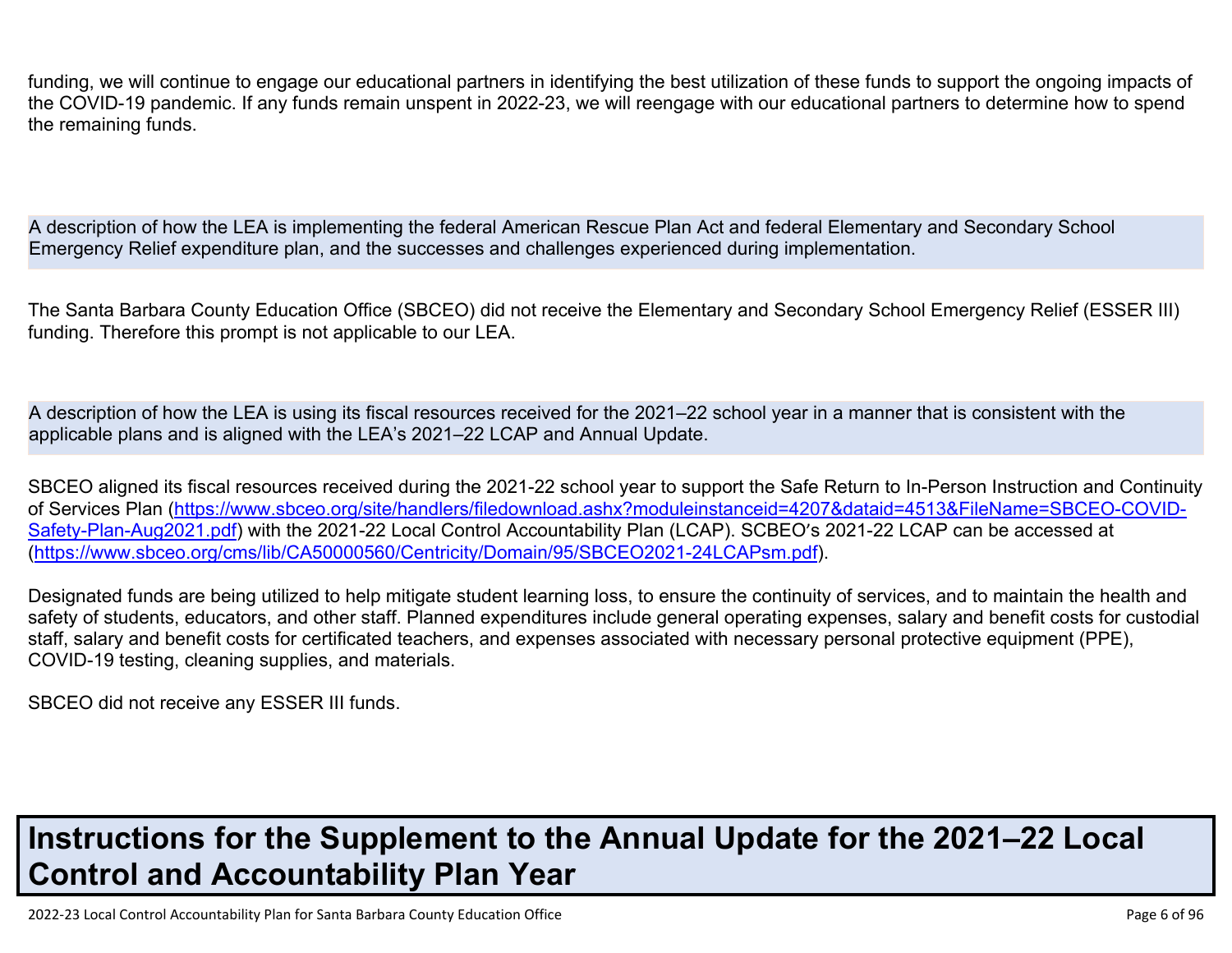*For additional questions or technical assistance related to the completion of the Supplement to the Annual Update to the 2021–22 Local Control and Accountability Plan (LCAP), please contact the local county office of education (COE), or the California Department of Education's (CDE's)* Local Agency Systems Support Office, by phone at 916-319-0809 or by email at *[lcff@cde.ca.gov](mailto:lcff@cde.ca.gov)*.

### **Introduction**

California's 2021–22 Budget Act, the federal American Rescue Plan Act of 2021, and other state and federal relief acts have provided local educational agencies (LEAs) with a significant increase in funding to support students, teachers, staff, and their communities in recovering from the COVID-19 pandemic and to address the impacts of distance learning on students. Section 124(e) of Assembly Bill 130 requires LEAs to present an update on the Annual Update to the 2021–22 LCAP and Budget Overview for Parents on or before February 28, 2022, at a regularly scheduled meeting of the governing board or body of the LEA. At this meeting, the LEA must include all of the following:

- The Supplement to the Annual Update for the 2021–22 LCAP (2021–22 Supplement);
- All available mid-year outcome data related to metrics identified in the 2021–22 LCAP; and
- Mid-year expenditure and implementation data on all actions identified in the 2021–22 LCAP.

When reporting available mid-year outcome, expenditure, and implementation data, LEAs have flexibility to provide this information as best suits the local context, provided that it is succinct and contains a level of detail that is meaningful and accessible for the LEA's educational partners.

The 2021–22 Supplement is considered part of the 2022–23 LCAP for the purposes of adoption, review, and approval, and must be included with the LCAP as follows:

- The 2022–23 Budget Overview for Parents
- The 2021-22 Supplement
- The 2022-23 LCAP
- The Action Tables for the 2022–23 LCAP
- The Instructions for the LCAP Template

As such, the 2021–22 Supplement will be submitted for review and approval as part of the LEA's 2022–23 LCAP.

### **Instructions**

Respond to the following prompts, as required. In responding to these prompts, LEAs must, to the greatest extent practicable, provide succinct responses that contain a level of detail that will be meaningful and accessible for the LEA's educational partners and the broader public and must, to the greatest extent practicable, use language that is understandable and accessible to parents.

In responding to these prompts, the LEA has flexibility to reference information provided in other planning documents. An LEA that chooses to reference information provided in other planning documents must identify the plan(s) being referenced, where the plan(s) are located (such as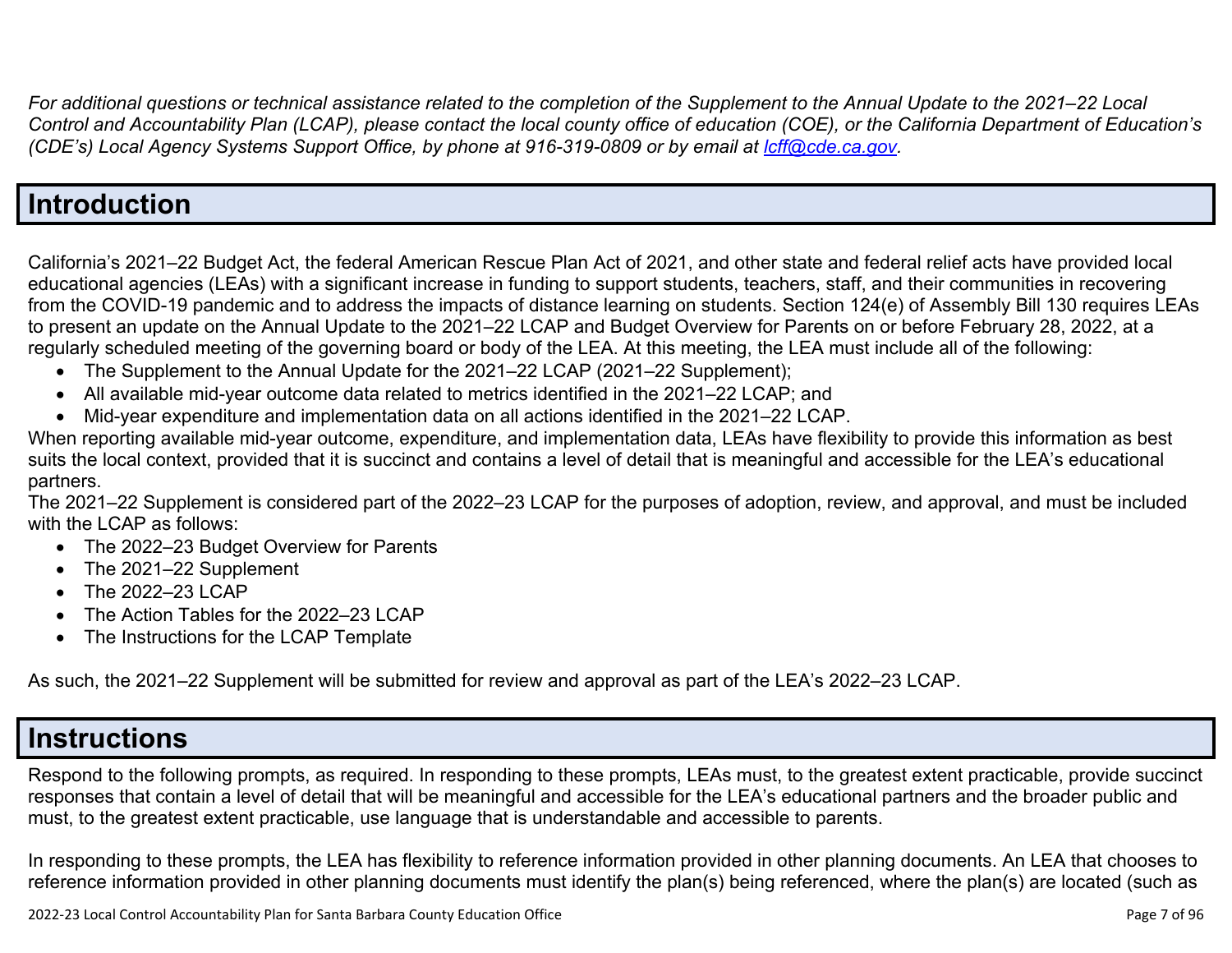a link to a web page), and where in the plan the information being referenced may be found.

**Prompt 1:** "*A description of how and when the LEA engaged, or plans to engage, its* educational partners *on the use of funds provided through the Budget Act of 2021 that were not included in the 2020–21 Local Control and Accountability Plan (LCAP).*"

In general, LEAs have flexibility in deciding what funds are included in the LCAP and to what extent those funds are included. If the LEA received funding through the Budget Act of 2021 that it would have typically included within its LCAP, identify the funds provided in the Budget Act of 2021 that were not included in the LCAP and provide a description of how the LEA has engaged its educational partners on the use of funds. If an LEA included the applicable funds in its adopted 2021–22 LCAP, provide this explanation.

**Prompt 2:** "*A description of how LEA used, or plans to use, the concentration grant add-on funding it received to increase the number of staff who provide direct services to students on school campuses with an enrollment of students who are low-income, English learners, and/or foster youth that is greater than 55 percent.*"

If LEA does not receive a concentration grant or the concentration grant add-on, provide this explanation.

Describe how the LEA is using, or plans to use, the concentration grant add-on funds received consistent with California *Education Code* Section 42238.02, as amended, to increase the number of certificated staff, classified staff, or both, including custodial staff, who provide direct services to students on school campuses with greater than 55 percent unduplicated pupil enrollment, as compared to schools with an enrollment of unduplicated students that is equal to or less than 55 percent.

In the event that the additional concentration grant add-on is not sufficient to increase the number of staff providing direct services to students at a school with an enrollment of unduplicated students that is greater than 55 percent, describe how the LEA is using the funds to retain staff providing direct services to students at a school with an enrollment of unduplicated students that is greater than 55 percent.

**Prompt 3:** "*A description of how and when the LEA engaged its educational partners on the use of one-time federal funds received that are intended to support recovery from the COVID-19 pandemic and the impacts of distance learning on pupils.*"

If the LEA did not receive one-time federal funding to support recovery from the COVID-19 pandemic and the impacts of distance learning on students, provide this explanation.

Describe how and when the LEA engaged its educational partners on the use of one-time federal funds it received that are intended to support recovery from the COVID-19 pandemic and the impacts of distance learning on students. See the COVID-19 Relief Funding Summary Sheet web page [\(https://www.cde.ca.gov/fg/cr/relieffunds.asp\)](https://www.cde.ca.gov/fg/cr/relieffunds.asp) for a listing of COVID-19 relief funding and the Federal Stimulus Funding web page (<https://www.cde.ca.gov/fg/cr/>) for additional information on these funds. The LEA is not required to describe engagement that has taken place related to state funds.

**Prompt 4:** "A description of how the LEA is implementing the federal American Rescue Plan Act and federal Elementary and Secondary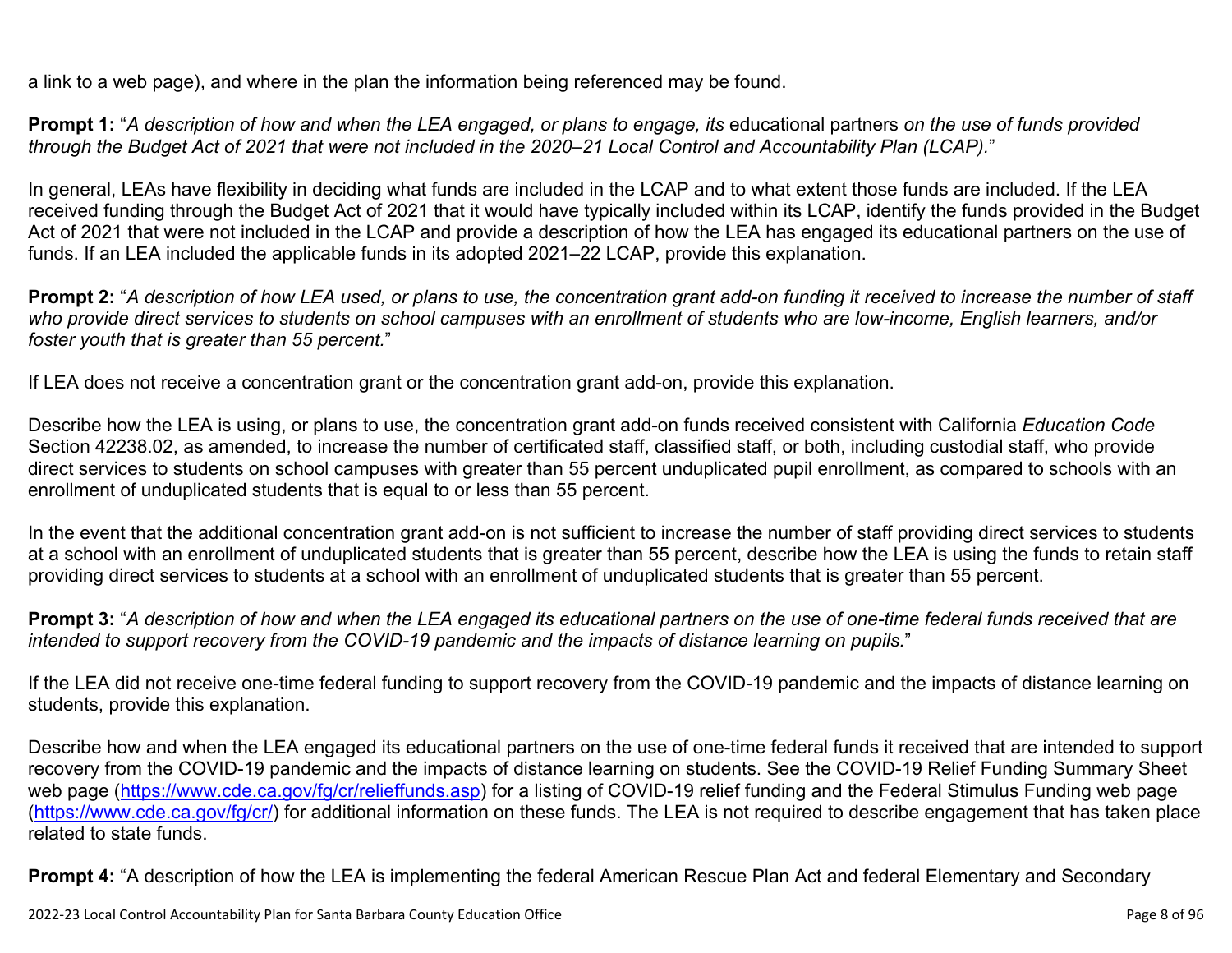School Emergency Relief expenditure plan, and the successes and challenges experienced during implementation."

If an LEA does not receive ESSER III funding, provide this explanation.

Describe the LEA's implementation of its efforts to maintain the health and safety of students, educators, and other staff and ensure the continuity of services, as required by the federal American Rescue Plan Act of 2021, and its implementation of the federal Elementary and Secondary School Emergency Relief (ESSER) expenditure plan to date, including successes and challenges.

**Prompt 5:** "A description of how the LEA is using its fiscal resources received for the 2021–22 school year in a manner that is consistent with the applicable plans and is aligned with the LEA's 2021–22 LCAP and Annual Update."

Summarize how the LEA is using its fiscal resources received for the 2021–22 school year to implement the requirements of applicable plans in a manner that is aligned with the LEA's 2021–22 LCAP. For purposes of responding to this prompt, "applicable plans" include the Safe Return to In-Person Instruction and Continuity of Services Plan and the ESSER III Expenditure Plan.

California Department of Education November 2021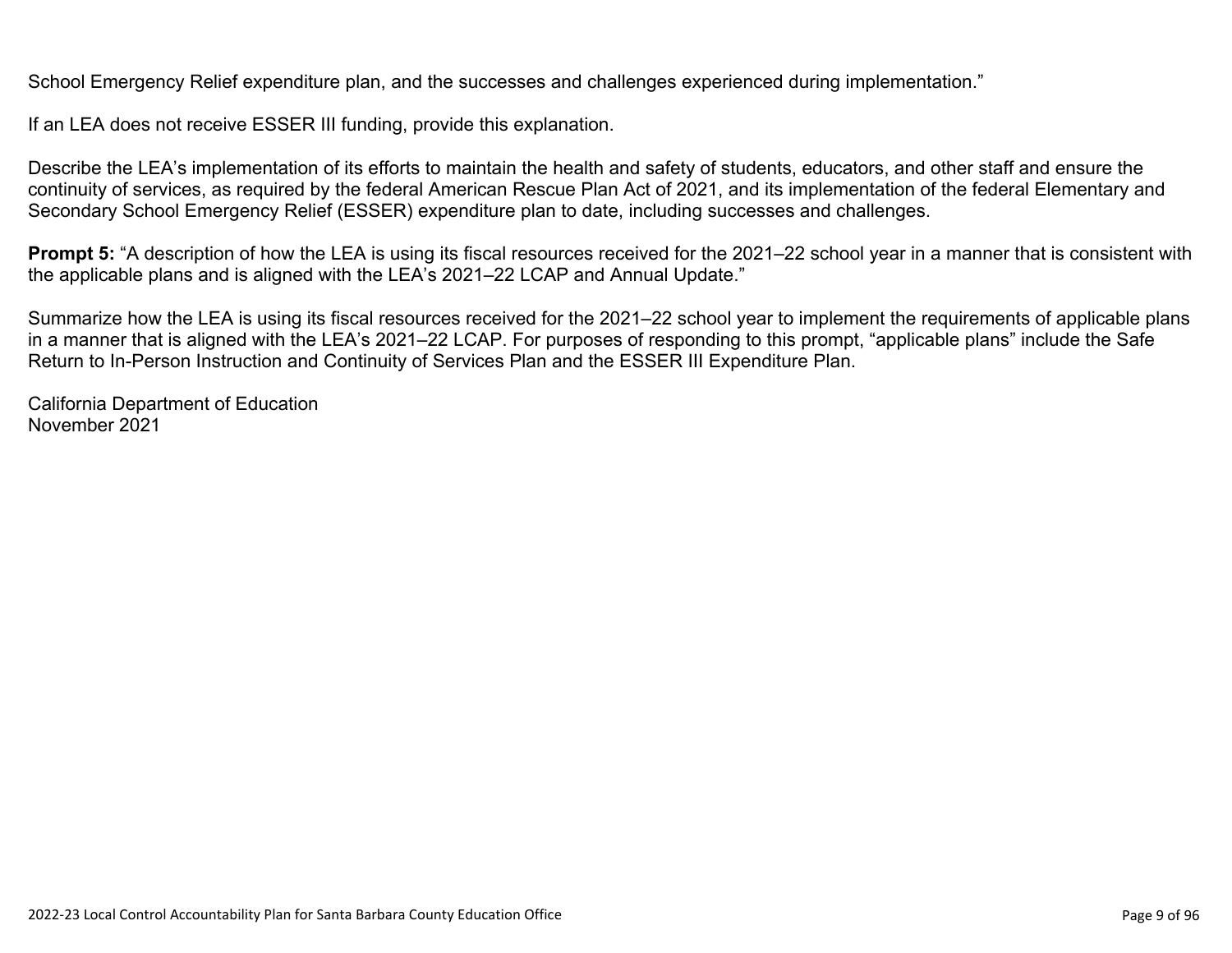

# **2022-23 Local Control and Accountability Plan (LCAP)**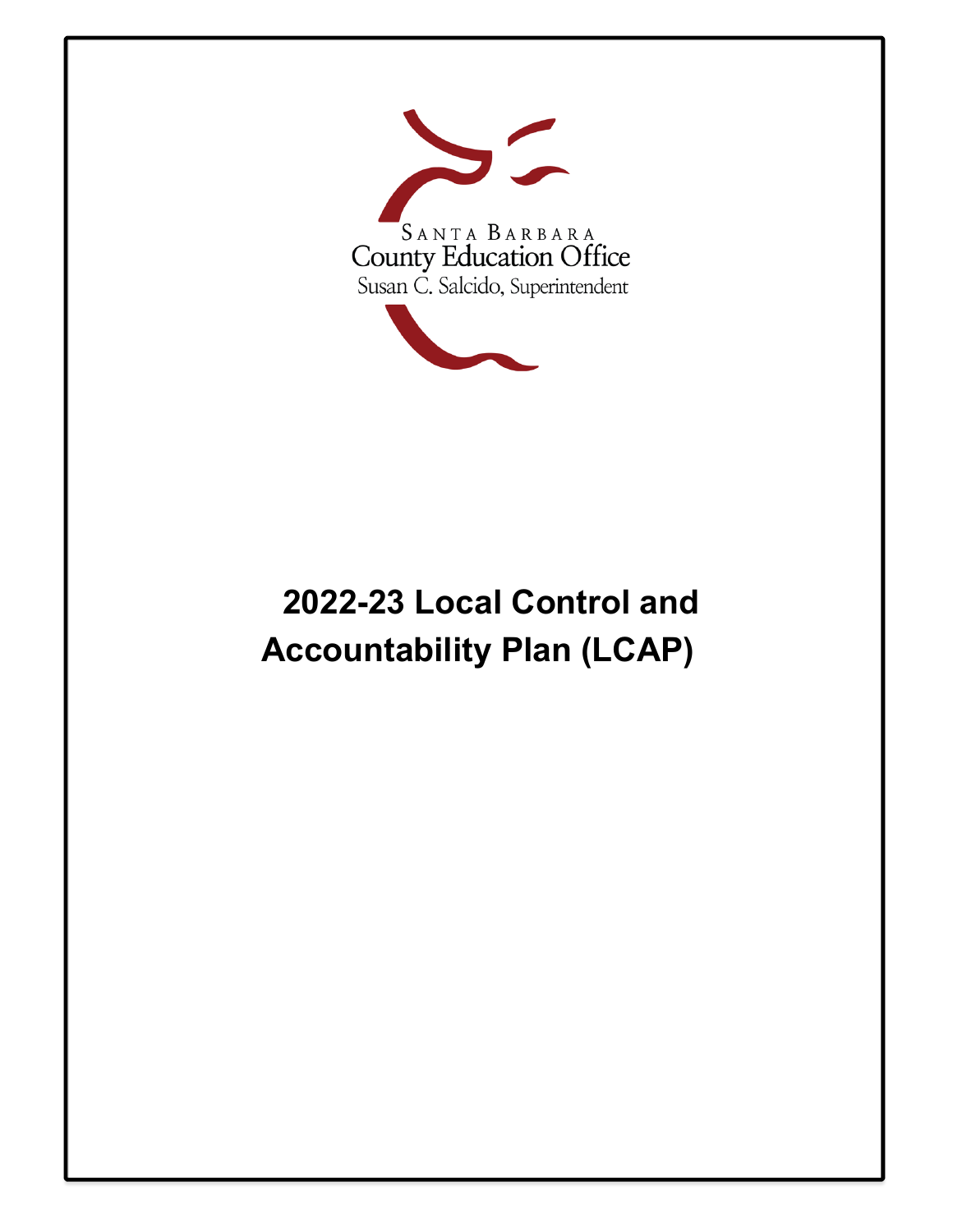# **Local Control Accountability Plan**

**The instructions for completing the Local Control and Accountability Plan (LCAP) follow the template.**

| Local Educational Agency (LEA) Name   | Contact Name and Title                                                    | <b>Email and Phone</b>              |
|---------------------------------------|---------------------------------------------------------------------------|-------------------------------------|
| Santa Barbara County Education Office | <b>Bridget Baublits</b><br>Assistant Superintendent, Educational Services | bbaublits@sbceo.org<br>805-964-4711 |

# **[Plan Summary \[2022-23\]](http://www.doc-tracking.com/screenshots/22LCAP/Instructions/22LCAPInstructions.htm#PlanSummary)**

### **[General Information](http://www.doc-tracking.com/screenshots/22LCAP/Instructions/22LCAPInstructions.htm#generalinformation)**

A description of the LEA, its schools, and its students in grades transitional kindergarten–12, as applicable to the LEA.

The Santa Barbara County Education Office (SBCEO) Juvenile Court and Community School (JCCS) system operates three schools: two court schools and one community school. Our two court schools operate in partnership with the Santa Barbara County Probation Department. Both schools serve incarcerated youth ranging in age from 12-18 who have been removed from the home by the court. All youth under the age of 18 are required to attend school while detained unless they are already high school graduates. SBCEO operates one community school, Peter B. FitzGerald (FitzGerald), under an MOU between SBCEO and two school districts. Santa Maria Joint Union High School District (SMJUHSD) refers 9th-12th grade students, and Santa Maria-Bonita School District (SMBSD) refers 7th-8th grade students to attend school at FitzGerald.

One of our two court schools, Dos Puertas School (DPS), is located in the Santa Maria Juvenile Justice Center. DPS enrollment fluctuates daily, ranging in the 2021-22 school year from a low of 9 to a high of 25. Commitments of youth in 2021-22 ranged from one day to a full school year and beyond. DPS serves both male and female detainees. Our second court school, Los Robles School (LRS) operates within the Los Prietos Boys' Camp (Camp). The Camp, set in the Los Padres National Forest twenty miles north of the city of Santa Barbara, offers 120-day and 240-day program options for adjudicated males. Youth being considered for placement at the Camp must meet specific intake criteria and have the necessary self-control to benefit from a minimum-security residential setting. In 2021-22, LRS enrollment ranged from a low of 3 to a high of 9. The continual impacts of the pandemic significantly reduced enrollment in our court schools.

Our third school, FitzGerald, has operated in partnership with two local school districts for six consecutive years. Both districts refer students for reasons such as expulsion, behavior, and chronic absenteeism. In 2021-22, FitzGerald enrollment ranged from a low of 2 at the beginning of the school year to a high of 21. The continual impacts of the pandemic also affected the enrollment of FitzGerald during the 2021-22 school year.

LCFF requires districts to identify an unduplicated count of students in the following subgroups: English learners, low-income, and foster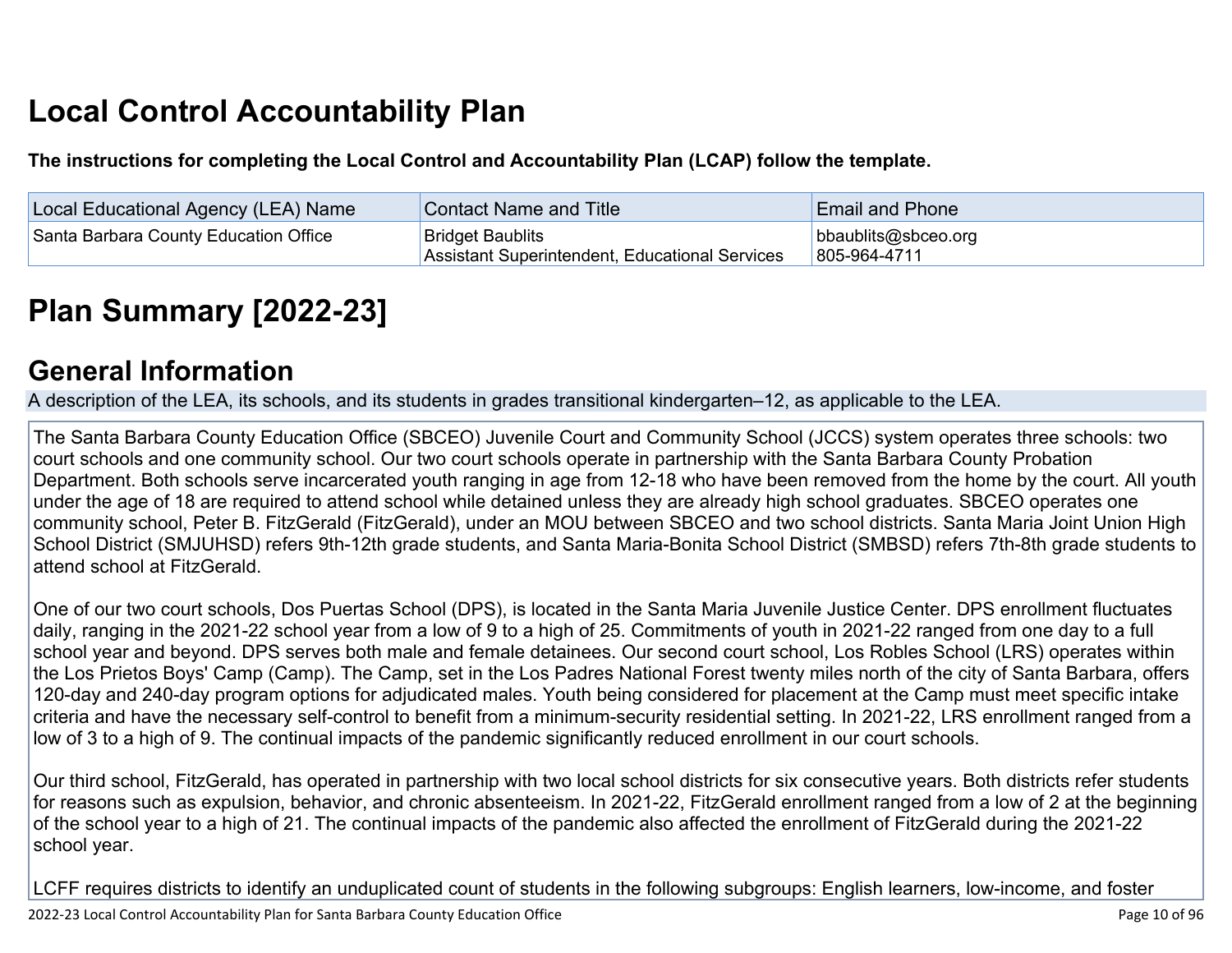youth. Students in these subgroups are counted only once even if they fit into two or more categories. For JCCS, the percentage of unduplicated students in 2021-22 was 100% (100% in the court schools, and 100% in the community school).

The October 2021 CBEDS report included a total of 26 students enrolled in JCCS, 22 in the court schools, and 4 in the community school. CBEDS enrollment reflected the following demographics:

- Hispanic or Latino: 24 (92.31%);
- Black or African American: 0 (0%)
- White: 2 (7.69%)
- English Learners: 5 (19.23%)
- Redesignated Fluent English Proficient (RFEP): 10 (38.46%)
- LEP (EL + Selected RFEP): 13 (50.00%)
- Students with Disabilities: 11 (42.31%)
- Foster youth:  $1(2.70%)$
- Socio-Economically Disadvantaged: 23 (88.46%)

The JCCS recidivism rate in 2021-22 reflected that 61.2% of court school students were repeated offenders, up from 29.91% in the 2020-21 school year.

JCCS and Special Education administration and staff have worked diligently to create a positive, supportive, and respectful learning environment for students, propelling the majority of our students toward high school graduation. We are proud to say that with our support, 72.6% of students worked at an accelerated pace in 2021-22 by recovering credits beyond what would have been expected during their time with us.

Parents and students report having positive connections to our schools. Below are responses from the most recent 2020-21 California Healthy Kids student survey and the locally administered parent survey:

- 66% of students believe their teachers have high expectations for their success;
- 60% of students feel there is someone at their school they can trust and talk to when they have a problem;
- 47% of students feel our teaching staff treat students with respect;
- 62% of students report being motivated by earning credits/graduation;
- 68% of student appreciate that clear rules against bullying, harassment, and/or physically hurting other people are posted and taught in our schools;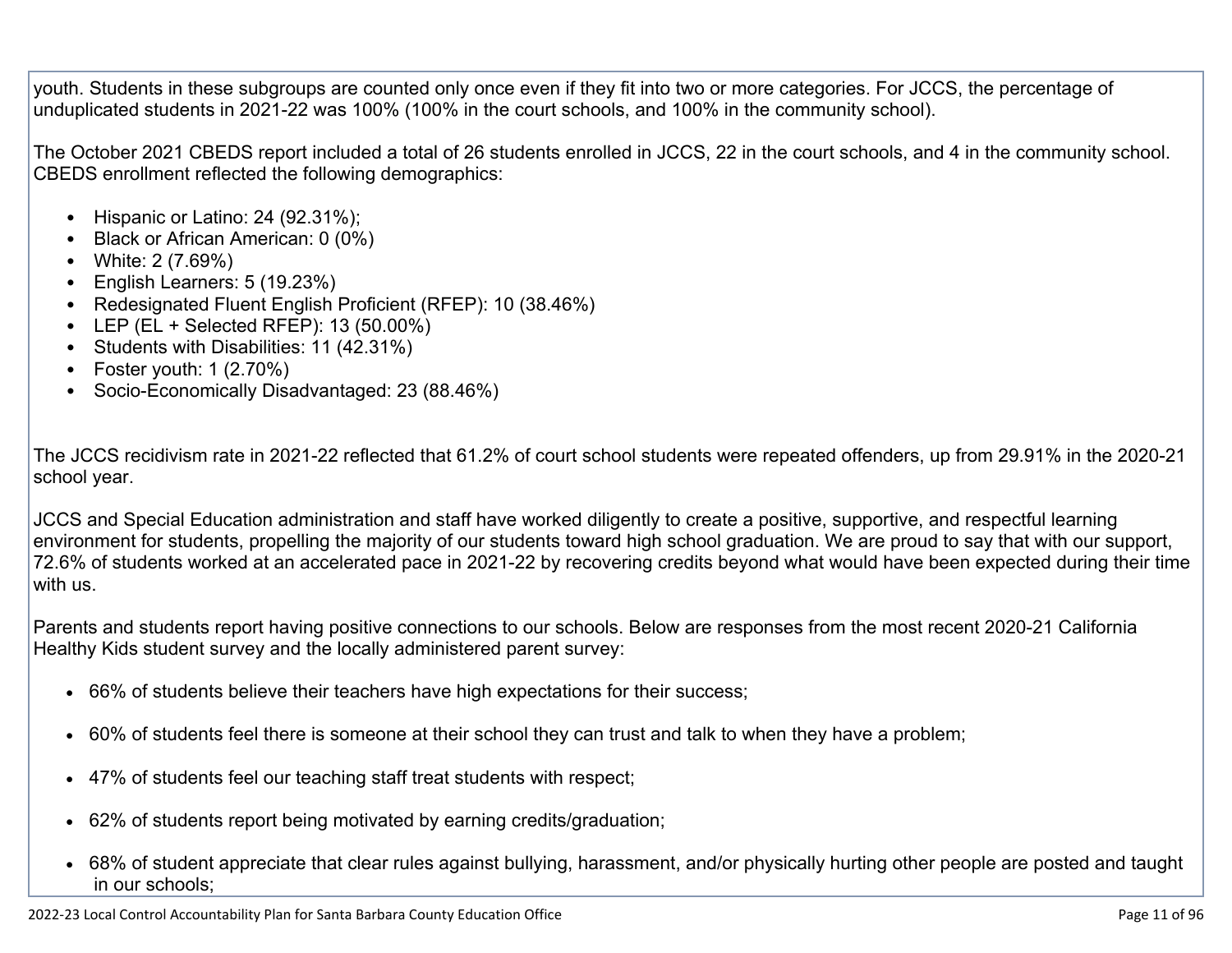- 100% of parents believe our schools do a good job of evaluating their children's academic needs and designing an educational plan for success;
- 81% of parents believe our schools do a good job of preparing students for work and/or careers;
- 100% of parents believe our schools do a good job of ensuring students feel safe and secure;
- 95% of parents believe our schools communicate well with them.

## **[Reflections: Successes](http://www.doc-tracking.com/screenshots/22LCAP/Instructions/22LCAPInstructions.htm#ReflectionsSuccesses)**

A description of successes and/or progress based on a review of the California School Dashboard (Dashboard) and local data.

The analysis and reflections related to student outcomes in the 2021-22 Local Control Accountability Plan (LCAP), and local data informed the development of the 2022-23 LCAP by identifying areas of success, need, and improvement. The California Dashboard was suspended in 2021-22, therefore that data was not available.

Based on the analysis of our current data, we showed improvement in the following areas:

GRADUATION RATE (One-Year Graduation Rate)

Although not mentioned in our 2019-20 LCAP, the graduation rate has been a concern for JCCS since the dashboard indicator showed SBCEO in the red in 2019-20. Upon analysis of our Grade Placement Policy, we realized that our practice of placing students by age was not accurately reflecting a student's high school credit accrual, therefore students were being placed in the 12th grade who were significantly deficient in credits. Based on guidance from the Alternative Schools Taskforce, we updated SBCEO's Grade Placement Policy to place students in a grade level in accordance with the number of high school credits earned. This change, in addition to enhanced transcript evaluation, has moved JCCS out of the red with a graduation rate of 44.2% in 2019 to 92.3% in 2020. We have continued to see improvement in our graduation rate since the changes were implemented. In 2020-21, the JCCS graduation rate was 100%.

#### CREDIT RECOVERY

67.4% of students who enter our JCCS programs are credit deficient. By offering students credit recovery options through an online platform Anywhere Learning System, we had 72.6% of students earn credits at an accelerated rate. Continuing to provide students with the ability to earn credits independently assists them in meeting graduation requirements.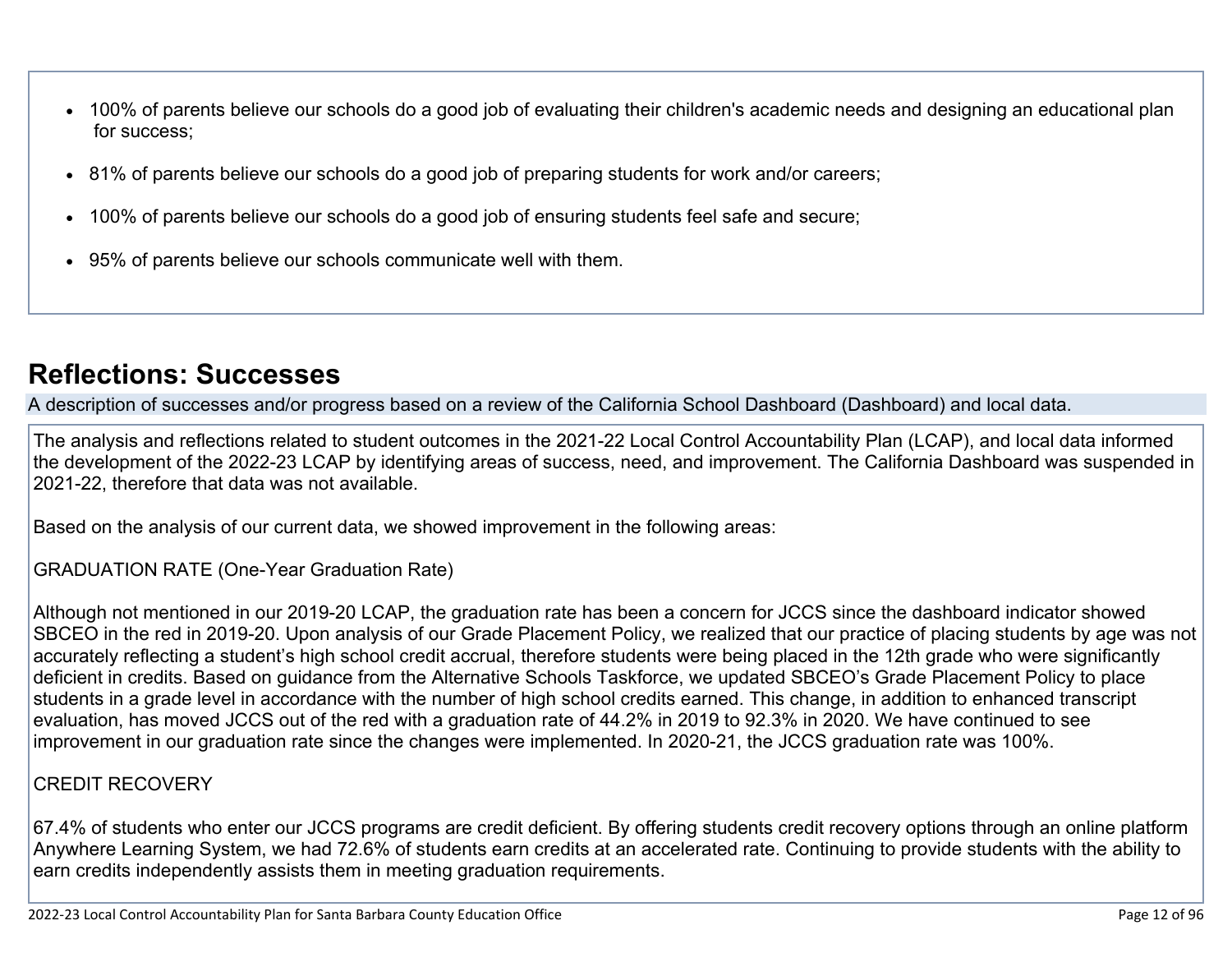#### CAREER TECHNICAL EDUCATION (CTE) INDUSTRY CERTIFICATIONS

While developing a CTE capstone course is still an identified need, we have made significant progress in having students complete CTE industry certifications. We implemented this goal in 2021-22 and started with a baseline of 0% of students completing a certification. In one year, we had 19.6% of students complete at least one CTE industry certification. We had 42.9% of students enrolled in a CTE course complete an Industry Certification. We hope to continue to build on this success.

#### PARENT-TEACHER CONFERENCES

We continue to build relationships with our parent community. Since our student population is highly mobile, it can be challenging to make long-lasting relationships with our parent community. In 2020-21 we had 62.4% of parents attend parent-teacher conferences. We were pleased to discover that in 2021-22 we had 84.44% of our parents attend parent-teacher conferences. Our desired three-year outcome was to reach 75% of parents attending parent-teacher conferences. We exceeded that in 2021-22. We will continue to assess and monitor our success in maintaining this outcome before changing our desired three-year outcome.

### **[Reflections: Identified Need](http://www.doc-tracking.com/screenshots/22LCAP/Instructions/22LCAPInstructions.htm#ReflectionsIdentifiedNeed)**

A description of any areas that need significant improvement based on a review of Dashboard and local data, including any areas of low performance and significant performance gaps among student groups on Dashboard indicators, and any steps taken to address those areas.

JCCS is somewhat unique in that we do not have a typical subgroup of students. With 88.46% of our student population classified as lowincome, many of our JCCS students are represented in this subgroup. Although 19.23% of our students are English Learners, and 42.31% are Students with Disabilities, neither group constitutes a significant subgroup for state reporting purposes.

The California Dashboard was suspended in 2021-22, however, based on the 2021-22 CAASPP scores and local assessment data, we know that we have student groups performing well below average that need to be addressed.

Our data continues to demonstrate four areas that need significant improvement.

1. ELA/ELD - The Smarter Balanced assessment is challenging for us because we do not test the same students year to year. Even still, we clearly recognize the need to improve overall ELA/ELD academic performance and have focused on enhancing our intervention efforts through the strategic use of Let's Go Learn and providing professional learning and coaching to our staff in ELD. We began this work in 2021-22 and will continue this in 2022-23.

2. MATH - The great majority of our students come to us significantly deficient in Algebra credits. Their foundational skills of analysis, synthesis, problem-solving, communication, and critical thinking are incomplete, impacting their ability to perform complex tasks related to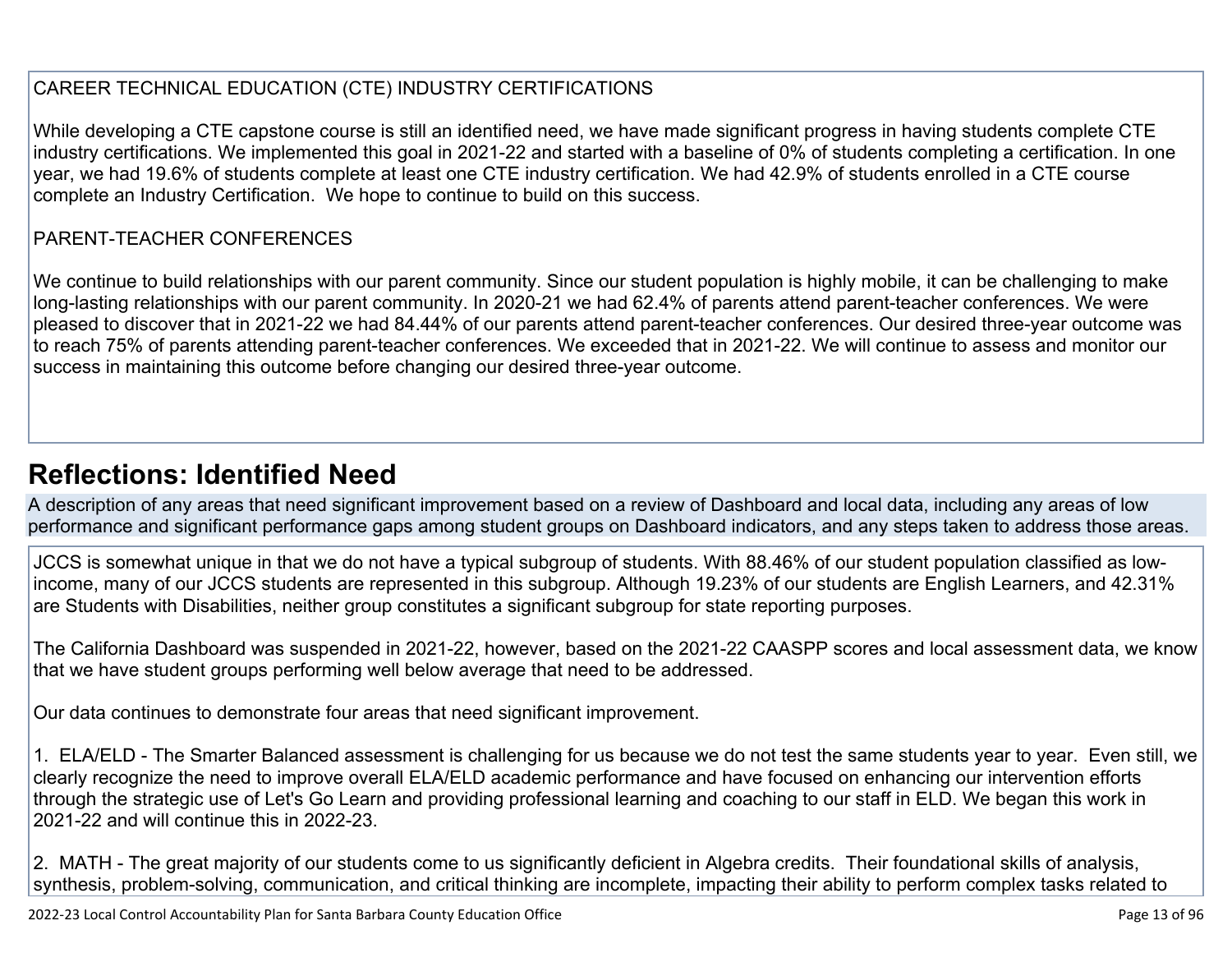concepts, facts, and skills. With this in mind, we are using Let's Go Learn as an intervention program for mathematics and providing professional learning and coaching to our staff in mathematics. We will continue this work in 2022-23.

3. CTE PROGRAM - Our dashboard analysis from 2019-20 indicated that we were red for the College and Career Indicator. While this is not uncommon for a JCCS program, we have spent significant time and attention addressing this identified need. We installed three CTE career exploration labs at each of our sites in 2020-21. In 2021-22 we hired a CTE Teacher on Special Assignment (TOSA) to help uniformly implement CTE throughout JCCS. The JCCS Director and CTE Director continue to collaborate to develop a capstone CTE course and identify industry certifications, internships, work-based learning, and dual enrollment opportunities. In 2022-23, we plan to send one CTE teacher to Amped in Algebra training with the goal of implementing a Manufacturing capstone CTE course.

4. WESTERN ASSOCIATION OF SCHOOLS AND COLLEGES (WASC)- It continues to be important for our JCCS schools to become WASC accredited. We began this process in 2019 and discovered we needed additional time to adopt new social studies and science curriculum. Now that our curriculum is updated, we have begun this process. In February of 2022, we submitted an application to the ACS WASC, and we anticipate our site visit to be conducted in the fall of 2022.

# **[LCAP Highlights](http://www.doc-tracking.com/screenshots/22LCAP/Instructions/22LCAPInstructions.htm#LCAPHighlights)**

A brief overview of the LCAP, including any key features that should be emphasized.

The 2022-23 SBCEO LCAP reflects the same four goals as the 2021-22 LCAP, which include three broad goals and one maintenance goal.

1. BROAD GOAL: All students will demonstrate mastery of grade-level content standards and upon graduation will be prepared and successful for college and/or career (Priorities: 2, 4, 7, and 8).

2. BROAD GOAL: All students and parents will be provided targeted services that address student and family needs to support students in overcoming barriers impacting their education (Priorities: 3, 5, and 6).

3. BROAD GOAL: Through improved collaboration and use of the Agreement to Ensure School Access in the Best Interest of Students in Foster Care (School Access Agreement), Santa Barbara County youth in foster care will have reduced suspension rates, attend school more often, and have increased graduation rates. (Priority 10)

4. MAINTENANCE GOAL: Continue to successfully implement programs that support basic conditions for learning (Priority 1) and expelled youth (Priority 9).

Listed below are highlights of this year's LCAP, each of which is described in detail throughout the plan.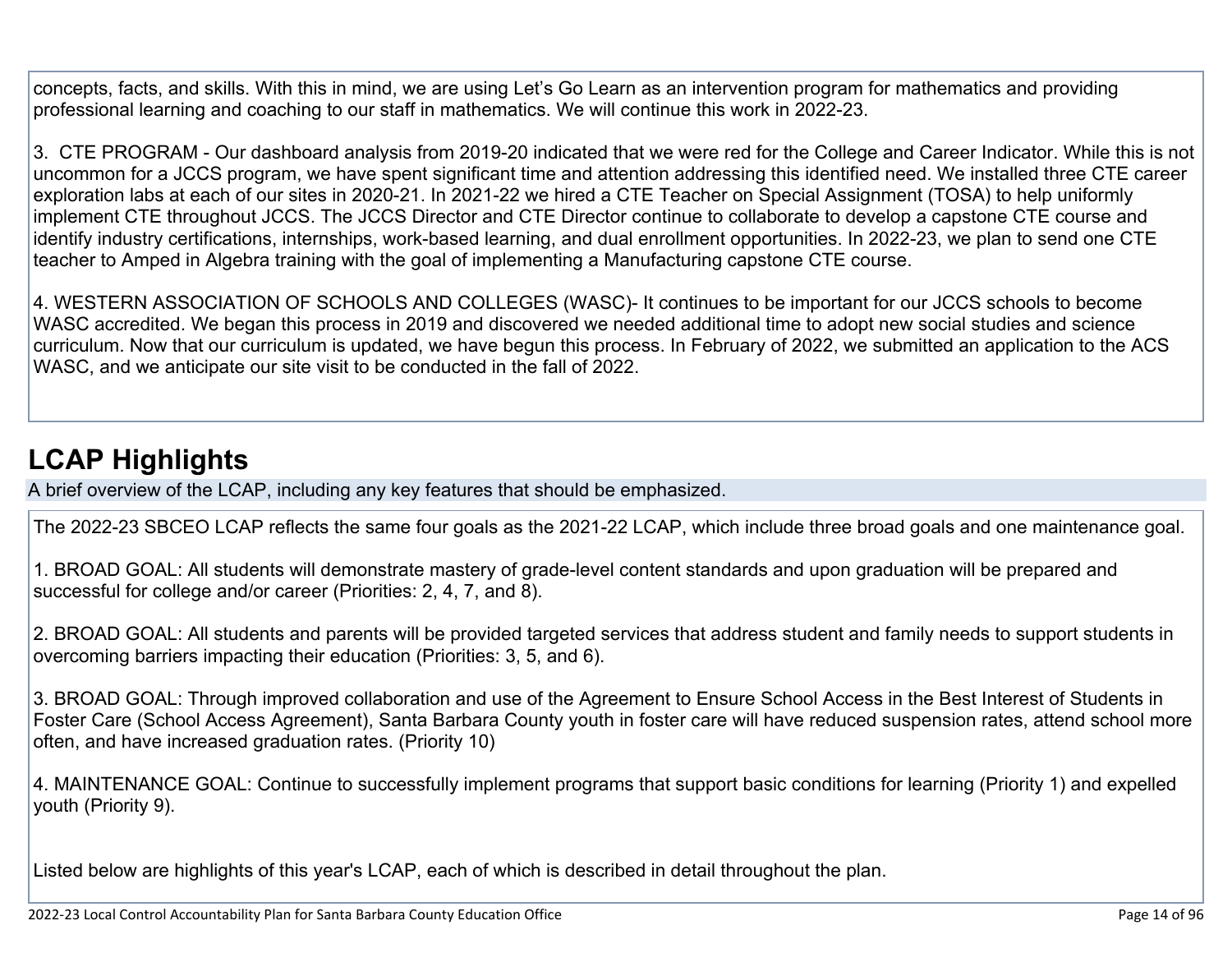IMPROVING ACADEMIC ACHIEVEMENT: JCCS staff continue to participate in professional learning and coaching workgroups. This work is focused on deepening the staff's understanding of common core standards, lesson planning to support student engagement and achievement, assessment strategies, instructional strategies, and routines. This work includes the continual development of pacing guides for math and ELA/ELD. JCCS staff have been working closely with the California Department of Education (CDE) for Differentiated Assistance (DA) to identify interventions to assist us in improving student academic achievement. This work will continue into the 2022-23 school year.

CREDIT RECOVERY AND INTERVENTION: Time within the master schedule has been identified for intervention and/or credit recovery. Students in need of additional assistance are identified to participate in zero period, homework help, and/or one-on-one tutoring.

WESTERN ASSOCIATION OF SCHOOLS AND COLLEGES (WASC) ACCREDITATION: JCCS applied for WASC Accreditation in the spring of 2022, and a site visit is scheduled for the fall of 2022. Becoming WASC accredited will provide students the opportunity to complete A-G courses that satisfy the requirements for entrance to the University of California (UC) and California State University (CSU) systems.

CAREER TECHNICAL EDUCATION (CTE) PROGRAM: The JCCS Director and CTE Director continue to collaborate on developing a capstone CTE course, and identifying industry certifications, internships, work-based learning, and dual enrollment opportunities. Additionally, a CTE workgroup led by a CTE Teacher on Special Assignment (TOSA) meets regularly to uniformly implement CTE throughout JCCS. JCCS staff have been working closely with the California Department of Education (CDE) for Differentiated Assistance (DA) to address gaps in the CTE program. This work will continue into the 2022-23 school year.

PARENT AND STUDENT ENGAGEMENT: JCCS staff continue to use ParentSquare to enhance parent communication between school and home. JCCS staff and probation utilize restorative practices, Community Resiliency Model (CRM), and Crisis Prevention and Intervention (CPI) to deescalate student behaviors. Students receive individual and group counseling services to support mental health needs.

STUDENTS IN FOSTER CARE: A School Access Agreement will be implemented to improve collaboration by involving students and education rights holders in the decision-making process. This will improve school stability, ensure the timely transfer of records to support immediate enrollment, and connect students to resources and support.

BASE PROGRAM: JCCS provides a comprehensive, safe, and welcoming middle and high school educational program with significant support for at-promise students including teaching assistants in every classroom, robust access to technology with a one-to-one student to device ratio, mental health support and services for our students in partnership with the Department of Behavior Wellness, a career exploration lab at each site, and transitional supports that provide students a seamless reentry into their district of residence.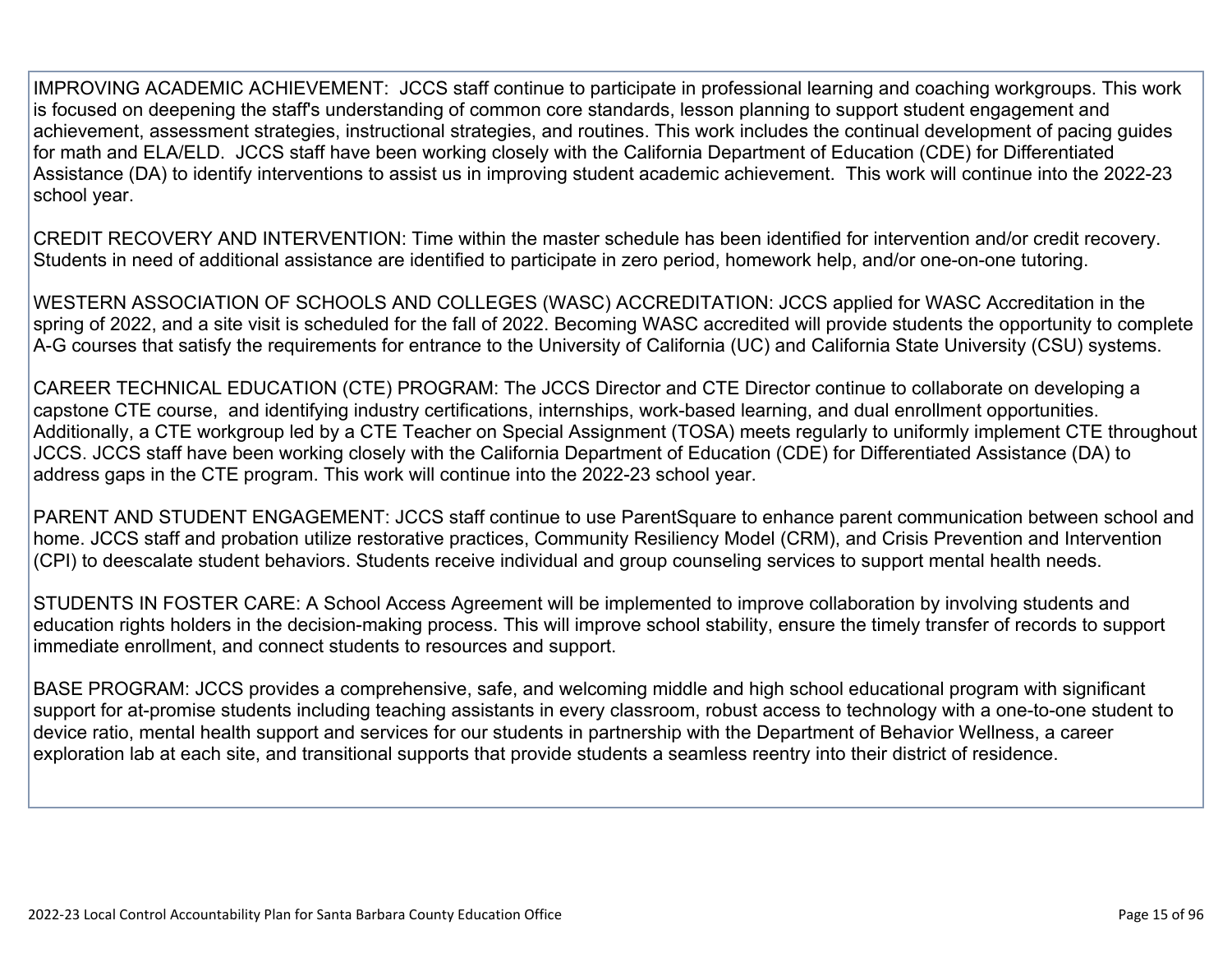### **Comprehensive Support and Improvement**

An LEA with a school or schools eligible for comprehensive support and improvement must respond to the following prompts.

#### *[Schools Identified](http://www.doc-tracking.com/screenshots/22LCAP/Instructions/22LCAPInstructions.htm#SchoolsIdentified)*

A list of the schools in the LEA that are eligible for comprehensive support and improvement.

None of SBCEO operated schools were identified for comprehensive support and improvement. This section is not applicable.

#### *[Support for Identified Schools](http://www.doc-tracking.com/screenshots/22LCAP/Instructions/22LCAPInstructions.htm#SupportforIdentifiedSchools)*

A description of how the LEA has or will support its eligible schools in developing comprehensive support and improvement plans.

N/A

#### *[Monitoring and Evaluating Effectiveness](http://www.doc-tracking.com/screenshots/22LCAP/Instructions/22LCAPInstructions.htm#MonitoringandEvaluatingEffectiveness)*

A description of how the LEA will monitor and evaluate the plan to support student and school improvement.

N/A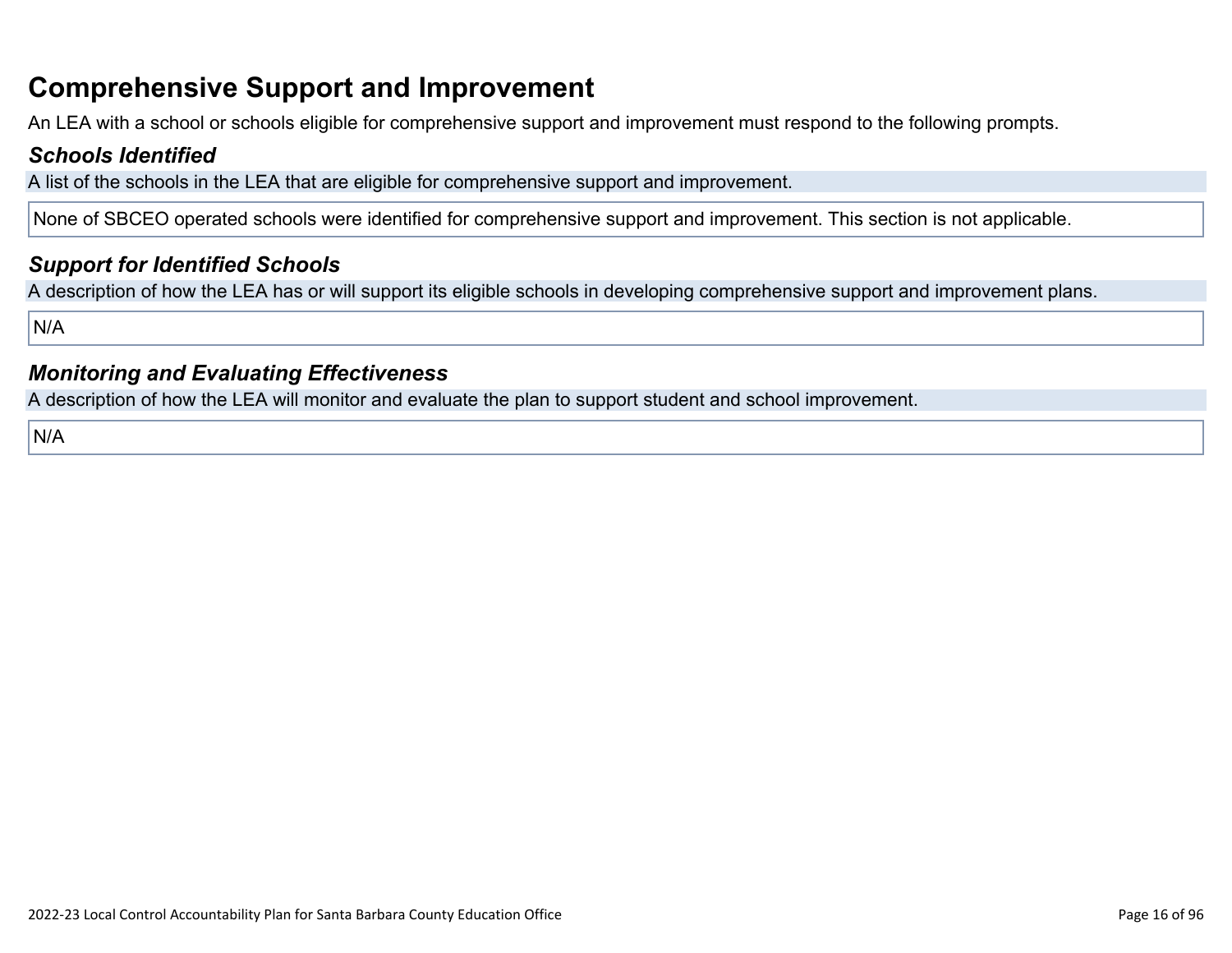# **Engaging Educational Partners**

A summary of the process used to engage educational partners and how this engagement was considered before finalizing the LCAP.

Throughout the 2021-22 school year, SBCEO, JCCS, and Special Education staff created meaningful opportunities for educational partners to contribute to the LCAP process. Educational partners contributed by providing input and feedback in a variety of ways including, but not limited to, participating in virtual meetings, parent-teacher conferences, and surveys that informed the goals and actions reflected in 2022-23 LCAP. We found that having multiple modalities to collect information throughout the pandemic, and after a return to in-person learning, proved to provide successful ways of gathering feedback from our specific educational partner groups and assisted in meeting our obligation to consult with statutorily required educational partners.

- Educational partners included:
- Administrators- The JCCS Director, who serves as the principal for the three JCCS-operated school sites, and the Assistant Superintendent of Educational Services, are the writers of the LCAP.
- Special Education/ SELPA
- Parent Student Advisory Committee (PSAC)- JCCS is not statutorily required to operate a DELAC committee.
- Parents and guardians
- Leadership team and bargaining units
- Students
- Probation administration and staff
- Mental health staff
- District partners
- CTE Director and Coordinators
- Differentiated Assistance (DA) workgroups
- Foster Youth Coordinating Services Program (FYSCP) Executive Advisory Committee (EAC) and the Transitional Youth Services (TYS) Program Manager, who contributes to the writing of the LCAP.

In addition, state data (generated through the Dashboard, CAASPP, ELPAC, DataQuest, CalPADS, and CBEDS), local data (generated through AERIES, Let's Go Learn, Anywhere Learning Systems, and formative assessments), surveys, CTE rubrics, and other assessment tools were used in a systematic way to help evaluate progress.

As part of the cycle of continuous improvement, we analyzed educational partner input along with state and local data, and recently adopted state plans including; the Supplement to the Local Control Accountability Plan, the A-G Completion Improvement Grant plan, the Educator Effectiveness Block Grant (EEBG) plan, and the 2020-21 Expanded Learning Opportunities Grant (ELO-G) plan. This analysis informed the writing of the LCAP to strategically identify areas of marked success and improvement, and develop specific goals and actions to meet the identified needs.

Delineated below are summaries of the feedback received from specific educational partner groups.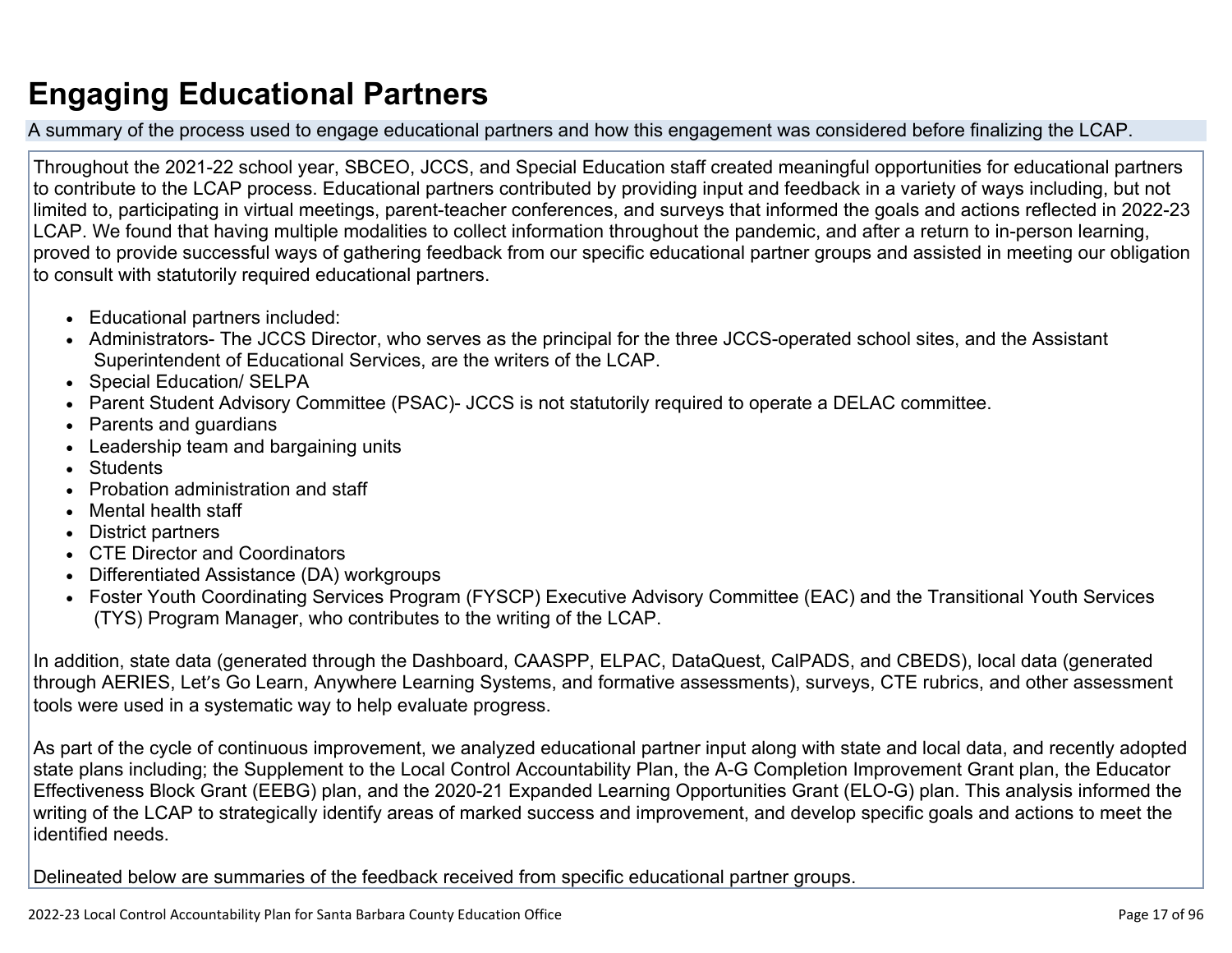A summary of the feedback provided by specific educational partners.

#### SPECIAL EDUCATION/SELPA

Our JCCS program has a higher than average percentage of students with disabilities (42.31%), therefore meeting regularly as a team is a priority in order to ensure our students receive the services they need. This has proven to be a valuable strategy as there is a need to constantly recalibrate as our student population changes with some enrollments lasting only a day or two while some students are with us for a year or more. The SBCEO Special Education Team meets regularly with the Santa Barbara SELPA, thereby completing the feedback loop.

The JCCS administrators meet with the Special Education/SELPA regularly on goals and actions specifically related to serving the needs of the students with disabilities enrolled in the JCCS schools.

Meeting dates: 7/21/2021, 9/15/2021, 10/1/2021, 11/30/2021, 2/4/2022, 3/30/2022, 4/1/2022, 4/21/2022

#### PARENT SCHOOL ADVISORY COMMITTEE (PSAC)

The PSAC met four times throughout the 2021-22 school year, and meetings were effectively used to engage school community members in the process of program review and planning. The committee was directly involved in the development and review of the parent survey. The annual survey showed that 100% of parents who participated in the survey agreed that the school does a good job evaluating their child's emotional needs and provides positive support and direction.

Meeting dates: 10/21/2021, 12/16/2021, 3/17/22, 5/19/22

#### PARENTS AND GUARDIANS

2021-22 was the second year JCCS used ParentSquare as a way to streamline and enhance communication with parents and guardians. With over 89% of our parents contactable in ParentSquare we are able to post the link to the parent survey which increases parent access to the survey. The parent survey was made available in both hard copy and online formats. Hard copies were mailed to parents.

Survey window: March 23, 2022 - April 28, 2022

LEADERSHIP TEAM AND BARGAINING UNITS

• LEADERSHIP TEAM: The JCCS Leadership Team (i.e., administrators, general and special education teachers, teaching assistants, and student information specialist) collaborated on the Local Indicators, and provided essential support in the development of the 2022-23 LCAP. The leadership team provided input regarding how to address student academic and behavioral needs, professional development, CTE programs, and student achievement. With assistance from the Leadership Team, the SBCEO LCAP writing team incorporated their input and analysis into the 2022-23 LCAP.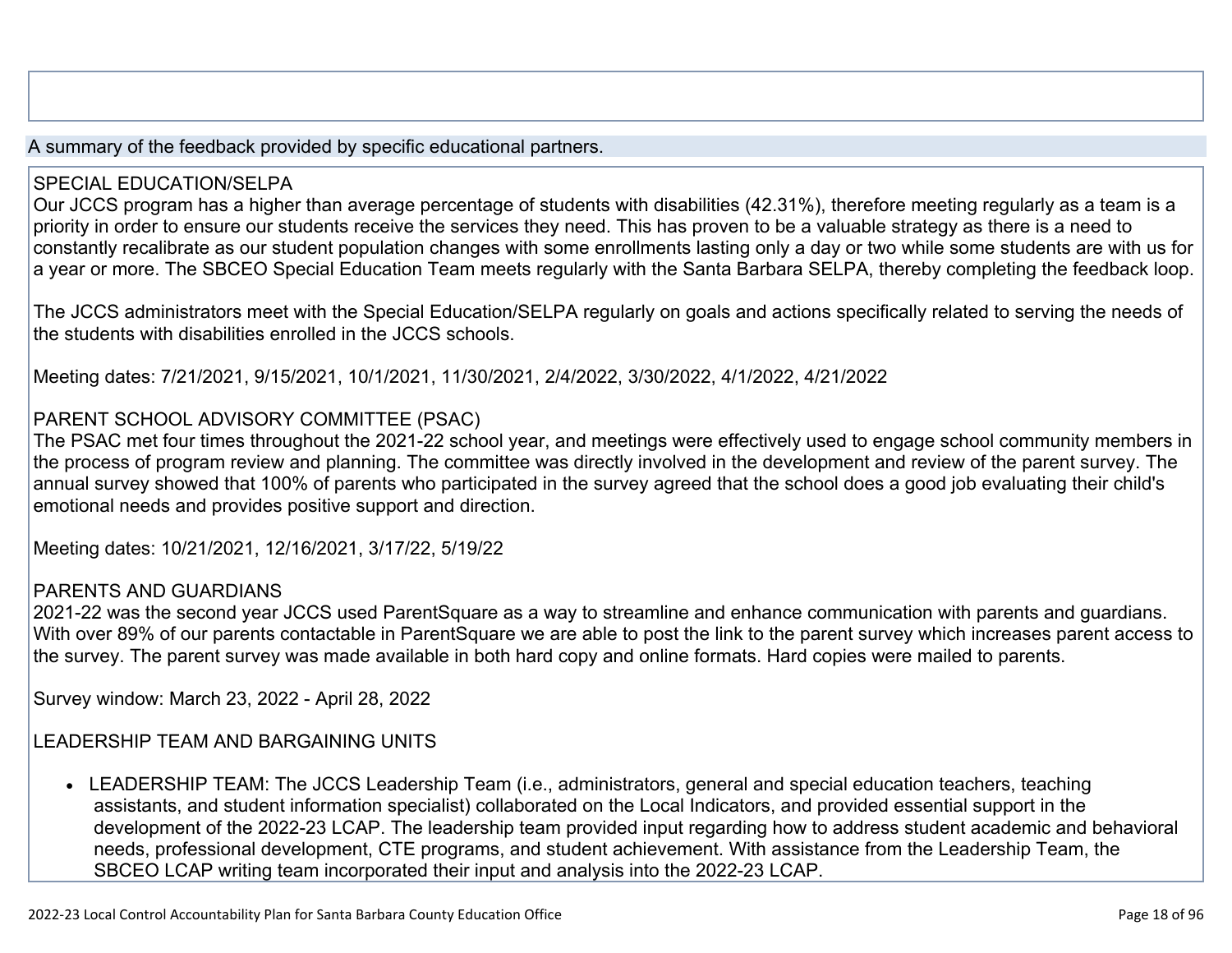Meeting dates: 7/30/2021, 1/27/2022, 5/9/2022

• BARGAINING UNITS: SBCEO Administration met nine times with the Santa Barbara County Education Association (SBCEA) and eleven times with California School Employees Association (CSEA) to discuss concerns and problem solve throughout the year. These meetings were successful in addressing issues that arose throughout the school year.

SBCEA Meeting Dates: 8/24/21, 9/28/21, 10/26/21, 12/7/21, 1/8/22, 2/8/22, 3/22/22, 4/5/22, 5/3/22

CSEA Meeting Dates: 7/29/2021, 8/18/2021, 9/15/2021, 10/13/2021, 11/30/2021, 1/12/2022, 2/16/2022, 3/23/2022, 4/11/2022, 5/18/2022, 6/15/2022

#### **STUDENTS**

We believe that students' voice is critical when creating an effective educational program. The California Healthy Kids Survey (CHKS) was last administered in December 2020 and provided valuable feedback in the areas of:

- School engagement and support- 66% of students indicated there were high expectations from adults in school
- School safety- with 68% of students reporting they perceived school as very safe or safe
- Substance use- with 28% reporting current alcohol or drug use and 44% reporting being drunk or "high" at school,
- Established routines- 88% reporting that they routinely exercise
- Learning from home- 40% of students indicated they had an interest in schoolwork done from home
- Adult and peer relationships- with 77% reporting adult support and 59% having peer support
- Social and emotional health- with 78% reporting gratitude and 62% were optimistic

There was a strong trend that students felt support and encouragement from the adults at school and were minimally motivated to participate in instruction from home, therefore it was important for us to have daily in-person instruction as soon as it was safe to do so and to continue providing counseling support through CADA.

#### PROBATION ADMINISTRATION AND STAFF

The Deputy Chief Probation Officer, Camp Director, Camp Supervisor, Hall Director, and Hall Supervisor were valuable contributors to the development of the LCAP, particularly in the areas of communication; processes, and procedures; supporting and maximizing instructional efforts; supporting on-task behaviors in the classroom; supporting college awareness efforts; supporting parent involvement, and supporting the effectiveness of career technical education.

Meeting Dates: 8/27/2021, 10/1/2021, 12/3/2021, 2/1/2022, 2/4/2022, 2/8/2022, 3/31/2022, 4/1/2022, 4/19/2022, 5/3/2022, 5/5/2022

#### MENTAL HEALTH STAFF

Strong collaboration occurred with the Department of Behavioral Wellness, which provided services in all three of our schools, and the Council on Alcohol and Drug Abuse (CADA), which provides services at our community school. Staff from these agencies attended weekly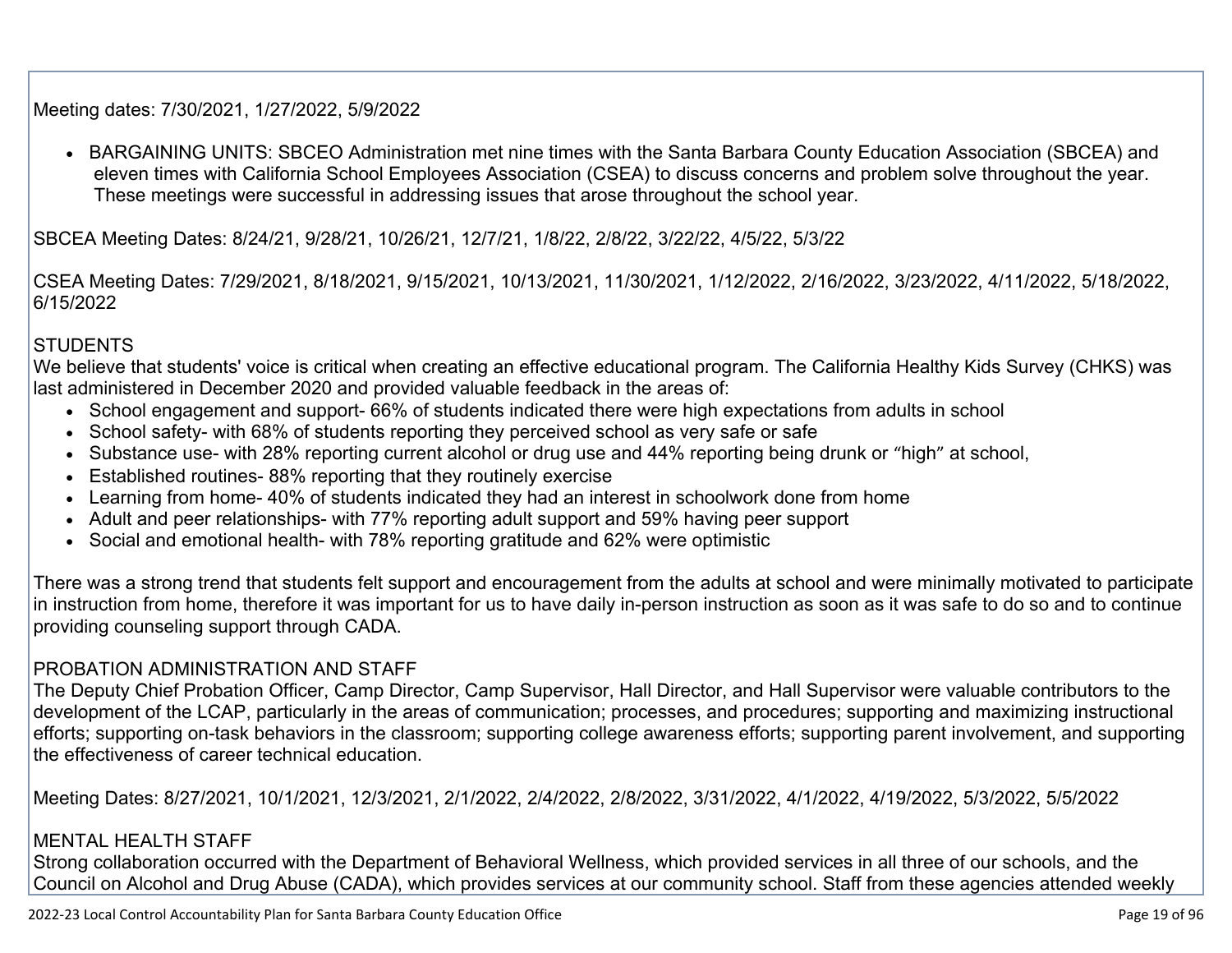staff meetings and provided updates on individual student concerns and overall trends. Both agencies reported that drug use, depression, and anxiety have increased during the past year. This input reinforced that continued counseling through CADA and the Department of Behavior Wellness was a vital component of the LCAP.

#### DISTRICT PARTNERS

#### • FITZGERALD COMMUNITY SCHOOL

The Assistant Superintendent of Educational Services and the JCCS Director met with the Santa Maria Joint Union High School District (SMJUHSD) and the Santa Maria-Bonita School District (SMBSD) to discuss the continuation of services provided through a Memorandum of Understanding (MOU) for students to attend Peter B. FitzGerald Community School. Through the meetings, SBCEO staff and the districts developed operating agreements, identified student and program needs, and evaluated student and program effectiveness.

Meeting Dates: 9/23/2021, 11/18/2021, 12/8/2021, 1/26/2022, 2/8/2022, 3/8/2022, 3/25/2022, 5/11/2022

#### • CTE PROGRAM

A county-wide CTE Advisory Committee was established this spring to solicit input and advisement regarding CTE programming. The curriculum was reviewed to ensure alignment between pathways offered in JCCS schools and districts throughout the county. There was also discussion regarding flexible credit options, industry certifications, and early college credit for work education experience. Districts that participated included: Lompoc, Guadalupe, Santa Maria Joint Union High School District, as well as Allan Hancock College, the Santa Barbara County Probation Department, and industry partners. Most districts were supportive of efforts thus far and felt classroom visits between programs would assist with ongoing alignment efforts.

Meeting Dates: 11/9/2021 & 3/8/2022

#### TRANSITIONAL YOUTH SERVICES

Transitional Youth Services (TYS) coordinates countywide district liaison meetings that started in May 2020 and continue to be held monthly. Through the meetings, liaisons share best practices; review and provide input on the FYSCP program plan, LCAP goals and actions, draft policies and procedures; and learn about community resources from collaborative partner presentations. TYS also coordinated needs assessments to be completed with several districts in order to incorporate recommended actions into LCAPs. Based on liaison feedback, a countywide agreement is being written and implemented to assist in improving school stability, ensure immediate enrollment in appropriate classes and services, and timely transfer of records. TYS will act as the lead on the agreement and train stakeholders in the process. The developed actions related to this work are described in Goal 3.

Meeting Dates: 08/24/2021, 10/06/2021, 10/26/2021, 11/23/2021, 12/28/2021, 01/25/2022, 02/22/2022, 03/22/2022, 05/24/2022

#### CTE DIRECTOR AND CTE COORDINATOR

The JCCS Director met with the CTE team multiple times throughout the year to coordinate CTE lab implementation and identify training needs and additional resources needed to ensure efforts would improve the CTE program. A CTE Teacher on Special Assignment (TOSA)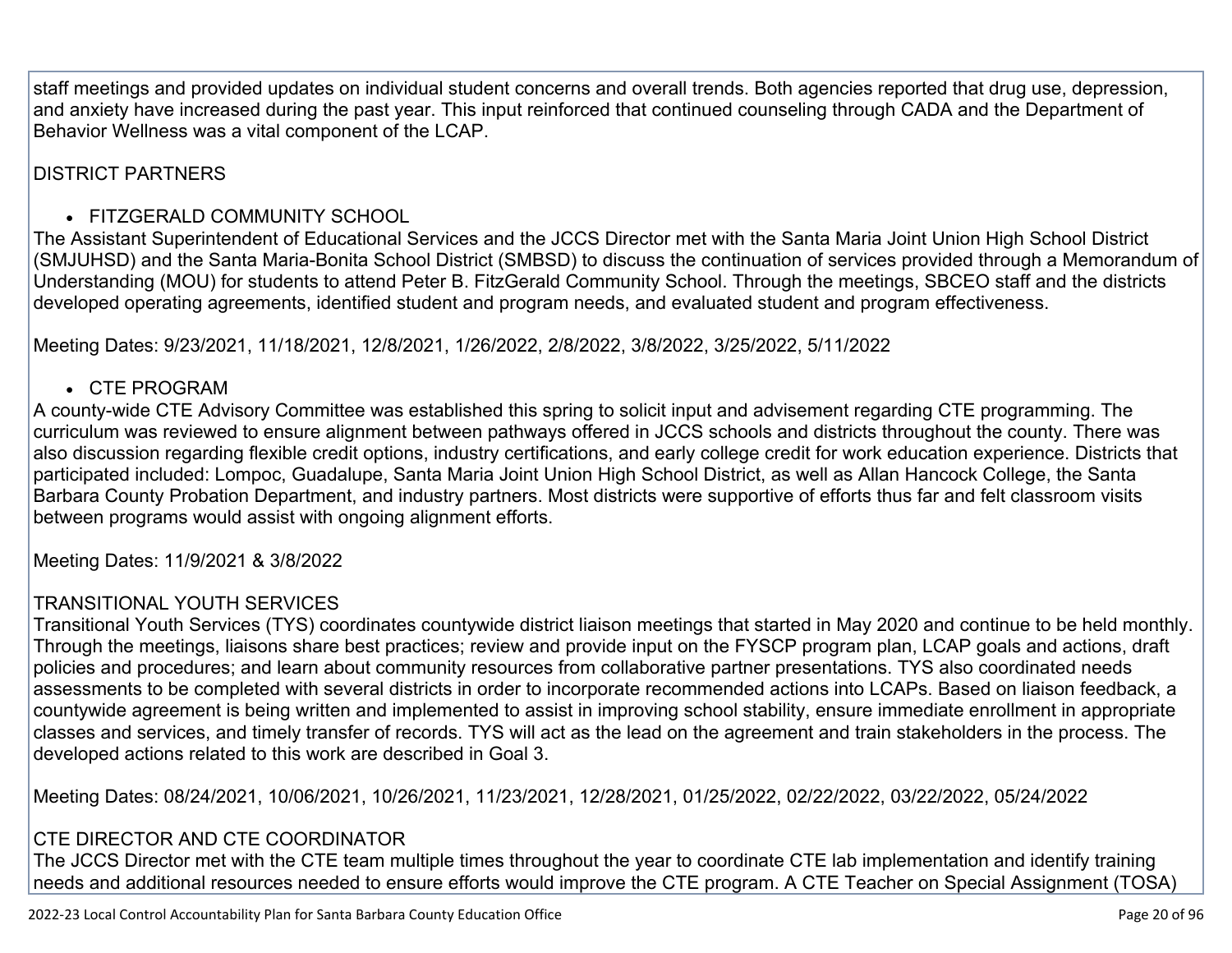was hired in 2021-22 to implement the program with fidelity. The TOSA met biweekly with CTE teachers to develop curriculum, provide coaching, and model best teaching practices.

#### DIFFERENTIATED ASSISTANCE WORKGROUPS

The Assistant Superintendent, Educational Services, and the JCCS Director met with the California Department of Education (CDE) on May 11, 2021, to discuss and engage in Differentiated Assistance (DA) work. A team of staff was identified to participate in a DA workgroup with CDE. The DA workgroup met multiple times throughout the year to analyze data, identify areas of improvement, and develop Plan Do Study Act (PDSA) cycles. The CDE team visited the JCCS sites on May 27, 2022.

Meeting dates: 6/22/21, 8/18/21, 9/9/21, 10/29/21, 11/19/21, 1/13/22, 4/21/22, 5/27/22

#### FOSTER YOUTH SERVICES COORDINATING PROGRAM (FYSCP) EXECUTIVE ADVISORY COUNCIL (EAC)

This council was an important contributor to the analysis of LCAP progress and the development of actionable work specific to students in foster care. Based on the council's feedback, the membership of the council was diversified for better cross-system collaboration, and a countywide agreement is being written and implemented to assist in improving school stability, ensuring immediate enrollment in appropriate classes and services, and timely transfer of records. These actions are outlined in more detail in Goal 3.

Meeting Dates: 09/01/2021, 10/20/2021, 12/15/2021, 02/16/2022, 04/20/2022

#### A description of the aspects of the LCAP that were influenced by specific input from educational partners.

Based on our educational partner input we will continue with the three broad goals that were developed in 2021-22. Goal 1 is aimed at providing academic support and expanding educational opportunities for students to prepare them for college and careers. Goal 2 is designed to engage and provide targeted services and support for students and families. Goal 3 is focused on meeting the unique needs of students in foster care. Goal 4 is a maintenance goal focused on meeting basic conditions of learning and serving expelled youth.

GOAL 1: The actions included in goal 1 based on educational partner input include:

- 1.a.1 Additional Academic Supports
- 1.a.2 Professional Development Workgroups
- 1.a.4 Data Analysis
- 1.b.1 WASC Accreditation
- 1.b.2 WASC Accreditation and Leadership Team
- 1.c.2 CTE Course Development
- 1.c.3 CTE Teacher on Special Assignment
- 1.d.2 FLD Instruction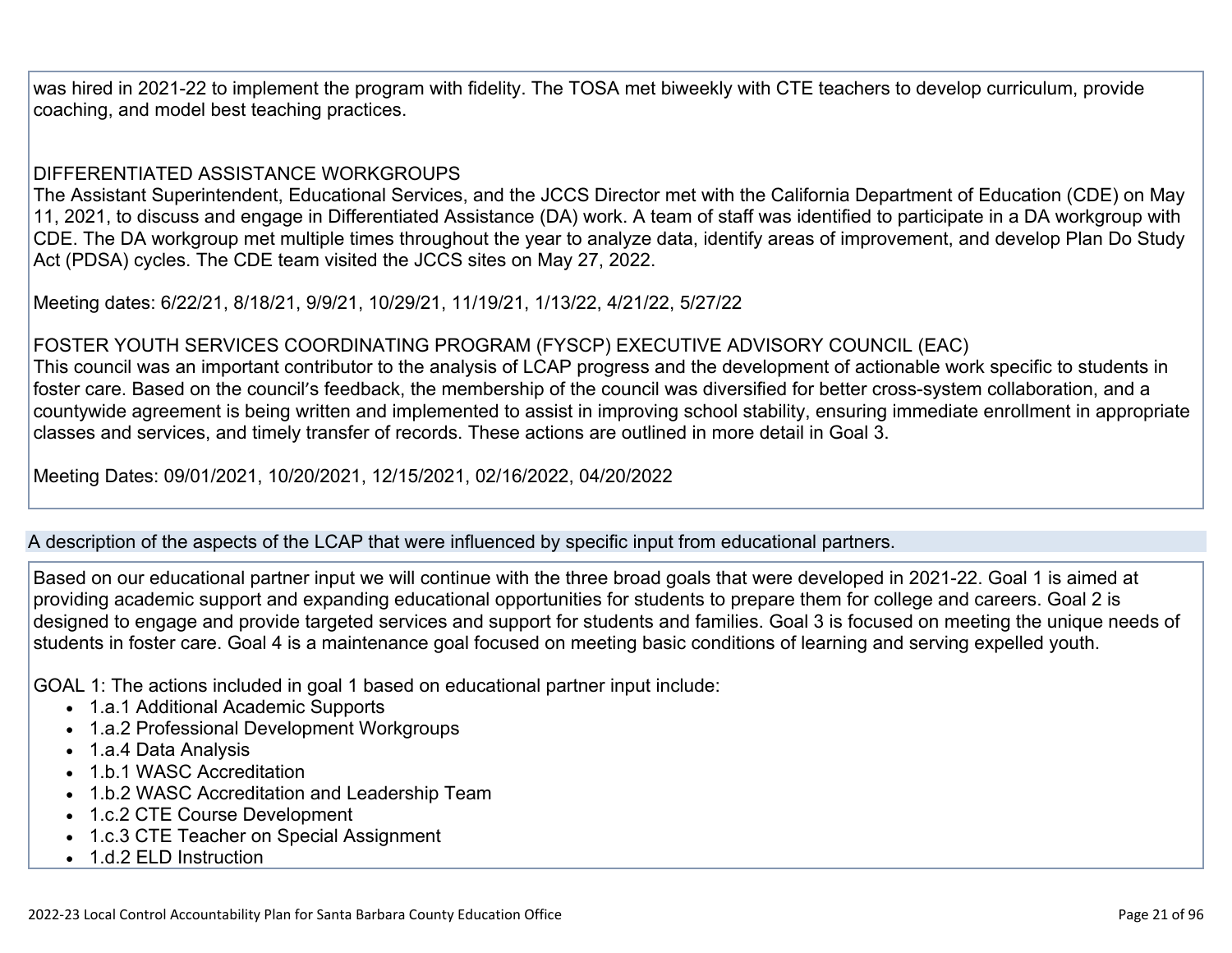Goal 2: The actions included in goal 2 based on educational partner input include:

- 2.a.4 Translation Services
- 2.b.1 Restorative Practices
- 2.b.4 Mental Health and CPI Training
- 2.b.6 CADA Counselor
- 2.c.2 Wifi Hotspots

Goal 3: The actions included in goal 3 based on educational partner input include:

- 3.a.1 The Foster Youth Services Coordinating Program (FYSCP) Executive Advisory Council (EAC)
- 3.a.2 Improve Collaboration
- 3.a.3 Use School Access Agreement

Specific details for each action are described in the plan.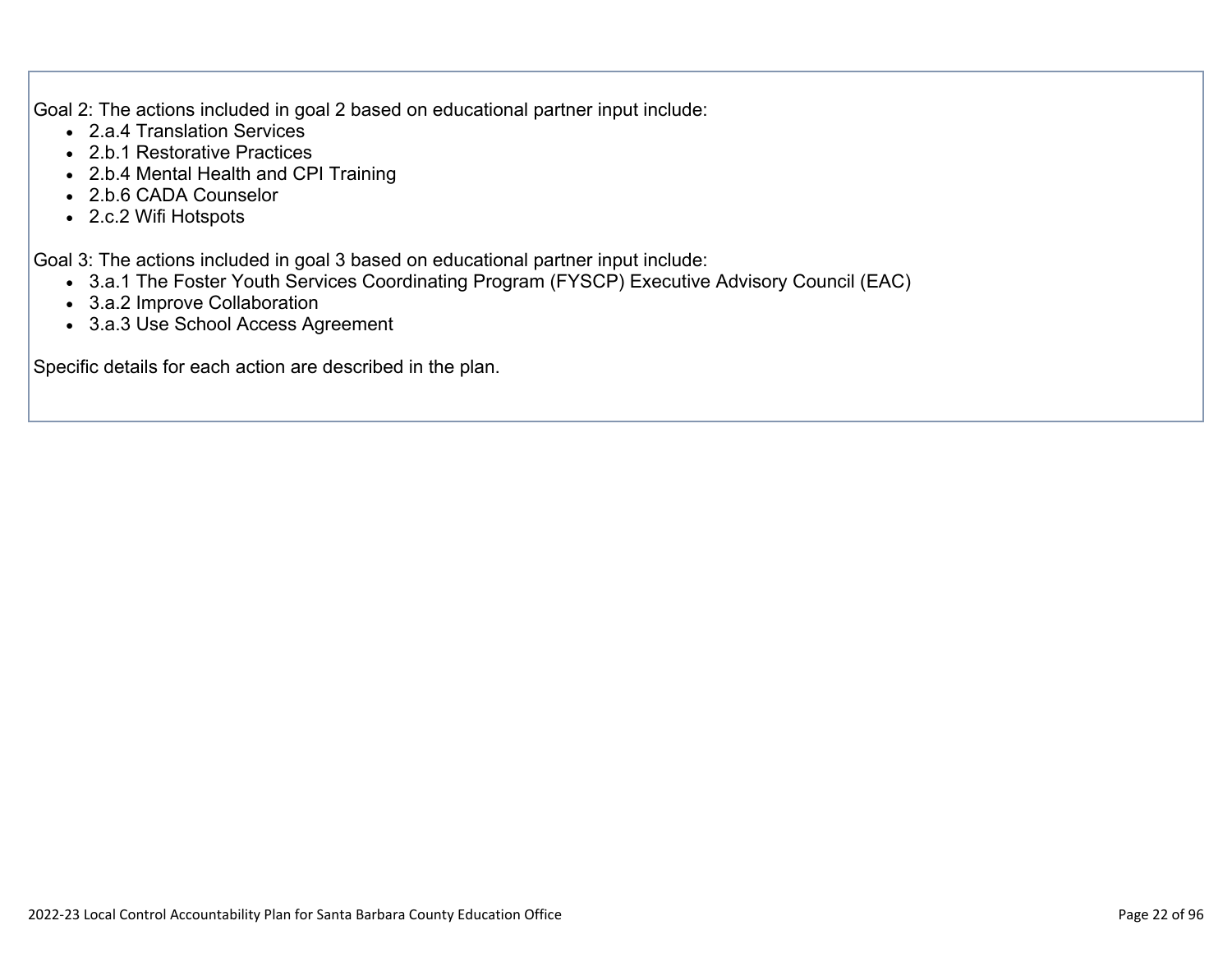# **[Goals and Actions](http://www.doc-tracking.com/screenshots/22LCAP/Instructions/22LCAPInstructions.htm#GoalsandActions)**

### **[Goal](http://www.doc-tracking.com/screenshots/22LCAP/Instructions/22LCAPInstructions.htm#goalDescription)**

| Goal # | Description                                                                                                                                                                           |
|--------|---------------------------------------------------------------------------------------------------------------------------------------------------------------------------------------|
|        | All students will demonstrate mastery of grade-level content standards and upon graduation will be prepared and<br>successful for college and/or career. (Priorities: 2, 4, 7, and 8) |

An explanation of why the LEA has developed this goal.

Based on the analysis of educational partner input, local and state data, it was determined that students would benefit from additional opportunities that target individual learning gaps, credit recovery efforts, and prepare students for college and career.

Therefore this goal is primarily aimed at addressing:

- Improving student academic achievement
- Credit recovery and intervention
- WASC accreditation is required in order to register courses for A-G with UC/CSU and for students to qualify for state financial aid.
- Expanding Career Technical Education (CTE) program

The actions and metrics included in this goal are grouped together based on priorities: 2-state standards, 4-pupil achievement, 7-course access, and 8-pupil outcomes. Grouping these actions and metrics together will assist JCCS in assessing student mastery of grade-level content standards and prepare them for college and careers.

### **[Measuring and Reporting Results](http://www.doc-tracking.com/screenshots/22LCAP/Instructions/22LCAPInstructions.htm#MeasuringandReportingResults)**

| <b>Metric</b>                                                                      | <b>Baseline</b>                                                                                                       | Year 1 Outcome                                                                | Year 2 Outcome | Year 3 Outcome | Desired Outcome for<br>$2023 - 24$                              |
|------------------------------------------------------------------------------------|-----------------------------------------------------------------------------------------------------------------------|-------------------------------------------------------------------------------|----------------|----------------|-----------------------------------------------------------------|
| 1.a<br>The percentage of<br>students earning<br>credits at an<br>accelerated rate. | 48.4% of students<br>earn credits at an<br>accelerated rate.<br>The baseline was<br>established from<br>2020-21 data. | In 2021-22, 72.6% of<br>students earned<br>credits at an<br>accelerated rate. |                |                | 80% of students will<br>earn credits at an<br>accelerated rate. |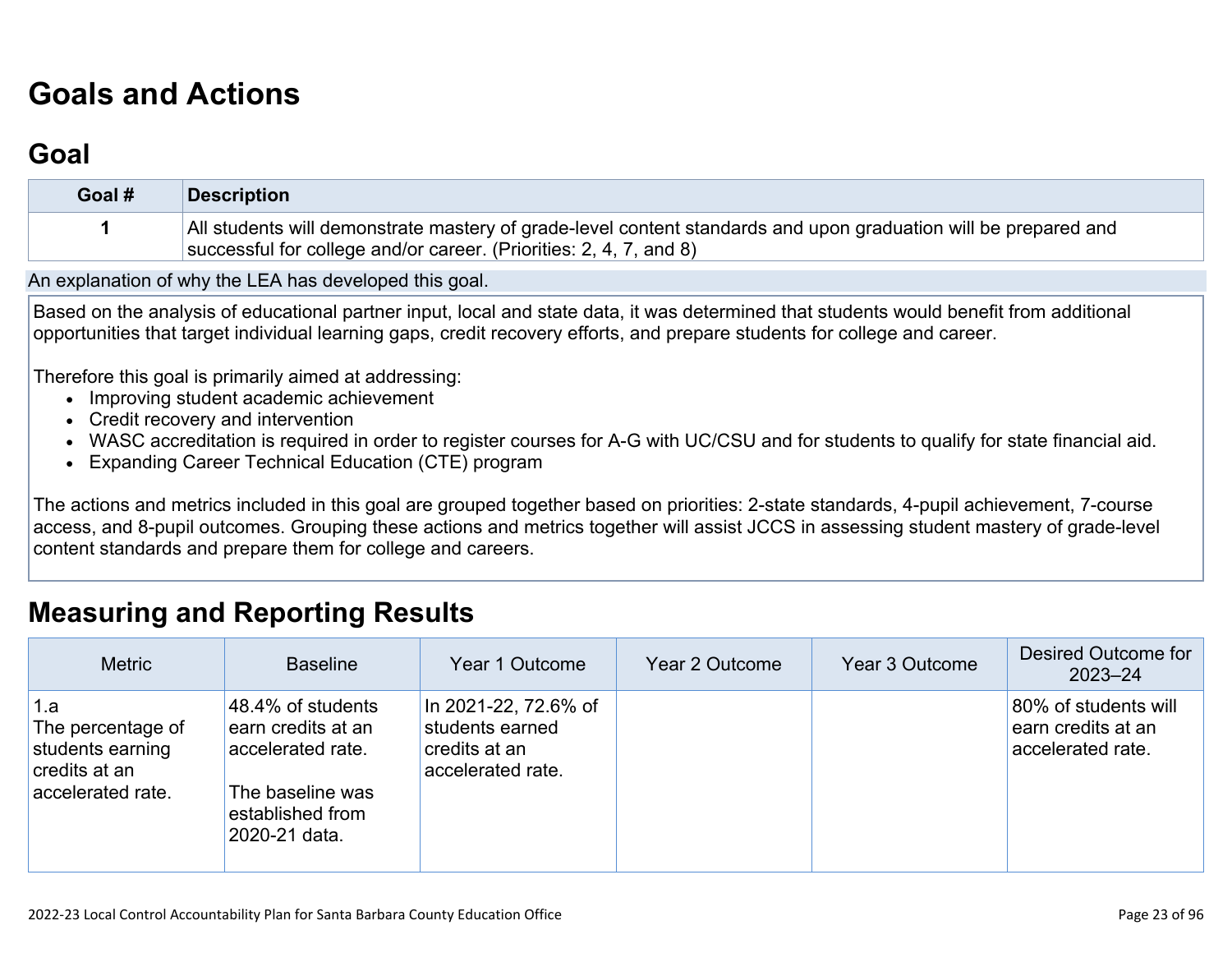| <b>Metric</b>                                                                                                                          | <b>Baseline</b>                                                                                                                                                                                                                                                                                             | Year 1 Outcome                                                                                                                    | Year 2 Outcome | Year 3 Outcome | <b>Desired Outcome for</b><br>$2023 - 24$                                                          |
|----------------------------------------------------------------------------------------------------------------------------------------|-------------------------------------------------------------------------------------------------------------------------------------------------------------------------------------------------------------------------------------------------------------------------------------------------------------|-----------------------------------------------------------------------------------------------------------------------------------|----------------|----------------|----------------------------------------------------------------------------------------------------|
| 1.a<br>The percentage of<br>students who score at<br>nearly met or met<br>standard in English<br>Language Arts (ELA)<br>on the CAASPP. | 18% Court / 8.6%<br>Community of<br>students score at<br>nearly met or met<br>standard in ELA.<br>Due to the pandemic<br>CAASPP was not<br>administered in 2019-<br>20 and scores for<br>2020-21 have not yet<br>been released,<br>therefore the baseline<br>is from the 2018-19<br>administration.         | In 2021-22, 14%<br>Court / 38%<br>Community students<br>scored at nearly met<br>standard in ELA on<br>the CAASPP.                 |                |                | 40% of students will<br>score at nearly met or<br>met standard in ELA<br>on the CAASPP.            |
| 1.a<br>The percentage of<br>students who score at<br>nearly met or met<br>standard in<br>mathematics on the<br>CAASPP.                 | 0% Court / 0%<br>Community of<br>students score at<br>nearly met or met<br>standard in<br>mathematics.<br>Due to the pandemic<br>CAASPP was not<br>administered in 2019-<br>20 and scores for<br>2020-21 have not yet<br>been released,<br>therefore the baseline<br>is from the 2018-19<br>administration. | In 2021-22, 0% Court<br>/ 0% Community<br>students scored at<br>nearly met or met<br>standard in<br>mathematics on the<br>CAASPP. |                |                | 35% of students will<br>score at nearly met or<br>met standard in<br>mathematics on the<br>CAASPP. |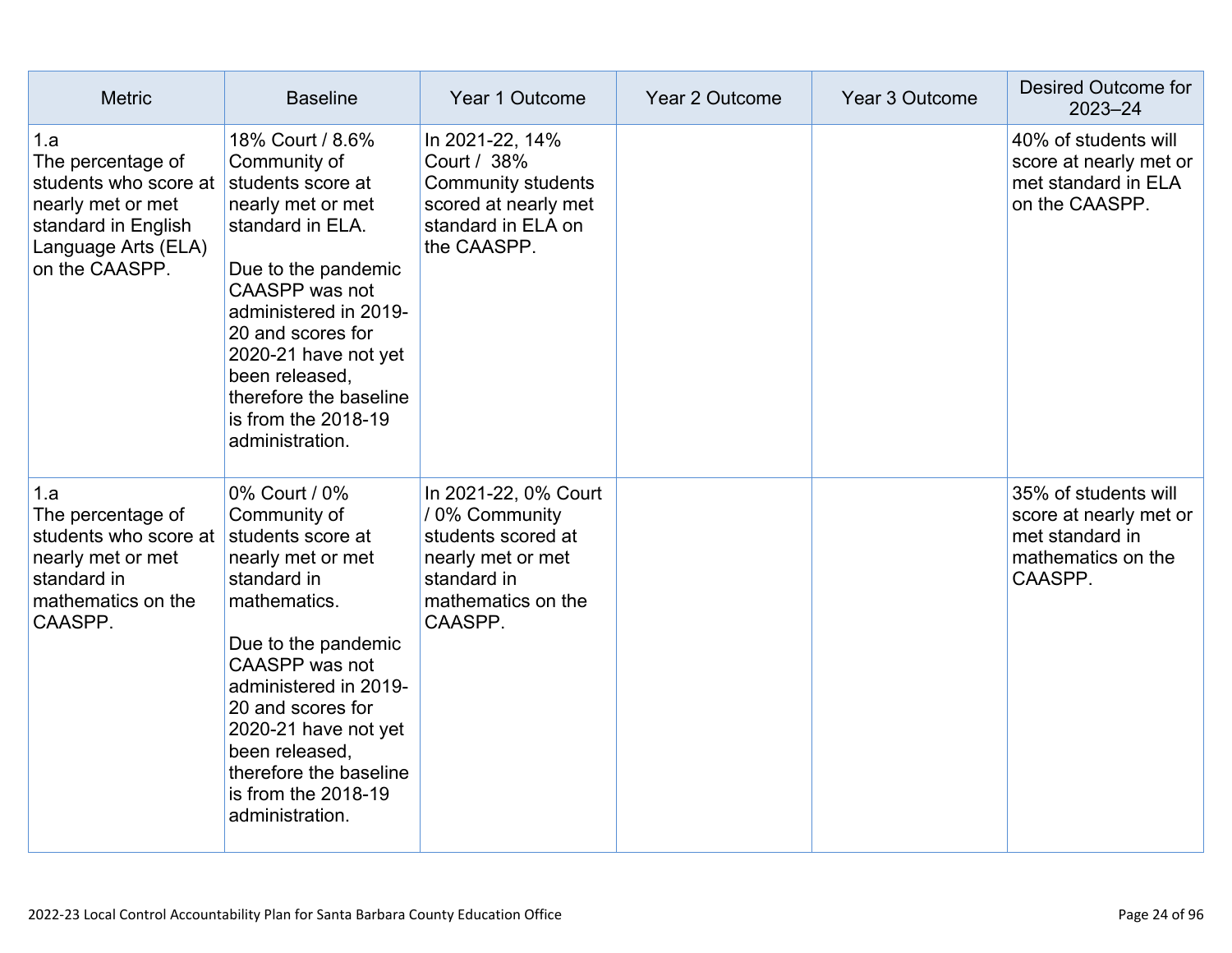| <b>Metric</b>                                                                                                                                                                                                       | <b>Baseline</b>                                                                           | Year 1 Outcome                                                                                              | Year 2 Outcome | Year 3 Outcome | Desired Outcome for<br>$2023 - 24$                                                                                       |
|---------------------------------------------------------------------------------------------------------------------------------------------------------------------------------------------------------------------|-------------------------------------------------------------------------------------------|-------------------------------------------------------------------------------------------------------------|----------------|----------------|--------------------------------------------------------------------------------------------------------------------------|
| 1.a<br>The average growth of increase<br>students between the<br>Diagnostic Online<br><b>Reading Assessment</b><br>(DORA) pre/post<br>scores.                                                                       | 0.70 average grade<br>The baseline was<br>established from<br>2020-21 data.               | In 2021-22, 0.21 was<br>the average grade<br>increase between the<br>DORA pre/post<br>scores.               |                |                | The average growth of<br>students between the<br>DORA pre/post scores<br>will indicate1 (one)<br>year of growth.         |
| 1.a<br>The average growth of increase<br>students between the<br><b>Adaptive Diagnostic</b><br>Assessment of<br>Mathematics (ADAM)<br>pre/post scores.                                                              | 0.85 average grade<br>The baseline was<br>established from<br>2020-21 data.               | In 2021-22, 0.37 was<br>the average grade<br>increase between the<br>ADAM pre/post<br>scores.               |                |                | The average growth of<br>students between the<br>ADAM pre/post scores<br>will indicate 1(one)<br>year of growth.         |
| 1.a<br>The percentage of<br>workgroup members<br>who attend<br>professional<br>learning/coaching<br>sessions in<br>mathematics and<br>English Language<br>Development (ELD)<br>based on training<br>sign-in sheets. | 0% - This is a new<br>metric therefore<br>baseline will be<br>established in 2021-<br>22. | In 2021-22, 93.33% of<br>workgroup members<br>attended professional<br>learning for ELD and<br>mathematics. |                |                | 100% of workgroup<br>members will<br>participate in all<br>professional learning<br>sessions for ELD and<br>mathematics. |
| 1.a<br>All students have<br>access to curriculum<br>and receive instruction                                                                                                                                         | 100%                                                                                      | In 2021-22, 100% of<br>students had access<br>to the curriculum and<br>received instruction                 |                |                | 100% of students will<br>have access to the<br>curriculum and<br>receive instruction                                     |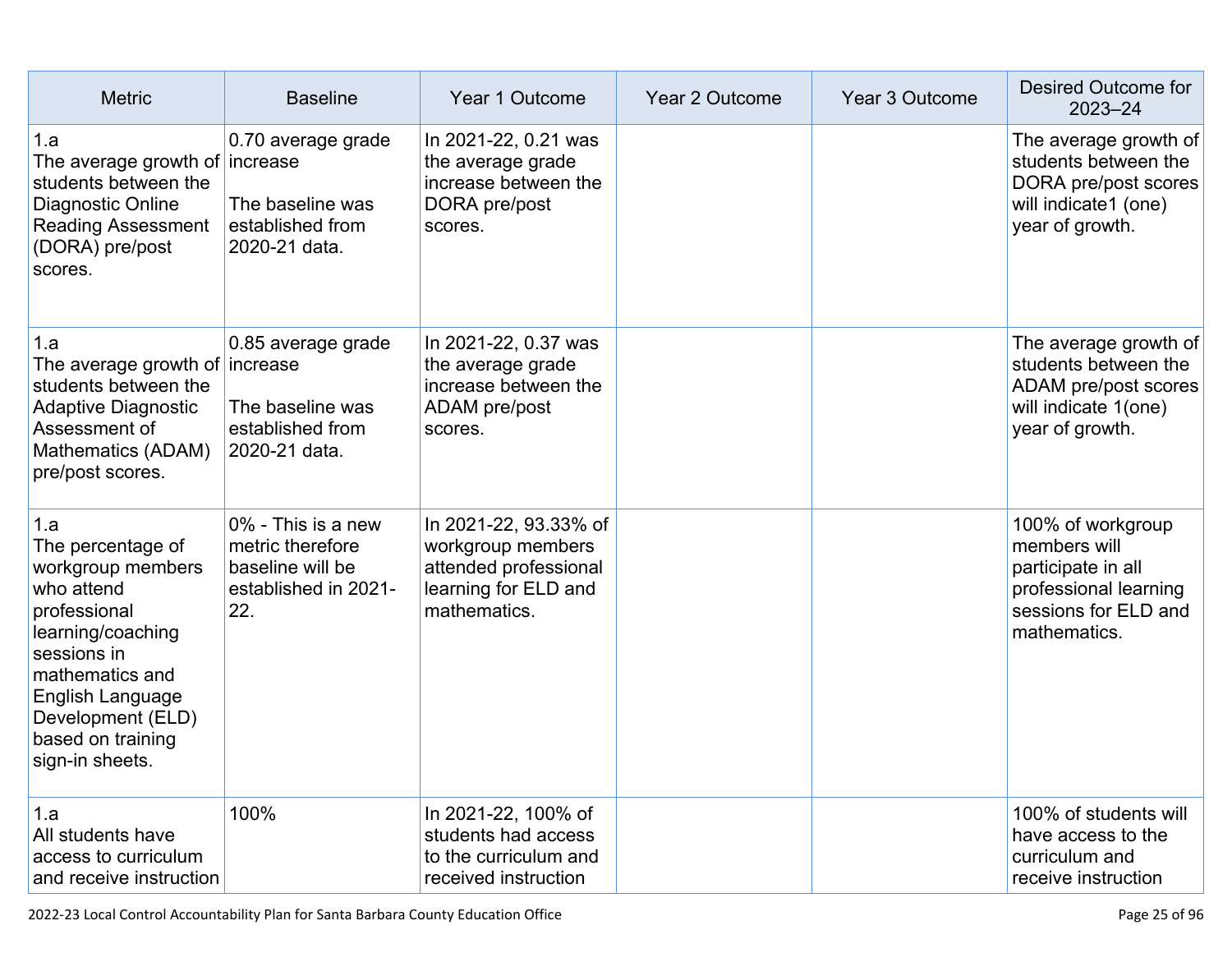| <b>Metric</b>                                                                                                                                                                                                                                                 | <b>Baseline</b>                                                                                                                                      | Year 1 Outcome                                                                                                                                                                                                                                                                                                       | Year 2 Outcome | Year 3 Outcome | Desired Outcome for<br>$2023 - 24$                                                                                                                                                                               |
|---------------------------------------------------------------------------------------------------------------------------------------------------------------------------------------------------------------------------------------------------------------|------------------------------------------------------------------------------------------------------------------------------------------------------|----------------------------------------------------------------------------------------------------------------------------------------------------------------------------------------------------------------------------------------------------------------------------------------------------------------------|----------------|----------------|------------------------------------------------------------------------------------------------------------------------------------------------------------------------------------------------------------------|
| aligned to Common<br><b>Core State Standards</b><br>$(CCSS)$ .                                                                                                                                                                                                | The baseline was<br>established from<br>2020-21 data.                                                                                                | aligned to Common<br><b>Core State Standards</b><br>$(CCSS)$ .                                                                                                                                                                                                                                                       |                |                | aligned to Common<br><b>Core State Standards</b><br>$(CCSS)$ .                                                                                                                                                   |
| 1.a<br>All English learners<br>have access to the<br>curriculum and<br>receive instruction<br>aligned to CCSS and<br>ELD standards.                                                                                                                           | 100%<br>The baseline was<br>established from<br>2020-21 data.                                                                                        | In 2021-22, 100% of<br>English learners had<br>access to the<br>curriculum and<br>received instruction<br>aligned to CCSS and<br>ELD standards.                                                                                                                                                                      |                |                | 100% of English<br>learners will have<br>access to curriculum<br>and receive instruction<br>aligned to CCSS and<br>ELD standards.                                                                                |
| 1.b<br>The percentage of<br>students enrolled for<br>90+ days who have<br>successfully<br>completed courses<br>that satisfy the<br>requirements for<br>entrance to the<br>University of California<br>$(UC)$ and the<br>California State<br>University (CSU). | 0% - Since JCCS is<br>not WASC accredited<br>courses can't be<br>registered with<br>UC/CSU.<br>The baseline was<br>established from<br>2020-21 data. | In 2021-22, 0% of<br>students successfully<br>completed courses<br>that satisfy the<br>requirements for<br>entrance to the<br>University of California<br>$(UC)$ and the<br>California State<br>University (CSU)<br>because JCCS is not<br>WASC accredited yet,<br>so courses can't be<br>registered with<br>UC/CSU. |                |                | 10% of students will<br>have successfully<br>completed courses<br>that satisfy the<br>requirements for<br>entrance to the<br>University of California<br>$(UC)$ and the<br>California State<br>University (CSU). |
| 1.b.<br>The percentage of<br>students who have a<br>completed<br>Individualized                                                                                                                                                                               | 100%<br>The baseline was<br>established from<br>2020-21 data.                                                                                        | In 2021-22, 100% of<br>students had a<br>completed ILP.                                                                                                                                                                                                                                                              |                |                | 100% of students will<br>have a completed ILP<br>to ensure they have a<br>broad course of study.                                                                                                                 |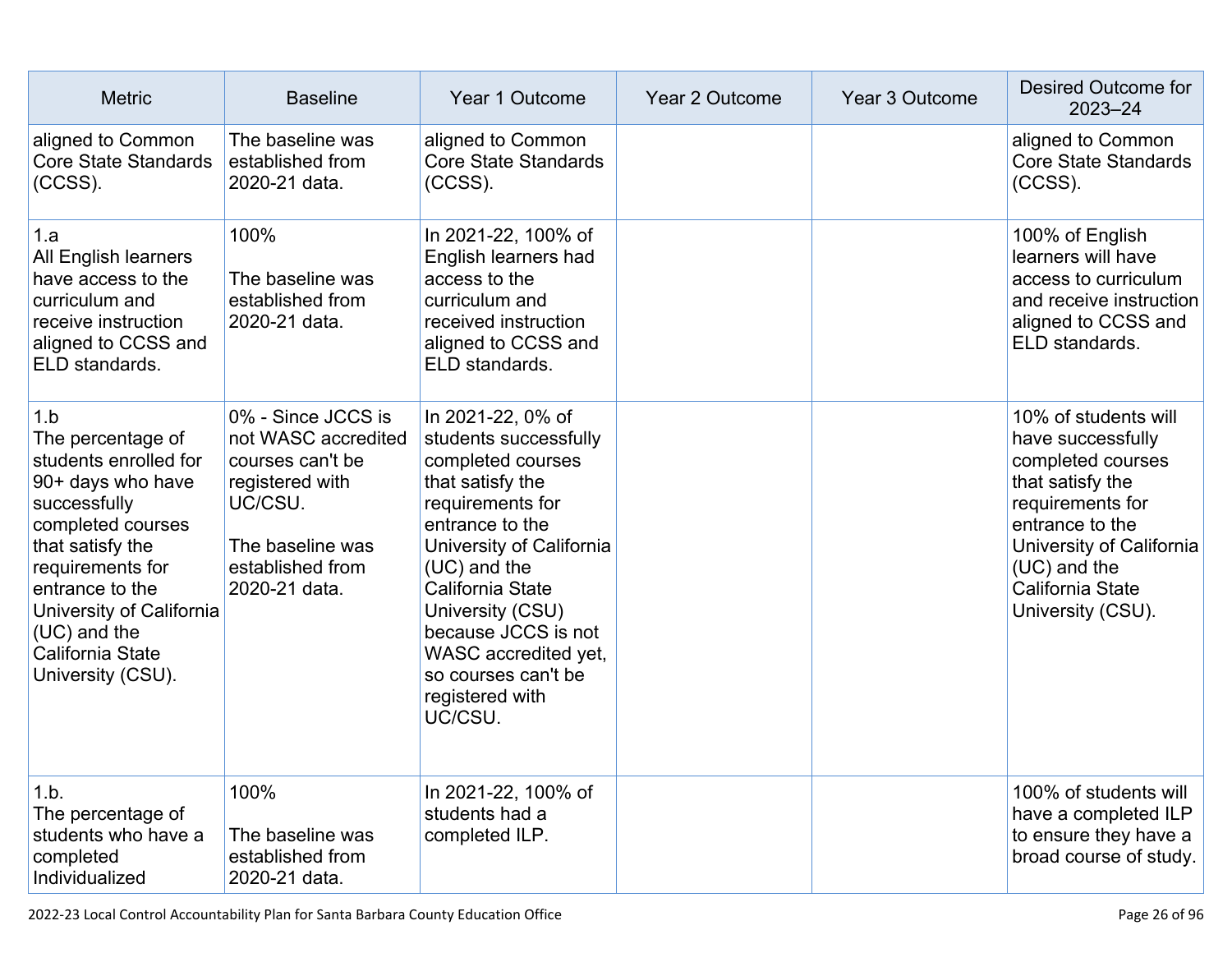| <b>Metric</b>                                                                                                                                                                       | <b>Baseline</b>                                                                           | Year 1 Outcome                                                                                                                                                                                         | Year 2 Outcome | Year 3 Outcome | Desired Outcome for<br>2023-24                                         |
|-------------------------------------------------------------------------------------------------------------------------------------------------------------------------------------|-------------------------------------------------------------------------------------------|--------------------------------------------------------------------------------------------------------------------------------------------------------------------------------------------------------|----------------|----------------|------------------------------------------------------------------------|
| Learning Plan (ILP) to<br>ensure students have<br>a broad course of<br>study.                                                                                                       |                                                                                           |                                                                                                                                                                                                        |                |                |                                                                        |
| 1.c<br>The percentage of<br>students who meet<br>two College and<br><b>Career Readiness</b><br>Indicators (CCI) for<br>Dashboard for<br><b>Alternative School</b><br>Status (DASS). | 0% - This is a new<br>metric therefore<br>baseline will be<br>established in 2021-<br>22. | In 2021-22, 0% of<br>students met two CCI<br>for DASS.                                                                                                                                                 |                |                | 25% of students will<br>meet two CCI for<br>DASS.                      |
| 1.c<br>The percentage of<br>students who are<br>enrolled in a CTE<br>course.                                                                                                        | 24%<br>The baseline was<br>established from<br>2020-21 data.                              | In 2021-22, 39.3% of<br>students were<br>enrolled in a CTE<br>course.                                                                                                                                  |                |                | 75% of students will<br>be enrolled in a CTE<br>course.                |
| 1.c<br>The percentage of<br>students who receive<br>approved industry<br>certifications.                                                                                            | 0% - This is a new<br>metric therefore<br>baseline will be<br>established in 2021-<br>22. | In 2021-22, 19.6% of<br>students received an<br>approved industry<br>certification.<br>In 2021-22, 42.9% of<br>students enrolled in a<br>CTE course received<br>an approved industry<br>certification. |                |                | 25% of students will<br>receive an approved<br>industry certification. |
| 1.c                                                                                                                                                                                 | 0% - We are not<br>currently offering a                                                   | In 2021-22, 0% - We<br>are not yet offering a                                                                                                                                                          |                |                | 15% of students will<br>successfully complete                          |

2022-23 Local Control Accountability Plan for Santa Barbara County Education Office Page 27 of 96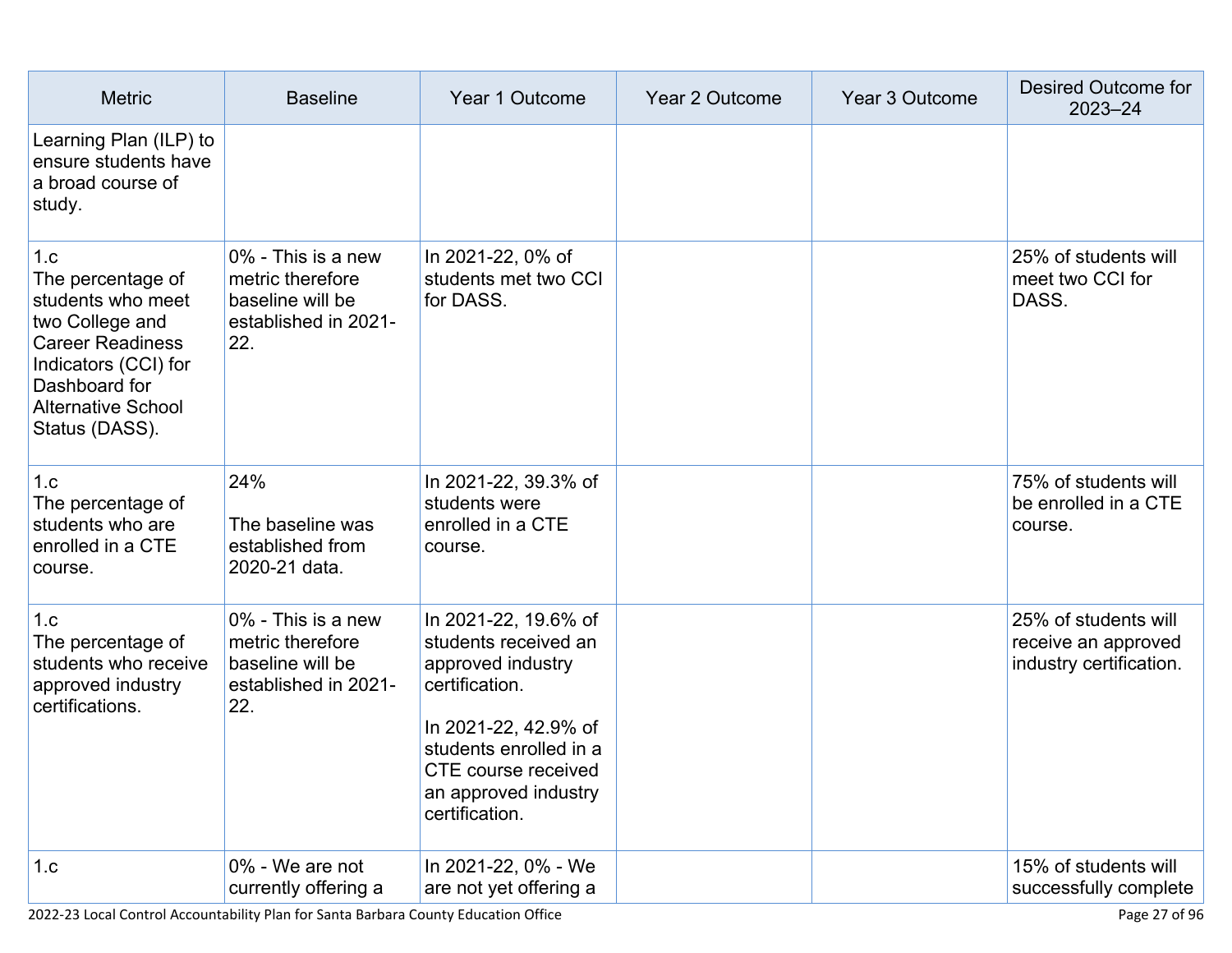| <b>Metric</b>                                                                                                                                                                                                                                                                                            | <b>Baseline</b>                                                                                                                                                                                                     | Year 1 Outcome                                                                                                                                                                                                            | Year 2 Outcome | Year 3 Outcome | Desired Outcome for<br>$2023 - 24$                                                                                                                                                         |
|----------------------------------------------------------------------------------------------------------------------------------------------------------------------------------------------------------------------------------------------------------------------------------------------------------|---------------------------------------------------------------------------------------------------------------------------------------------------------------------------------------------------------------------|---------------------------------------------------------------------------------------------------------------------------------------------------------------------------------------------------------------------------|----------------|----------------|--------------------------------------------------------------------------------------------------------------------------------------------------------------------------------------------|
| The percentage of<br>students enrolled for<br>90+ days who have<br>successfully<br>completed courses<br>that satisfy the<br>requirements for CTE<br>sequences or<br>programs of study that standards and<br>align with State Board<br>of Education (SBE)<br>approved CTE<br>standards and<br>frameworks. | CTE course that<br>satisfies the<br>requirements for CTE<br>sequences or<br>align with State Board<br>of Education (SBE)<br>approved CTE<br>frameworks.<br>The baseline was<br>established from<br>2020-21 data.    | CTE course that<br>satisfies the<br>requirements for CTE<br>sequences or<br>programs of study that programs of study that<br>align with State Board<br>of Education (SBE)<br>approved CTE<br>standards and<br>frameworks. |                |                | courses that satisfy<br>the requirements for<br>CTE sequences or<br>programs of study that<br>align with State Board<br>of Education (SBE)<br>approved CTE<br>standards and<br>frameworks. |
| 1.d<br>The percentage of<br>English learner<br>students who are<br>Redesignated as<br><b>English Fluent</b><br>Proficient (RFEP).                                                                                                                                                                        | 5.1% All<br>3.6% Court<br>9.1% Community<br>The baseline was<br>established from<br>2020-21 data.                                                                                                                   | In 2021-22, 0% of<br><b>English Learner</b><br>students were<br><b>Redesignated English</b><br><b>Fluent Proficient.</b>                                                                                                  |                |                | Overall 8% of EL<br>students will be<br><b>Redesignated English</b><br><b>Fluent Proficient.</b>                                                                                           |
| 1.d<br>The percentage of<br>English learner<br>students who have<br>tested with JCCS for<br>two consecutive<br>cycles that make<br>progress toward<br>English proficiency as<br>measured by the<br>ELPAC.                                                                                                | $0\%$<br>It should be noted that improved a level.<br>3 of the 7 students<br>raised their overall<br>scores, but not<br>enough to increase<br>their level.<br>The baseline was<br>established from<br>2020-21 data. | 37.5% of students<br>Eight students took<br>the ELPAC with JCCS<br>in two consecutive<br>years (2019-20 &<br>2020-21).<br>Three of the students<br>improved a level and<br>made progress toward                           |                |                | 10% of EL students<br>that test with JCCS for<br>two consecutive<br>cycles will make<br>progress toward<br>English proficiency as<br>measured by the<br>ELPAC.                             |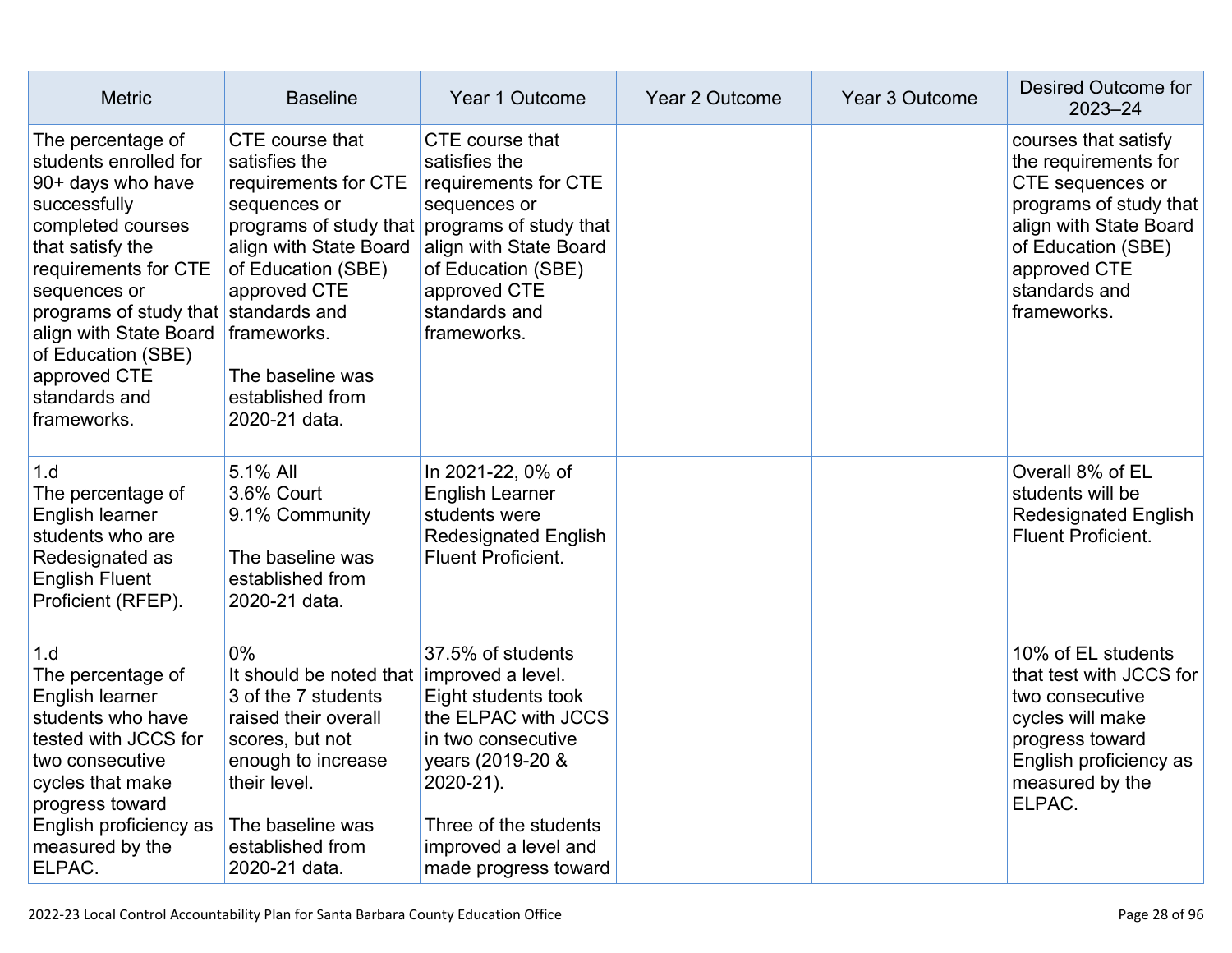| <b>Metric</b>                                                                                                                                                                        | <b>Baseline</b>                                                                                                   | Year 1 Outcome                                                                           | Year 2 Outcome | Year 3 Outcome | Desired Outcome for<br>$2023 - 24$                                               |
|--------------------------------------------------------------------------------------------------------------------------------------------------------------------------------------|-------------------------------------------------------------------------------------------------------------------|------------------------------------------------------------------------------------------|----------------|----------------|----------------------------------------------------------------------------------|
|                                                                                                                                                                                      |                                                                                                                   | English proficiency as<br>measured by the<br>ELPAC.                                      |                |                |                                                                                  |
| 1.e<br>The percentage of<br>students who meet<br>their Individual<br>Education Plan (IEP)<br>goal progress.                                                                          | 100%<br>The baseline was<br>established from<br>2020-21 data.                                                     | In 2021-22, 100% of<br>eligible students met<br>their IEP goal<br>progress               |                |                | 100% of students will<br>meet their IEP goal<br>progress.                        |
| 1.e<br>The percentage of<br>eligible students who<br>have a completed<br><b>Individual Transition</b><br>Plan (ITP) as part of<br>their IEP.                                         | 100%<br>The baseline was<br>established from<br>2020-21 data.                                                     | In 2021-22, 100% of<br>eligible students<br>completed their ITP as<br>part of their IEP. |                |                | 100% of eligible<br>students will complete<br>their ITP as part of<br>their IEP. |
| The percentage of<br>pupils who have<br>passed an advanced<br>placement<br>examination with a<br>score of 3 of higher.                                                               | This required state<br>metric is not<br>applicable to our<br><b>JCCS Alternative</b><br><b>Education Program.</b> | N/A                                                                                      |                |                | N/A                                                                              |
| The percentage of<br>pupils who<br>demonstrate college<br>preparedness<br>pursuant to the Early<br>Assessment Program<br>or any subsequent<br>assessment of college<br>preparedness. | This required state<br>metric is not<br>applicable to our<br><b>JCCS Alternative</b><br><b>Education Program.</b> | N/A                                                                                      |                |                | N/A                                                                              |

2022-23 Local Control Accountability Plan for Santa Barbara County Education Office Page 29 of 96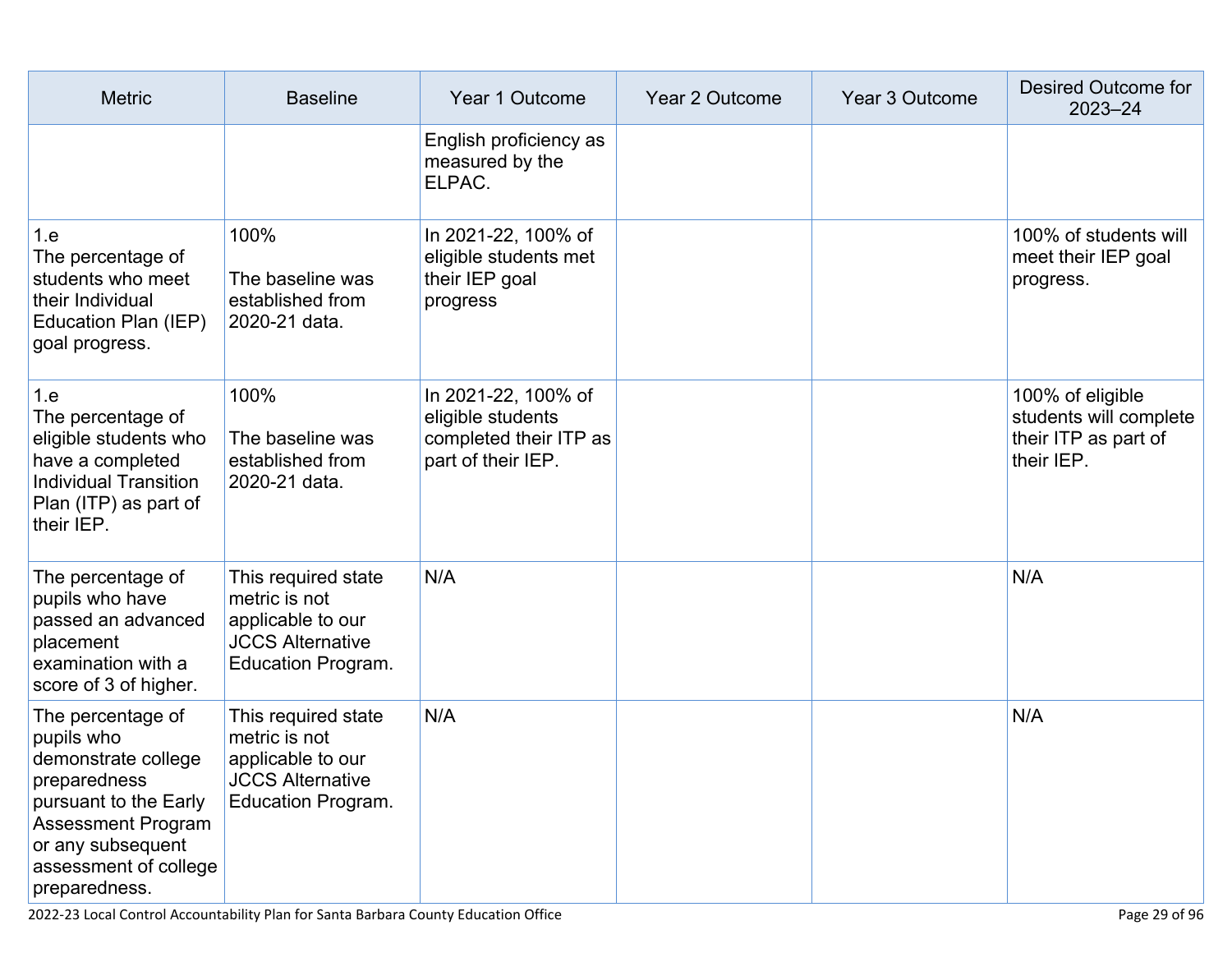# **[Actions](http://www.doc-tracking.com/screenshots/22LCAP/Instructions/22LCAPInstructions.htm#actions)**

| Action # | Title                                         | <b>Description</b>                                                                                                                                                                                                                                                                                                                                                                                                   | <b>Total Funds</b> | Contributing |
|----------|-----------------------------------------------|----------------------------------------------------------------------------------------------------------------------------------------------------------------------------------------------------------------------------------------------------------------------------------------------------------------------------------------------------------------------------------------------------------------------|--------------------|--------------|
| 1.a.1    | <b>Additional Academic</b><br><b>Supports</b> | Time within the master schedule will be identified for intervention<br>and/or credit recovery.<br>Students in need of additional assistance will be identified to<br>participate in zero period, homework help, and/or one-on-one tutoring.<br>Cost for Teaching Assistants and Let's Go Learn intervention program.                                                                                                 | \$15,000.00        | Yes          |
| 1.a.2    | Professional<br>Development<br>Workgroups     | Workgroups will meet throughout the year in Mathematics and<br>ELA/ELD for coaching to deepen their understanding of common core<br>standards, lesson planning to support student engagement and<br>achievement, assessment strategies, instructional strategies, and<br>routines. This work will include the development of pacing guides in<br>math and ELA/ELD.<br>Costs for coaching, training, and substitutes. | \$49,074.00        | Yes          |
| 1.a.3    | <b>Interim Assessments</b>                    | The JCCS Director and Leadership Team will identify and incorporate<br>Smarter Balanced Interim and Block Assessments into the<br>instructional program to inform instruction.<br>No additional costs; part of the base program.                                                                                                                                                                                     | \$0.00             | <b>No</b>    |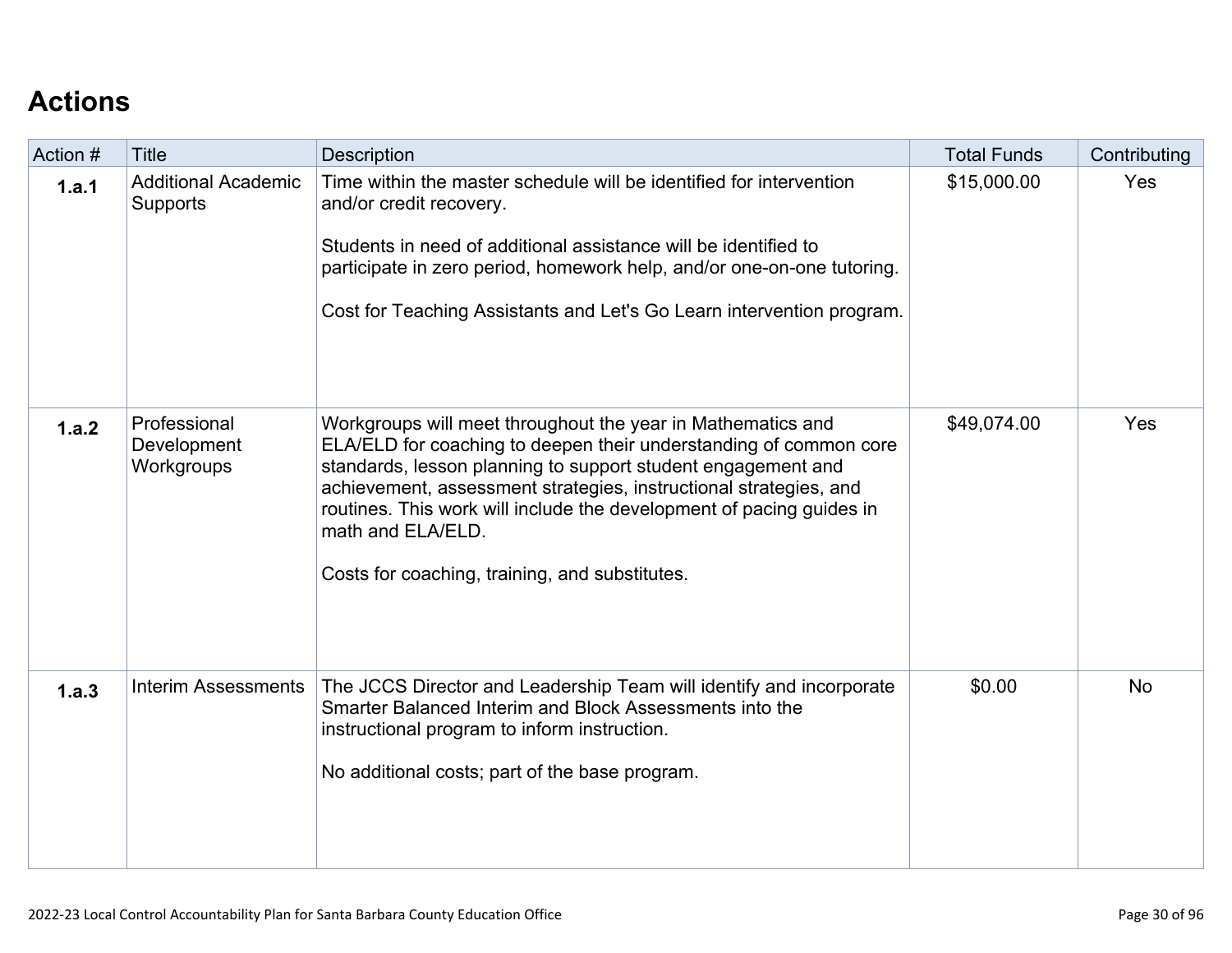| Action # | <b>Title</b>                       | <b>Description</b>                                                                                                                                                                                                                                                                                                      | <b>Total Funds</b> | Contributing |
|----------|------------------------------------|-------------------------------------------------------------------------------------------------------------------------------------------------------------------------------------------------------------------------------------------------------------------------------------------------------------------------|--------------------|--------------|
| 1.a.4    | Data Analysis                      | Designated time will be provided monthly during JCCS weekly staff<br>meetings to analyze student progress data from informal and formal<br>assessments, including but not limited to, curriculum assessments,<br>interim and block assessments to inform instruction.<br>No additional costs; part of the base program. | \$0.00             | <b>No</b>    |
| 1.a.5    | Teacher-Student<br><b>Ratios</b>   | JCCS will reduce student/teacher ratios at Dos Puertas to provide<br>greater access to direct instruction course offerings.<br>Costs for one additional teacher salary and benefits.                                                                                                                                    | \$186,447.12       | Yes          |
| 1.a.6    | <b>Instructional Staff</b>         | Teachers and teaching assistants will provide instruction through<br>whole group, small group, and one-to-one instruction.<br>Costs for base program instructional staff; includes salaries and<br>benefits.                                                                                                            | \$1,194,391.55     | <b>No</b>    |
| 1.a.7    | <b>Credit Recovery</b><br>Software | JCCS will provide a breadth of online coursework for credit recovery<br>and expanded learning opportunities via Anywhere Learning System<br>(PEAK).<br>Cost for online software program.                                                                                                                                | \$3,465.00         | Yes          |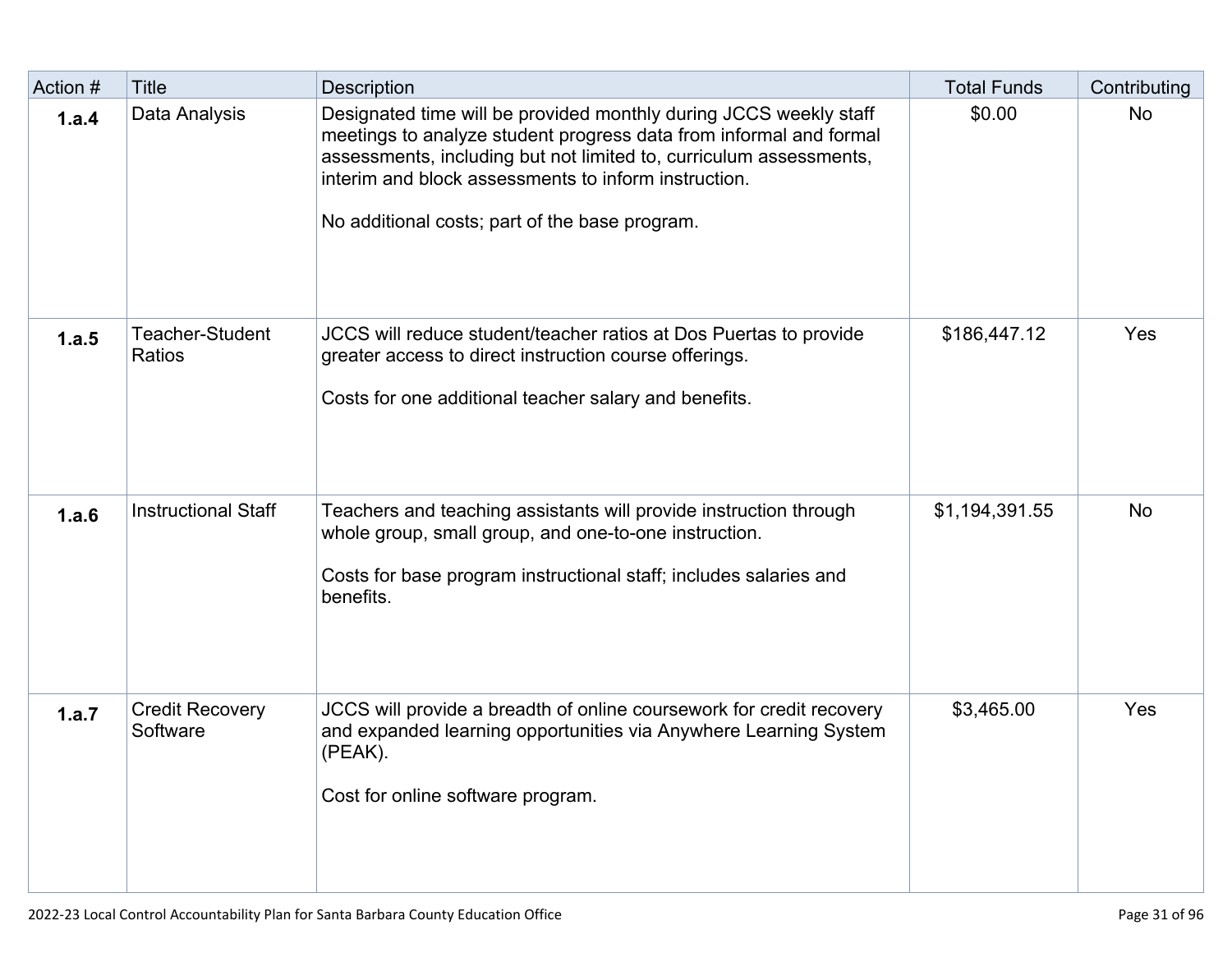| Action # | <b>Title</b>                                        | <b>Description</b>                                                                                                                                                                                                                                                                                                                                                 | <b>Total Funds</b> | Contributing |
|----------|-----------------------------------------------------|--------------------------------------------------------------------------------------------------------------------------------------------------------------------------------------------------------------------------------------------------------------------------------------------------------------------------------------------------------------------|--------------------|--------------|
| 1.b.1    | <b>WASC Accreditation</b>                           | JCCS staff will complete and submit the Accrediting Commission for<br>Schools, Western Association of Schools and Colleges (ACS WASC)<br>Affiliation Request by the fall of 2021 and the ACS WASC Initial Visit<br>School Description application by the spring of 2022. This would<br>prompt a fall 2022 site visit.<br>Cost for application and site visit fees. | \$1,100.00         | <b>No</b>    |
| 1.b.2    | <b>WASC Accreditation</b><br>and Leadership<br>Team | JCCS Director will meet with the JCCS Leadership Team to review the<br>ACS WASC application to ensure previous work towards WASC<br>accreditation is still applicable. JCCS Leadership Team will assist in<br>preparing the ACS WASC Initial Visit School Description application.<br>No additional costs; part of the base program.                               | \$0.00             | <b>No</b>    |
| 1.b.3    | Course of Study<br>Assignment                       | JCCS staff will assign students to courses according to the approved<br>course of study.<br>No additional costs; part of the base program.                                                                                                                                                                                                                         | \$0.00             | <b>No</b>    |
| 1.c.1    | <b>Career Exploration</b><br>Labs                   | JCCS students will be enrolled in a career exploration Career<br>Technical Education (CTE) course utilizing the Paxton Patterson CTE<br>labs at each site.<br>No additional costs; part of the base program.                                                                                                                                                       | \$0.00             | <b>No</b>    |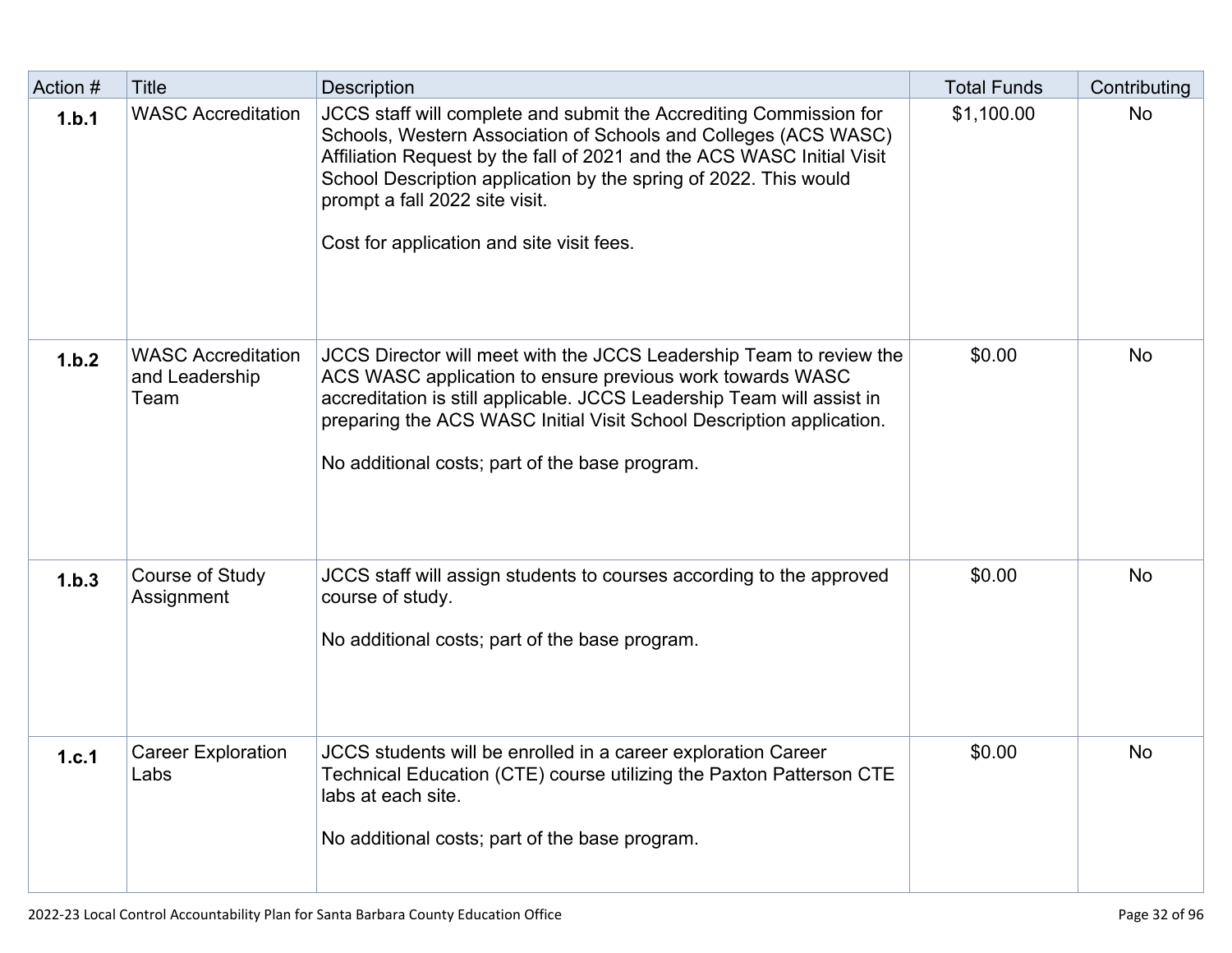| Action # | <b>Title</b>                                | <b>Description</b>                                                                                                                                                                                                                                                                                                                                                                                                                                                                                                                                                                                                                                | <b>Total Funds</b> | Contributing |
|----------|---------------------------------------------|---------------------------------------------------------------------------------------------------------------------------------------------------------------------------------------------------------------------------------------------------------------------------------------------------------------------------------------------------------------------------------------------------------------------------------------------------------------------------------------------------------------------------------------------------------------------------------------------------------------------------------------------------|--------------------|--------------|
|          |                                             |                                                                                                                                                                                                                                                                                                                                                                                                                                                                                                                                                                                                                                                   |                    |              |
| 1.c.2    | <b>CTE Course</b><br>Development            | JCCS Director and CTE Director will collaborate to develop a capstone<br>CTE course, identify industry certifications, internships, work-based<br>learning, and dual enrollment opportunities.<br>No additional costs; part of the base program.                                                                                                                                                                                                                                                                                                                                                                                                  | \$0.00             | <b>No</b>    |
| 1.c.3    | CTE Teacher on<br><b>Special Assignment</b> | JCCS will create a CTE workgroup led by a CTE Teacher on Special<br>Assignment (TOSA) to uniformly implement CTE throughout JCCS.<br>This workgroup will focus on the following:<br>• Attend professional development training to deepen<br>understanding of CTE standards<br>• Attend advisory committee meetings<br>Uniform lesson planning<br>• Align industry certifications with modules taught in career<br>exploration and capstone courses<br>• Coordinate college field trips<br>• Form business/industry partnerships to create alignment<br>between coursework and jobs available in the region<br>Costs for CTE TOSA and substitutes. | \$131,330.62       | <b>No</b>    |
| 1.d.1    | <b>ELPAC Training</b>                       | <b>JCCS staff will attend English Language Proficiency Assessments for</b><br>California (ELPAC) training to ensure administration and scoring<br>practices are aligned and calibrated with state requirements.<br>Costs for ELPAC Coordinator stipends, mileage, and substitutes.                                                                                                                                                                                                                                                                                                                                                                | \$6,846.73         | No           |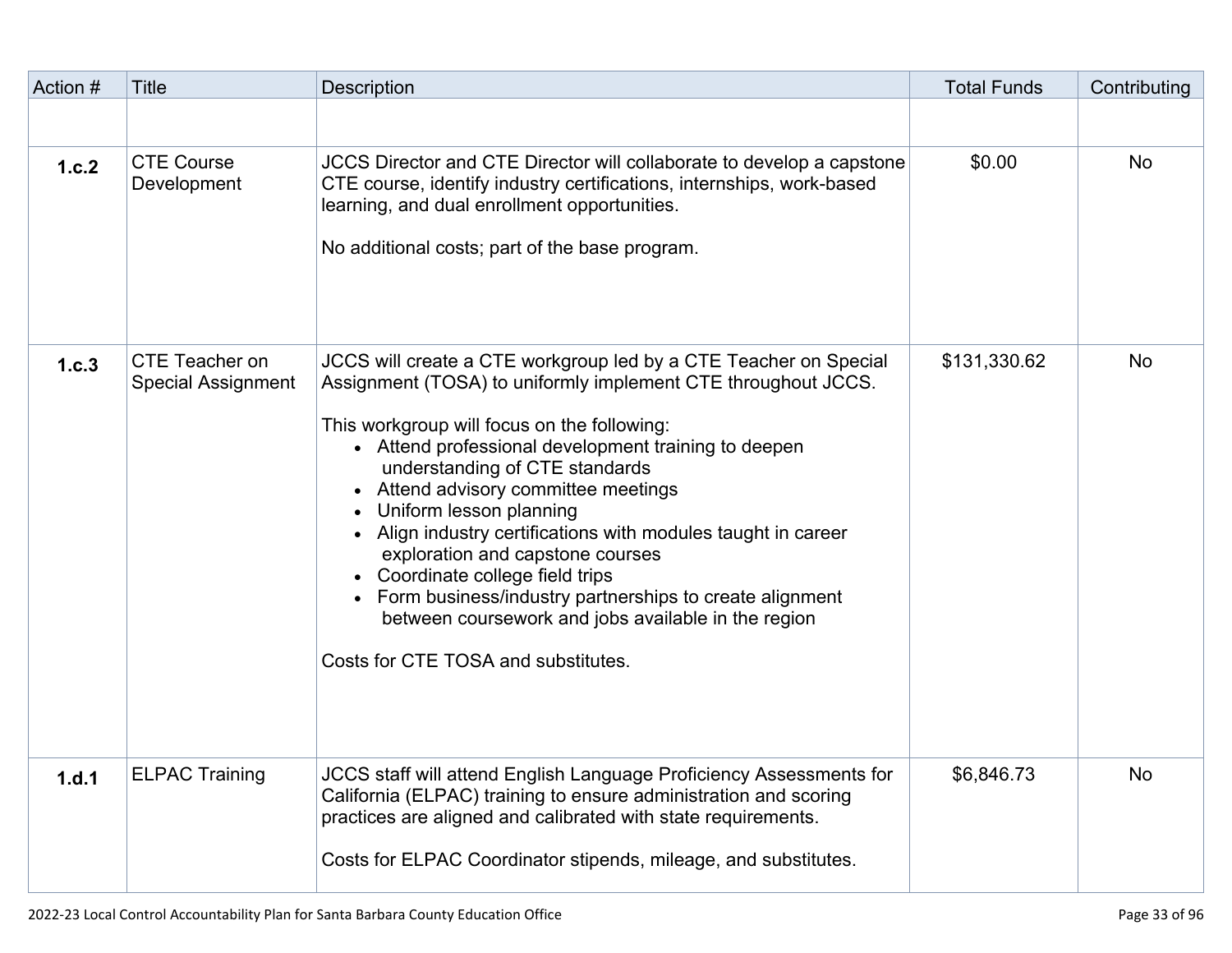| Action # | <b>Title</b>                          | <b>Description</b>                                                                                                                                                                                                                                                                                                                                                                                                                                                                                                                                                                                                                                              | <b>Total Funds</b> | Contributing |
|----------|---------------------------------------|-----------------------------------------------------------------------------------------------------------------------------------------------------------------------------------------------------------------------------------------------------------------------------------------------------------------------------------------------------------------------------------------------------------------------------------------------------------------------------------------------------------------------------------------------------------------------------------------------------------------------------------------------------------------|--------------------|--------------|
|          |                                       |                                                                                                                                                                                                                                                                                                                                                                                                                                                                                                                                                                                                                                                                 |                    |              |
| 1.d.2    | <b>ELD Instruction</b>                | JCCS teachers will provide daily integrated and designated ELD<br>instruction aligned to the ELD standards to identified English Learner<br>(EL) students.<br>Costs for Newslea subscriptions.                                                                                                                                                                                                                                                                                                                                                                                                                                                                  | \$2,500.00         | <b>No</b>    |
| 1.d.3    | Reclassification of EL<br>students    | JCCS staff will systematically review and identify EL students for<br>reclassification eligibility and ensure that all eligible EL students are<br>reclassified. Redesignated Fluent English Proficient (RFEP) students<br>reclassified within four years will be monitored to ensure language and<br>academic growth.<br>No additional costs; part of the base program.                                                                                                                                                                                                                                                                                        | \$0.00             | <b>No</b>    |
| 1.e.1    | <b>Individual Transition</b><br>Plans | JCCS Individualized Education Program (IEP) teams will align<br>Individual Transition Plans (ITP) with college and career indicators<br>using career interest assessment tools that are current and reflective<br>of individual learning styles; expanding options for work experience<br>and job coaching in school and community settings; providing updated<br>training on the writing and implementing of ITPs; and collaborate with<br>CTE instructors in providing career preparation instruction to students<br>focused on resume writing, communication skills, dress styles, and<br>time management.<br>No additional costs; part of the base program. | \$0.00             | <b>No</b>    |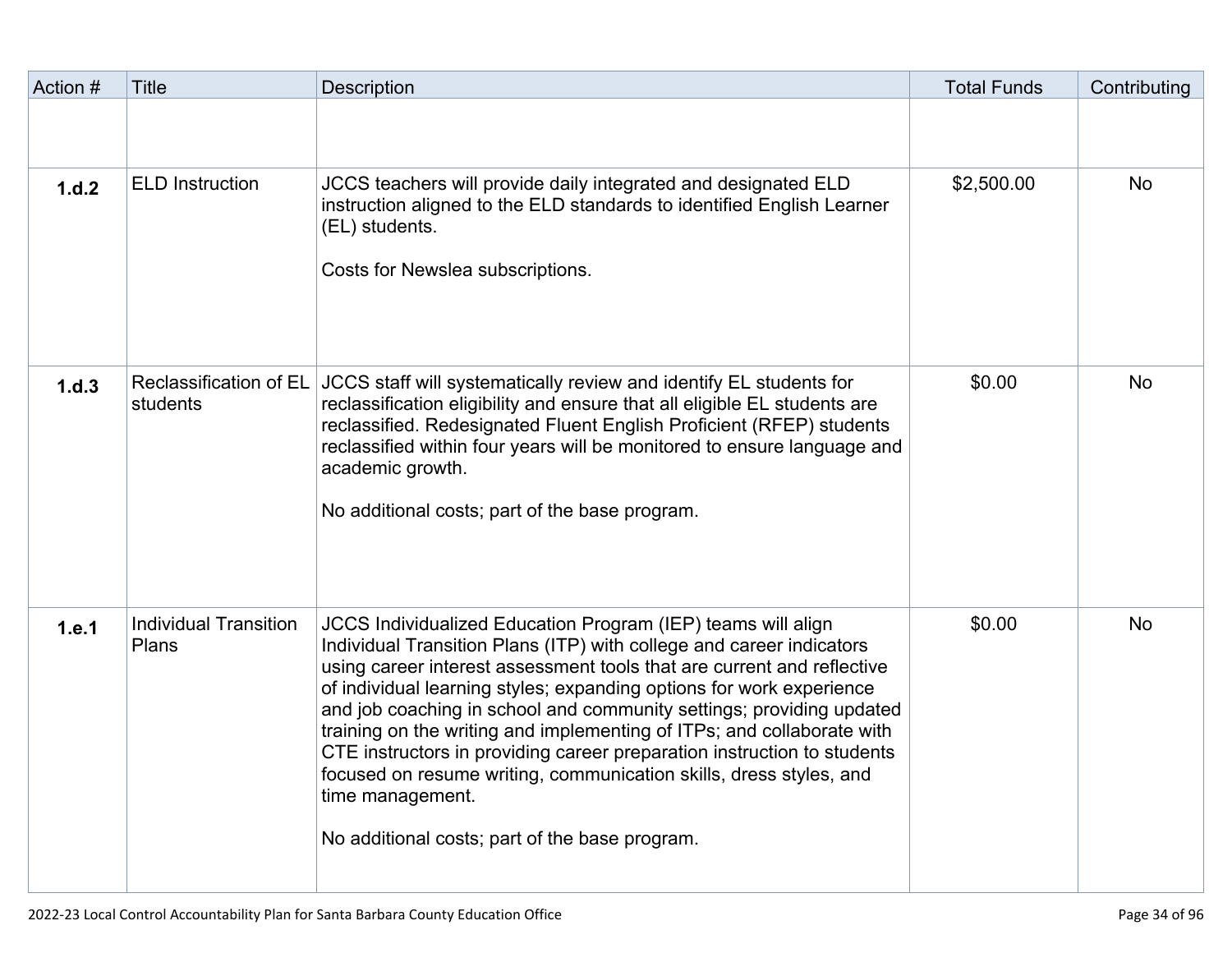| Action # | Title                                             | <b>Description</b>                                                                                                                                                                                                                                                                    | <b>Total Funds</b> | Contributing |
|----------|---------------------------------------------------|---------------------------------------------------------------------------------------------------------------------------------------------------------------------------------------------------------------------------------------------------------------------------------------|--------------------|--------------|
|          |                                                   |                                                                                                                                                                                                                                                                                       |                    |              |
| 1.e.2    | with Disabilities                                 | Supports for Students The Special Education Director and JCCS Director will assist general<br>education teachers to include supports and strategies for students with<br>disabilities to improve academic and behavioral outcomes.<br>No additional costs; part of the base program.  | \$0.00             | <b>No</b>    |
| 1.e.3    | <b>Services for Students</b><br>with Disabilities | Students with disabilities will receive support through a push-in model<br>allowing the student to stay in the general education classroom while<br>receiving the identified supports in their IEP from special education<br>staff.<br>No additional costs; part of the base program. | \$0.00             | <b>No</b>    |

# **[Goal Analysis \[2021-22\]](http://www.doc-tracking.com/screenshots/22LCAP/Instructions/22LCAPInstructions.htm#GoalAnalysis)**

An analysis of how this goal was carried out in the previous year.

A description of any substantive differences in planned actions and actual implementation of these actions.

The implementation of all planned actions continued to support the goal of student mastery of grade-level content standards and preparedness for college and/or career upon graduation.

The only substantive difference in our planned actions and actual implementation was not purchasing an ELD curriculum. We planned to purchase a new ELD curriculum to supplement our existing ELA curriculum. However, through our professional learning workgroups, we were able to develop lessons to support ELD development using our existing curriculum. Thereby, eliminating the need to purchase ELD supplemental curriculum.

SUCCESSES: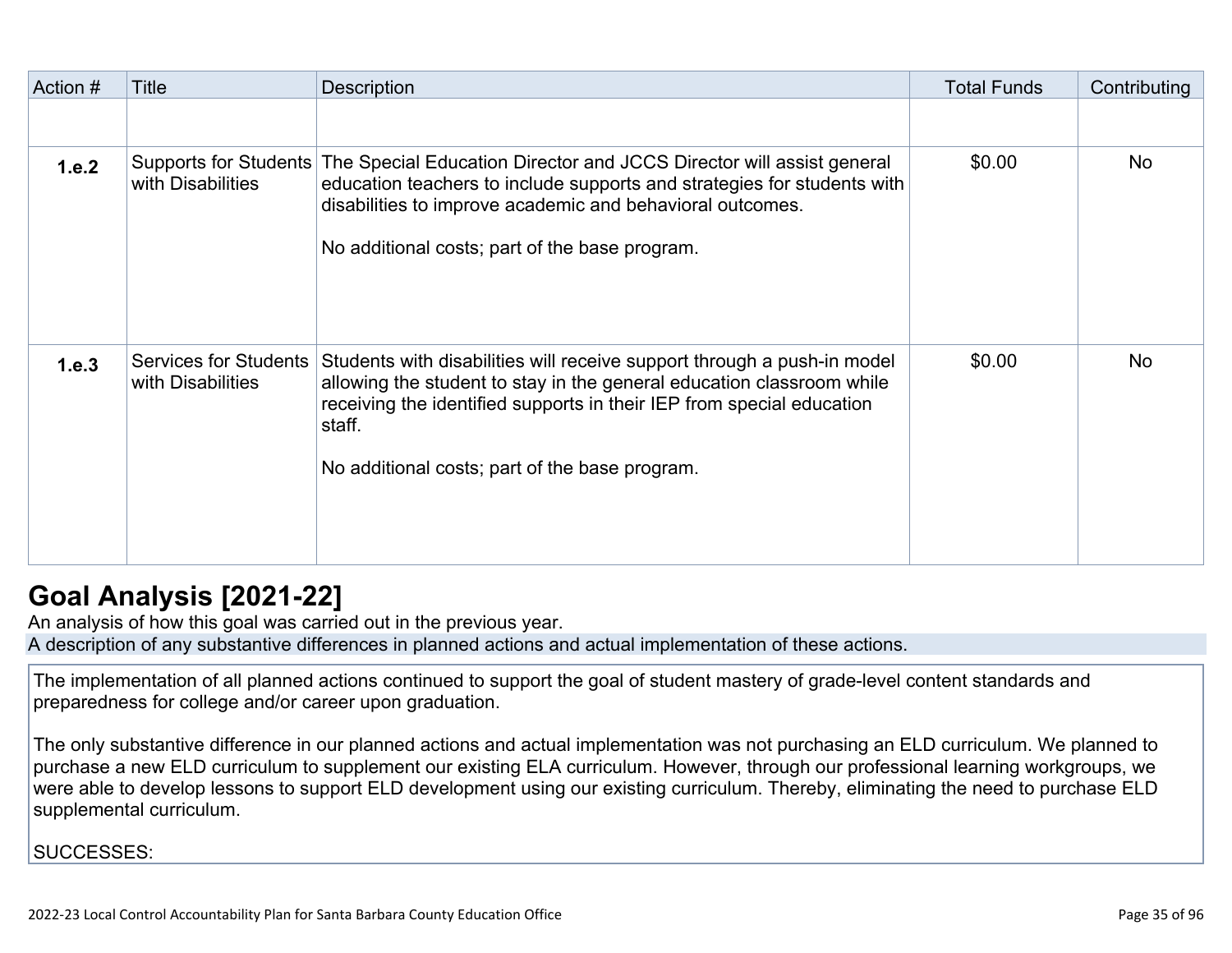CTE: We hired a Teacher on Special Assignment in August of 2021 she immediately began holding bi-weekly meetings with our three CTE teachers. These meetings were integral in the uniform implementation of the CTE Exploratory class at all three sites. In addition, she worked with each teacher one-on-one at least one day a week to provide individualized support. Even though we have not yet started offering a capstone course we have made significant progress toward meeting this goal. This year we researched various pathways and identified a pathway that is a regional priority with an accompanying course that would be of high interest to our students. We also identified a CTE teacher who is appropriately credentialed to teach the course, and have enrolled the teacher in training this summer, with the goal of implementing the capstone course in 2023.

WASC: In February of 2022 we submitted our application for Initial WASC Accreditation. This has triggered a site visit in the Fall of 2022.

ACCELERATED CREDIT ACCRUAL: With students in-person for the entire school year, we were able to personalize a plan for each student's success by identifying appropriate courses that each student needed to complete to earn credits towards graduation. We were able to capitalize on having a Teaching Assistant in every classroom to assist and support students as needed with assignment completion.

WORKGROUP PARTICIPATION: This year we were able to meet monthly for professional development in math and ELA. This allowed teachers to learn new strategies before teaching them in their classrooms and then provided opportunities to debrief with the group within a couple of weeks. This continual feedback loop combined with quarterly coaching sessions proved to be instrumental in deepening staff content knowledge.

#### CHALLENGES:

We developed the LCAP to be a three-year plan, therefore some metrics and actions were not fully met. We still need time to fully implement our plan to become WASC accredited which will allow us to offer A-G courses, as well as the time to fully develop a robust capstone CTE course. Our school population includes students with significant academic needs and 67.4% who are credit deficient. In 2021-22, we experienced an increase in our special education population, resulting in 42.3% of students identified with disabilities. Finally, due to the nature of our school programs, we have a small percentage of students (6.9% Community and 3.37% Court) who attend school with us for an entire school year. All of these factors contribute to the challenges we have in making the kind of academic gains we hope to achieve.

An explanation of material differences between Budgeted Expenditures and Estimated Actual Expenditures and/or Planned Percentages of Improved Services and Estimated Actual Percentages of Improved Services.

In implementing the actions for goal one we expended approximately \$46,770 less than what was initially budgeted. We determined that the ELD curriculum did not need to be purchased as discussed in the above analysis, therefore we saved \$20,000. We spent approximately \$10,000 less than planned on professional development due to high COVID transmission rates in the community and/or staff being identified as a close contact, which resulted in the cancelation of five work sessions. The final \$16,000 material difference was in TA salary costs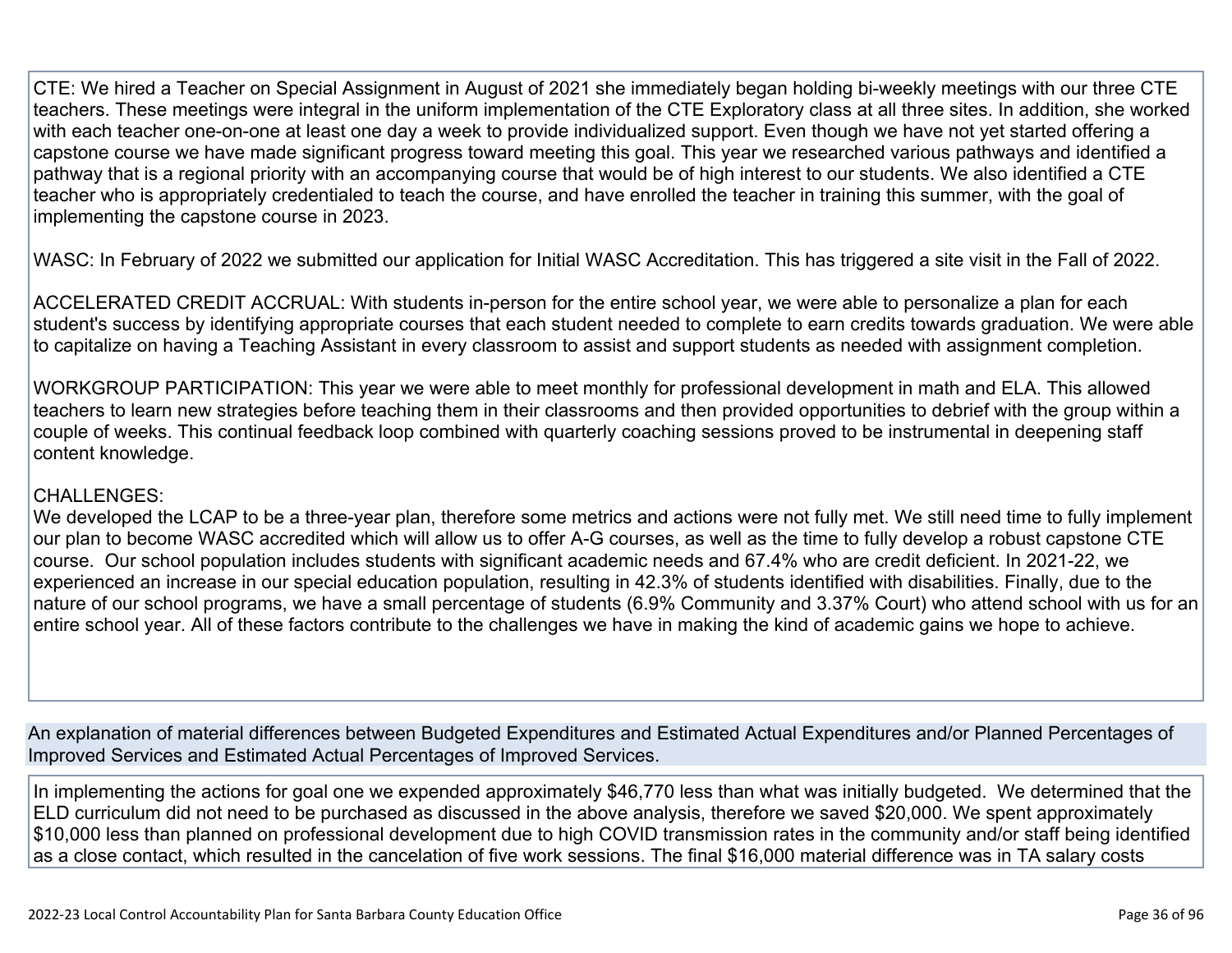planned to support student tutoring. Our enrollment declined significantly this year, creating lower class sizes which enabled the teaching staff to provide additional support to students during class time, eliminating the need for as much out-of-class tutoring as initially planned.

An explanation of how effective the specific actions were in making progress toward the goal.

Being the first year of implementation, we experienced some increases and decreases in our metric data. Most notably, we saw a direct correlation between planned actions 1.a.1 through 1.a.7 and their effectiveness in improving our metric outcomes related to accelerated credit recovery, improvement in ELA CAASPP scores at the community school, and our staff participation rate in ELA and math workgroups. The accelerated credit recovery rate improved from 48.4% to 72.6%. The community school ELA CAASPP scores improved from 8.6% to 38%, some of which we can attribute to having the same group of students attend school with us for the entire 2020-21 school year. Our staff attendance at ELA and math workgroups was 93.3% for the year.

Analysis of the metrics and planned actions, also demonstrated that planned actions 1.c.1 and 1.c.3 had a direct impact on the number of students who completed a CTE exploratory course and earned an approved Industry Certification. We saw an increase from 25% to 39.3% of students who completed the CTE course. Additionally, 42.9% of students enrolled in a CTE course received an approved industry certification. These improvements were a direct result of installing the CTE labs at each of our three sites and providing support to our CTE teachers through the CTE TOSA.

We believe that planned action 1.d.2, impacted student performance on the ELPAC. We saw an increase in our ELPAC scores from 0% of students to 37.5% of students who made one level of progress.

A description of any changes made to the planned goal, metrics, desired outcomes, or actions for the coming year that resulted from reflections on prior practice.

We made one change to action 1.a.5 Teacher-Student Ratios as a result of impending programmatic changes to Los Robles School. The Los Robles School has experienced a significant decline in enrollment of approximately 64% since the 2019-20 school year, therefore we made the difficult decision to eliminate a classroom. In March of 2022, we were notified that Santa Barbara County Probation Department will be transitioning the Los Prietos Boys' Camp program to the Santa Maria Juvenile Justice Center tentatively in June of 2023. This announcement confirmed the need to reduce our court school staffing from two extra teachers to one extra teacher, as reflected in the planned action for 2022-23.

**A report of the Total Estimated Actual Expenditures for last year's actions may be found in the Annual Update Table. A report of the Estimated Actual Percentages of Improved Services for last year's actions may be found in the Contributing Actions Annual Update Table.**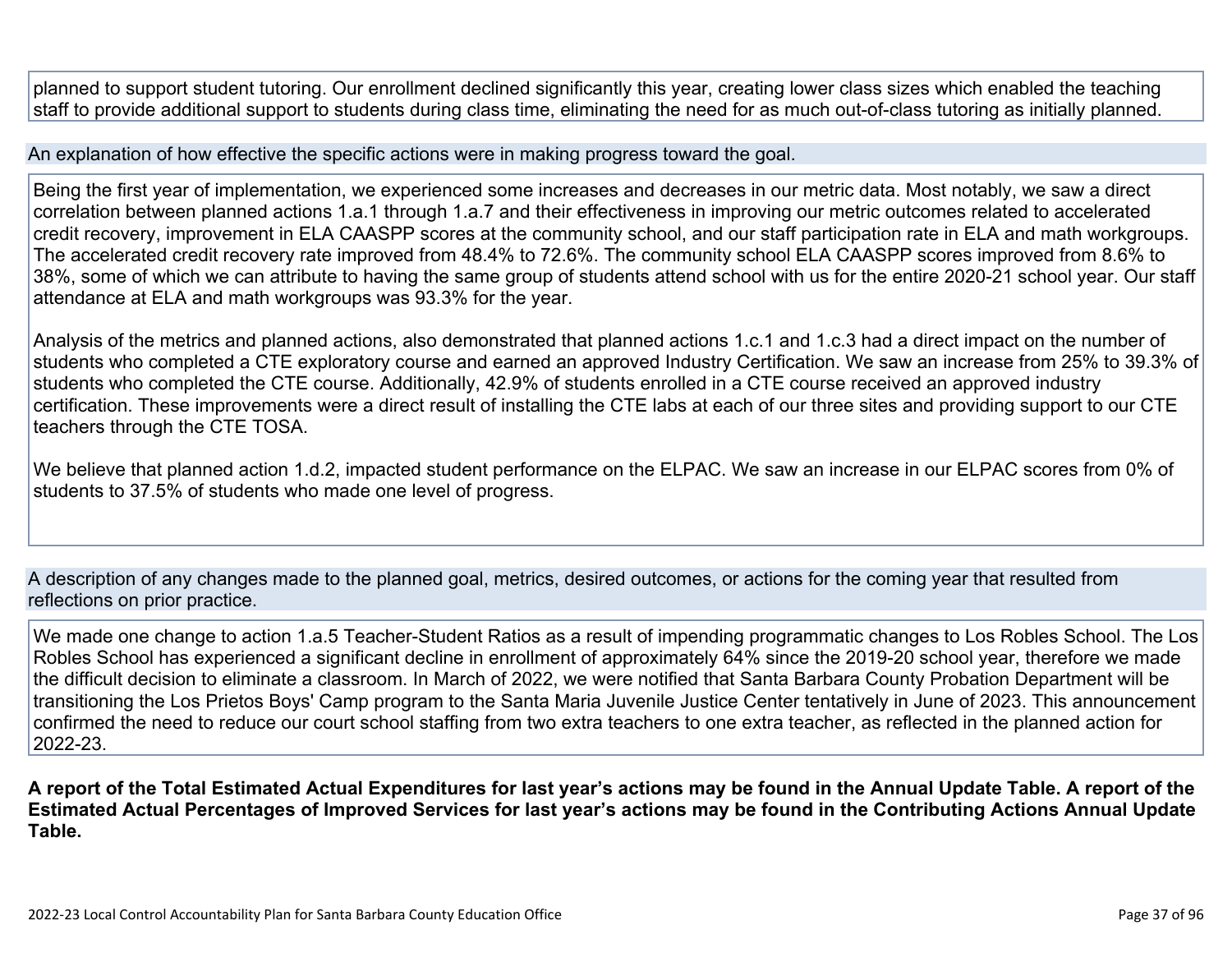# **[Goals and Actions](http://www.doc-tracking.com/screenshots/22LCAP/Instructions/22LCAPInstructions.htm#GoalsandActions)**

### **[Goal](http://www.doc-tracking.com/screenshots/22LCAP/Instructions/22LCAPInstructions.htm#goalDescription)**

| Goal # | <b>Description</b>                                                                                                                                                                                   |
|--------|------------------------------------------------------------------------------------------------------------------------------------------------------------------------------------------------------|
|        | All students and parents will be provided targeted services that address student and family needs to support students in<br>overcoming barriers impacting their education. (Priorities: 3, 5, and 6) |

An explanation of why the LEA has developed this goal.

Based on the analysis of educational partner input, local and state data, and due to the fact that JCCS serves an at-promise student population who has experienced significant trauma prior to being enrolled in our schools, it is imperative for us to engage and support the whole family to address barriers impacting learning and to foster student success.

Therefore this goal is primarily aimed at addressing:

- Individual and group counseling
- Mental health support strategies and services
- Partnering with community agencies to provide parent information nights
- Increased communication between school and home

The actions and metrics included in this goal are grouped together based on priorities: 3-parent involvement and family engagement, 5-pupil engagement, and 6-school climate. Grouping these actions and metrics together will assist JCCS in assessing the number of targeted services that address student and family needs are provided annually, and evaluating how the services support students in overcoming barriers impacting their education.

### **[Measuring and Reporting Results](http://www.doc-tracking.com/screenshots/22LCAP/Instructions/22LCAPInstructions.htm#MeasuringandReportingResults)**

| <b>Metric</b>                                                                | <b>Baseline</b>                                                             | Year 1 Outcome                                                | Year 2 Outcome | Year 3 Outcome | Desired Outcome for<br>$2023 - 24$                        |
|------------------------------------------------------------------------------|-----------------------------------------------------------------------------|---------------------------------------------------------------|----------------|----------------|-----------------------------------------------------------|
| 2.a<br>The percentage of<br><b>Parent Staff Advisory</b><br>Committee (PSAC) | 94.4% of PSAC<br>members attended the PSAC members<br><b>PSAC</b> meetings. | $\ln 2021 - 22, 93.75\%$ of<br>attended the PSAC<br>meetings. |                |                | 100% of PSAC<br>members will attend<br>the PSAC meetings. |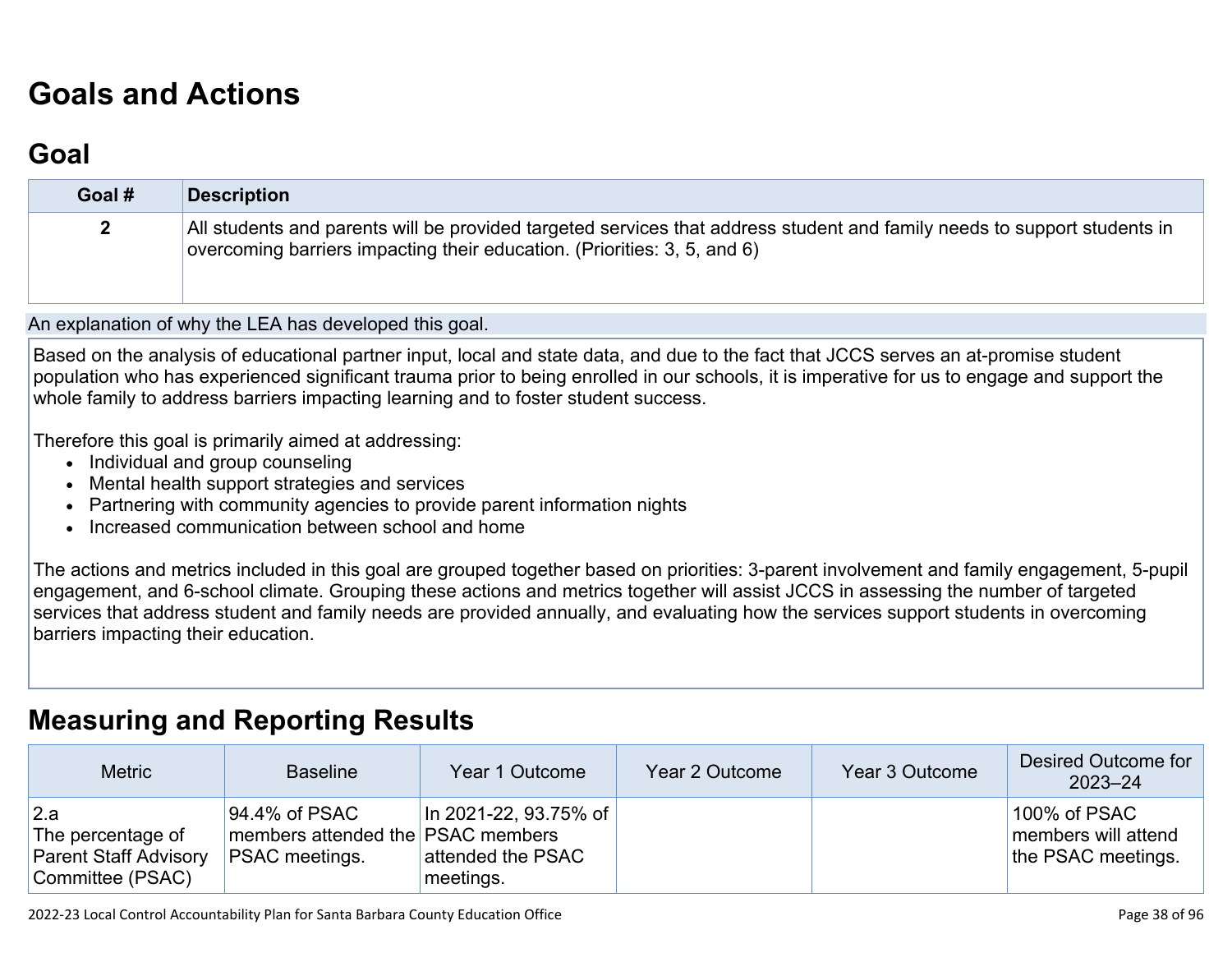| <b>Metric</b>                                                                                   | <b>Baseline</b>                                                                                                                | Year 1 Outcome                                                                     | Year 2 Outcome | Year 3 Outcome | <b>Desired Outcome for</b><br>$2023 - 24$                               |
|-------------------------------------------------------------------------------------------------|--------------------------------------------------------------------------------------------------------------------------------|------------------------------------------------------------------------------------|----------------|----------------|-------------------------------------------------------------------------|
| members who attend<br>PSAC meetings.                                                            | The baseline was<br>established from<br>2020-21 data.                                                                          |                                                                                    |                |                |                                                                         |
| 2.a<br>The percentage of<br>parents who<br>participate in<br>parent/teacher<br>conferences.     | 62.4% of parents<br>participated in<br>parent/teacher<br>conferences.<br>The baseline was<br>established from<br>2020-21 data. | In 2021-22, 84.44% of<br>parents participated in<br>parent/teacher<br>conferences. |                |                | 75% of parents will<br>participate in<br>parent/teacher<br>conferences. |
| 2.a<br>The percentage of<br>parents who sign-up<br>for ParentSquare<br>parent<br>communication. | 88% of parents are<br>signed up for<br>ParentSquare.<br>The baseline was<br>established from<br>2020-21 data.                  | In 2021-22, 89% of<br>parents are signed up<br>for ParentSquare.                   |                |                | 100% of parents will<br>sign-up for<br>ParentSquare.                    |
| 2.a<br>The percentage of<br>parents attending<br><b>Parent Information</b><br>Nights.           | 29.6% of parents<br>attend Parent<br>Information Nights.<br>The baseline was<br>established from<br>2020-21 data.              | In 2021-22, 0% of<br>parents attended<br><b>Parent Information</b><br>Nights.      |                |                | 40% of parents will<br>attend Parent<br><b>Information Nights.</b>      |
| 2.a<br>The percentage of<br>parents attending<br>Open House.                                    | 11.76% of parents<br>attended Open<br>House.                                                                                   | In 2021-22, an Open<br>House was not<br>offered, therefore 0%                      |                |                | 30% of parents will<br>attend Open House.                               |

2022-23 Local Control Accountability Plan for Santa Barbara County Education Office Page 39 of 96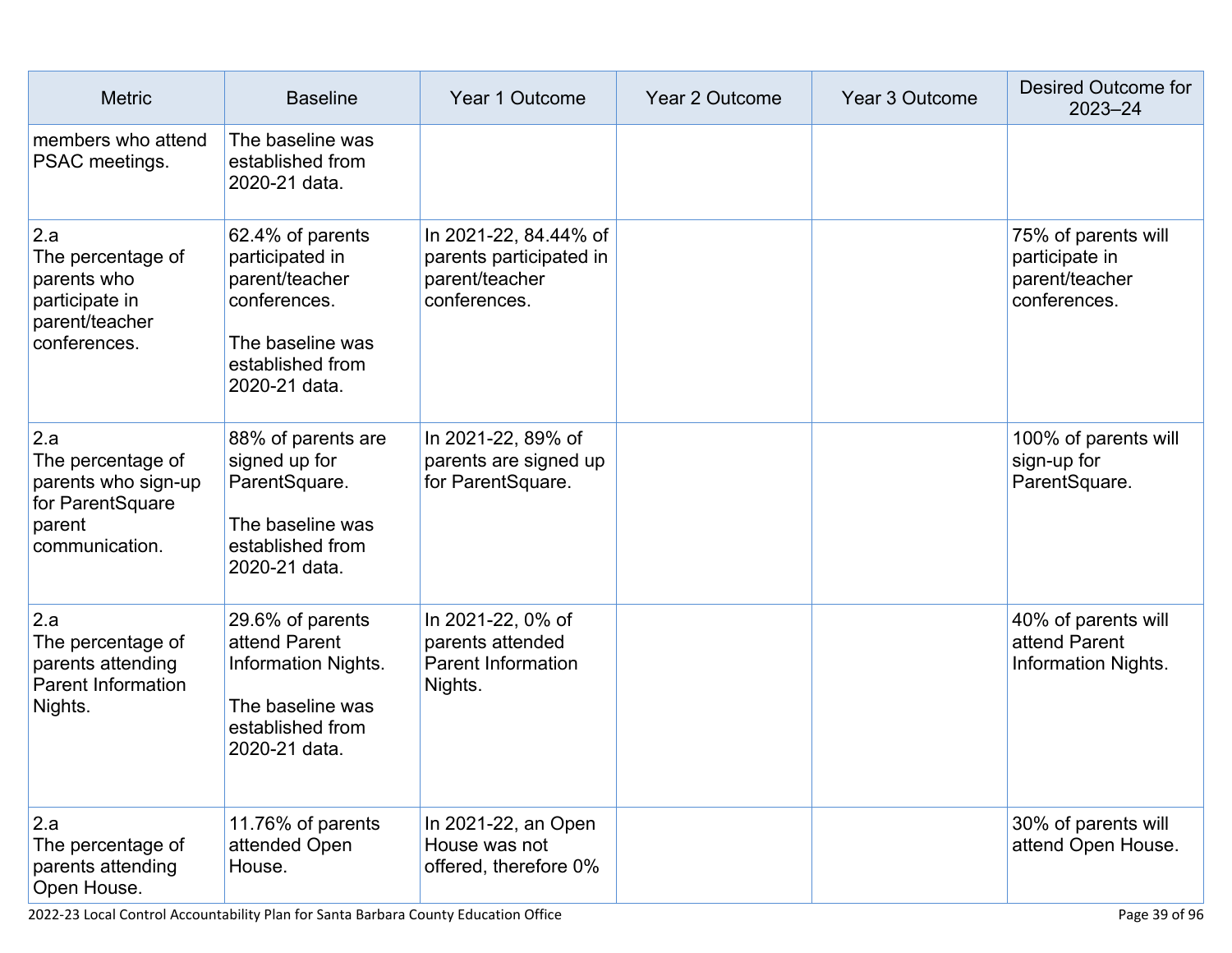| <b>Metric</b>                                                                                                      | <b>Baseline</b>                                                                                                                       | Year 1 Outcome                                                                                                                                                                        | Year 2 Outcome | Year 3 Outcome | <b>Desired Outcome for</b><br>$2023 - 24$                                                                                                                             |
|--------------------------------------------------------------------------------------------------------------------|---------------------------------------------------------------------------------------------------------------------------------------|---------------------------------------------------------------------------------------------------------------------------------------------------------------------------------------|----------------|----------------|-----------------------------------------------------------------------------------------------------------------------------------------------------------------------|
|                                                                                                                    | The baseline was<br>established from<br>2020-21 data.                                                                                 | of parents attended<br>Open House.                                                                                                                                                    |                |                |                                                                                                                                                                       |
| 2.a<br>The percentage of<br>parents that<br>participate in their<br>child's IEP meetings.                          | 96% of parents<br>participated in their<br>child's IEP meeting.<br>The baseline was<br>established from<br>2020-21 data.              | In 2021-22, 100% of<br>parents participated in<br>their child's IEP<br>meeting.                                                                                                       |                |                | 100% of parents will<br>participate in their<br>child's IEP meeting.                                                                                                  |
| 2.a<br>The percentage of<br>parents that provide<br>input during IEP<br>assessment of child.                       | 100% of parents<br>provided input during<br>their child's IEP<br>assessment.<br>The baseline was<br>established from<br>2020-21 data. | In 2021-22, 100% of<br>parents provided input<br>during their child's IEP<br>assessment.                                                                                              |                |                | 100% of parents will<br>provide input during<br>their child's IEP<br>assessment.                                                                                      |
| 2.b<br>The percentage the<br>students who are<br>attending school on a<br>daily basis. (school<br>attendance rate) | Community = $68.8\%$<br>Court = $97.5%$<br>The baseline was<br>established from<br>2020-21 data.                                      | In 2021-22, 75.2% of<br>community<br>school students<br>attended school on a<br>daily basis.<br>In 2021-22, 97.5% of<br>court school students<br>attended school on a<br>daily basis. |                |                | 75% of community<br>school students will<br>attend school on a<br>daily basis.<br>Maintain 97.5% of<br>student attendance at<br>the court school on a<br>daily basis. |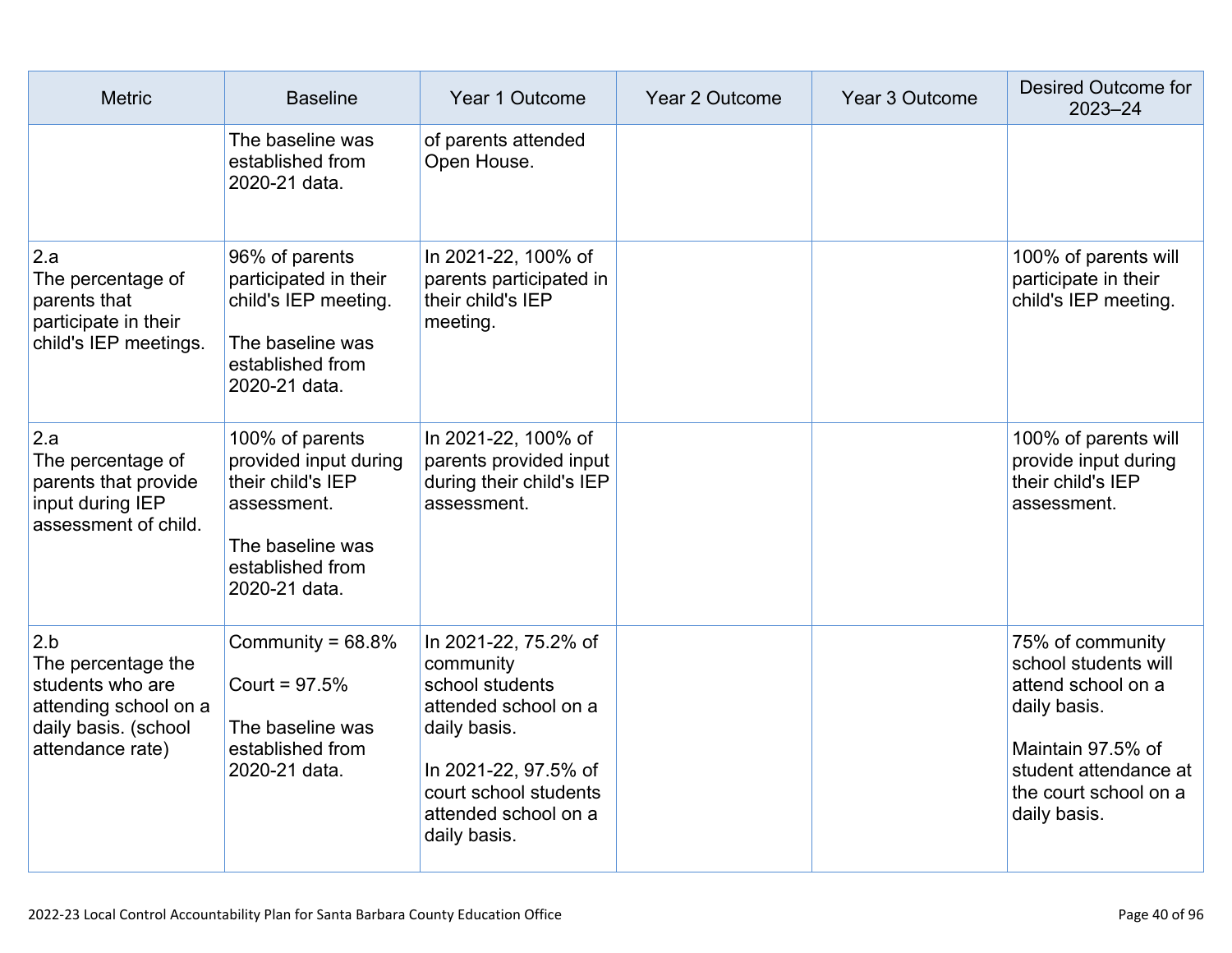| <b>Metric</b>                                                                                                                     | <b>Baseline</b>                                                                                                                    | Year 1 Outcome                                                                                                                                                                | <b>Year 2 Outcome</b> | Year 3 Outcome | Desired Outcome for<br>$2023 - 24$                                                                                                                                                      |
|-----------------------------------------------------------------------------------------------------------------------------------|------------------------------------------------------------------------------------------------------------------------------------|-------------------------------------------------------------------------------------------------------------------------------------------------------------------------------|-----------------------|----------------|-----------------------------------------------------------------------------------------------------------------------------------------------------------------------------------------|
| 2.b<br>The percentage of<br>students who are<br>absent 10 percent or<br>more of the school<br>days. (chronic<br>absenteeism rate) | Community = $0\%$<br>Court = $0\%$<br>The baseline was<br>established from<br>2020-21 data.                                        | In 2021-22, 100% of<br>the community school<br>students were<br>chronically absent.<br>In 2021-22, 0% of<br>court school students<br>were chronically<br>absent.              |                       |                | Less than 10% of<br>community school<br>students will be<br>considered chronically<br>absent.<br>Less than 10% of<br>court school students<br>will be considered<br>chronically absent. |
| 2.b<br>The percentage of<br>middle school<br>students who drop<br>out. (middle school<br>dropout rate)                            | 0% of middle school<br>students have<br>dropped out.<br>The baseline was<br>established from<br>2020-21 data.                      | In 2021-22, 0% of<br>middle school<br>students dropped out.                                                                                                                   |                       |                | 0% of middle school<br>students will drop-out.                                                                                                                                          |
| 2.b<br>The percentage of<br>high school students<br>who drop out. (high<br>school dropout rate)                                   | Community = $16.67\%$<br>(1 student)<br>Court = $55.56\%$ (5<br>students)<br>The baseline was<br>established from<br>2020-21 data. | In 2021-22, 50% (2<br>students) of<br>community high<br>school students<br>dropped out.<br>In 2021-22, 9.09% (2<br>students) of court high<br>school students<br>dropped out. |                       |                | Less than 15% of<br>community high<br>school students will<br>drop out.<br>Less than 50% of<br>court high school<br>students will drop out.                                             |
| 2.b<br>The percentage of<br>students who                                                                                          | 92.3% of students<br>graduated in 2019-20.                                                                                         | In 2020-21, 100% of<br>students graduated                                                                                                                                     |                       |                | Maintain that at least<br>92% of students will<br>graduate from high                                                                                                                    |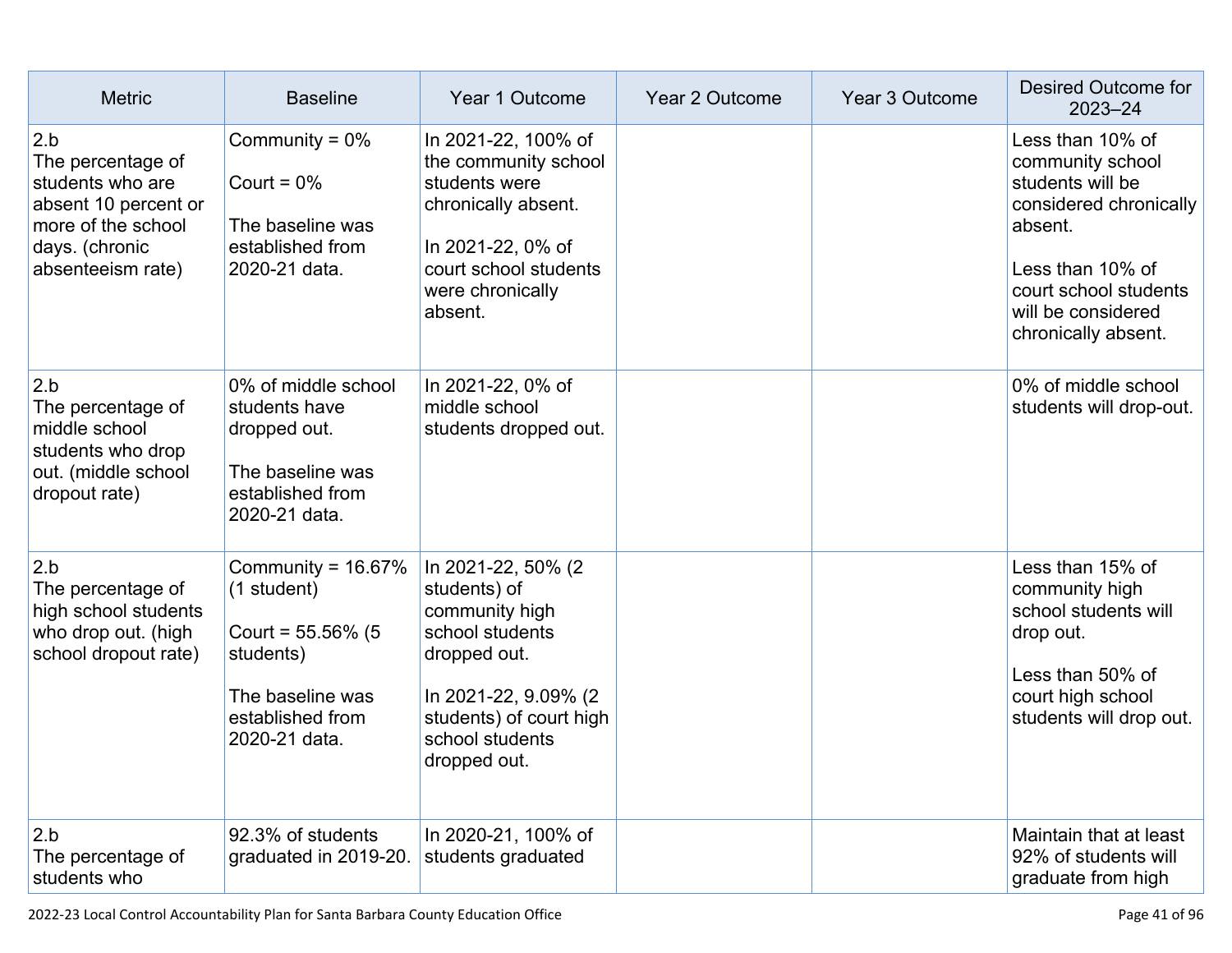| <b>Metric</b>                                                                                                                                    | <b>Baseline</b>                                                                                                                                          | Year 1 Outcome                                                                                                                                                                     | Year 2 Outcome | Year 3 Outcome | Desired Outcome for<br>2023-24                                                              |
|--------------------------------------------------------------------------------------------------------------------------------------------------|----------------------------------------------------------------------------------------------------------------------------------------------------------|------------------------------------------------------------------------------------------------------------------------------------------------------------------------------------|----------------|----------------|---------------------------------------------------------------------------------------------|
| graduate high school.<br>(one-year graduation<br>rate)                                                                                           | (one-year graduation<br>rate (DASS))<br>The baseline was<br>established from<br>2019-20 data.                                                            | (DASS-one-year<br>graduation rate).                                                                                                                                                |                |                | school. (one-year<br>graduation rate)                                                       |
| 2.b<br>The percentage of<br>students suspended<br>one or more days.<br>(suspension rate)                                                         | 2.7 % of students<br>were suspended in<br>2020-21.<br>The baseline was<br>established from<br>2020-21 data.                                              | In 2021-22, 11.90% of<br>students were<br>suspended.                                                                                                                               |                |                | Less than 3% of<br>students will be<br>suspended for one or<br>more days.                   |
| 2.b<br>The percentage of<br>students expelled<br>from a JCCS school.<br>(expulsion rate)                                                         | 0% of students have<br>been expelled from a<br><b>JCCS</b> school.<br>The baseline was<br>established from<br>2020-21 data.                              | In 2021-22, 0% of<br>students were<br>expelled from a JCCS<br>school.                                                                                                              |                |                | 0% of students will be<br>expelled.                                                         |
| 2.b<br>The percentage of<br>students who indicate<br>they have caring adult<br>relationships on the<br>California Healthy<br>Kids Survey (CHKS). | 60% of students<br>indicated they have<br>caring adult<br>relationships on the<br>2020-21 CHKS.<br>The baseline was<br>established from<br>2020-21 data. | The data is the same<br>as 2020-21 CHKS.<br>60% of students<br>indicated they have a<br>caring adult<br>relationships. The<br>CHKS will be<br>administered in the fall<br>of 2022. |                |                | 70% of students will<br>indicate they have<br>caring adult<br>relationships on the<br>CHKS. |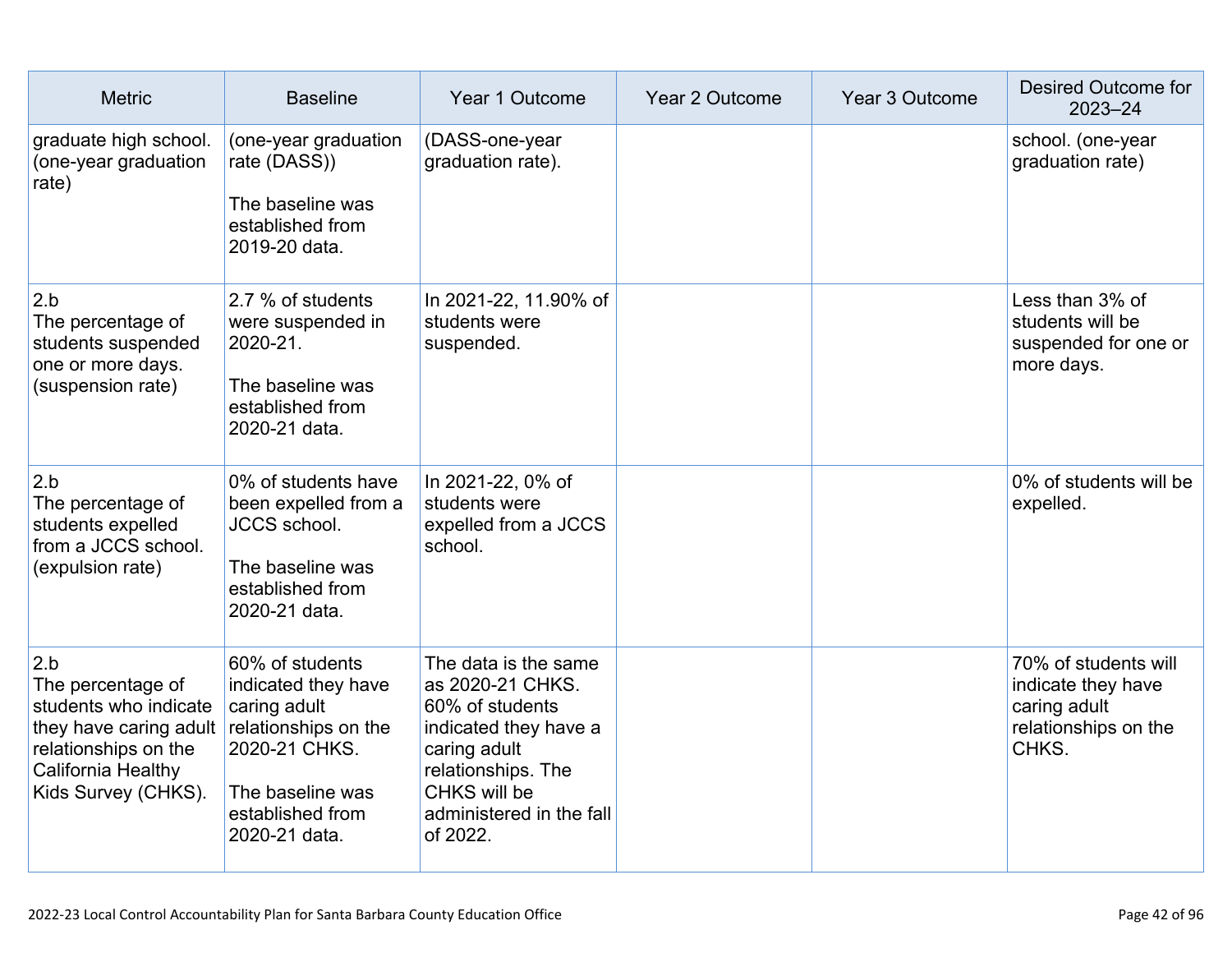# **[Actions](http://www.doc-tracking.com/screenshots/22LCAP/Instructions/22LCAPInstructions.htm#actions)**

| Action # | <b>Title</b>                  | <b>Description</b>                                                                                                                                                                                                                                               | <b>Total Funds</b> | Contributing |
|----------|-------------------------------|------------------------------------------------------------------------------------------------------------------------------------------------------------------------------------------------------------------------------------------------------------------|--------------------|--------------|
| 2.a.1    | <b>PSAC</b>                   | JCCS staff will collaborate with the Parent School Advisory Committee<br>(PSAC) to create, administer, and evaluate a parent survey.<br>Costs for meeting refreshments.                                                                                          | \$100.00           | <b>No</b>    |
| 2.a.2    | Parent-Teacher<br>Conferences | JCCS staff will engage parents through phone calls and conferences<br>to discuss student progress and student and family needs.<br>No additional cost; part of the base program.                                                                                 | \$0.00             | <b>No</b>    |
| 2.a.3    | ParentSquare<br>Licenses      | JCCS staff will use ParentSquare as their communication platform to<br>disseminate information and enhance communication between school<br>and home in their native language.<br>Cost for ParentSquare.                                                          | \$735.00           | <b>No</b>    |
| 2.a.4    | <b>Translation Services</b>   | JCCS staff will provide translation services for all district and school<br>committee meetings, events, and functions. JCCS staff receive<br>bilingual stipends to support translation services for EL students and<br>families.<br>Cost for bilingual stipends. | \$16,837.60        | Yes          |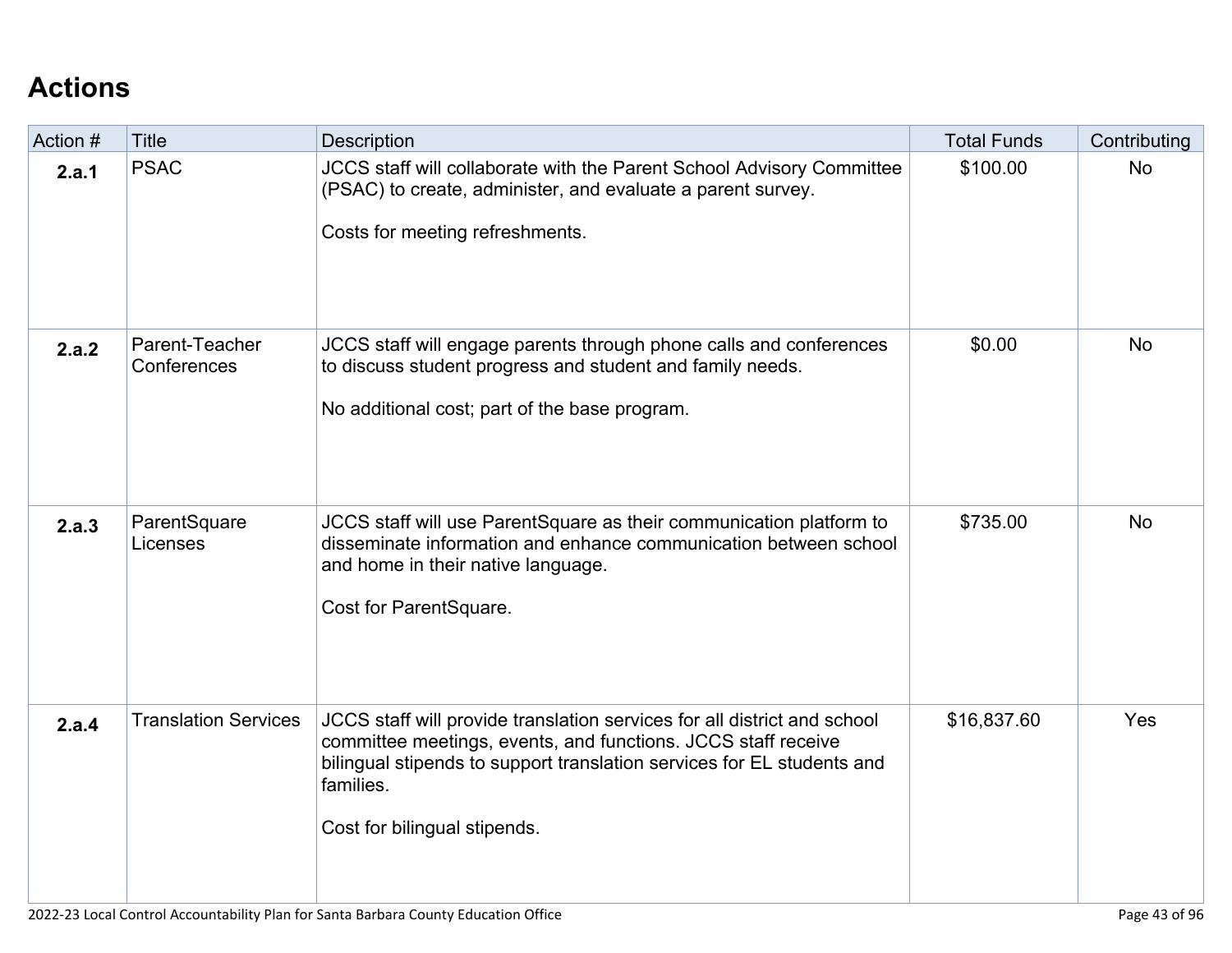| Action # | <b>Title</b>                                  | <b>Description</b>                                                                                                                                                                                                                                                                                                 | <b>Total Funds</b> | Contributing |
|----------|-----------------------------------------------|--------------------------------------------------------------------------------------------------------------------------------------------------------------------------------------------------------------------------------------------------------------------------------------------------------------------|--------------------|--------------|
|          |                                               |                                                                                                                                                                                                                                                                                                                    |                    |              |
| 2.a.5    | <b>IEP Parent</b><br>Attendance               | Special education staff will assist parents in attending their student's<br>IEP by any means available to them, including direct attendance or<br>attendance by phone or videoconference at a time that is convenient<br>to the parent.<br>No additional cost; part of the base program.                           | \$0.00             | <b>No</b>    |
| 2.a.6    | Parents Included in<br><b>IEP Assessments</b> | Special education staff will include parents in all required and<br>requested student IEP assessments through interviews and<br>completion of parent questionnaires.<br>No additional cost; part of the base program.                                                                                              | \$0.00             | <b>No</b>    |
| 2.b.1    | <b>Restorative Practices</b>                  | JCCS administrators, staff, and partner agencies will utilize restorative<br>practices and Help Now! strategies from the Community Resiliency<br>Model (CRM) to regulate behavior, de-escalate and resolve conflict,<br>and foster a positive school environment.<br>No additional cost; part of the base program. | \$0.00             | <b>No</b>    |
| 2.b.2    | <b>Positive Behavior</b><br>Incentive Program | JCCS staff in collaboration with Probation will utilize a positive<br>behavior incentive program at both court schools to reinforce positive<br>choices.<br>No additional cost; part of the base program.                                                                                                          | \$0.00             | No           |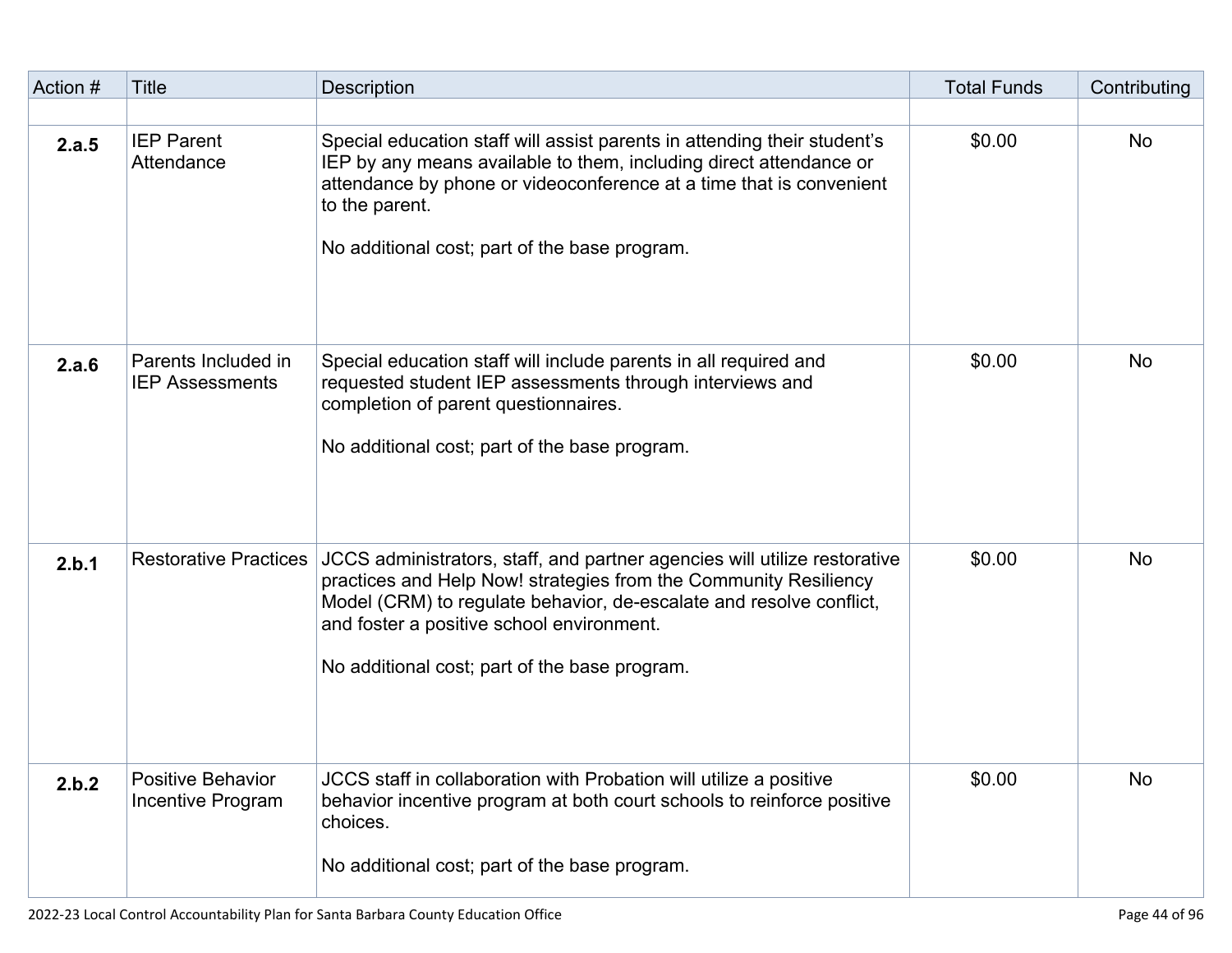| Action # | <b>Title</b>                              | <b>Description</b>                                                                                                                                                                                                                        | <b>Total Funds</b> | Contributing |
|----------|-------------------------------------------|-------------------------------------------------------------------------------------------------------------------------------------------------------------------------------------------------------------------------------------------|--------------------|--------------|
|          |                                           |                                                                                                                                                                                                                                           |                    |              |
| 2.b.3    | <b>FitzGerald Gym</b>                     | To promote physical and mental wellness, teamwork, cooperation, and<br>engagement, gymnasium space will be leased during the 2022-23<br>school year for FitzGerald students.<br>Cost for gym lease.                                       | \$33,102.06        | <b>No</b>    |
| 2.b.4    | Mental Health and<br><b>CPI Training</b>  | JCCS teachers and teaching assistants will receive training in mental<br>health, substance abuse, trauma-informed practices, and/or Crisis<br>Prevention & Intervention (CPI).<br>Costs for registration, training, and substitute costs. | \$3,021.49         | Yes          |
| 2.b.5    | Academic and<br><b>Behavioral Support</b> | JCCS teachers and teaching assistants will provide significant<br>academic and behavioral supports throughout the day.<br>Costs reflected in 1.b.6.                                                                                       | \$0.00             | <b>No</b>    |
| 2.b.6    | <b>CADA Counselor</b>                     | Identified students will participate in individual and group counseling<br>sessions with the Council on Alcohol and Drug Abuse (CADA) Youth<br>Support Specialist (YSS) to support mental wellness.<br>Cost for CADA Counselor (YSS).     | \$45,000.00        | No           |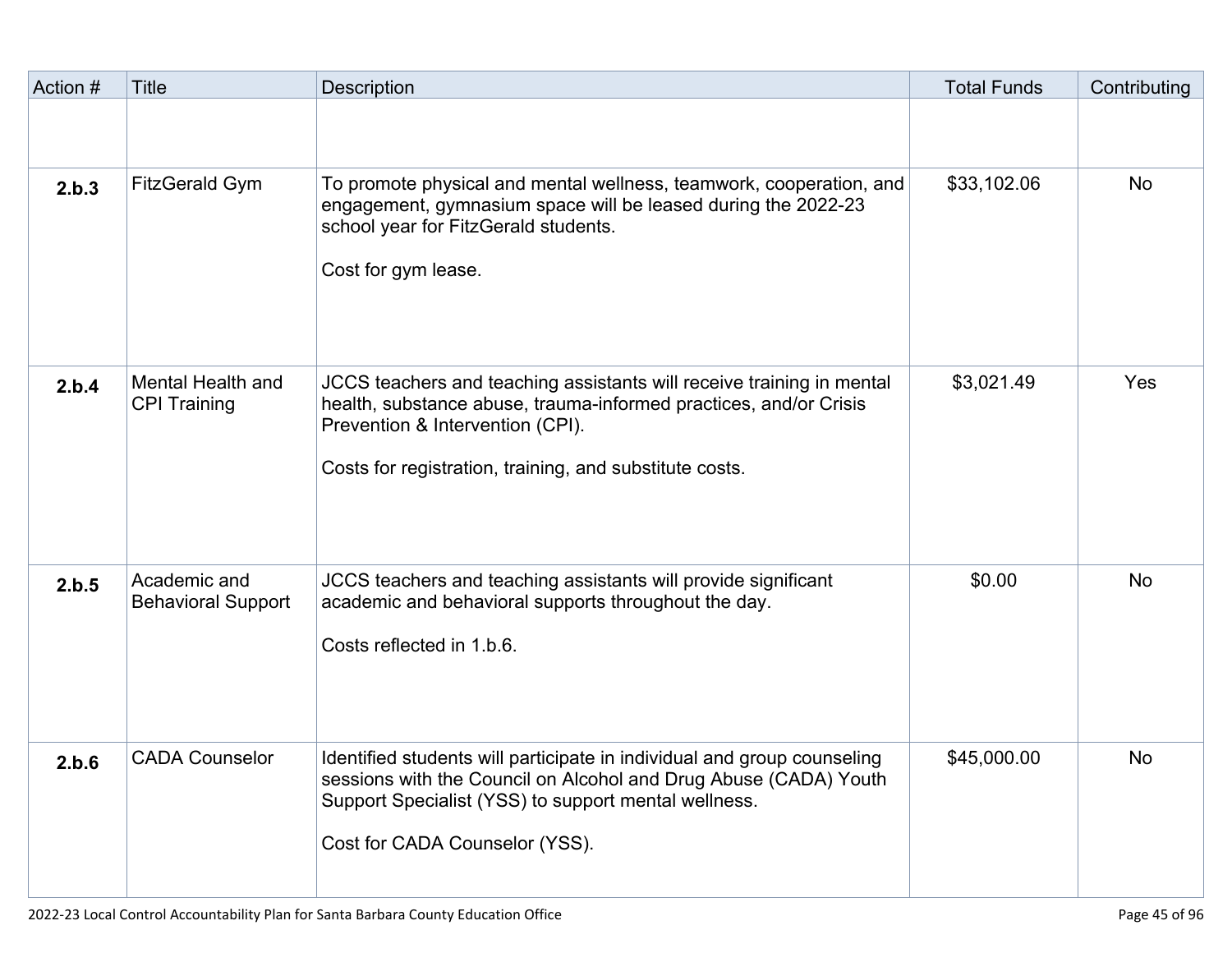| Action # | <b>Title</b>                                     | Description                                                                                                                                                                                                   | <b>Total Funds</b> | Contributing |
|----------|--------------------------------------------------|---------------------------------------------------------------------------------------------------------------------------------------------------------------------------------------------------------------|--------------------|--------------|
|          |                                                  |                                                                                                                                                                                                               |                    |              |
| 2.b.7    | <b>Transition Support for</b><br><b>Students</b> | JCCS staff will support the effective transition of students who enter<br>and leave JCCS (i.e., return to home schools, move within JCCS<br>schools, and upon graduation).<br>Costs for office support staff. | \$54,455.11        | <b>No</b>    |
| 2.c.1    | <b>SARB</b>                                      | JCCS staff will utilize the SARB process for students who are<br>chronically absent to identify barriers and address student attendance.<br>Cost for administration fees.                                     | \$400.00           | <b>No</b>    |
| 2.c.2    | WiFi Hotspots                                    | WiFi hotspots will be provided to students for online access after<br>school to complete assignments.<br>Cost for data contract.                                                                              | \$4,561.20         | <b>No</b>    |

### **[Goal Analysis \[2021-22\]](http://www.doc-tracking.com/screenshots/22LCAP/Instructions/22LCAPInstructions.htm#GoalAnalysis)**

An analysis of how this goal was carried out in the previous year.

A description of any substantive differences in planned actions and actual implementation of these actions.

All of the planned actions were carried out in 2021-22 to provide targeted services that address student and family needs to support students in overcoming barriers impacting their education.

Some of the challenges and successes experienced with the implementation process included: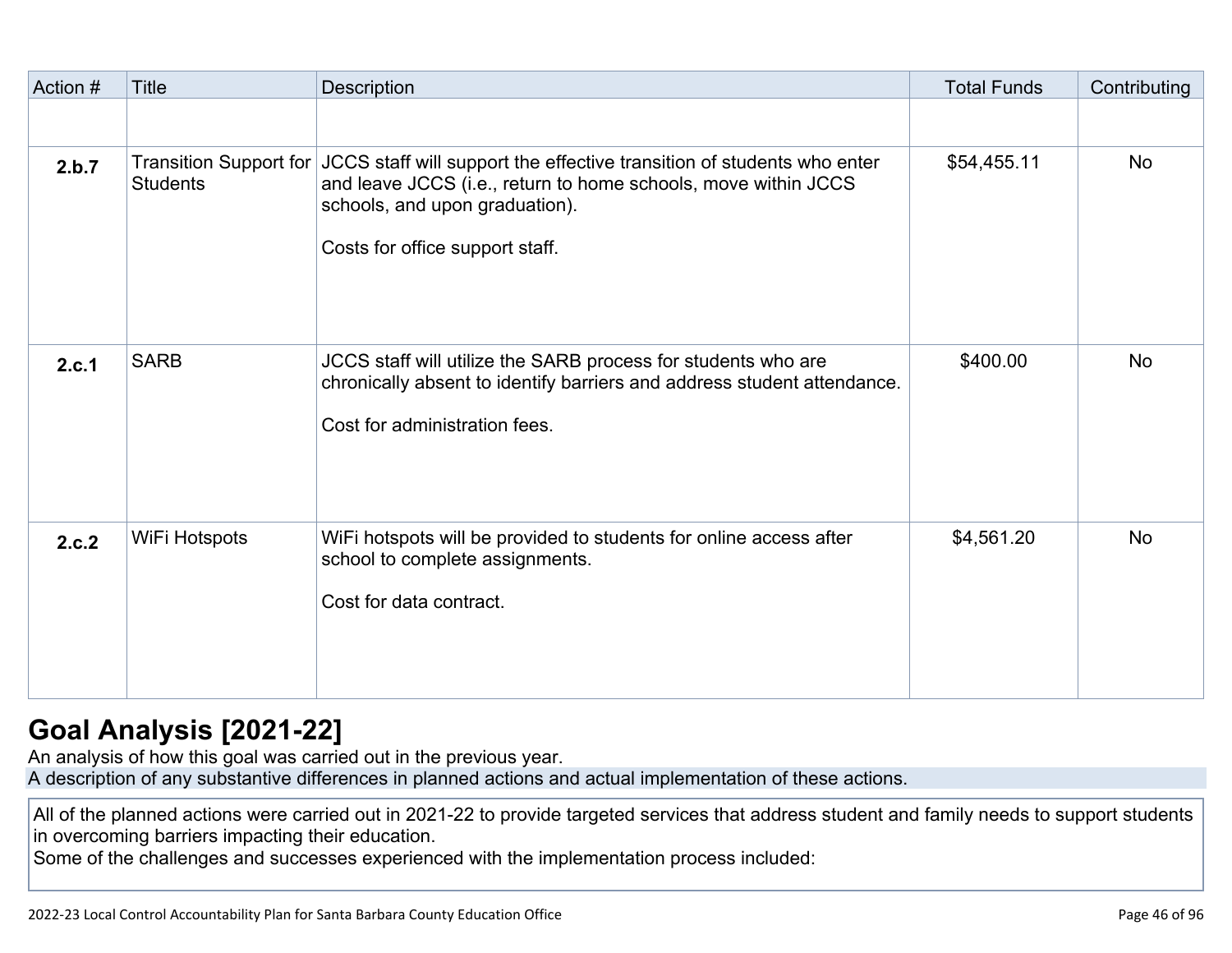#### SUCCESSES:

PARENT-TEACHER CONFERENCES: We continue to build relationships with our parent community. Since our student population is highly mobile, it can be challenging to make long-lasting relationships with our parent community. In 2020-21 we had 62.4% of parents attend parent-teacher conferences. We were pleased to discover that in 2021-22 we had 84.44% of our parents attend parent-teacher conferences. Our desired three-year outcome was to reach 75% of parents attending parent-teacher conferences. We exceeded that in 2021-22. We will continue to assess and monitor our success in maintaining this outcome before changing our desired three-year outcome.

GRADUATION RATE (One-Year Graduation Rate): Since updating the Grade Placement Policy to place students in a grade level in accordance with the number of high school credits earned, we have moved JCCS out of the red with a graduation rate of 44.2% in 2019 to 92.3% in 2020. We have continued to see improvement in our graduation rate since the change was implemented. In 2020-21, the JCCS graduation rate was 100%.

CHALLENGES: We experienced some challenges this year as we returned to a full year of in-person learning after the pandemic. We saw an uptick in the number of students being suspended (11.9%) and had 100% of our community school students in 7th-8th grades classified as chronically absent. We noticed an increase in student behavior issues and drug use. Unfortunately, we also struggled to provide CADA counseling services in person for the entire year. We were able to provide services through telehealth visits, and by utilizing small groups but this change impacted our ability to provide more intensive mental health services that our students needed.

We planned to host an Open House for our court school parent community but due to Probation's Institutional guidance, visitors including parents were not permitted to enter the facilities. In addition, our community school was not able to a set date for an Open House due to the fluctuating COVID case rates in our community. So efforts were doubled for parent outreach through parent-teacher conferences, and phone calls home to report on progress. We hope to hold an Open House at each of our sites in 2022-23 as conditions permit.

We scheduled a Parent Information Night for our Junior High School students to receive information and guidance about how to enroll their 8th-grade students into high school, with a focus on supports available to students on campus. Due to the availability of the local high school representative who provides the training it had to be scheduled after the writing of this year's LCAP was completed so attendance data is not yet available. Historically we have had approximately 30% of parents attend this event and based on conversations with parents of current 8th-grade students we anticipate attendance will be slightly higher this year.

An explanation of material differences between Budgeted Expenditures and Estimated Actual Expenditures and/or Planned Percentages of Improved Services and Estimated Actual Percentages of Improved Services.

The implementation of our actions for goal 2 resulted in a material difference of \$68,014 between budgeted expenditures and estimated actual expenditures. A large portion of this difference, \$28,000 was due to a cost reduction for leased gym space at the community school. The CADA counselor transferred to a different position in October resulting in a three-month vacancy, which reduced our MOU with CADA by \$13,500. Our Office Assistant at Los Robles resigned in February and with our declining enrollment, the decision was made to not refill the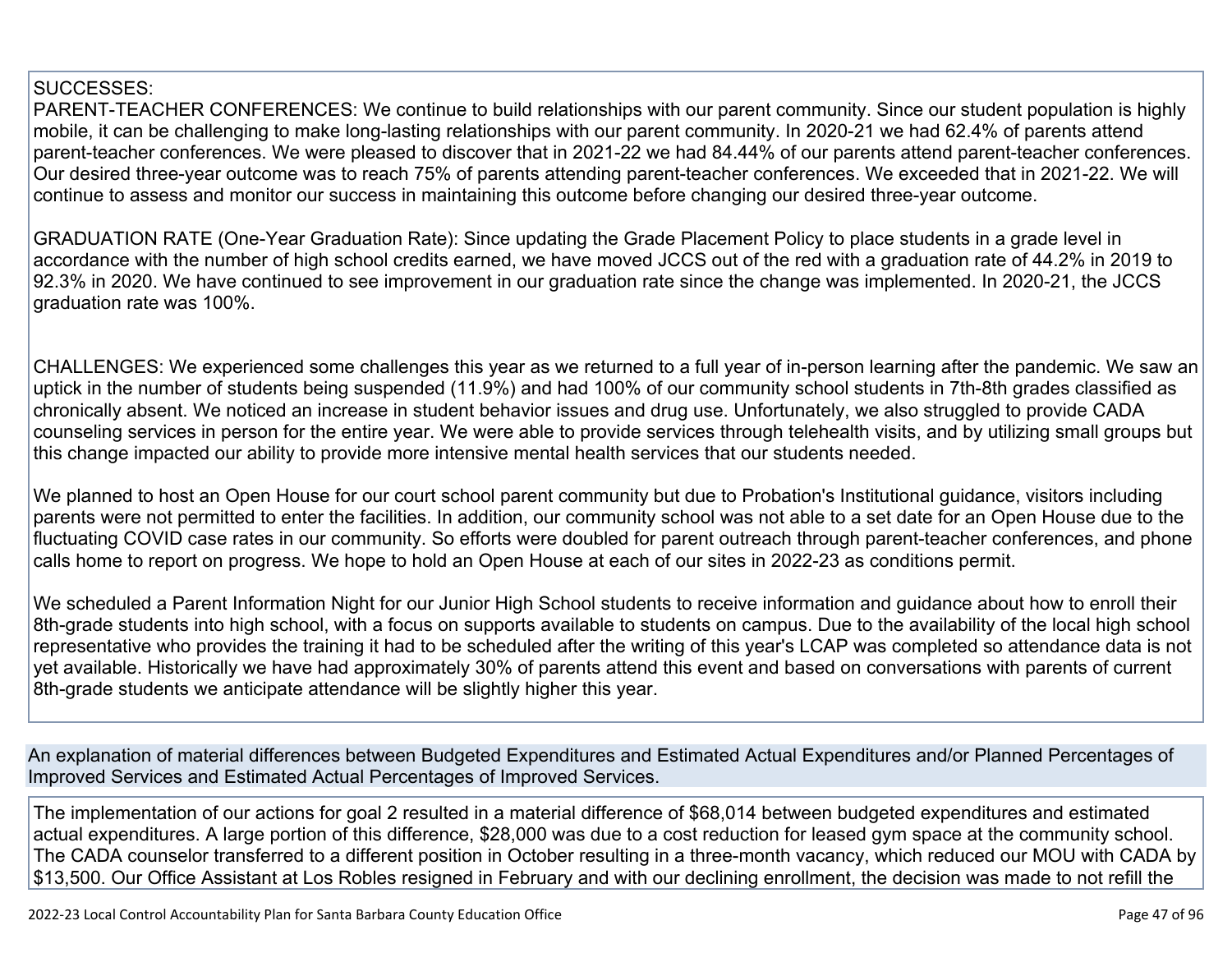position. Her transition duties were shifted to the Office Assistant at Dos Puertas resulting in a salary reduction of \$16,921. This employee also received a bilingual stipend which resulted in a salary reduction of \$5,419. We also experienced cost savings for mental health training. We were able to provide a full day training for all staff in the Community Resiliency Model for \$3,000 instead of the \$5,000 that was originally budgeted.

An explanation of how effective the specific actions were in making progress toward the goal.

In analyzing our data we found that parent engagement overall increased. Parent participation in Parent/Teacher Conferences (action 2.a.2) increased from 62.4% to 84.44%. The ability to communicate with parents using ParentSquare is at 89% (action 2.a.3) and 100% of parents participated in their child's IEP (action 2.a.6). We contribute these successes to our ability to offer parents multiple ways to engage with the school including calls home, in-person meetings, and virtual (Zoom) meetings.

Unfortunately, our student community is suffering and finding it difficult to re-engage with school after nearly two years of distance learning. We saw an increase in severe behaviors resulting in the need to remove students from the classroom and/or school for everyone's safety, causing a jump in our suspension rate from 2.7% to 11.9%. This is highly concerning since significant strategies were implemented in 2017- 18 after reaching a high of 19.8% in 2016-17. The JCCS Leadership Team identified strategies to reduce our suspension rate that was implemented in the 2017- 2020 LCAP, which was very successful as evidenced by our current baseline of 2.7% established in 2020-21. We acknowledge that the uptick this past year in suspensions is concerning, but we also recognize it is significantly lower than the high in 2016- 17. Since we have done the work of analyzing strategies to engage with our students we believe that our planned actions of 2.b.1-5 of using Restorative Practices, Trauma-Informed approaches, CPI, and behavioral supports along with having a Youth Support Specialist are still the best course of action.

A description of any changes made to the planned goal, metrics, desired outcomes, or actions for the coming year that resulted from reflections on prior practice.

The baseline year for graduation rate in the 2021-22 LCAP was documented incorrectly. The actual year for the baseline data is 2019-20, which has been corrected in the 2022-23 LCAP. No other changes were made to the planned goals, metrics, desired outcomes or actions for the 2022-23 year.

**A report of the Total Estimated Actual Expenditures for last year's actions may be found in the Annual Update Table. A report of the Estimated Actual Percentages of Improved Services for last year's actions may be found in the Contributing Actions Annual Update Table.**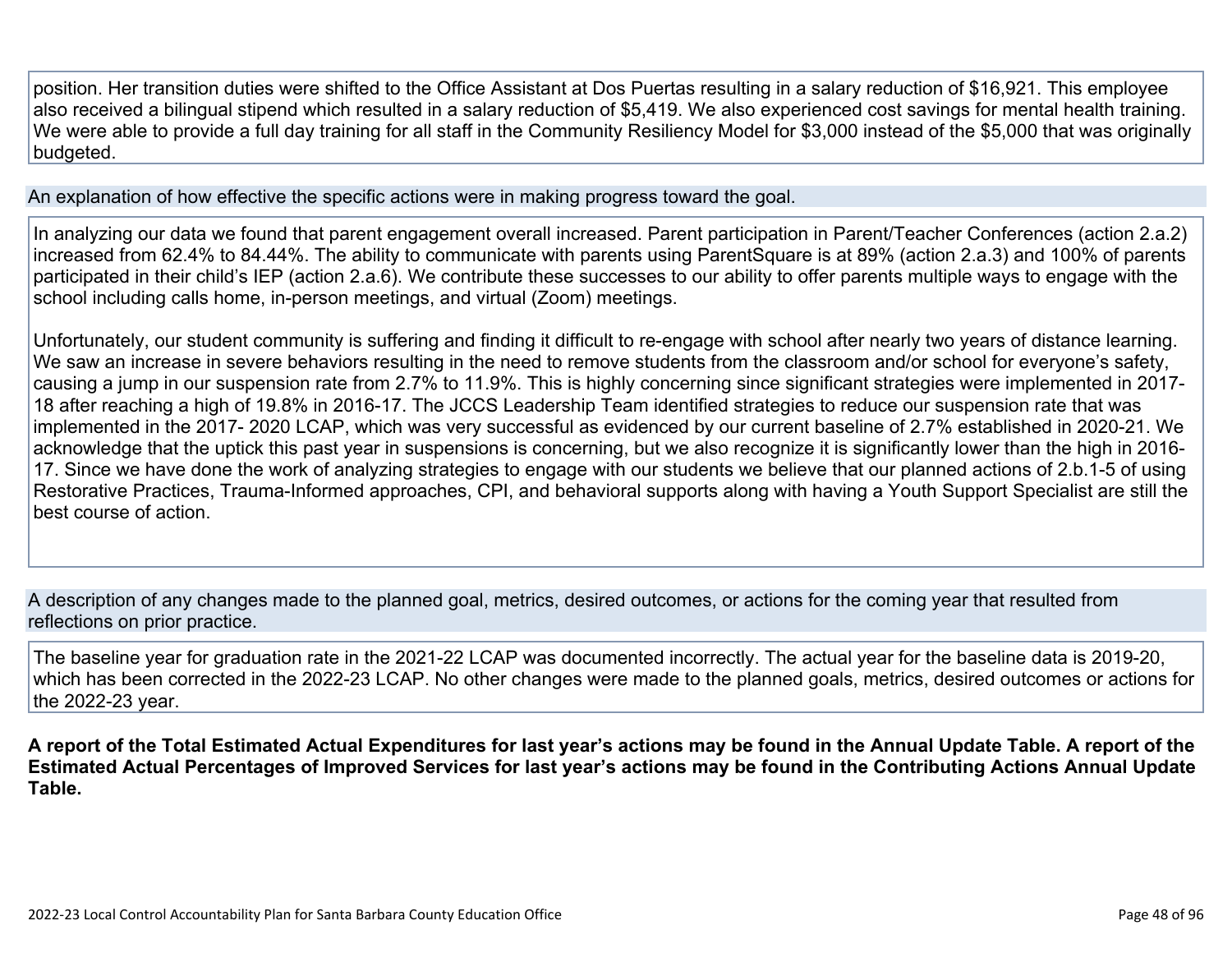# **[Goals and Actions](http://www.doc-tracking.com/screenshots/22LCAP/Instructions/22LCAPInstructions.htm#GoalsandActions)**

## **[Goal](http://www.doc-tracking.com/screenshots/22LCAP/Instructions/22LCAPInstructions.htm#goalDescription)**

| Goal # | Description                                                                                                                                                                                                                                                                                          |
|--------|------------------------------------------------------------------------------------------------------------------------------------------------------------------------------------------------------------------------------------------------------------------------------------------------------|
| 3      | Through improved collaboration and use of the Agreement to Ensure School Access in the Best Interest of Students<br>(School Access Agreement), Santa Barbara County youth in foster care will have reduced suspension and chronic<br>absenteeism rates and increased graduation rates. (Priority 10) |

An explanation of why the LEA has developed this goal.

Annually, students in foster care have the lowest academic outcomes of all student populations, and few continue their education after high school. In comparison to other student populations, students in foster care have higher rates of suspension, higher rates of chronic absenteeism, and lower graduation rates.

The actions and metrics included in this goal are grouped together based on priority 10 coordination of services for foster youth. Grouping these actions and metrics together will assist FYSCP in assessing the outcomes for students in foster care.

### **[Measuring and Reporting Results](http://www.doc-tracking.com/screenshots/22LCAP/Instructions/22LCAPInstructions.htm#MeasuringandReportingResults)**

| <b>Metric</b>                                        | <b>Baseline</b>                                                                                                              | Year 1 Outcome                                                                  | Year 2 Outcome | Year 3 Outcome | Desired Outcome for<br>$2023 - 24$                                            |
|------------------------------------------------------|------------------------------------------------------------------------------------------------------------------------------|---------------------------------------------------------------------------------|----------------|----------------|-------------------------------------------------------------------------------|
| 3.a<br>Suspension rate of<br>students in foster care | The suspension rate<br>was 10.8% for<br>students in foster<br>care.<br>The baseline was<br>established from<br>2019-20 data. | In 2020-21, the<br>suspension rate was<br>0.8% for students in<br>foster care.  |                |                | Decrease suspension<br>rate of students in<br>foster care to 8% or<br>lower   |
| 3.a<br>Graduation rate of<br>students in foster care | The graduation rate<br>for students in foster<br>care was $70.3\%$ .                                                         | In 2020-21, the<br>graduation rate was<br>68.1% for students in<br>foster care. |                |                | Increase graduation<br>rate of students in<br>foster care to 84% or<br>higher |

2022-23 Local Control Accountability Plan for Santa Barbara County Education Office Page 49 of 96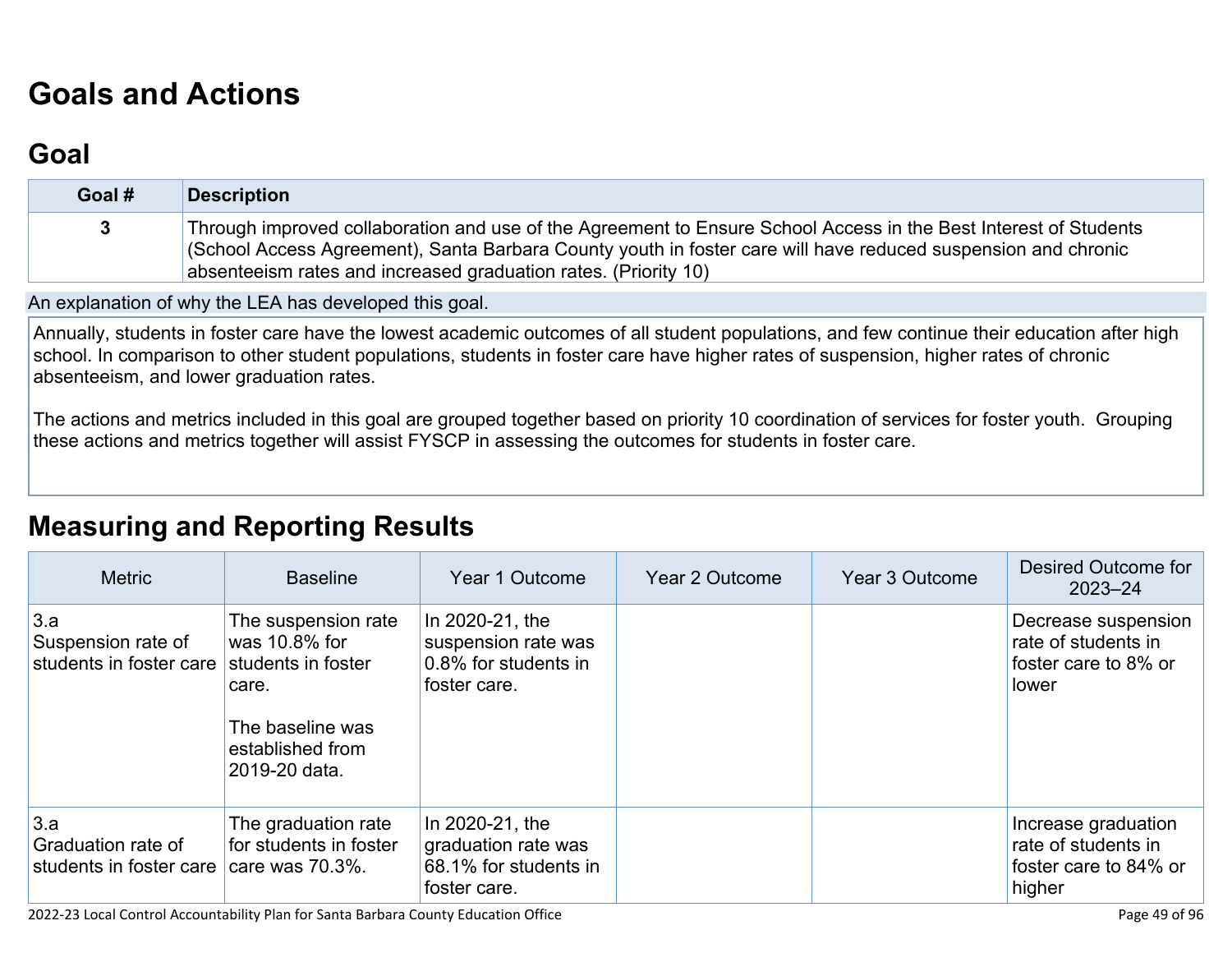| <b>Metric</b>                                                                                                                                                                 | <b>Baseline</b>                                                                                                                                                                     | Year 1 Outcome                                                                                                                                                                   | Year 2 Outcome | Year 3 Outcome | Desired Outcome for<br>$2023 - 24$                                                                                                                                                    |
|-------------------------------------------------------------------------------------------------------------------------------------------------------------------------------|-------------------------------------------------------------------------------------------------------------------------------------------------------------------------------------|----------------------------------------------------------------------------------------------------------------------------------------------------------------------------------|----------------|----------------|---------------------------------------------------------------------------------------------------------------------------------------------------------------------------------------|
|                                                                                                                                                                               | The baseline was<br>established from<br>2019-20 data.                                                                                                                               |                                                                                                                                                                                  |                |                |                                                                                                                                                                                       |
| 3.a<br>Chronic absenteeism<br>rate of students in<br>foster care                                                                                                              | The chronic<br>absenteeism rate for<br>students in foster care<br>was 35.1%.<br>The baseline was<br>established from<br>2018-19 data.                                               | In 2020-21, the<br>chronic absenteeism<br>rate for students in<br>foster care was<br>27.4%.                                                                                      |                |                | Reduce chronic<br>absenteeism rate of<br>students in foster care<br>to 25%                                                                                                            |
| 3.a<br>School stability rate of rate of students in<br>students in foster care                                                                                                | The school stability<br>foster care was<br>63.2%.<br>The baseline was<br>established in 2019-<br>20.                                                                                | In 2020-21, the school<br>stability rate of<br>students in foster care<br>was 65.5%.                                                                                             |                |                | Increase the school<br>stability rate of<br>students in foster care<br>to 68%.                                                                                                        |
| 3.a<br>The number of<br>freshman students<br>enrolled in a Santa<br><b>Barbara County</b><br>community college<br>who are marked as<br>being in or formerly in<br>foster care | Approximately 18<br>Santa Barbara County<br>community college<br>were marked as being<br>in or formerly in foster<br>care.<br>The baseline was<br>established from<br>2020-21 data. | In 2021-22, 62<br>freshmen enrolled in a freshman enrolled in a<br>Santa Barbara County<br><b>Community College</b><br>were marked as being<br>in or formerly in foster<br>care. |                |                | Increase the number<br>of freshmen students<br>enrolled in a Santa<br><b>Barbara County</b><br>community college<br>who are marked as<br>being in or formerly in<br>foster care to 25 |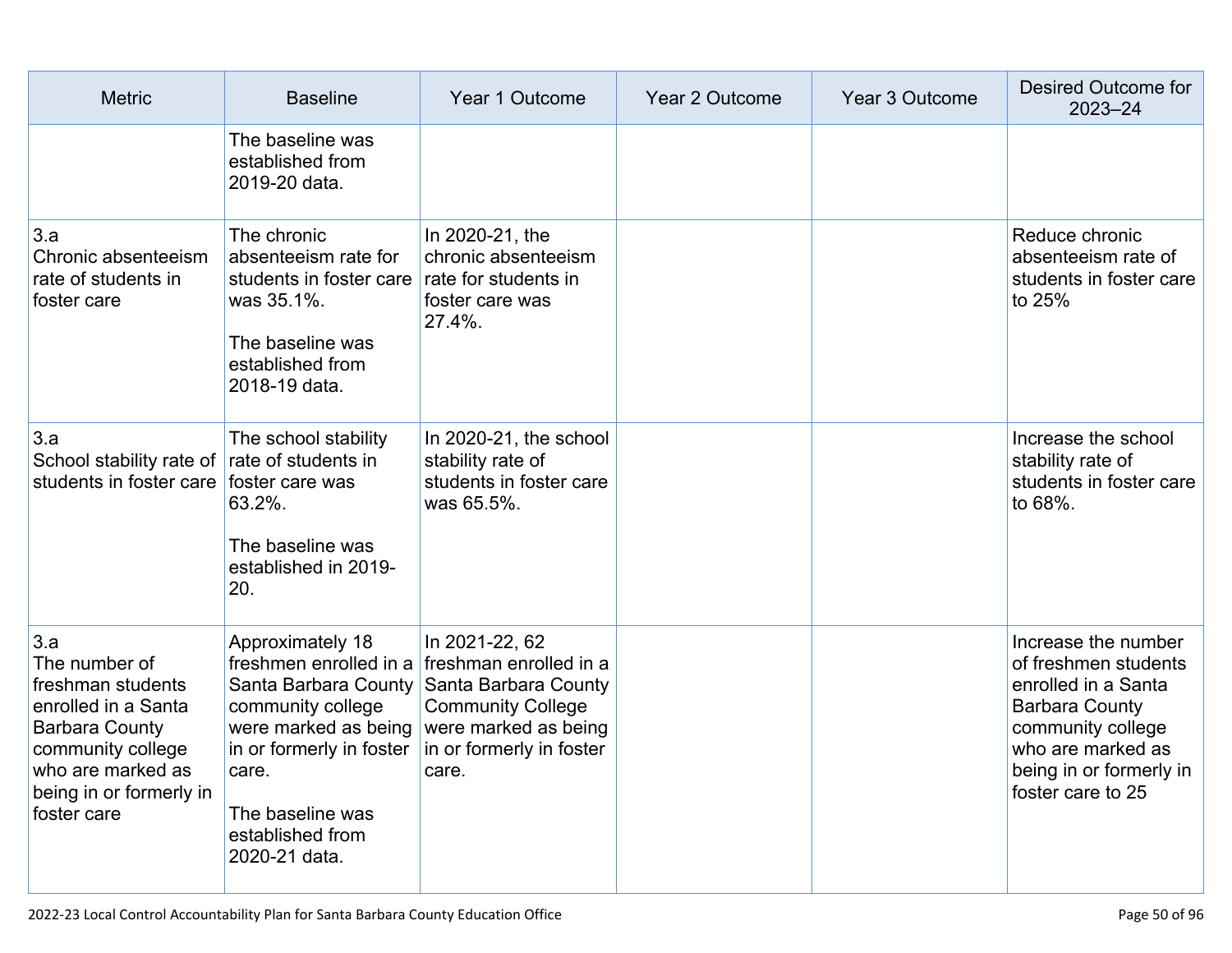| <b>Metric</b>                                                                                                                                                          | <b>Baseline</b>                                                                                                                                                 | Year 1 Outcome                                                                                                                                                        | <b>Year 2 Outcome</b> | Year 3 Outcome | Desired Outcome for<br>$2023 - 24$                                                                                                                   |
|------------------------------------------------------------------------------------------------------------------------------------------------------------------------|-----------------------------------------------------------------------------------------------------------------------------------------------------------------|-----------------------------------------------------------------------------------------------------------------------------------------------------------------------|-----------------------|----------------|------------------------------------------------------------------------------------------------------------------------------------------------------|
| 3.a<br>The percentage of<br>seniors in foster care<br>who complete the<br>Free Application<br><b>Federal Student Aid</b><br>(FAFSA)                                    | 84% of seniors in<br>foster care completed<br>the FAFSA.<br>The baseline was<br>established from<br>2020-21 data.                                               | In 2021-22, 86.7% of<br>seniors in foster care<br>completed the<br>FAFSA.                                                                                             |                       |                | 95% of seniors in<br>foster care will<br>complete the Free<br><b>Application Federal</b><br>Student Aid (FAFSA)                                      |
| 3.a<br>The percentage of<br>seniors in foster care<br>who complete the<br>Chafee grant                                                                                 | 84% of seniors in<br>foster care completed<br>the Chafee grant.<br>The baseline was<br>established from<br>2020-21 data.                                        | In 2021-22, 86.7% of<br>seniors in foster care<br>completed the Chafee<br>grant.                                                                                      |                       |                | 95% of seniors in<br>foster care will<br>complete the Chafee<br>grant                                                                                |
| 3.a<br>The number of<br>supportive services<br>provided to JCCS<br>students in foster care                                                                             | Six (6) supportive<br>services were<br>provided to four (4)<br><b>JCCS</b> students in<br>foster care.<br>The baseline was<br>established from<br>2020-21 data. | In 2021-22, 20<br>supportive services<br>were provided to six<br>(6) JCCS students in<br>foster care.                                                                 |                       |                | At least two (2)<br>supportive services<br>will be provided to<br>every JCCS student in<br>foster care.                                              |
| 3.a<br>The percentage of<br><b>Educational Records</b><br>for students in foster<br>care that are provided<br>to Child Welfare<br>Services (CWS) and<br>Juvenile Court | 100% of Educational<br>Records for students<br>in foster care were<br>provided to Child<br><b>Welfare Services</b><br>(CWS) and Juvenile<br>Court.              | In 2021-22, 100% of<br><b>Educational Records</b><br>for students in foster<br>care were provided to<br><b>Child Welfare</b><br>Services (CWS) and<br>Juvenile Court. |                       |                | 100% of Educational<br>Records for students<br>in foster care will be<br>provided to Child<br><b>Welfare Services</b><br>(CWS) and Juvenile<br>Court |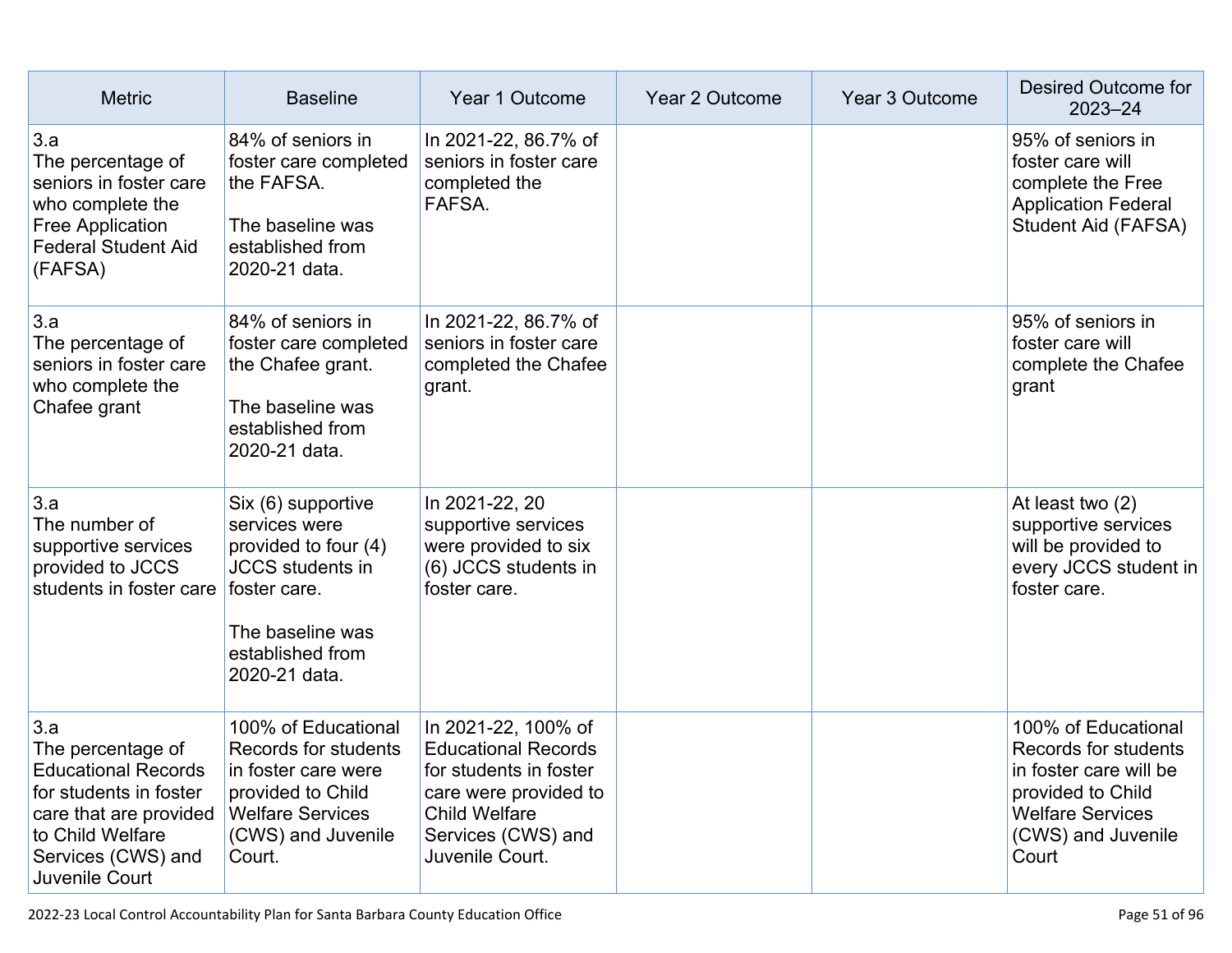| <b>Metric</b> | <b>Baseline</b>                                       | Year 1 Outcome | Year 2 Outcome | Year 3 Outcome | Desired Outcome for<br>$2023 - 24$ |
|---------------|-------------------------------------------------------|----------------|----------------|----------------|------------------------------------|
|               | The baseline was<br>established from<br>2020-21 data. |                |                |                |                                    |

# **[Actions](http://www.doc-tracking.com/screenshots/22LCAP/Instructions/22LCAPInstructions.htm#actions)**

| Action # | Title                                                                                                                | <b>Description</b>                                                                                                                                                                                                                                                                                                                                                                                                                                                                                                                                                                                                                                                                                                                                                                                                                                                                    | <b>Total Funds</b> | Contributing |
|----------|----------------------------------------------------------------------------------------------------------------------|---------------------------------------------------------------------------------------------------------------------------------------------------------------------------------------------------------------------------------------------------------------------------------------------------------------------------------------------------------------------------------------------------------------------------------------------------------------------------------------------------------------------------------------------------------------------------------------------------------------------------------------------------------------------------------------------------------------------------------------------------------------------------------------------------------------------------------------------------------------------------------------|--------------------|--------------|
| 3.a.1    | The Foster Youth<br><b>Services</b><br>Coordinating<br>Program (FYSCP)<br><b>Executive Advisory</b><br>Council (EAC) | The FYSCP EAC will meet every other month to identify countywide<br>needs, develop and prioritize goals, and monitor progress.<br>No additional cost; part of the Transitional Youth Services program<br>duties.                                                                                                                                                                                                                                                                                                                                                                                                                                                                                                                                                                                                                                                                      | \$0.00             | <b>No</b>    |
| 3.a.2    | Improve<br>Collaboration                                                                                             | FYSCP will create a system of cross-collaboration, with Child Welfare<br>Services, school districts, charter schools, juvenile court and<br>community schools, juvenile probation, parents, students, post-<br>secondary education, Court Appointed Special Advocate (CASA),<br>Special Education Local Plan Area (SELPA), Behavioral Wellness<br>(BWell), the juvenile justice system, regional center, CommUnify, and<br>Short Term Residential Therapeutic Placements (STRTP), so students<br>and families can be easily connected to appropriate housing, personal<br>care, education, and career resources.<br>The collaboration will be attained through:<br>• Recruiting resource parents.<br>• Educating on:<br>Creating positive experiences<br><b>Education rights</b><br>$\bullet$<br>• School of Origin and Best Interest Determination Procedure<br>Immediate enrollment | \$457,400.00       | <b>No</b>    |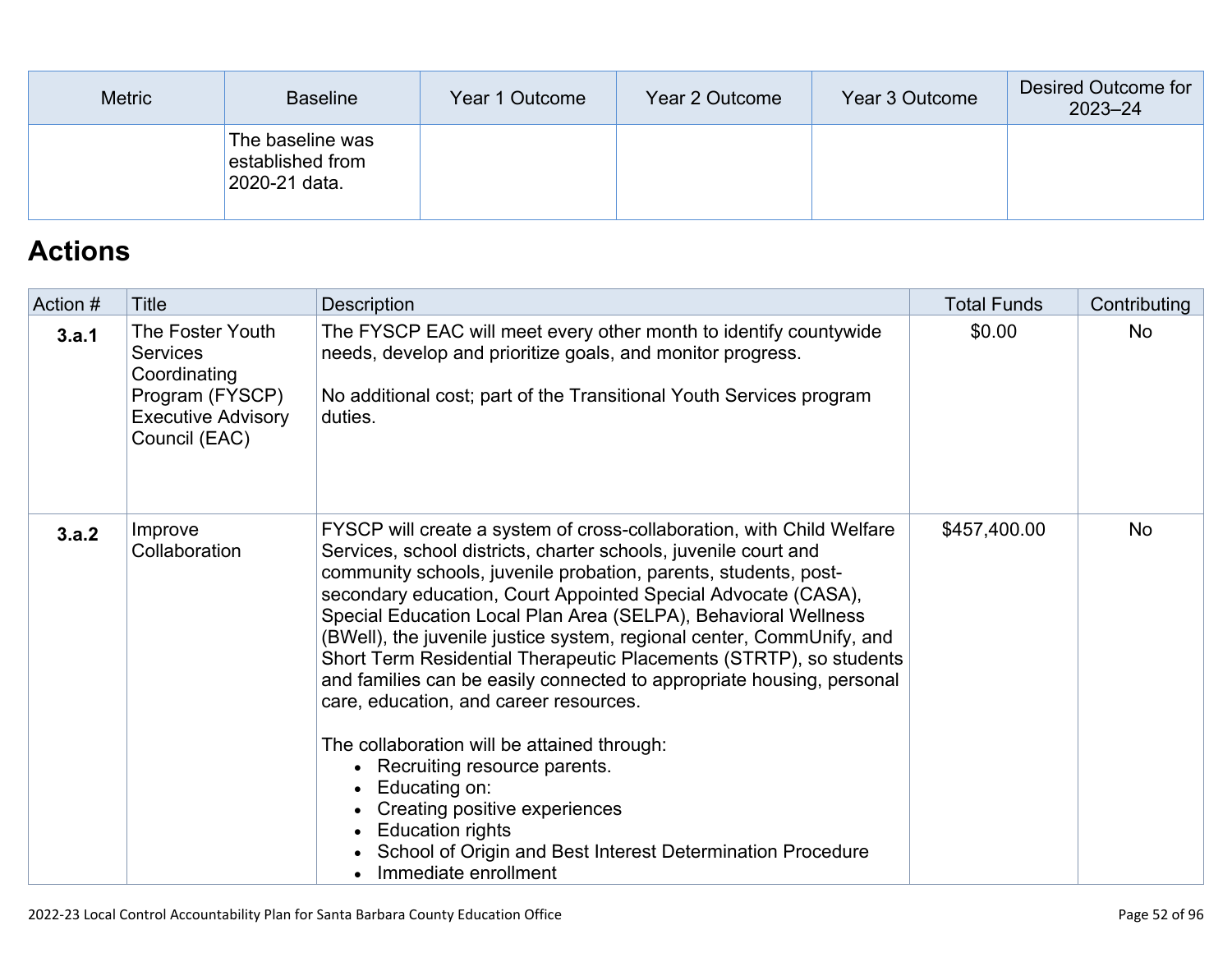| Action # | Title                                 | <b>Description</b>                                                                                                                                                                                                                                                                                                                                                                                                                                                                                                                                                                                                     | <b>Total Funds</b> | Contributing |
|----------|---------------------------------------|------------------------------------------------------------------------------------------------------------------------------------------------------------------------------------------------------------------------------------------------------------------------------------------------------------------------------------------------------------------------------------------------------------------------------------------------------------------------------------------------------------------------------------------------------------------------------------------------------------------------|--------------------|--------------|
|          |                                       | • Least restrictive environment<br>• FAFSA & Chafee grant<br>• AB waivers<br>• Available resources<br>Mental health<br>Childcare<br>• Post-secondary programs and transition support<br>Costs for Transitional Youth Services staff salaries and benefits.                                                                                                                                                                                                                                                                                                                                                             |                    |              |
| 3.a.3    | <b>Use School Access</b><br>Agreement | FYSCP and collaborative partners will use the School Access<br>Agreement to keep students in foster care in their school of origin<br>unless it's in their best interest to transfer, connect them to resources<br>and support, plan for graduation and transition from high school, and<br>ensure immediate enrollment in school and appropriate classes and<br>timely transfer of records.<br>• Create templates and scripts.<br>• Train district liaisons, social workers, juvenile court and<br>community school staff, and probation staff.<br>Costs for Transitional Youth Services staff salaries and benefits. | \$134,478.00       | <b>No</b>    |

## **[Goal Analysis \[2021-22\]](http://www.doc-tracking.com/screenshots/22LCAP/Instructions/22LCAPInstructions.htm#GoalAnalysis)**

An analysis of how this goal was carried out in the previous year.

A description of any substantive differences in planned actions and actual implementation of these actions.

The planned actions were implemented to carry out the goal as described.

Action 3.a.1

The FYSCP EAC met every other month to identify countywide needs, develop and prioritize goals, and monitor progress. Based on countywide needs, the EAC determined the priority goals to improve school stability and prioritize students with the greatest need. To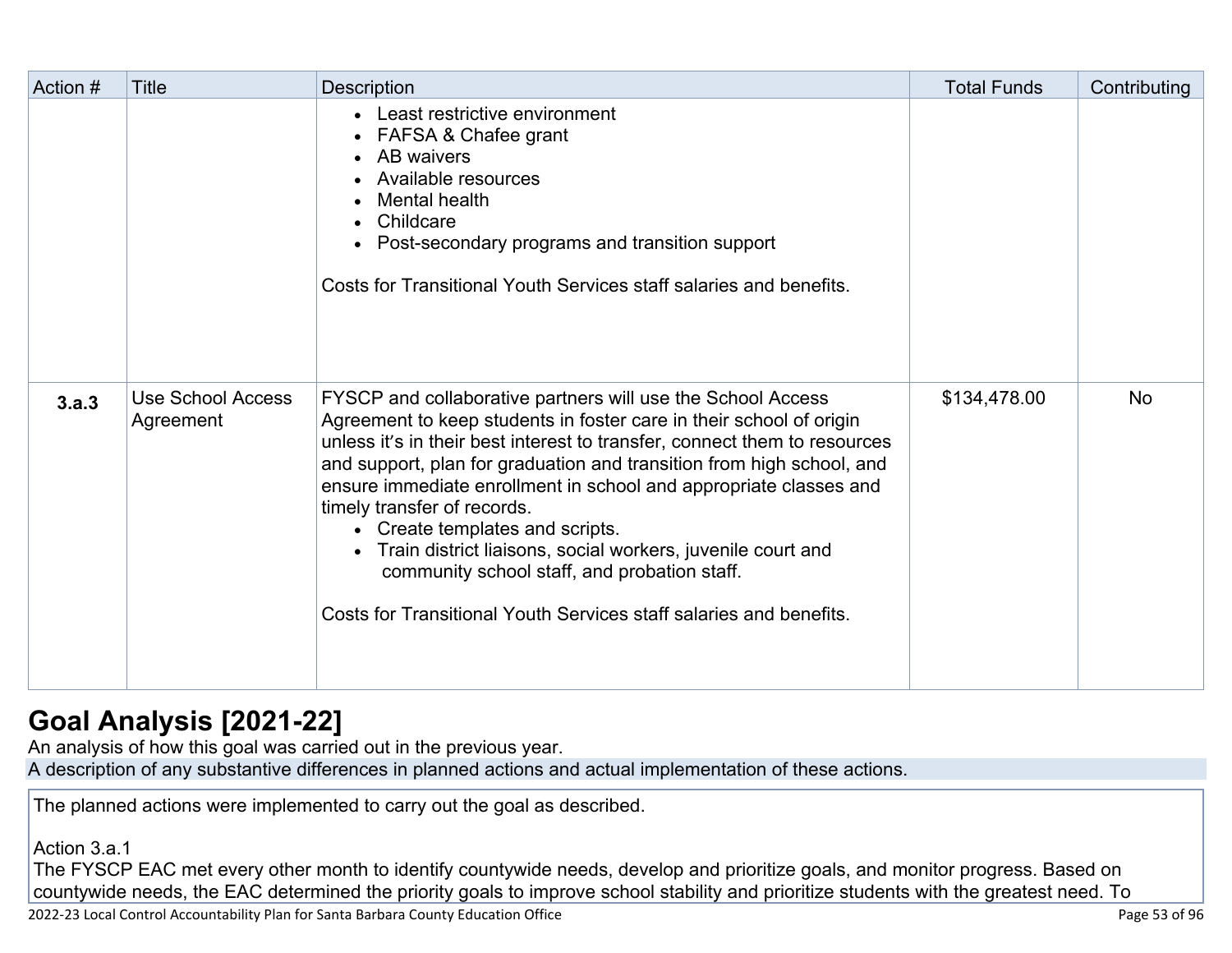improve school stability, the EAC directed the FYSCP to update the transportation agreement (see School Access Agreement action) as well as to explore transportation support options. Updating the transportation agreement has been successful, as the new School Access Agreement is near finalization; however, finding transportation support has been challenging, because Hop, Skip, Drive does not want to operate in Santa Barbara County, and since COVID there are staffing shortages, especially in transportation. The FYSCP is continuing to explore other options to present to the EAC. Within the priority goal of prioritizing students with the greatest need, the EAC identified students placed in STRTPs as the highest priority. To learn about the needs of the STRTPs and the students they care for, the FYSCP started facilitating listening sessions to hear from staff and students separately, which has been both a success, as the sessions have been extremely beneficial, and also a challenge, as sessions have been repeatedly canceled due to COVID. Another success is a monthly Providers Roundtable meeting at which STRTPs and other providers share resources, best practices, and concerns to collaboratively improve. The monthly meeting has been well-attended, and participants report it is beneficial.

#### Action 3 a 2

The FYSCP successfully improved cross-collaboration with Child Welfare Services (CWS), school districts, charter schools, juvenile court and community schools, juvenile probation, students, post-secondary education, Behavioral Wellness (BWell), and Short Term Residential Therapeutic Placements (STRTP), so students and families are more easily connected to appropriate housing, health and personal care, education, and career resources. To build trust and improve relationships for improved cross-collaboration, the FYSCP attends and facilitates many community meetings and trainings. In October, the FYSCP hosted a Youth Empowerment Summit, where more than 400 parents, educators, students, and service providers learned about creating positive experiences, FAFSA and Chafee grant, available community resources, and post-secondary programs and transition support. From November until May, the FYSCP led a FAFSA/Chafee Grant Challenge Planning Committee consisting of members from post-secondary education, school counseling, and ILP, resulting in Santa Barbara County winning the JBAY FAFSA Challenge with an 86.7% FAFSA completion rate. In December and January, the FYSCP visited STRTPs to learn about the needs of the students and how the FYSCP can better support the STRTP. The FYSCP now has ongoing communication with all STRTPs and leads education discussions at the monthly Providers Roundtable meeting the STRTPs attend. At the January Countywide Liaisons meeting, CWS spoke about the need for additional resource parents, so students can be placed in a culturally and linguistically appropriate home near their school of origin. The FYSCP shared that other counties report successful resource parent recruitment through schools and districts and asked if any district was interested in piloting a recruitment process. The FYSCP then coordinated a meeting so the district and CWS could create the action plan that was implemented in March. In February, the FYSCP assisted BWell in implementing a countywide calendar sharing system, so Child and Family Team (CFT) facilitators can easily schedule CFTs at a time when members are available. In April and May, the FYSCP coordinated with school districts, charter schools, CWS, juvenile court and community schools, and juvenile probation to distribute bags of educational supplies that will be given to students.

Cross-collaboration still needs to be improved with the juvenile justice system, regional center, CommUnify, parents, Court Appointed Special Advocate (CASA), and the Special Education Local Plan Area (SELPA). The greatest challenge has been collaborating with the juvenile justice system; however, the FYSCP learned of a successful partnership in another county and will work with them to duplicate their work to improve our local collaboration.

Action 3.a.3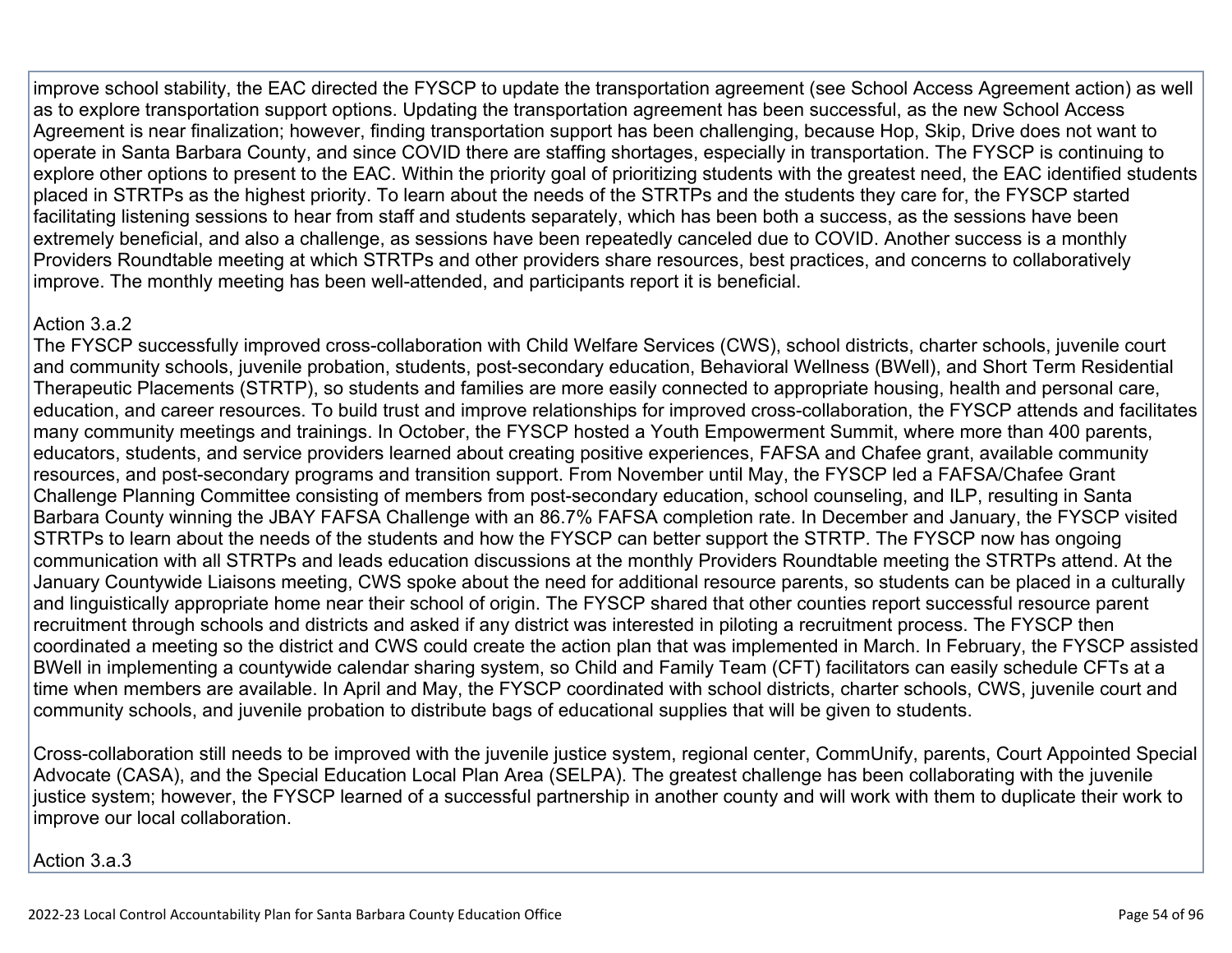Throughout the year, the FYSCP and collaborative partners updated the countywide transportation agreement to a new School Access Agreement that provides countywide processes and procedures to keep students in foster care in their school of origin unless it's in their best interest to transfer, connect them to resources and support, plan for graduation and transition from high school, and ensure immediate enrollment in school and appropriate classes and timely transfer of records. The draft agreement has been successfully serving all its intended purposes. It is now ready for final approvals and will be implemented in the 2022-23 school year along with scripts that will be used to train district liaisons, social workers, juvenile court and community school staff, and probation staff.

An explanation of material differences between Budgeted Expenditures and Estimated Actual Expenditures and/or Planned Percentages of Improved Services and Estimated Actual Percentages of Improved Services.

The Foster Youth Services Coordinating Program (FYSCP) funding amount increased; therefore, the Estimated Actual Expenditures is \$37,373 more than the Budgeted Expenditures. The extra funding was used to support staff salaries and benefits.

An explanation of how effective the specific actions were in making progress toward the goal.

Improving cross-collaboration has been extremely effective in making progress toward students in foster care having reduced suspension and chronic absenteeism rates and increased graduation rates. Through attendance at and facilitation of community meetings and trainings, the FYSCP improves collaboration, trains on how to create positive spaces where students feel safe and supported, and gets invited to present at additional meetings. While the FYSCP knows that creating positive spaces is the foundation to reducing suspension and chronic absenteeism rates, and the data shows reduced suspension and chronic absenteeism rates, the data is skewed, as it was during distance learning. The improved collaboration of the FAFSA Challenge Planning Committee led to the FYSCP winning the JBAY FAFSA Challenge with a FAFSA completion rate of 86.7%. To reach the desired outcome of a 95% completion rate, the completion rate only needs to increase by 8.3% over the next two years.

A description of any changes made to the planned goal, metrics, desired outcomes, or actions for the coming year that resulted from reflections on prior practice.

3.a "The number of school placement changes for youth in foster care" with a baseline that was going to be established in 2021-22 was changed to "School stability rate of students in foster care" with a baseline of 63.2% that was established in 2019-20, because CDE's new School Stability Report was released, allowing us to easily track stability rates.

**A report of the Total Estimated Actual Expenditures for last year's actions may be found in the Annual Update Table. A report of the Estimated Actual Percentages of Improved Services for last year's actions may be found in the Contributing Actions Annual Update Table.**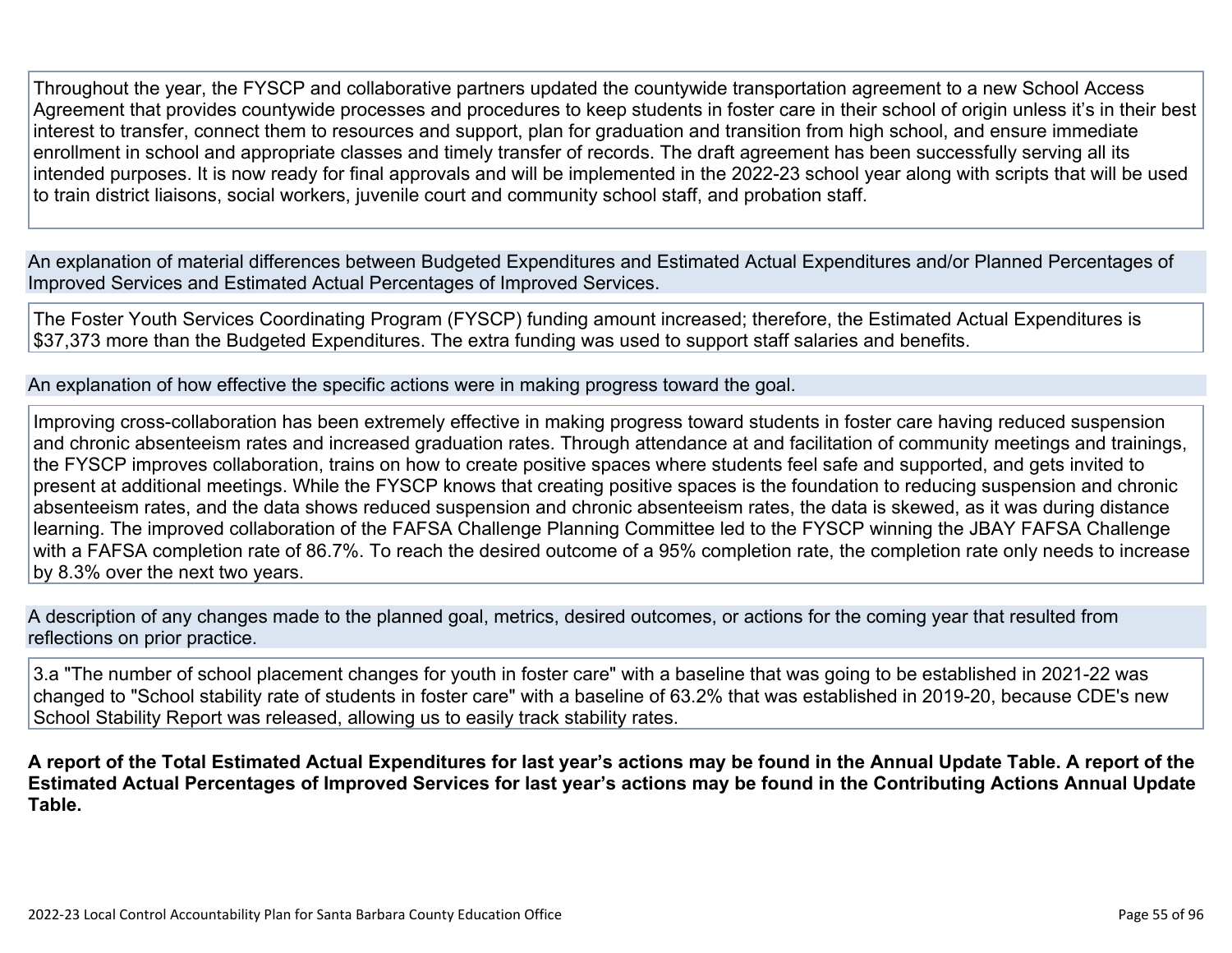# **[Goals and Actions](http://www.doc-tracking.com/screenshots/22LCAP/Instructions/22LCAPInstructions.htm#GoalsandActions)**

### **[Goal](http://www.doc-tracking.com/screenshots/22LCAP/Instructions/22LCAPInstructions.htm#goalDescription)**

| Goal # | <b>Description</b>                                                                                                                      |
|--------|-----------------------------------------------------------------------------------------------------------------------------------------|
| 4      | Continue to successfully implement programs that support basic conditions for learning (Priority 1) and expelled youth<br>(Priority 9). |

An explanation of why the LEA has developed this goal.

Based on the analysis of educational partner input, and local and state data, SBCEO consistently met and maintained progress in both state priorities 1 and 9. It was determined that these two priorities could be implemented without significant changes and therefore met the requirements for a maintenance goal. The actions and metrics will be monitored for sustained progress in meeting the state requirements described in priorities 1 and 9.

### **[Measuring and Reporting Results](http://www.doc-tracking.com/screenshots/22LCAP/Instructions/22LCAPInstructions.htm#MeasuringandReportingResults)**

| <b>Metric</b>                                                                                                                                                                  | <b>Baseline</b>                                                                                                                                                                                                        | Year 1 Outcome                                                                                                                                                    | Year 2 Outcome | Year 3 Outcome | Desired Outcome for<br>$2023 - 24$                                                                                                                                                   |
|--------------------------------------------------------------------------------------------------------------------------------------------------------------------------------|------------------------------------------------------------------------------------------------------------------------------------------------------------------------------------------------------------------------|-------------------------------------------------------------------------------------------------------------------------------------------------------------------|----------------|----------------|--------------------------------------------------------------------------------------------------------------------------------------------------------------------------------------|
| 4.a<br>The percentage of<br>teachers in the LEA<br>that appropriately<br>assigned and fully<br>credentialed in the<br>subject area and for<br>the pupils they are<br>teaching. | 100% of teachers in<br>the LEA are<br>appropriately<br>assigned and fully<br>credentialed in the<br>subject area and for<br>the pupils, they are<br>teaching.<br>The baseline was<br>established from<br>2020-21 data. | 100% of the teachers<br>in the LEA are<br>appropriately<br>assigned and fully<br>credentialed in the<br>subject area and for<br>the pupils, they are<br>teaching. |                |                | 100% of the teachers<br>in the LEA will<br>continue to be<br>appropriately<br>assigned and fully<br>credentialed in the<br>subject area and for<br>the pupils, they are<br>teaching. |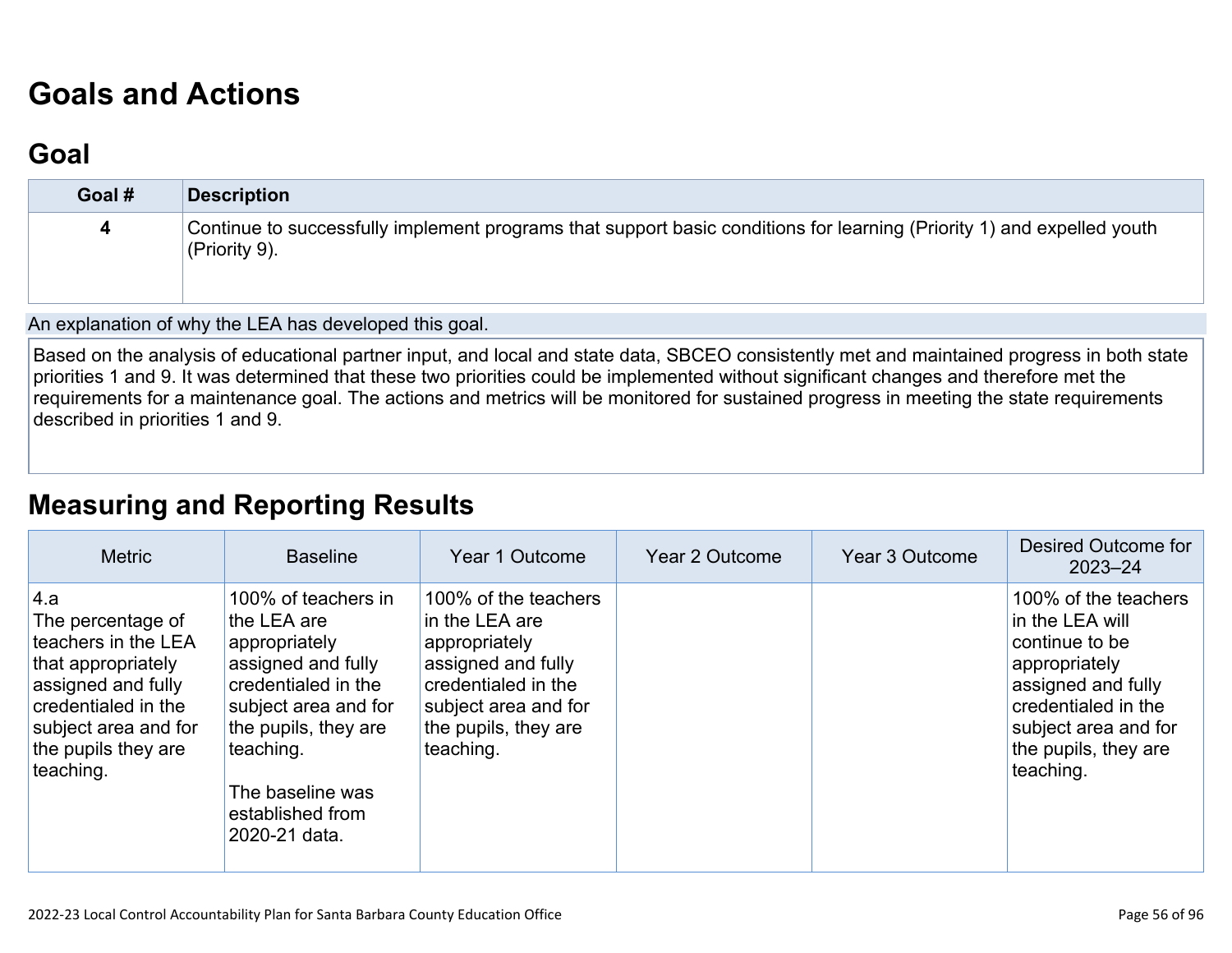| <b>Metric</b>                                                                                                                                                                                                         | <b>Baseline</b>                                                                                                                                                                                                                                       | Year 1 Outcome                                                                                                                                                                                          | Year 2 Outcome | Year 3 Outcome | <b>Desired Outcome for</b><br>$2023 - 24$                                                                                                                                                             |
|-----------------------------------------------------------------------------------------------------------------------------------------------------------------------------------------------------------------------|-------------------------------------------------------------------------------------------------------------------------------------------------------------------------------------------------------------------------------------------------------|---------------------------------------------------------------------------------------------------------------------------------------------------------------------------------------------------------|----------------|----------------|-------------------------------------------------------------------------------------------------------------------------------------------------------------------------------------------------------|
| 4.a<br>The percentage of<br>students that have<br>sufficient access to<br>the standards-aligned<br>instructional materials.                                                                                           | 100% of students<br>have sufficient access<br>to the standards-<br>aligned instructional<br>materials.<br>The baseline was<br>established from<br>2020-21 data.                                                                                       | 100% of students<br>have sufficient access<br>to the standards-<br>aligned instructional<br>materials.                                                                                                  |                |                | 100% percentage of<br>students will continue<br>to have sufficient<br>access to the<br>standards-aligned<br>instructional materials.                                                                  |
| 4.a<br>The percentage of<br>school facilities that<br>are maintained in<br>good repair.                                                                                                                               | 100% of school<br>facilities are<br>maintained in good<br>repair.<br>The baseline was<br>established from<br>2020-21 data.                                                                                                                            | Based on the<br>December 2021<br><b>Facility Inspection</b><br>Tool (FIT), 100%<br>percent of the school<br>facilities are<br>maintained in good<br>repair.                                             |                |                | 100% percentage of<br>the school facilities<br>will continue to be<br>maintained in good<br>repair.                                                                                                   |
| 4.b<br>The percentage of<br>districts within the<br>county that have<br>adopted a plan<br>(Countywide Plan for<br>Expelled Youth), in<br>conjunction with<br>SBCEO, to provided<br>services for expelled<br>students. | 100% of districts<br>within the county have<br>adopted a plan<br>(Countywide Plan for<br>Expelled Youth), in<br>conjunction with<br>SBCEO, to provided<br>services for expelled<br>students.<br>The baseline was<br>established from<br>2020-21 data. | In June of 2021, 100%<br>of districts within the<br>county adopted a plan<br>(Countywide Plan for<br>Expelled Youth), in<br>conjunction with<br>SBCEO, to provide<br>services for expelled<br>students. |                |                | 100% of districts<br>within the county will<br>continue to adopt a<br>plan (Countywide Plan<br>for Expelled Youth), in<br>conjunction with<br>SBCEO, to provide<br>services for expelled<br>students. |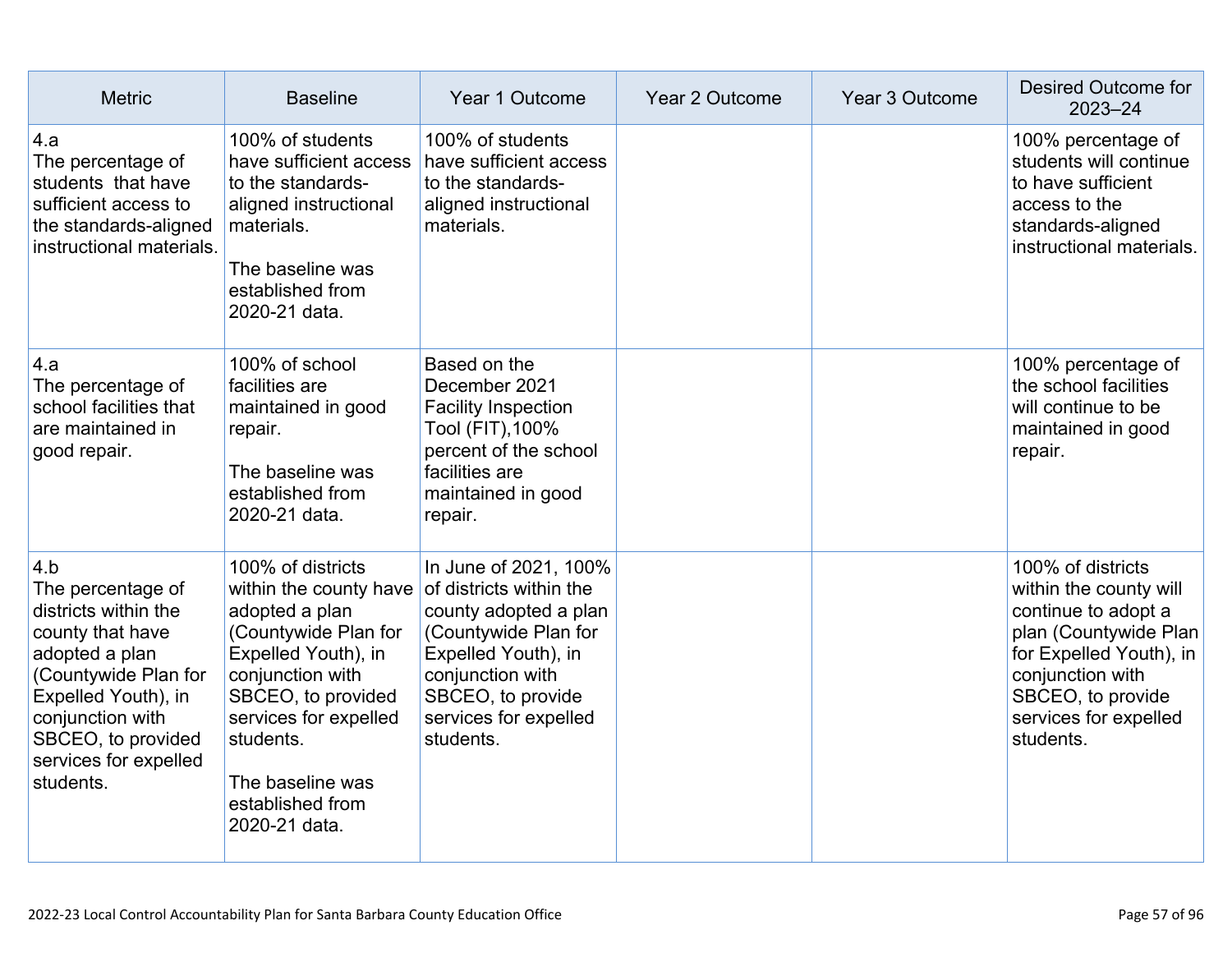| <b>Metric</b>                                                                                                                         | <b>Baseline</b>                                                                                                                                                         | Year 1 Outcome                                                                                                                         | Year 2 Outcome | Year 3 Outcome | Desired Outcome for<br>$2023 - 24$                                                                                             |
|---------------------------------------------------------------------------------------------------------------------------------------|-------------------------------------------------------------------------------------------------------------------------------------------------------------------------|----------------------------------------------------------------------------------------------------------------------------------------|----------------|----------------|--------------------------------------------------------------------------------------------------------------------------------|
| 4.b<br>The percentage of<br>district-referred JCCS<br>expelled youth that<br>meet the terms and<br>conditions of their<br>expulsions. | 71% of district-<br>referred JCCS<br>expelled youth met<br>the terms and<br>conditions of their<br>expulsions.<br>The baseline was<br>established from<br>2020-21 data. | In 2021-22, we had<br>87.5% of district<br>referred JCCS<br>expelled youth meet<br>the terms and<br>conditions of their<br>expulsions. |                |                | 85% percentage of<br>district-referred JCCS<br>expelled youth will<br>meet the terms and<br>conditions of their<br>expulsions. |

# **[Actions](http://www.doc-tracking.com/screenshots/22LCAP/Instructions/22LCAPInstructions.htm#actions)**

| Action # | Title                           | <b>Description</b>                                                                                                                                                                                              | <b>Total Funds</b> | Contributing |
|----------|---------------------------------|-----------------------------------------------------------------------------------------------------------------------------------------------------------------------------------------------------------------|--------------------|--------------|
| 4.a.1    | <b>Teacher Credentials</b>      | SBCEO will require that JCCS teachers are appropriately credentialed<br>and/or authorized for the subjects they teach.<br>No additional costs; part of the base program.                                        | \$0.00             | No.          |
| 4.a.2    | Standards-aligned<br>Curriculum | JCCS administration will ensure that students are provided standards-<br>aligned curriculum and instructional materials.<br>No additional costs; part of the base program.                                      | \$0.00             | <b>No</b>    |
| 4.a.3    | <b>School Facilities</b>        | SBCEO will ensure that all facilities are maintained in good repair as<br>determined by the Facilities Inspection Tool (FIT). Custodial and<br>maintenance services will be provided at all three school sites. | \$48,860.03        | <b>No</b>    |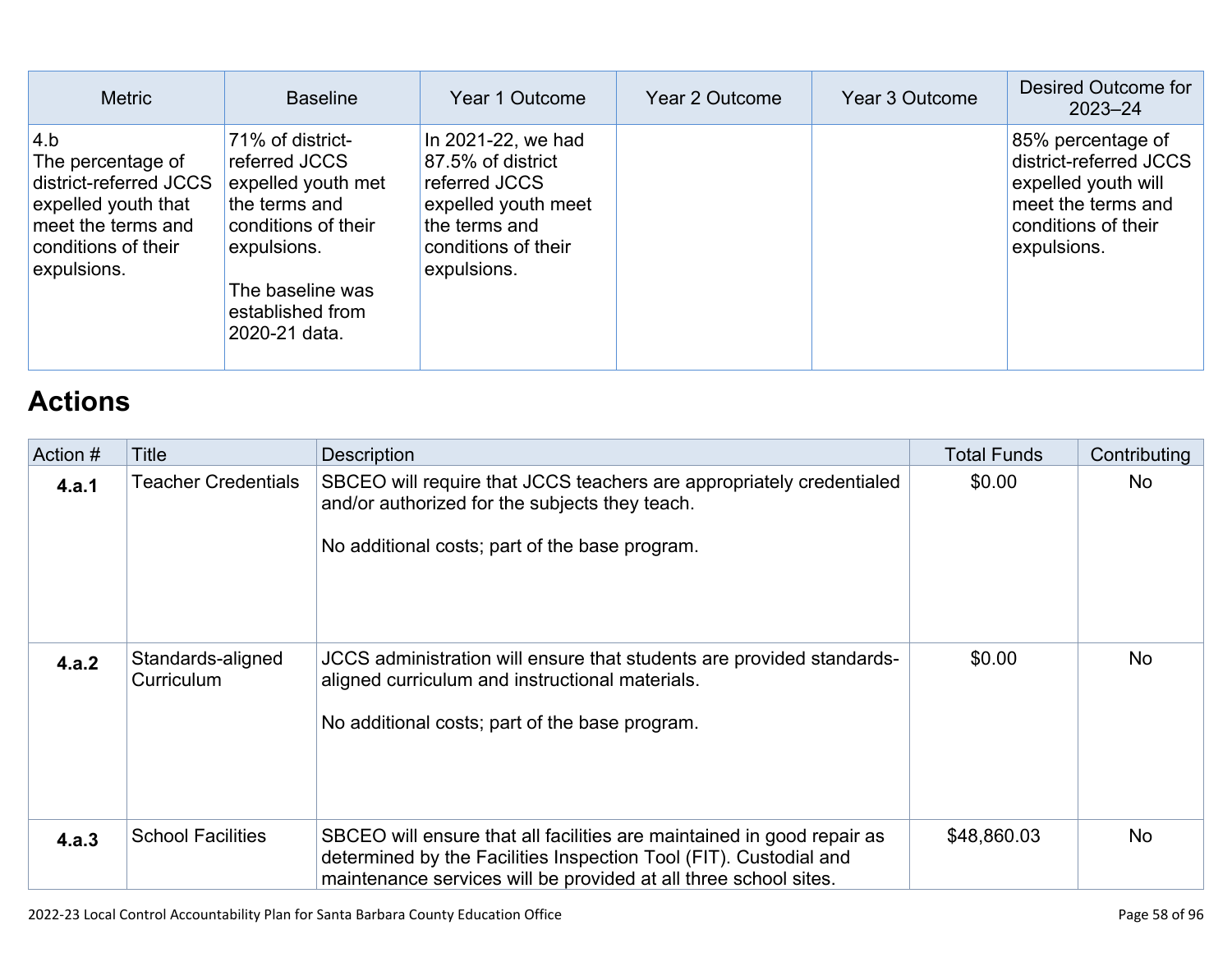| Action # | <b>Title</b>                                         | <b>Description</b>                                                                                                                                                                                                                                                                                                                                                                                                                                                                                                                              | <b>Total Funds</b> | Contributing |
|----------|------------------------------------------------------|-------------------------------------------------------------------------------------------------------------------------------------------------------------------------------------------------------------------------------------------------------------------------------------------------------------------------------------------------------------------------------------------------------------------------------------------------------------------------------------------------------------------------------------------------|--------------------|--------------|
|          |                                                      | Costs for custodial/maintenance staff.                                                                                                                                                                                                                                                                                                                                                                                                                                                                                                          |                    |              |
| 4.b.1    | Countywide Plan for<br><b>Expelled Youth</b>         | SBCEO Child Welfare and Attendance (CWA) Director will collaborate<br>with Santa Barbara County districts to coordinate services within<br>Santa Barbara County Plan for Expelled Youth.<br>Cost for CWA Director salary and benefits.                                                                                                                                                                                                                                                                                                          | \$62,484.85        | <b>No</b>    |
| 4.b.2    | <b>Expelled Youth</b><br><b>Rehabilitation Plans</b> | Under the direction of the CWA Director, JCCS staff will provide<br>appropriate supports and resources to ensure expelled youth<br>complete the terms and conditions of their rehabilitation plans by doing<br>the following:<br>• Review rehabilitation plans with students upon entry<br>• Monitor progress to foster success, including but not limited<br>to, counseling, academics, and attendance<br>• Provide transitional support for students who are ready to<br>return to their districts<br>Associated costs listed above in 4.b.1. | \$0.00             | <b>No</b>    |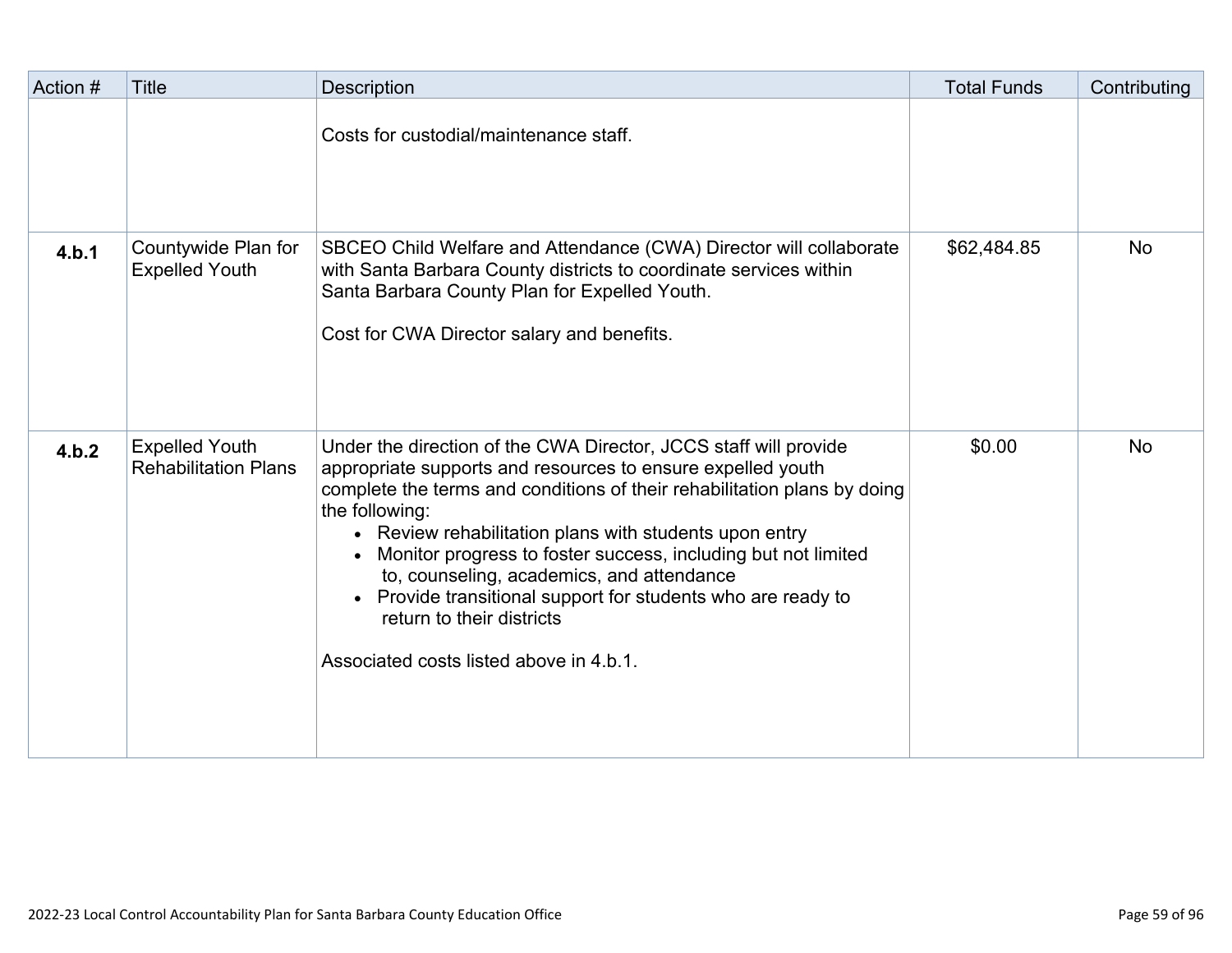# **[Goal Analysis \[2021-22\]](http://www.doc-tracking.com/screenshots/22LCAP/Instructions/22LCAPInstructions.htm#GoalAnalysis)**

An analysis of how this goal was carried out in the previous year. A description of any substantive differences in planned actions and actual implementation of these actions.

All of the planned actions were carried out in 2021-22 to support the continued success in implementing programs that support basic conditions for learning (Priority 1) and expelled youth (Priority 9). SBCEO JCCS did not experience any challenges in maintaining this goal or planned actions.

An explanation of material differences between Budgeted Expenditures and Estimated Actual Expenditures and/or Planned Percentages of Improved Services and Estimated Actual Percentages of Improved Services.

There were no material differences between the budgeted expenditures and the estimated actual expenditures.

An explanation of how effective the specific actions were in making progress toward the goal.

The planned actions were effective in maintaining the progress towards the goal. Our teaching staff were 100% appropriately credentialed, we provided 100% of students with standards aligned curriculum, and our facilities were maintained in good repair. Additionally, we were 100% effective in providing services and supports to expelled youth. We had 87.5% of expelled youth meet the terms and conditions of their expulsion, as related to action 4.b.2. Of the eight students who were district referred for expulsion, seven met the terms and conditions of their expulsion.

A description of any changes made to the planned goal, metrics, desired outcomes, or actions for the coming year that resulted from reflections on prior practice.

No changes were made to the planned goal, metrics, desired outcomes, or actions.

**A report of the Total Estimated Actual Expenditures for last year's actions may be found in the Annual Update Table. A report of the Estimated Actual Percentages of Improved Services for last year's actions may be found in the Contributing Actions Annual Update Table.**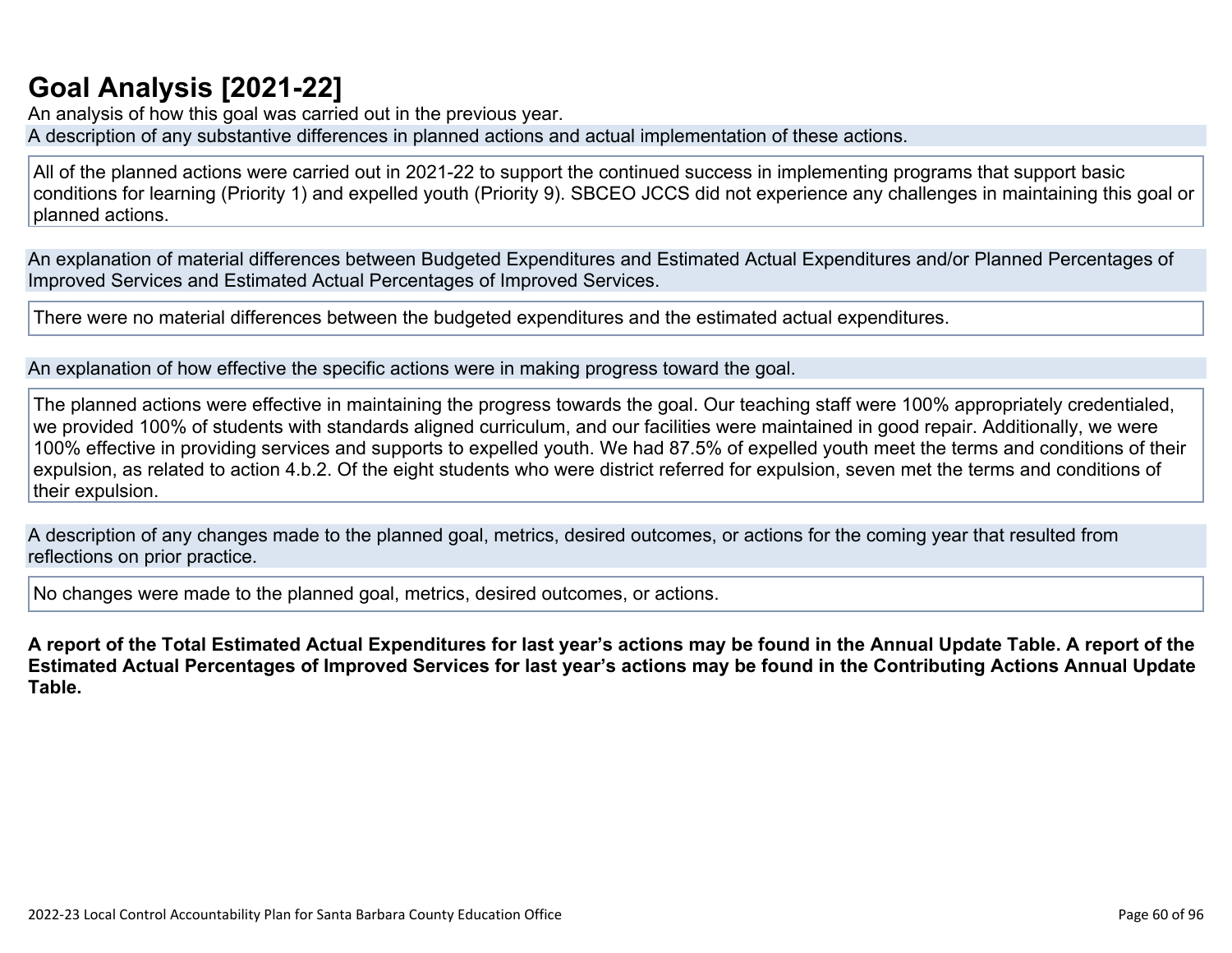# **[Increased or Improved Services for Foster Youth, English Learners, and Low-](http://www.doc-tracking.com/screenshots/22LCAP/Instructions/22LCAPInstructions.htm#IncreasedImprovedServices)[Income Students \[2022-23\]](http://www.doc-tracking.com/screenshots/22LCAP/Instructions/22LCAPInstructions.htm#IncreasedImprovedServices)**

| Projected LCFF Supplemental and/or Concentration Grants | <b>Projected Additional LCFF Concentration Grant (15 percent)</b> |
|---------------------------------------------------------|-------------------------------------------------------------------|
| \$258,492.00                                            | \$0.00                                                            |

#### **Required Percentage to Increase or Improve Services for the LCAP Year**

| Projected Percentage to Increase<br>or Improve Services for the<br>Coming School Year | <b>LCFF Carryover — Percentage</b> | <b>ILCFF Carryover — Dollar</b> | Total Percentage to Increase or<br>Improve Services for the Coming<br>School Year |
|---------------------------------------------------------------------------------------|------------------------------------|---------------------------------|-----------------------------------------------------------------------------------|
| $ 2.94\%$                                                                             | $0.00\%$                           | \$0.00                          | 2.94%                                                                             |

#### **The Budgeted Expenditures for Actions identified as Contributing may be found in the Contributing Actions Table.**

### **[Required Descriptions](http://www.doc-tracking.com/screenshots/22LCAP/Instructions/22LCAPInstructions.htm#RequiredDescriptions)**

For each action being provided to an entire school, or across the entire school district or county office of education (COE), an explanation of (1) how the needs of foster youth, English learners, and low-income students were considered first, and (2) how these actions are effective in meeting the goals for these students.

Our data demonstrate that 100% of our students are underachieving in mathematics and 48% are underachieving in English Language Arts (ELA). In 2020-21, 0% scored at nearly met or met standard in mathematics, and 14% of court students and 38% of community students scored at nearly met or met standard in ELA on the CAASPP. 67.37% of students enter our JCCS programs as credit deficient. 100% of students have experienced trauma according to the Santa Barbara Department of Behavior Wellness, which serves our students in court schools. Based on this data, all students who serve a commitment participate in Moral Reconation Therapy, in addition, 72.94% of students participate in treatment with one of their clinicians, and 61.2% have previously been exposed to the criminal justice system. We believe their best hope of leading positive, productive lives lies in their educational success, which requires us to be proactive and highly strategic in our work.

With 100% of JCCS students identified as unduplicated, many strategies and services are offered LEA-wide. All of our students are unduplicated, 88.46% identified as socio-economically disadvantaged, 19.23% identified as English learners, and 2.7% identified as a youth in foster care. After assessing the needs, conditions, and circumstances of our unduplicated students, we have principally directed targeted supports and services above and beyond the base program to meet the unique needs of our unduplicated students.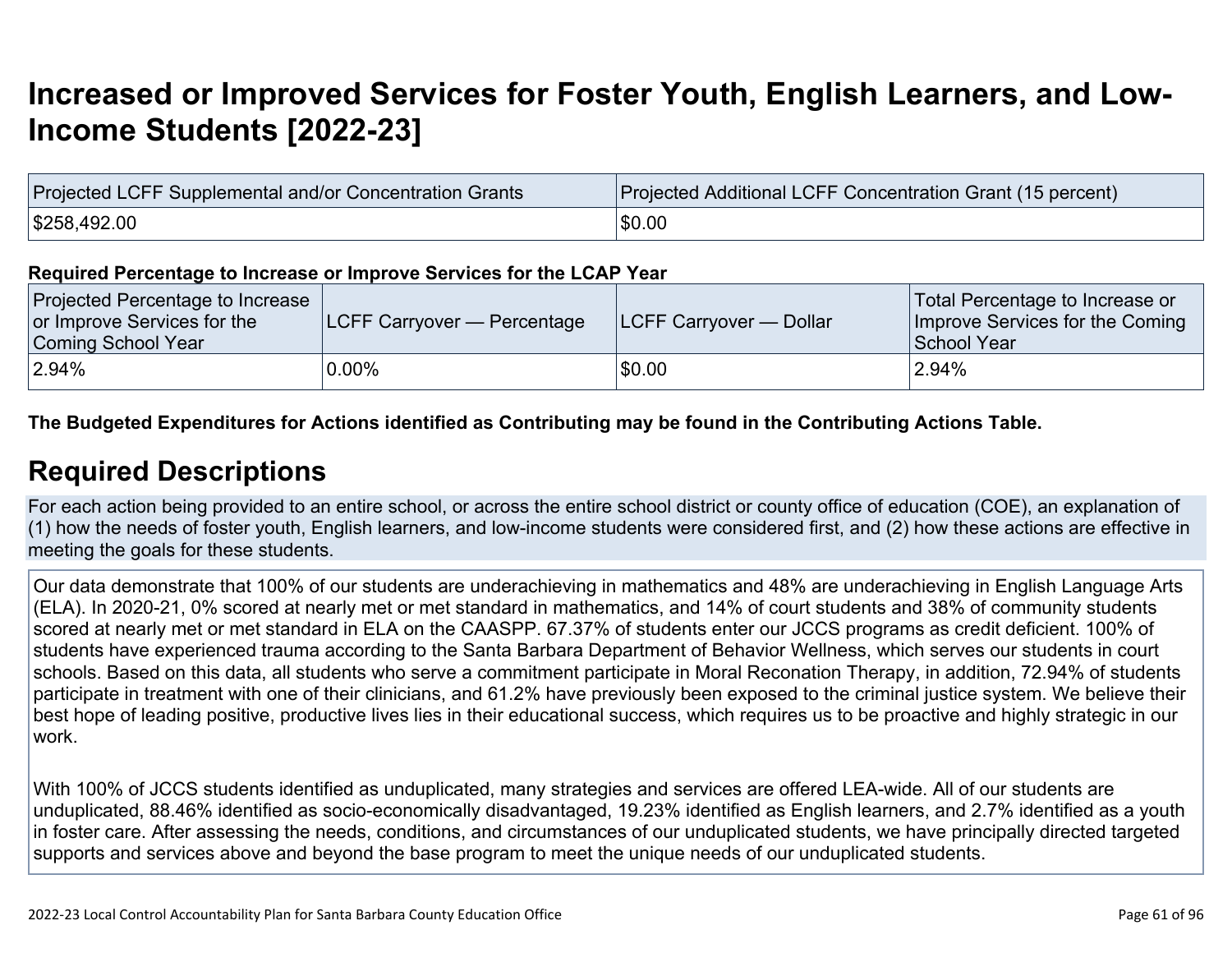The 2022-23 LCAP describes \$273,845.21 of actions and services that are above and beyond the base program which surpasses increased apportionment. These targeted approaches are designed to increase or improve services for our at-promise students. The following actions are principally directed toward, and effective in, meeting our goals for unduplicated students:

GOAL 1: All students will demonstrate mastery of grade-level content standards and upon graduation will be prepared and successful for college and/or career. (Priorities: 2, 4, 7, and 8)

1.a.1 ADDITIONAL ACADEMIC SUPPORTS- Let's Go Learn is used daily for reading and math intervention to fill in educational gaps allowing students to access the core curriculum. Recent scores from this intervention program indicate the average growth of students between the pre/post-test scores on the Diagnostic Online Reading Assessment (DORA) reflects a 0.21 average grade increase. Additionally, the average growth of students between the pre/post-test scores on Adaptive Diagnostic Assessment of Mathematics (ADAM) reflects a 0.37 average grade increase. After carefully reviewing our data, studying our own strengths and needs and analyzing best-practice research, we believe that continuing to offer this intervention support will have a direct and substantive outcome for the unduplicated student population we serve. Students in need of the targeted assistance will be identified to participate in zero period, homework help, and/or oneon-one tutoring with either the classroom teacher and/or teaching assistant. Through this additional academic support, we expect our unduplicated students to make an average growth of one year on both reading and math assessments (DORA and ADAM) by 2023-24.

1.a.2 PROFESSIONAL DEVELOPMENT WORKGROUPS- Our CAASPP reports show that 14% of Court and 38% of Community students score at nearly met or met standard in ELA and 0% score at nearly met or met standard in mathematics. In the 2022-23 school year our ELA/ELD and math teachers will engage in monthly professional development and coaching with subject matter experts to help identify specific strategies that support our unduplicated students in mastering grade-level content standards. By engaging in professional development as a group we can identify specific standards and strategies to implement JCCS wide. Having coherent ELA/ELD and mathematics standards implementation will be effective in increasing student achievement on statewide testing.

1.a.5 TEACHER-STUDENT RATIOS- Providing a low student-to-teacher ratio of 20:1 in our court schools, will assist our students to close their learning gaps. Our teaching staff are highly trained and have received specialized training in trauma-informed care, restorative practices, and the Community Resiliency Model. In the 2022-23 LCAP we plan for one extra court school teacher which will lower class size allowing all classrooms to provide one-on-one and small group instruction to improve student academic progress and combat the impact of learning loss our students have experienced. By reducing the student-to-teacher ratio we provide students with opportunities for more individualized targeted academic instruction, which will help close their learning gaps, as well as the ability to form an emotional connection with school staff.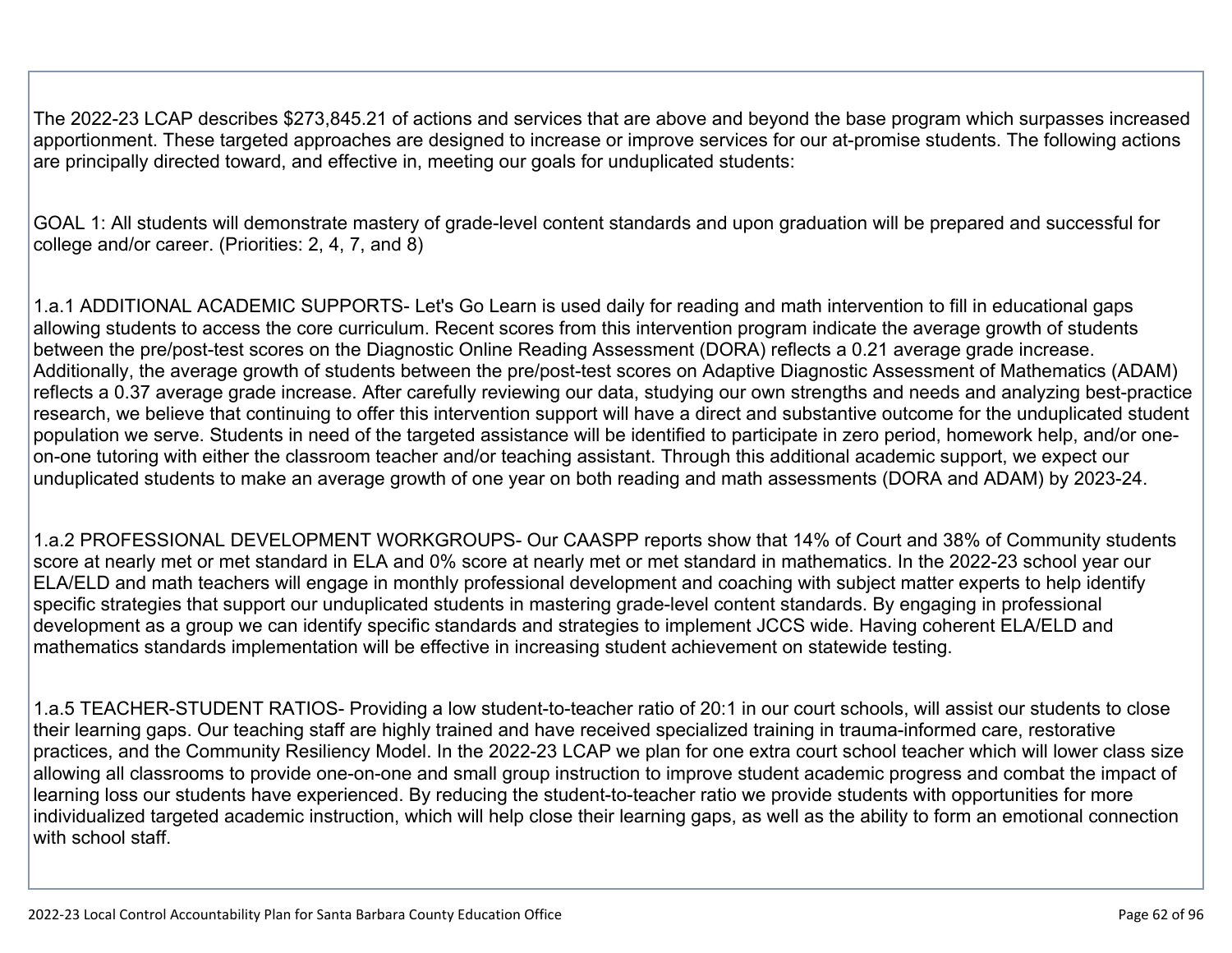Through the implementation of actions 1.a.1, 1.a.2, and 1.a.5, we expect that our students will improve their overall academic progress scores on the ELA and mathematics CAASPP assessments. By 2023-24 we anticipate that 40% of students will achieve at or near standard in ELA and 35% of students will achieve at or near standard in mathematics.

1.a.7 CREDIT RECOVERY SOFTWARE- 67.4% of students who enter our JCCS programs are credit deficient. By offering students credit recovery options through an online platform Anywhere Learning System, we had 72.6% of students earn credits at an accelerated rate. Continuing to provide students with the ability to earn credits independently assists them in meeting graduation requirements. One of our recent successes has been improving our graduation rate to 100%. Our data shows this has been an effective action in meeting the needs of our unduplicated students, therefore we will continue to provide a credit recovery program. Through this principally directed action, we expect that 80% of our students will earn credits at an accelerated rate by 2023-24.

GOAL 2: All students and parents will be provided targeted services that address student and family needs to support students in overcoming barriers impacting their education. (Priorities: 3, 5, and 6)

2.b.4 MENTAL HEALTH AND CPI TRAINING- On the CHKS an alarming 44% of students admitted to being drunk or "high" at school. This, in combination with the Behavior Wellness clinicians and CADA reporting an increase in alcohol and/or drug use and our Leadership Team requesting additional training to support our student's mental health needs, led to the development of this action. Our past practice of using restorative practices to increase student engagement has proven effective by keeping students in the classroom and reducing our suspension rate from 19.7% to 2.7% in 2019-20. In 2020-21 we experienced an uptick in suspensions (11.9%), we believe that the increase is a direct result of the pandemic. We also saw an increase in student volatility and substance abuse. The Juvenile Justice Center in particular was impacted this past year, with students booked in for more violent offenses. We had a number of assaults occur in the classroom resulting in multiple suspensions. We will continue to provide our instructional staff with the tools and strategies to effectively work with our students in addressing these underlying issues, so our students will be better able to focus on their academics. Through this principally directed action, we expect to return to a suspension rate below 3%, to have 0% of students expelled, and to have at least 70% of students indicate that they have caring adult relationships on the CHKS.

A description of how services for foster youth, English learners, and low-income students are being increased or improved by the percentage required.

2.a.4 ENGLISH LEARNERS- In assessing the needs, conditions, and circumstances of our English Learners and families we learned that 50% of our student population is considered Limited English Proficient (LEP) and English Learners comprise 19.23% of our student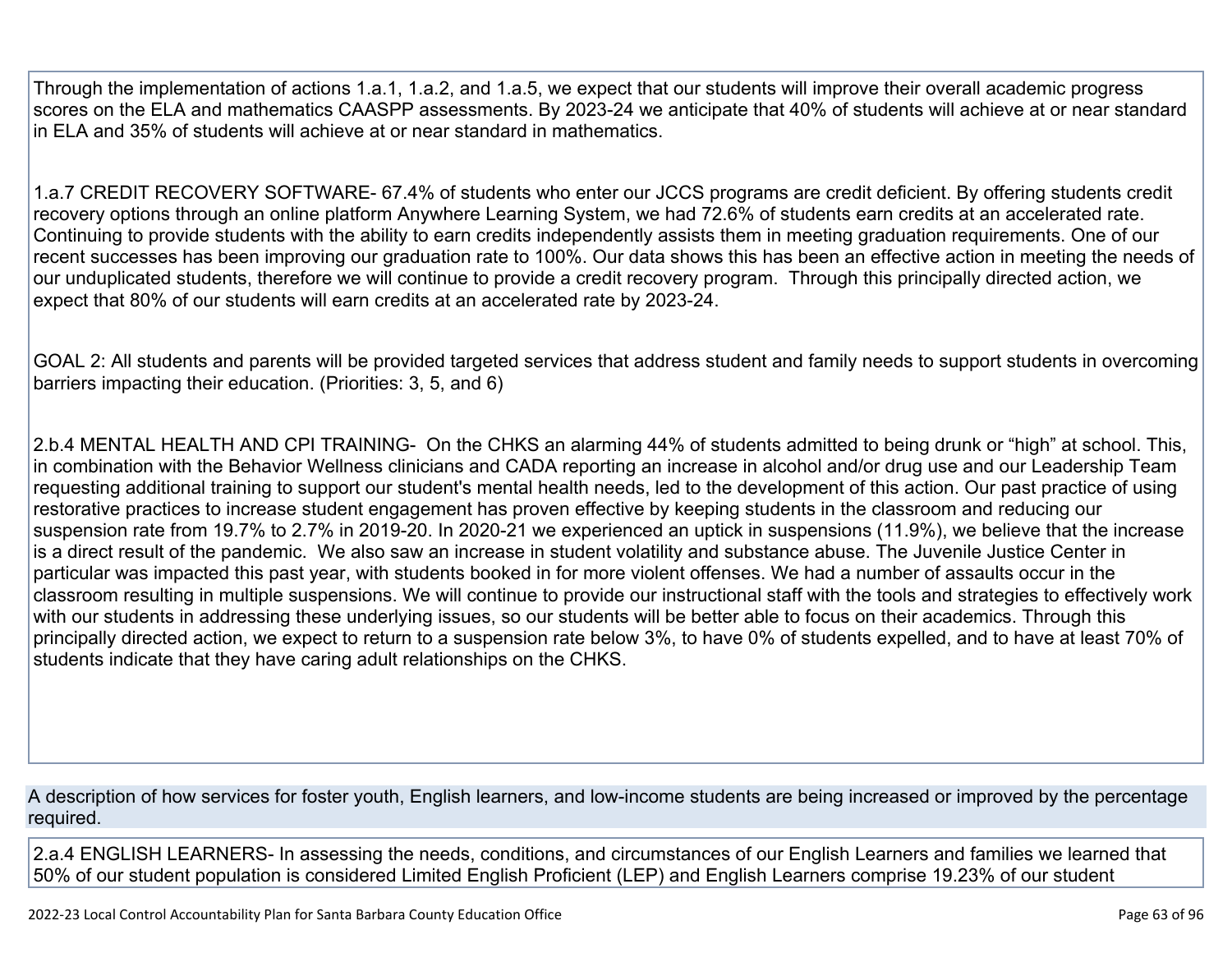population. It is vital to have native speakers available to assist them, therefore 33.3% of our teachers and 83% of our TAs are bilingual. Additionally, 100% of our clerical staff are bilingual to facilitate communication with our parents and community. Our educational partner feedback indicated that having staff on-site that can fluently communicate with our students' parents is invaluable. We expect that having staff who are bilingual will increase the number of parents who attend parent-teacher conferences to 75%, that 100% of our parents will signup for ParentSquare, and that 40% of our parents will attend Parent Information Nights.

In addition, our assessment of the unique needs, conditions, and circumstances of our English Learners demonstrated that 100% of ELs are reading below grade level. To support the reading development of our EL students, we have purchased a subscription to Newsela, which is aligned to the ELA/ELD standards allowing teachers to search articles by standard and then adjust the reading level for students so that the content is accessible for our English Learners and our struggling readers. As previously described in 1.a.2, staff will participate in professional development and coaching with subject matter experts to identify specific strategies that assist our English learners in mastering ELD standards and making progress towards English proficiency as measured by the ELPAC. We expect that by providing these principally directed supports for our English Learners, the percentage of students who are redesignated as Fluent English Proficient will increase to 8% and that 10% of English Learners who test with us for two consecutive cycles will make progress toward English proficiency as measured by the ELPAC.

The actions described in the Increased or Improves Services section were designed to improve services for English learners, foster youth, and socio-economically disadvantaged students by 3.11% which is greater than the 2.94% threshold required by statute.

A description of the plan for how the additional concentration grant add-on funding identified above will be used to increase the number of staff providing direct services to students at schools that have a high concentration (above 55 percent) of foster youth, English learners, and lowincome students, as applicable.

SBCEO does not receive the concentration grant add-on funding.

| Staff-to-student ratios by<br>type of school and<br>concentration of<br>unduplicated students | Schools with a student concentration of 55 percent or<br>less | Schools with a student concentration of greater than 55<br>percent |
|-----------------------------------------------------------------------------------------------|---------------------------------------------------------------|--------------------------------------------------------------------|
| Staff-to-student ratio of<br>classified staff providing<br>direct services to students        |                                                               |                                                                    |
| Staff-to-student ratio of<br>certificated staff providing<br>direct services to students      |                                                               |                                                                    |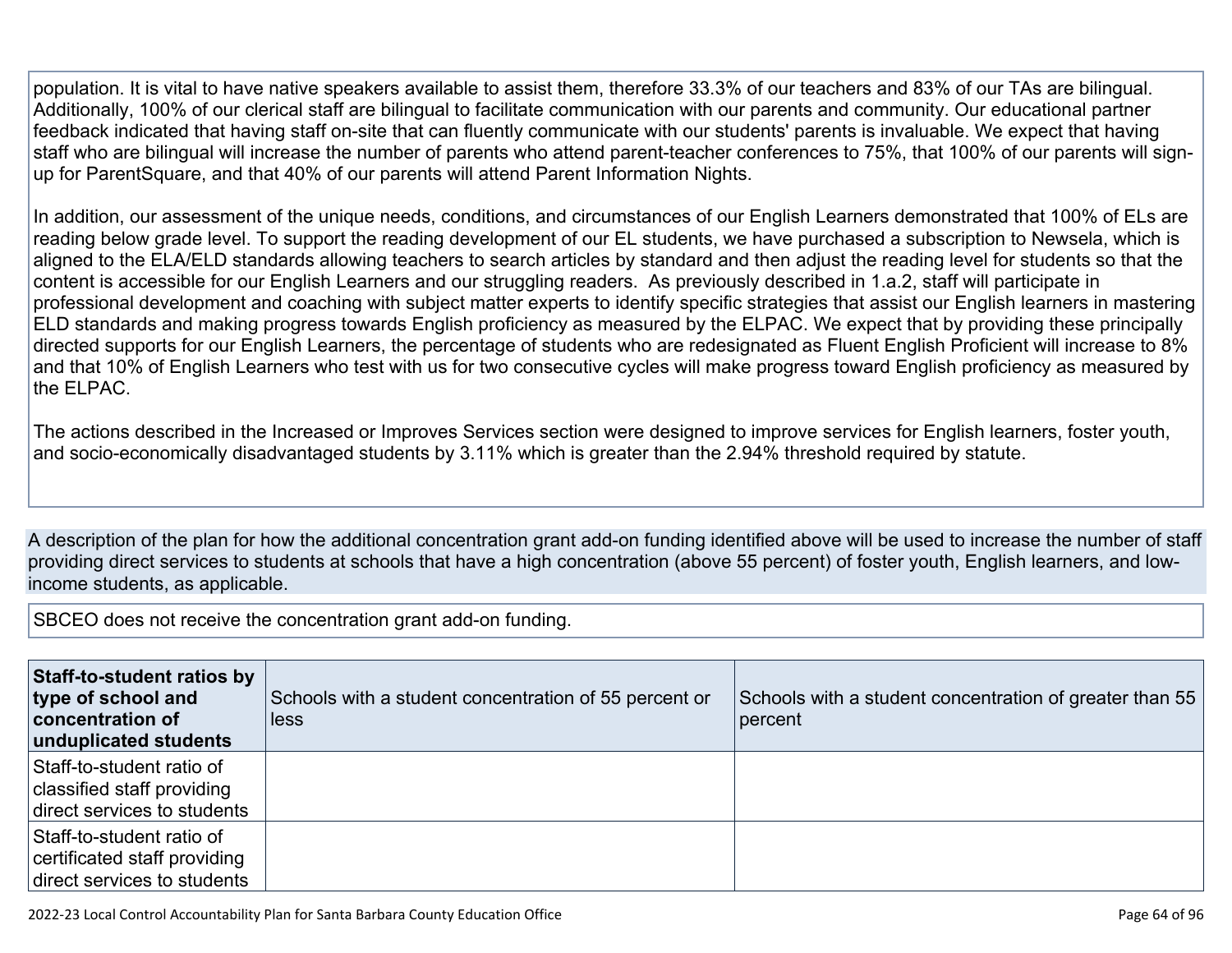

# **Action Tables for the 2022-23 LCAP**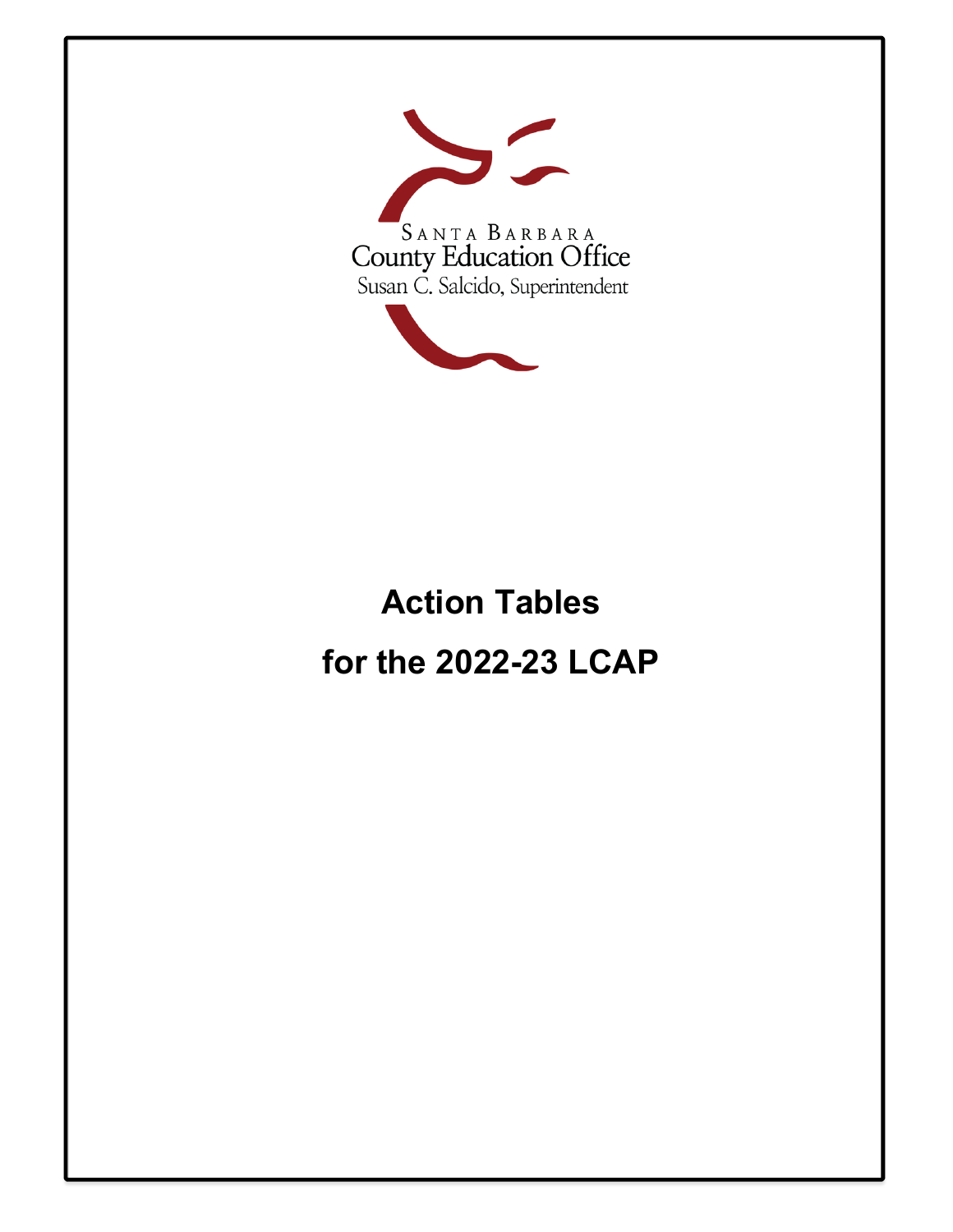#### **2022-23 Total Expenditures Table**

| <b>Totals</b> |                | <b>LCFF Funds</b>                                | <b>Other State</b><br><b>Funds</b> | <b>Local Funds</b>                                           | <b>Federal Funds</b> | <b>Total Funds</b>       | <b>Total Personnel</b> | <b>Total Non-</b><br>personnel |                    |
|---------------|----------------|--------------------------------------------------|------------------------------------|--------------------------------------------------------------|----------------------|--------------------------|------------------------|--------------------------------|--------------------|
| <b>Totals</b> |                | \$923,107.23                                     | \$615,423.82                       | \$560,169.04                                                 | \$352,890.27         | \$2,451,590.36           | \$2,304,505.61         | \$147,084.75                   |                    |
| Goal          | <b>Action#</b> | <b>Action Title</b>                              |                                    | <b>Student Group(s)</b>                                      | <b>LCFF Funds</b>    | <b>Other State Funds</b> | <b>Local Funds</b>     | <b>Federal Funds</b>           | <b>Total Funds</b> |
| $\mathbf{1}$  | 1.a.1          | <b>Additional Academic</b><br>Supports           |                                    | <b>English Learners</b><br><b>Foster Youth</b><br>Low Income | \$15,000.00          |                          |                        |                                | \$15,000.00        |
| $\mathbf{1}$  | 1.a.2          | Professional<br>Development<br>Workgroups        |                                    | <b>English Learners</b><br><b>Foster Youth</b><br>Low Income | \$49,074.00          |                          |                        |                                | \$49,074.00        |
| $\mathbf 1$   | 1.a.3          | <b>Interim Assessments</b>                       | All                                |                                                              |                      |                          |                        |                                | \$0.00             |
| $\mathbf{1}$  | 1.a.4          | Data Analysis                                    | All                                |                                                              |                      |                          |                        |                                | \$0.00             |
| $\mathbf{1}$  | 1.a.5          | <b>Teacher-Student</b><br><b>Ratios</b>          |                                    | <b>English Learners</b><br><b>Foster Youth</b><br>Low Income | \$186,447.12         |                          |                        |                                | \$186,447.12       |
| $\mathbf{1}$  | 1.a.6          | <b>Instructional Staff</b>                       | All                                |                                                              | \$523,934.61         |                          | \$477,505.78           | \$192,951.16                   | \$1,194,391.55     |
| $\mathbf{1}$  | 1.a.7          | <b>Credit Recovery</b><br>Software               |                                    | <b>English Learners</b><br><b>Foster Youth</b><br>Low Income | \$3,465.00           |                          |                        |                                | \$3,465.00         |
| $\mathbf{1}$  | 1.b.1          | <b>WASC Accreditation</b>                        | All                                |                                                              |                      | \$1,100.00               |                        |                                | \$1,100.00         |
| $\mathbf{1}$  | 1.b.2          | <b>WASC Accreditation</b><br>and Leadership Team | All                                |                                                              |                      |                          |                        |                                | \$0.00             |
| $\mathbf 1$   | 1.b.3          | Course of Study<br>Assignment                    | All                                |                                                              |                      |                          |                        |                                | \$0.00             |
| $\mathbf{1}$  | 1.c.1          | <b>Career Exploration</b><br>Labs                | All                                |                                                              |                      |                          |                        |                                | \$0.00             |
| $\mathbf{1}$  | 1.c.2          | <b>CTE Course</b><br>Development                 | All                                |                                                              |                      |                          |                        |                                | \$0.00             |

2022-23 Local Control Accountability Plan for Santa Barbara County Education Office Page 65 of 96 and 2022-23 Local Control Accountability Plan for Santa Barbara County Education Office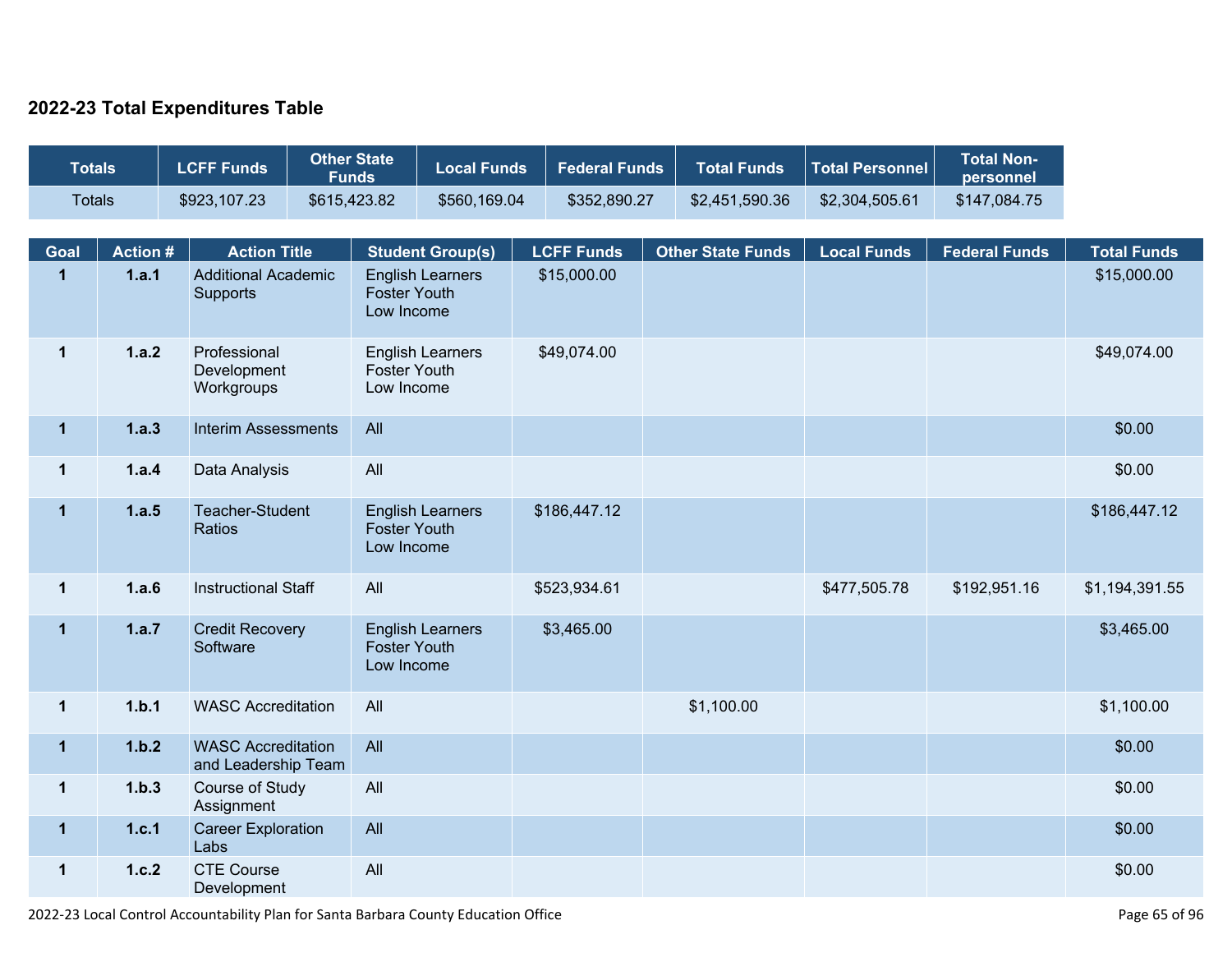| Goal                    | <b>Action #</b> | <b>Action Title</b>                               | <b>Student Group(s)</b>                                      | <b>LCFF Funds</b> | <b>Other State Funds</b> | <b>Local Funds</b> | <b>Federal Funds</b> | <b>Total Funds</b> |
|-------------------------|-----------------|---------------------------------------------------|--------------------------------------------------------------|-------------------|--------------------------|--------------------|----------------------|--------------------|
| $\mathbf{1}$            | 1.c.3           | CTE Teacher on<br><b>Special Assignment</b>       | All                                                          | \$3,400.80        | \$127,929.82             |                    |                      | \$131,330.62       |
| $\mathbf 1$             | 1.d.1           | <b>ELPAC Training</b>                             | English Learners All                                         | \$6,846.73        |                          |                    |                      | \$6,846.73         |
| $\mathbf 1$             | 1.d.2           | <b>ELD Instruction</b>                            | English Learners All                                         | \$2,500.00        |                          |                    |                      | \$2,500.00         |
| $\mathbf 1$             | 1.d.3           | Reclassification of EL<br>students                | English Learners All                                         |                   |                          |                    |                      | \$0.00             |
| $\mathbf 1$             | 1.e.1           | <b>Individual Transition</b><br>Plans             | Students with<br><b>Disabilities</b>                         |                   |                          |                    |                      | \$0.00             |
| $\mathbf 1$             | 1.e.2           | <b>Supports for Students</b><br>with Disabilities | Students with<br><b>Disabilities</b>                         |                   |                          |                    |                      | \$0.00             |
| $\mathbf 1$             | 1.e.3           | <b>Services for Students</b><br>with Disabilities | <b>Students with</b><br><b>Disabilities</b>                  |                   |                          |                    |                      | \$0.00             |
| $\overline{2}$          | 2.a.1           | <b>PSAC</b>                                       | All                                                          | \$100.00          |                          |                    |                      | \$100.00           |
| $\mathbf{2}$            | 2.a.2           | Parent-Teacher<br>Conferences                     | All                                                          |                   |                          |                    |                      | \$0.00             |
| $\overline{2}$          | 2.a.3           | ParentSquare<br>Licenses                          | All                                                          | \$735.00          |                          |                    |                      | \$735.00           |
| $\mathbf{2}$            | 2.a.4           | <b>Translation Services</b>                       | <b>English Learners</b>                                      | \$16,837.60       |                          |                    |                      | \$16,837.60        |
| $\overline{2}$          | 2.a.5           | <b>IEP Parent</b><br>Attendance                   | Students with<br><b>Disabilities</b>                         |                   |                          |                    |                      | \$0.00             |
| $\overline{\mathbf{2}}$ | 2.a.6           | Parents Included in<br><b>IEP Assessments</b>     | Students with<br><b>Disabilities</b>                         |                   |                          |                    |                      | \$0.00             |
| $\overline{2}$          | 2.b.1           | <b>Restorative Practices</b>                      | All                                                          |                   |                          |                    |                      | \$0.00             |
| $\overline{2}$          | 2.b.2           | <b>Positive Behavior</b><br>Incentive Program     | All                                                          |                   |                          |                    |                      | \$0.00             |
| $\mathbf{2}$            | 2.b.3           | <b>FitzGerald Gym</b>                             | All                                                          |                   |                          | \$33,102.06        |                      | \$33,102.06        |
| $\mathbf{2}$            | 2.b.4           | Mental Health and<br><b>CPI Training</b>          | <b>English Learners</b><br><b>Foster Youth</b><br>Low Income | \$3,021.49        |                          |                    |                      | \$3,021.49         |
| $\overline{\mathbf{2}}$ | 2.b.5           | Academic and<br><b>Behavioral Support</b>         | All                                                          |                   |                          |                    |                      | \$0.00             |
| $\mathbf{2}$            | 2.b.6           | <b>CADA Counselor</b>                             | All                                                          |                   |                          | \$45,000.00        |                      | \$45,000.00        |
| $\overline{\mathbf{2}}$ | 2.b.7           | <b>Transition Support for</b><br><b>Students</b>  | All                                                          |                   |                          |                    | \$54,455.11          | \$54,455.11        |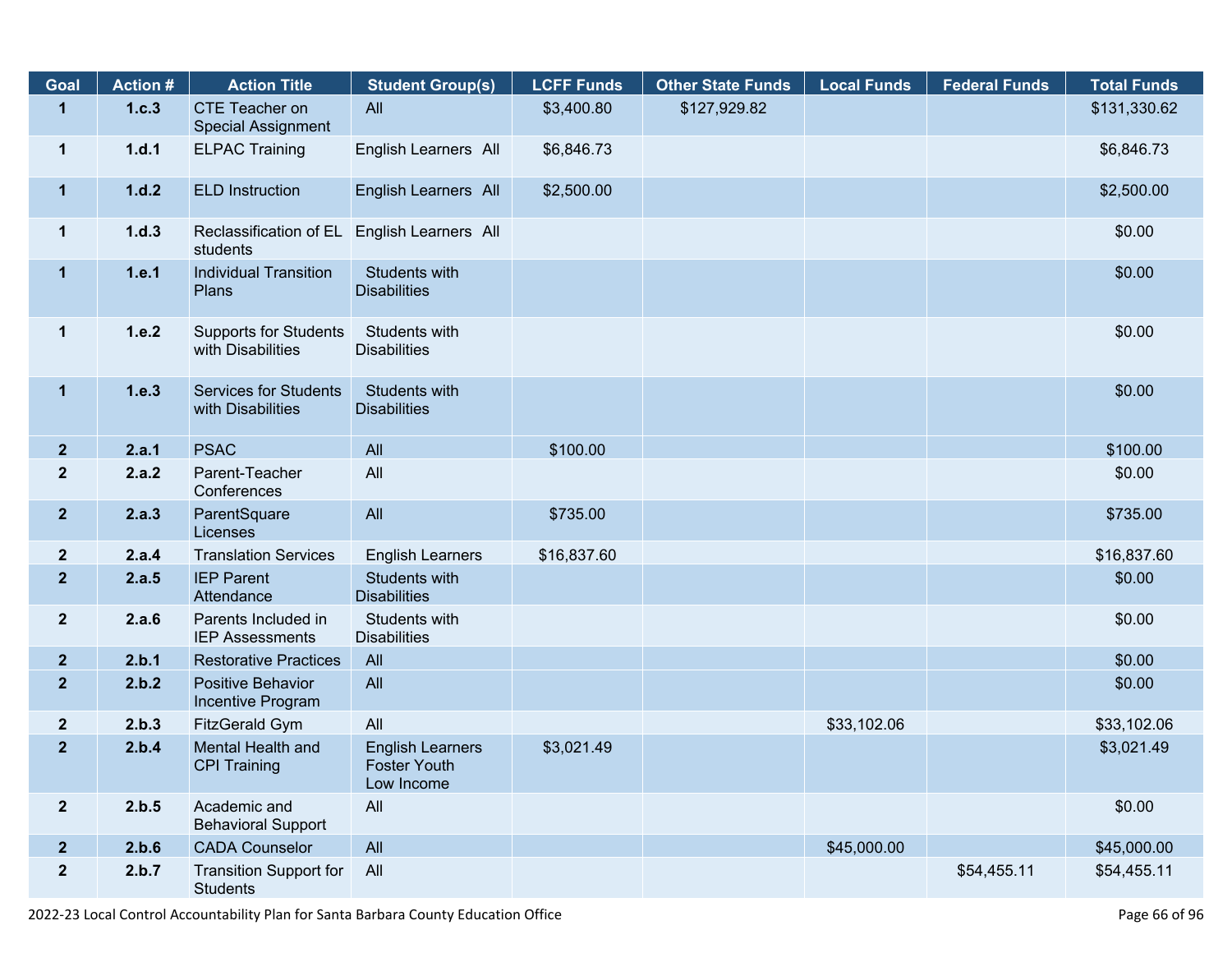| Goal         | <b>Action #</b> | <b>Action Title</b>                                                                                               | <b>Student Group(s)</b> | <b>LCFF Funds</b> | <b>Other State Funds</b> | <b>Local Funds</b> | <b>Federal Funds</b> | <b>Total Funds</b> |
|--------------|-----------------|-------------------------------------------------------------------------------------------------------------------|-------------------------|-------------------|--------------------------|--------------------|----------------------|--------------------|
| $\mathbf{2}$ | 2.c.1           | <b>SARB</b>                                                                                                       | All                     | \$400.00          |                          |                    |                      | \$400.00           |
| $\mathbf{2}$ | 2.c.2           | WiFi Hotspots                                                                                                     | All                     |                   |                          | \$4,561.20         |                      | \$4,561.20         |
| $\mathbf{3}$ | 3.a.1           | The Foster Youth<br><b>Services Coordinating</b><br>Program (FYSCP)<br><b>Executive Advisory</b><br>Council (EAC) | Foster Youth All        |                   |                          |                    |                      | \$0.00             |
| $\mathbf{3}$ | 3.a.2           | Improve Collaboration Foster Youth All                                                                            |                         |                   | \$351,916.00             |                    | \$105,484.00         | \$457,400.00       |
| $\mathbf{3}$ | 3.a.3           | <b>Use School Access</b><br>Agreement                                                                             | Foster Youth All        |                   | \$134,478.00             |                    |                      | \$134,478.00       |
| 4            | 4.a.1           | <b>Teacher Credentials</b>                                                                                        | All                     |                   |                          |                    |                      | \$0.00             |
| 4            | 4.a.2           | Standards-aligned<br>Curriculum                                                                                   | All                     |                   |                          |                    |                      | \$0.00             |
| 4            | 4.a.3           | <b>School Facilities</b>                                                                                          | All                     | \$48,860.03       |                          |                    |                      | \$48,860.03        |
| 4            | 4.b.1           | Countywide Plan for<br><b>Expelled Youth</b>                                                                      | Expelled Youth All      | \$62,484.85       |                          |                    |                      | \$62,484.85        |
| 4            | 4.b.2           | <b>Expelled Youth</b><br><b>Rehabilitation Plans</b>                                                              | Expelled Youth All      |                   |                          |                    |                      | \$0.00             |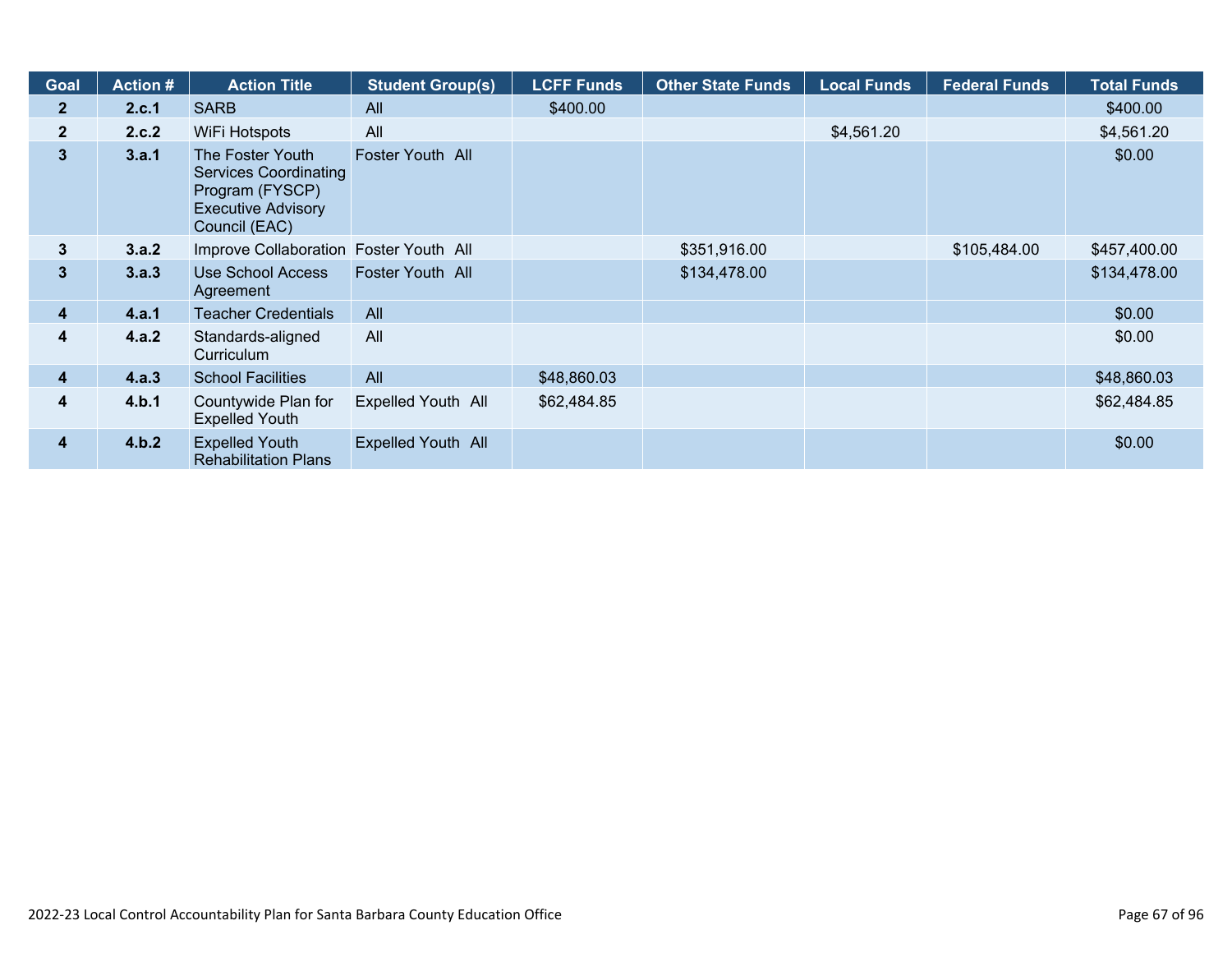### **2022-23 Contributing Actions Table**

| 1. Projected<br><b>LCFF Base</b><br>Grant | 2. Projected<br><b>LCFF</b><br><b>Supplemental</b><br>and/or<br><b>Concentration</b><br><b>Grants</b> | 3. Projected<br><b>Percentage to</b><br>Increase or<br><b>Improve</b><br><b>Services for</b><br>the Coming<br><b>School Year</b><br>(2 divided by | <b>LCFF</b><br><b>Carryover</b> —<br><b>Percentage</b><br>(Percentage<br>from Prior<br>Year) | <b>Total</b><br>Percentage to<br>Increase or<br><b>Improve</b><br><b>Services for</b><br>the Coming<br><b>School Year</b><br>$(3 +$ Carryover<br>%) | 4. Total<br><b>Planned</b><br><b>Contributing</b><br><b>Expenditures</b><br>(LCFF Funds) | 5. Total<br><b>Planned</b><br><b>Percentage of</b><br><b>Improved</b><br><b>Services</b><br>(%) | <b>Planned</b><br><b>Percentage to</b><br>Increase or<br><b>Improve</b><br><b>Services for</b><br>the Coming<br><b>School Year</b><br>(4 divided by<br>$1$ , plus $5$ ) | <b>Totals by</b><br><b>Type</b> | <b>Total LCFF</b><br><b>Funds</b> |
|-------------------------------------------|-------------------------------------------------------------------------------------------------------|---------------------------------------------------------------------------------------------------------------------------------------------------|----------------------------------------------------------------------------------------------|-----------------------------------------------------------------------------------------------------------------------------------------------------|------------------------------------------------------------------------------------------|-------------------------------------------------------------------------------------------------|-------------------------------------------------------------------------------------------------------------------------------------------------------------------------|---------------------------------|-----------------------------------|
| \$8,791,794.00                            | \$258,492.00                                                                                          | 2.94%                                                                                                                                             | $0.00\%$                                                                                     | 2.94%                                                                                                                                               | \$273,845.21                                                                             | $0.00\%$                                                                                        | 3.11%                                                                                                                                                                   | Total:                          | \$273,845.21                      |
|                                           |                                                                                                       |                                                                                                                                                   |                                                                                              |                                                                                                                                                     |                                                                                          |                                                                                                 |                                                                                                                                                                         | <b>LEA-wide</b><br>Total:       | \$70,560.49                       |
|                                           |                                                                                                       |                                                                                                                                                   |                                                                                              |                                                                                                                                                     |                                                                                          |                                                                                                 |                                                                                                                                                                         | <b>Limited Total:</b>           | \$16,837.60                       |
|                                           |                                                                                                       |                                                                                                                                                   |                                                                                              |                                                                                                                                                     |                                                                                          |                                                                                                 |                                                                                                                                                                         | <b>Schoolwide</b><br>Total:     | \$186,447.12                      |

| Goal                 | <b>Action #</b> | <b>Action Title</b>                           | <b>Contributing to</b><br>Increased or<br><b>Improved</b><br>Services? | <b>Scope</b>                                   | <b>Unduplicated</b><br><b>Student Group(s)</b>               | <b>Location</b>                                                               | <b>Planned</b><br><b>Expenditures for</b><br><b>Contributing</b><br><b>Actions (LCFF</b><br>Funds) | <b>Planned</b><br>Percentage of<br><b>Improved</b><br>Services (%) |
|----------------------|-----------------|-----------------------------------------------|------------------------------------------------------------------------|------------------------------------------------|--------------------------------------------------------------|-------------------------------------------------------------------------------|----------------------------------------------------------------------------------------------------|--------------------------------------------------------------------|
| 1                    | 1.a.1           | <b>Additional Academic</b><br>Supports        | <b>Yes</b>                                                             | LEA-wide                                       | <b>English Learners</b><br><b>Foster Youth</b><br>Low Income | <b>All Schools</b>                                                            | \$15,000.00                                                                                        |                                                                    |
| 1                    | 1.a.2           | <b>Professional Development</b><br>Workgroups | <b>Yes</b>                                                             | LEA-wide                                       | <b>English Learners</b><br><b>Foster Youth</b><br>Low Income | All Schools                                                                   | \$49,074.00                                                                                        |                                                                    |
| $\blacktriangleleft$ | 1.a.5           | <b>Teacher-Student Ratios</b>                 | <b>Yes</b>                                                             | Schoolwide                                     | <b>English Learners</b><br><b>Foster Youth</b><br>Low Income | <b>Specific Schools:</b><br><b>Court School: Dos</b><br><b>Puertas School</b> | \$186,447.12                                                                                       |                                                                    |
| 1                    | 1.a.7           | <b>Credit Recovery Software</b>               | <b>Yes</b>                                                             | LEA-wide                                       | <b>English Learners</b><br><b>Foster Youth</b><br>Low Income | <b>All Schools</b>                                                            | \$3,465.00                                                                                         |                                                                    |
| $\mathbf{2}$         | 2.a.4           | <b>Translation Services</b>                   | <b>Yes</b>                                                             | Limited to<br>Unduplicated<br>Student Group(s) | <b>English Learners</b>                                      | All Schools                                                                   | \$16,837.60                                                                                        |                                                                    |
| $\overline{2}$       | 2.b.4           | Mental Health and CPI<br>Training             | <b>Yes</b>                                                             | LEA-wide                                       | <b>English Learners</b><br><b>Foster Youth</b><br>Low Income | <b>All Schools</b>                                                            | \$3,021.49                                                                                         |                                                                    |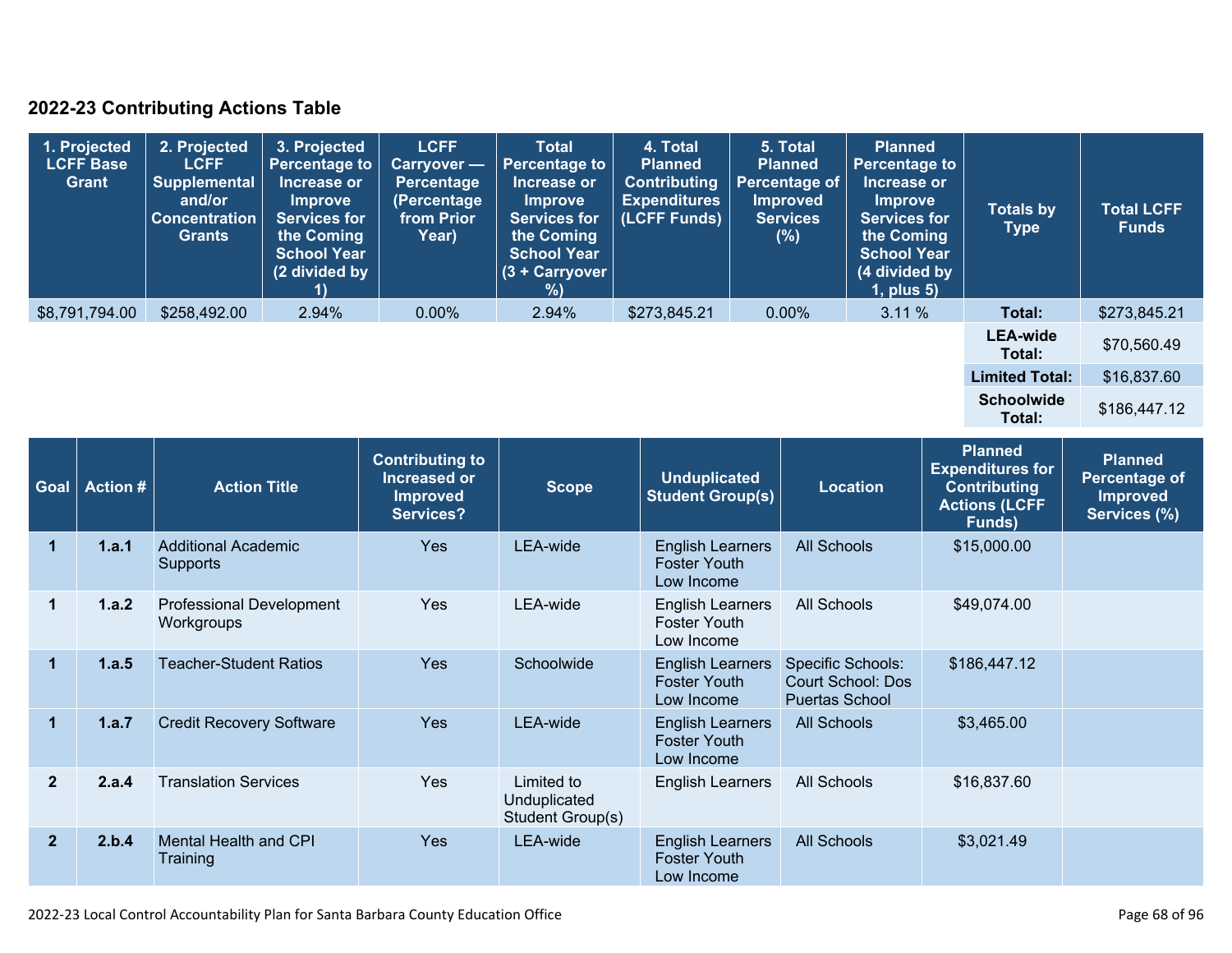### **2021-22 Annual Update Table**

| <b>Totals</b> | <b>Last Year's</b><br><b>Total Planned</b><br><b>Expenditures</b><br>(Total Funds) | <b>Total Estimated</b><br><b>Expenditures</b><br>(Total Funds) |
|---------------|------------------------------------------------------------------------------------|----------------------------------------------------------------|
| <b>Totals</b> | \$2,505,011.00                                                                     | \$2,427,378.26                                                 |

| <b>Last Year's</b><br>Goal # | <b>Last Year's Action</b><br># | <b>Prior Action/Service Title</b>                | <b>Contributed to Increased</b><br>or Improved Services? | <b>Last Year's Planned</b><br><b>Expenditures</b><br>(Total Funds) | <b>Estimated Actual</b><br><b>Expenditures</b><br>(Input Total Funds) |
|------------------------------|--------------------------------|--------------------------------------------------|----------------------------------------------------------|--------------------------------------------------------------------|-----------------------------------------------------------------------|
| $\overline{1}$               | 1.a.1                          | <b>Additional Academic Supports</b>              | Yes                                                      | \$29,880.00                                                        | \$14,007.28                                                           |
| $\blacktriangleleft$         | 1.a.2                          | <b>Professional Development</b><br>Workgroups    | Yes                                                      | \$76,291.00                                                        | \$53,624.72                                                           |
| $\mathbf{1}$                 | 1.a.3                          | <b>Interim Assessments</b>                       | <b>No</b>                                                | \$0.00                                                             | \$0.00                                                                |
| $\overline{1}$               | 1.a.4                          | Data Analysis                                    | <b>No</b>                                                | \$0.00                                                             | \$0.00                                                                |
| $\overline{1}$               | 1.a.5                          | <b>Teacher-Student Ratios</b>                    | Yes                                                      | \$328,964.00                                                       | \$329,517.82                                                          |
| $\overline{1}$               | 1.a.6                          | <b>Instructional Staff</b>                       | <b>No</b>                                                | \$1,289,038.00                                                     | \$1,314,753.53                                                        |
| $\mathbf{1}$                 | 1.a.7                          | <b>Credit Recovery Software</b>                  | Yes                                                      | \$3,300.00                                                         | \$3,300.00                                                            |
| $\mathbf{1}$                 | 1.b.1                          | <b>WASC Accreditation</b>                        | <b>No</b>                                                | \$160.00                                                           | \$160.00                                                              |
| $\overline{1}$               | 1.b.2                          | <b>WASC Accreditation and</b><br>Leadership Team | <b>No</b>                                                | \$0.00                                                             | \$0.00                                                                |
| $\mathbf{1}$                 | 1.b.3                          | <b>Course of Study Assignment</b>                | <b>No</b>                                                | \$0.00                                                             | \$0.00                                                                |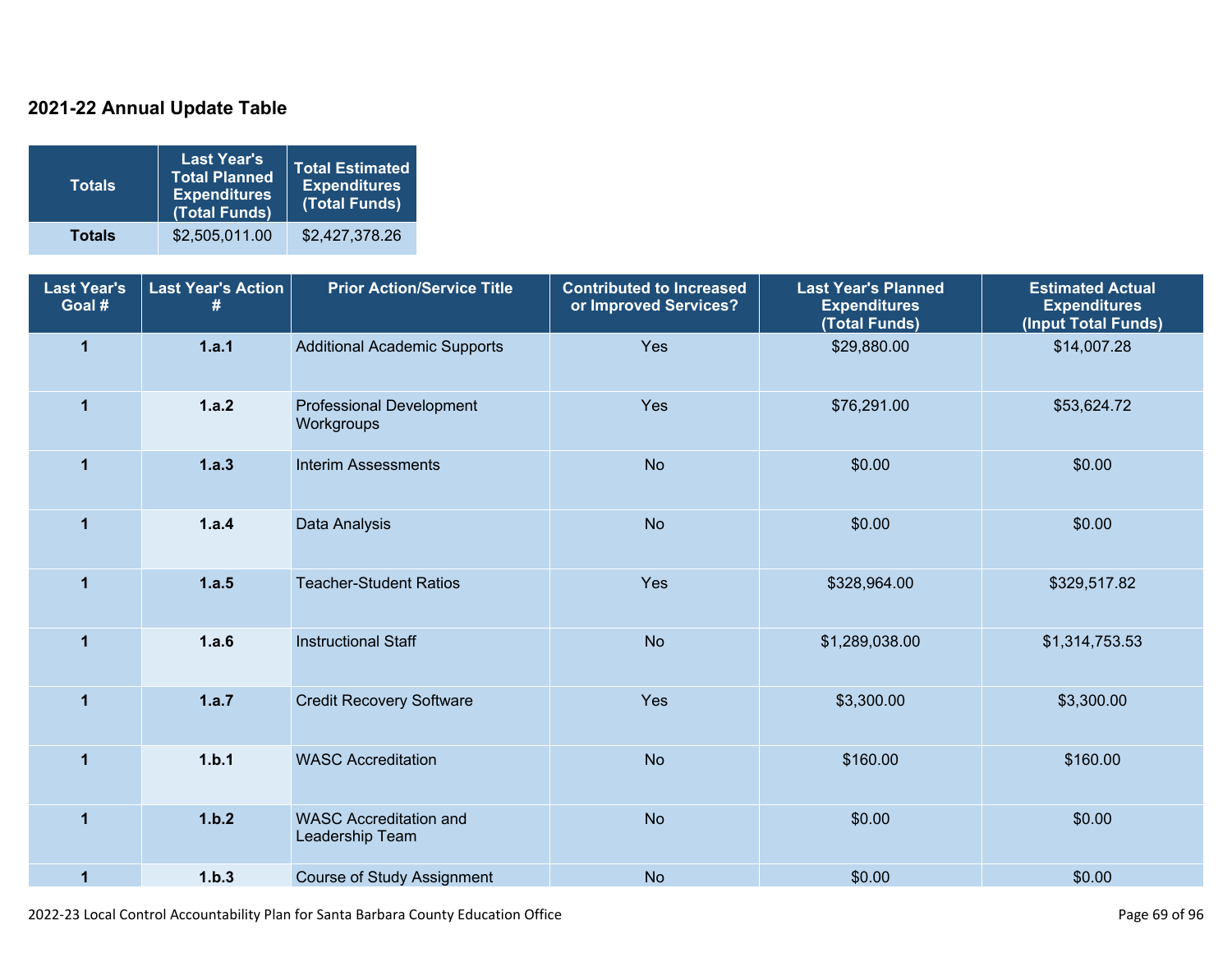| <b>Last Year's</b><br>Goal # | <b>Last Year's Action</b><br># | <b>Prior Action/Service Title</b>                 | <b>Contributed to Increased</b><br>or Improved Services? | <b>Last Year's Planned</b><br><b>Expenditures</b><br>(Total Funds) | <b>Estimated Actual</b><br><b>Expenditures</b><br>(Input Total Funds) |
|------------------------------|--------------------------------|---------------------------------------------------|----------------------------------------------------------|--------------------------------------------------------------------|-----------------------------------------------------------------------|
|                              |                                |                                                   |                                                          |                                                                    |                                                                       |
| $\mathbf{1}$                 | 1.c.1                          | <b>Career Exploration Labs</b>                    | <b>No</b>                                                | \$0.00                                                             | \$0.00                                                                |
| $\mathbf{1}$                 | 1.c.2                          | <b>CTE Course Development</b>                     | <b>No</b>                                                | \$0.00                                                             | \$0.00                                                                |
| $\mathbf{1}$                 | 1.c.3                          | <b>CTE Teacher on Special</b><br>Assignment       | <b>No</b>                                                | \$133,364.00                                                       | \$121,285.40                                                          |
| $\mathbf{1}$                 | 1.d.1                          | <b>ELPAC Training</b>                             | <b>No</b>                                                | \$8,964.00                                                         | \$6,326.24                                                            |
| 1                            | 1.d.2                          | <b>ELD Instruction</b>                            | <b>No</b>                                                | \$22,160.00                                                        | \$2,376.00                                                            |
| $\mathbf{1}$                 | 1.d.3                          | Reclassification of EL students                   | <b>No</b>                                                | \$0.00                                                             | \$0.00                                                                |
| $\mathbf{1}$                 | 1.e.1                          | <b>Individual Transition Plans</b>                | <b>No</b>                                                | \$0.00                                                             | \$0.00                                                                |
| $\mathbf{1}$                 | 1.e.2                          | Supports for Students with<br><b>Disabilities</b> | <b>No</b>                                                | \$0.00                                                             | \$0.00                                                                |
| $\mathbf{1}$                 | 1.e.3                          | Services for Students with<br><b>Disabilities</b> | <b>No</b>                                                | \$0.00                                                             | \$0.00                                                                |
| $\overline{2}$               | 2.a.1                          | <b>PSAC</b>                                       | <b>No</b>                                                | \$200.00                                                           | \$0.00                                                                |
| $\overline{2}$               | 2.a.2                          | Parent-Teacher Conferences                        | <b>No</b>                                                | \$0.00                                                             | \$0.00                                                                |
| $\overline{2}$               | 2.a.3                          | ParentSquare Licenses                             | No                                                       | \$1,310.00                                                         | \$735.00                                                              |
| $\overline{2}$               | 2.a.4                          | <b>Translation Services</b>                       | Yes                                                      | \$23,213.00                                                        | \$17,793.07                                                           |

2022-23 Local Control Accountability Plan for Santa Barbara County Education Office Page 70 of 96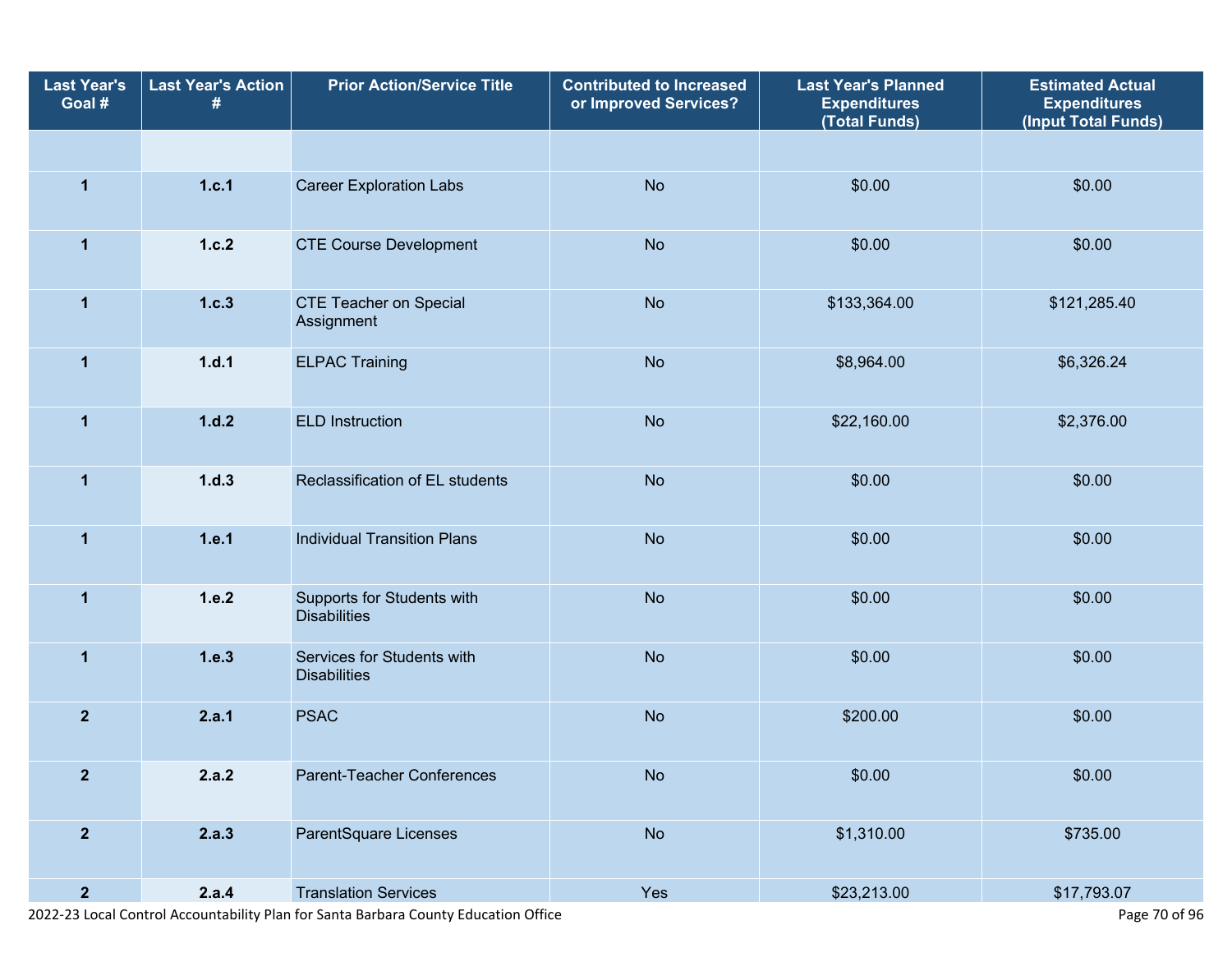| <b>Last Year's</b><br>Goal # | <b>Last Year's Action</b><br># | <b>Prior Action/Service Title</b>                                                             | <b>Contributed to Increased</b><br>or Improved Services? | <b>Last Year's Planned</b><br><b>Expenditures</b><br>(Total Funds) | <b>Estimated Actual</b><br><b>Expenditures</b><br>(Input Total Funds) |
|------------------------------|--------------------------------|-----------------------------------------------------------------------------------------------|----------------------------------------------------------|--------------------------------------------------------------------|-----------------------------------------------------------------------|
|                              |                                |                                                                                               |                                                          |                                                                    |                                                                       |
| $\overline{2}$               | 2.a.5                          | <b>IEP Parent Attendance</b>                                                                  | <b>No</b>                                                | \$0.00                                                             | \$0.00                                                                |
| $\overline{2}$               | 2.a.6                          | Parents Included in IEP<br>Assessments                                                        | <b>No</b>                                                | \$0.00                                                             | \$0.00                                                                |
| $\overline{2}$               | 2.b.1                          | <b>Restorative Practices</b>                                                                  | <b>No</b>                                                | \$0.00                                                             | \$0.00                                                                |
| $\overline{2}$               | 2.b.2                          | <b>Positive Behavior Incentive</b><br>Program                                                 | <b>No</b>                                                | \$0.00                                                             | \$0.00                                                                |
| $\overline{2}$               | 2.b.3                          | FitzGerald Gym                                                                                | <b>No</b>                                                | \$57,000.00                                                        | \$28,932.15                                                           |
| $\overline{2}$               | 2.b.4                          | Mental Health and CPI Training                                                                | Yes                                                      | \$5,210.00                                                         | \$3,279.37                                                            |
| $\overline{2}$               | 2.b.5                          | Academic and Behavioral Support                                                               | <b>No</b>                                                | \$0.00                                                             | \$0.00                                                                |
| $\overline{2}$               | 2.b.6                          | <b>CADA Counselor</b>                                                                         | <b>No</b>                                                | \$45,000.00                                                        | \$31,500.00                                                           |
| $\overline{2}$               | 2.b.7                          | <b>Transition Support for Students</b>                                                        | <b>No</b>                                                | \$79,130.00                                                        | \$62,208.43                                                           |
| $\overline{2}$               | 2.c.1                          | <b>SARB</b>                                                                                   | <b>No</b>                                                | \$400.00                                                           | \$0.00                                                                |
| $\mathbf{2}$                 | 2.c.2                          | WiFi Hotspots                                                                                 | <b>No</b>                                                | \$4,561.00                                                         | \$4,561.00                                                            |
| $\mathbf{3}$                 | 3.a.1                          | The Foster Youth Services<br>Coordinating Program (FYSCP)<br>Executive Advisory Council (EAC) | <b>No</b>                                                | \$0.00                                                             | \$0.00                                                                |
| $\mathbf{3}$                 | 3.a.2                          | Improve Collaboration                                                                         | <b>No</b>                                                | \$289,998.00                                                       | \$327,371.00                                                          |

2022-23 Local Control Accountability Plan for Santa Barbara County Education Office Page 71 of 96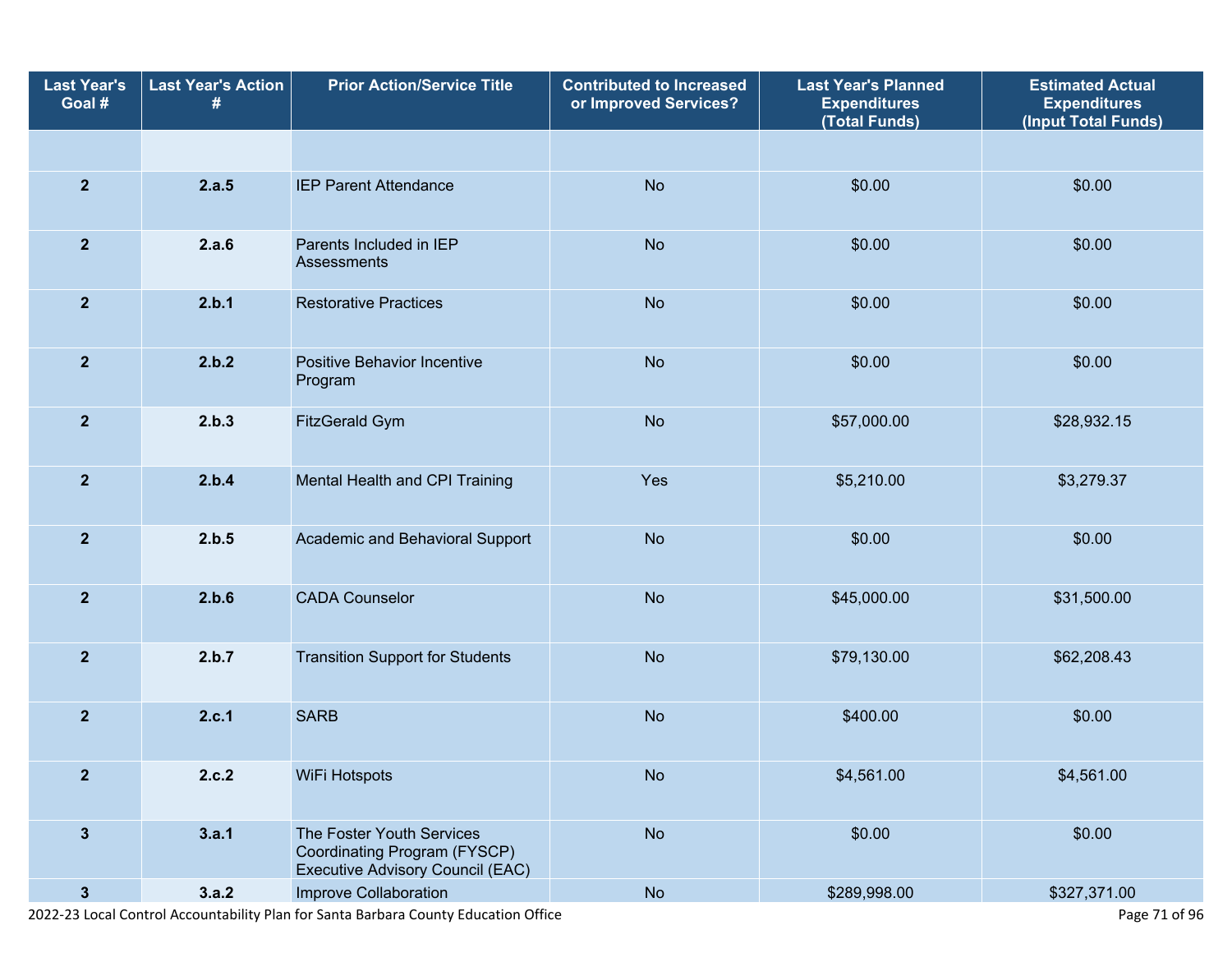| <b>Last Year's</b><br>Goal # | Last Year's Action<br># | <b>Prior Action/Service Title</b>          | <b>Contributed to Increased</b><br>or Improved Services? |             | <b>Estimated Actual</b><br><b>Expenditures</b><br>(Input Total Funds) |
|------------------------------|-------------------------|--------------------------------------------|----------------------------------------------------------|-------------|-----------------------------------------------------------------------|
|                              |                         |                                            |                                                          |             |                                                                       |
| $\mathbf{3}$                 | 3.a.3                   | Use School Access Agreement                | <b>No</b>                                                | \$0.00      | \$0.00                                                                |
| $\overline{\mathbf{4}}$      | 4.a.1                   | <b>Teacher Credentials</b>                 | <b>No</b>                                                | \$0.00      | \$0.00                                                                |
| $\overline{4}$               | 4.a.2                   | Standards-aligned Curriculum               | <b>No</b>                                                | \$0.00      | \$0.00                                                                |
| $\overline{\mathbf{4}}$      | 4.a.3                   | <b>School Facilities</b>                   | <b>No</b>                                                | \$47,608.00 | \$46,947.69                                                           |
| $\overline{\mathbf{4}}$      | 4.b.1                   | Countywide Plan for Expelled Youth         | <b>No</b>                                                | \$59,260.00 | \$58,699.56                                                           |
| 4                            | 4.b.2                   | <b>Expelled Youth Rehabilitation Plans</b> | <b>No</b>                                                | \$0.00      | \$0.00                                                                |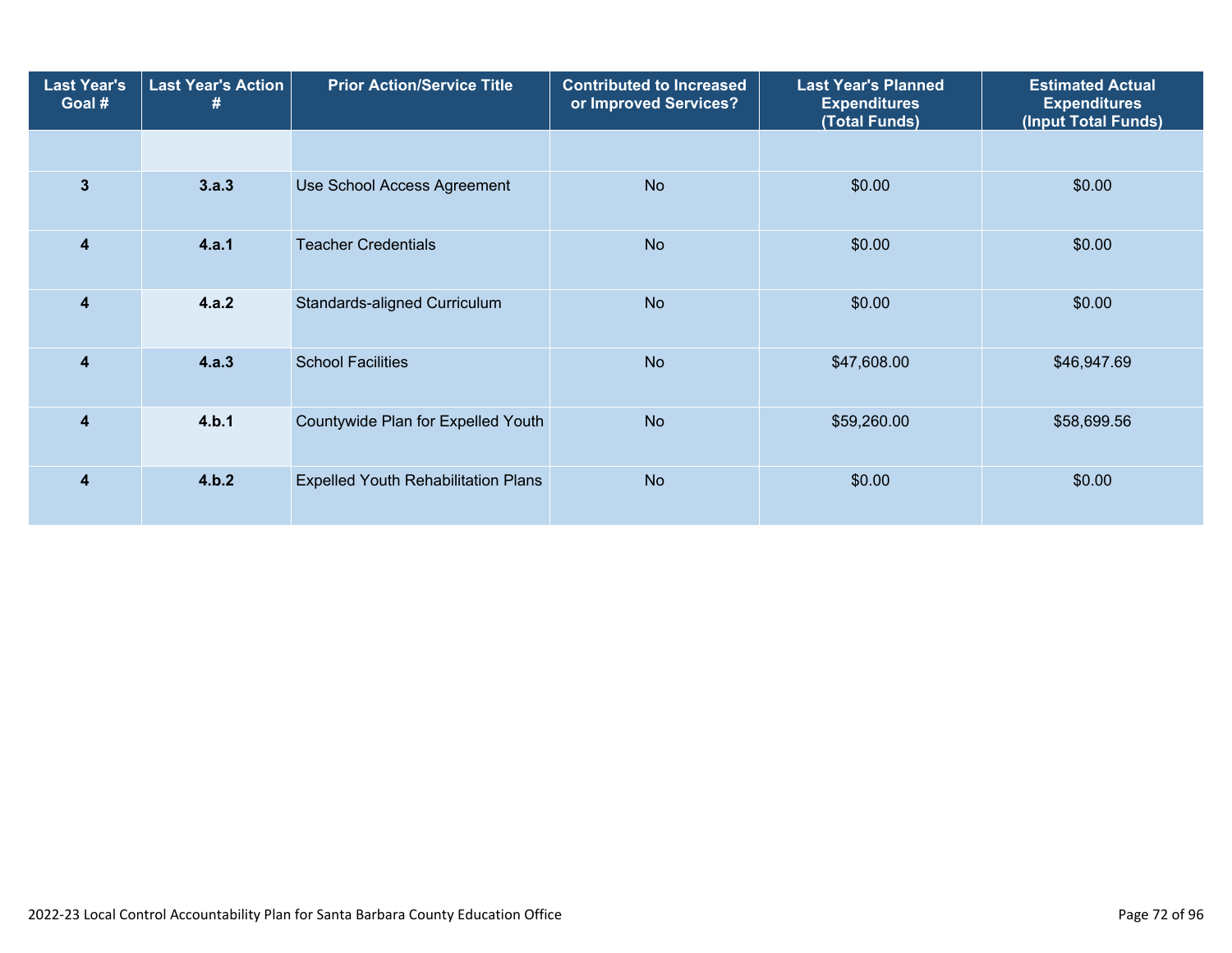### **2021-22 Contributing Actions Annual Update Table**

| and/or                   | <b>6. Estimated</b><br><b>LCFF</b><br><b>Supplemental</b><br><b>Concentration</b><br><b>Grants</b><br>(Input Dollar<br>Amount) | 4. Total Planned<br><b>Contributing</b><br><b>Expenditures</b><br>(LCFF Funds) | 7. Total Estimated<br><b>Expenditures for</b><br><b>Contributing</b><br><b>Actions</b><br>(LCFF Funds) | <b>Difference</b><br><b>Between Planned</b><br>and Estimated<br><b>Expenditures for</b><br><b>Contributing</b><br><b>Actions</b><br>(Subtract 7 from<br>4) | <b>5. Total Planned</b><br>Percentage of<br><b>Improved</b><br>Services (%)                                    | <b>8. Total Estimated</b><br><b>Percentage of</b><br><b>Improved</b><br><b>Services</b><br>$(\%)$                 | <b>Difference</b><br><b>Between Planned</b><br>and Estimated<br>Percentage of<br><b>Improved</b><br><b>Services</b><br>(Subtract 5 from<br>8) |                                                                                            |
|--------------------------|--------------------------------------------------------------------------------------------------------------------------------|--------------------------------------------------------------------------------|--------------------------------------------------------------------------------------------------------|------------------------------------------------------------------------------------------------------------------------------------------------------------|----------------------------------------------------------------------------------------------------------------|-------------------------------------------------------------------------------------------------------------------|-----------------------------------------------------------------------------------------------------------------------------------------------|--------------------------------------------------------------------------------------------|
|                          | \$258,492.00                                                                                                                   | \$385,378.00                                                                   | \$367,783.55                                                                                           | \$17,594.45                                                                                                                                                | $0.00\%$                                                                                                       | $0.00\%$                                                                                                          | 0.00%                                                                                                                                         |                                                                                            |
| Last<br>Year's<br>Goal # | Last<br>Year's<br><b>Action #</b>                                                                                              | <b>Prior Action/Service Title</b>                                              |                                                                                                        | <b>Contributing to</b><br>Increased or<br><b>Improved Services?</b>                                                                                        | <b>Last Year's Planned</b><br><b>Expenditures for</b><br><b>Contributing</b><br><b>Actions (LCFF</b><br>Funds) | <b>Estimated Actual</b><br><b>Expenditures for</b><br><b>Contributing</b><br><b>Actions</b><br>(Input LCFF Funds) | <b>Planned Percentage</b><br>of Improved<br><b>Services</b>                                                                                   | <b>Estimated Actual</b><br>Percentage of<br><b>Improved Services</b><br>(Input Percentage) |
| 1                        | 1.a.1                                                                                                                          | <b>Additional Academic Supports</b>                                            |                                                                                                        | <b>Yes</b>                                                                                                                                                 | \$11,400.00                                                                                                    | \$11,400.00                                                                                                       |                                                                                                                                               |                                                                                            |
| $\mathbf 1$              | 1.a.2                                                                                                                          | <b>Professional Development</b><br>Workgroups                                  |                                                                                                        | <b>Yes</b>                                                                                                                                                 | \$18,291.00                                                                                                    | \$5,493.29                                                                                                        |                                                                                                                                               |                                                                                            |
| $\mathbf{1}$             | 1.a.5                                                                                                                          | <b>Teacher-Student Ratios</b>                                                  |                                                                                                        | <b>Yes</b>                                                                                                                                                 | \$328,964.00                                                                                                   | \$329,517.82                                                                                                      |                                                                                                                                               |                                                                                            |
| $\mathbf{1}$             | 1.a.7                                                                                                                          | <b>Credit Recovery Software</b>                                                |                                                                                                        | <b>Yes</b>                                                                                                                                                 | \$3,300.00                                                                                                     | \$3,300.00                                                                                                        |                                                                                                                                               |                                                                                            |
| $\overline{2}$           | 2.a.4                                                                                                                          | <b>Translation Services</b>                                                    |                                                                                                        | Yes                                                                                                                                                        | \$23,213.00                                                                                                    | \$17,793.07                                                                                                       |                                                                                                                                               |                                                                                            |
| 2 <sup>1</sup>           | 2.b.4                                                                                                                          | <b>Mental Health and CPI</b><br>Training                                       |                                                                                                        | Yes                                                                                                                                                        | \$210.00                                                                                                       | \$279.37                                                                                                          |                                                                                                                                               |                                                                                            |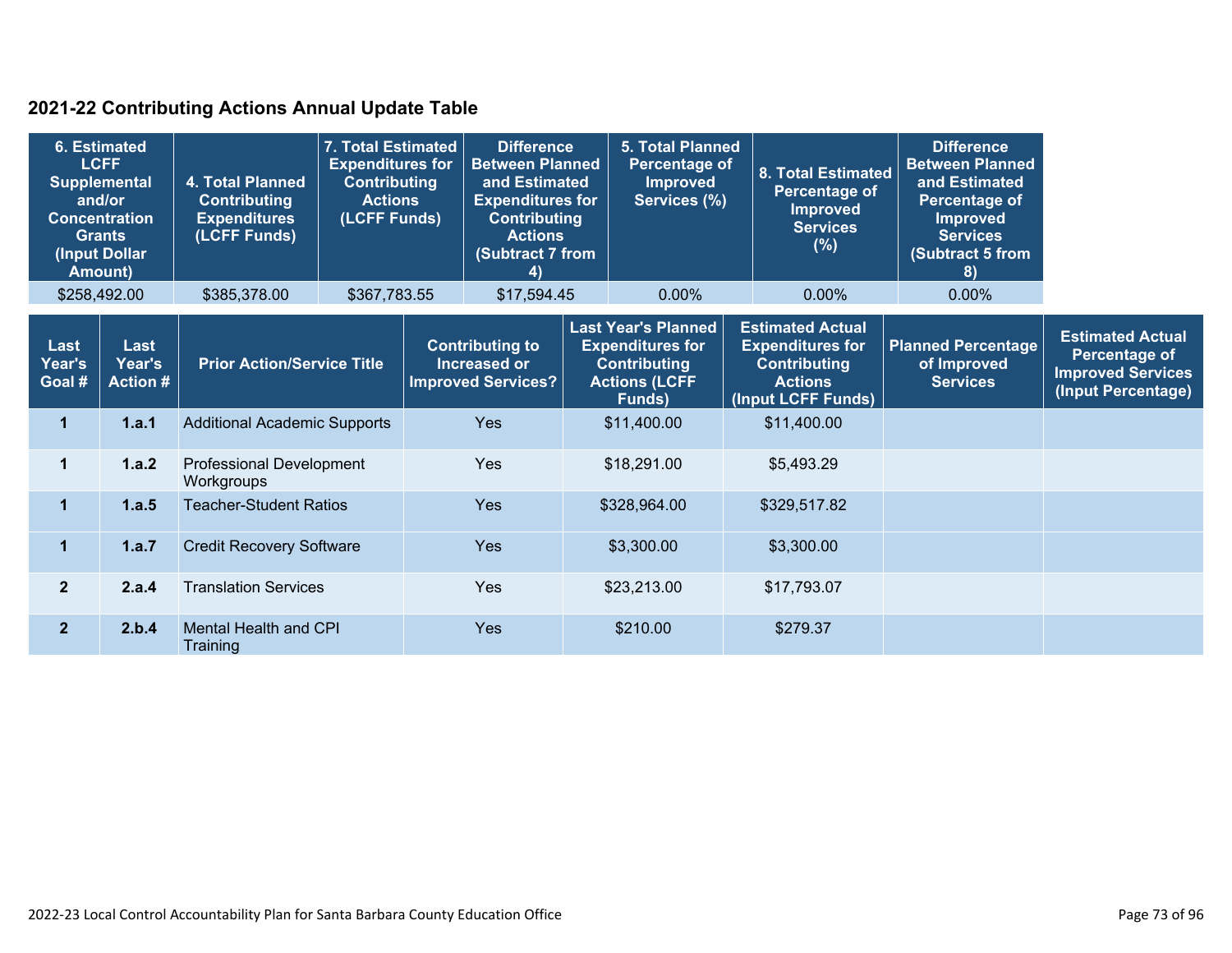### **2021-22 LCFF Carryover Table**

| 9. Estimated<br><b>Actual LCFF</b><br><b>Base Grant</b><br>(Input Dollar)<br>Amount) | 6. Estimated<br><b>Actual LCFF</b><br><b>Supplemental</b><br>and/or<br><b>Concentration</b><br><b>Grants</b> | <b>LCFF</b><br>Carryover —<br><b>Percentage</b><br>(Percentage<br>from Prior<br>Year) | 10. Total<br><b>Percentage to</b><br>Increase or<br><b>Improve</b><br><b>Services for</b><br>the Current<br><b>School Year</b><br>(6 divided by $9$ $ $<br>+ Carryover<br>% | 7. Total<br><b>Estimated</b><br><b>Actual</b><br><b>Expenditures</b><br>for<br><b>Contributing</b><br><b>Actions</b><br>(LCFF Funds) | 8. Total<br><b>Estimated</b><br><b>Actual</b><br>Percentage of<br><b>Improved</b><br><b>Services</b><br>(%) | 11. Estimated<br><b>Actual</b><br>Percentage of<br>Increased or<br><b>Improved</b><br><b>Services</b><br>(7 divided by<br><b>9, plus 8)</b> | <b>12. LCFF</b><br>$Carryover -$<br>Dollar Amount<br>(Subtract 11<br>from 10 and<br>multiply by 9) | <b>13. LCFF</b><br>Carryover -<br><b>Percentage</b><br>(12 divided by<br>9) |
|--------------------------------------------------------------------------------------|--------------------------------------------------------------------------------------------------------------|---------------------------------------------------------------------------------------|-----------------------------------------------------------------------------------------------------------------------------------------------------------------------------|--------------------------------------------------------------------------------------------------------------------------------------|-------------------------------------------------------------------------------------------------------------|---------------------------------------------------------------------------------------------------------------------------------------------|----------------------------------------------------------------------------------------------------|-----------------------------------------------------------------------------|
| \$8,791,794.00                                                                       | \$258,492.00                                                                                                 | $0.00\%$                                                                              | 2.94%                                                                                                                                                                       | \$367,783.55                                                                                                                         | $0.00\%$                                                                                                    | 4.18%                                                                                                                                       | \$0.00                                                                                             | $0.00\%$                                                                    |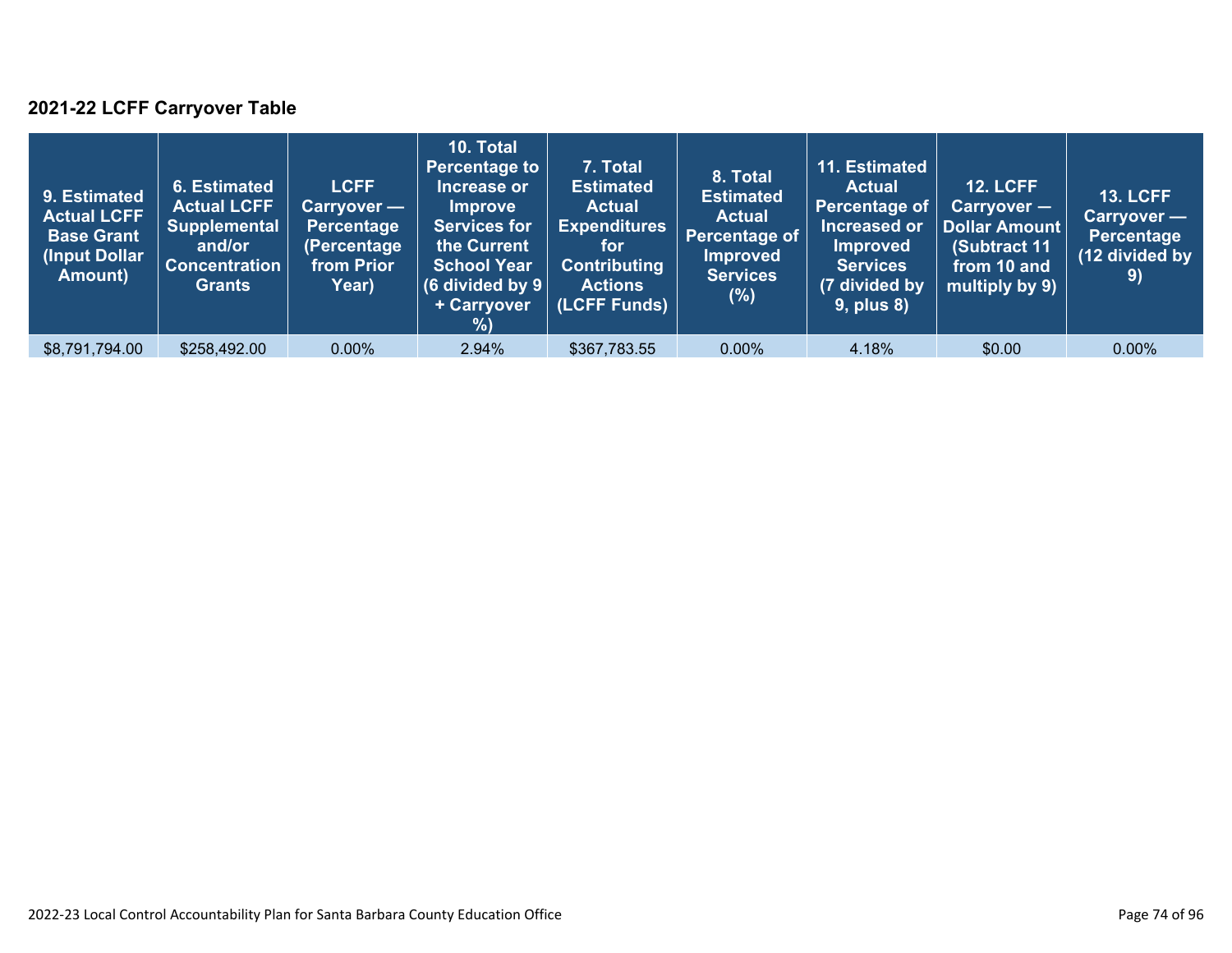# **Instructions**

Plan Summary

Engaging Educational Partners

Goals and Actions

Increased or Improved Services for Foster Youth, English Learners, and Low-Income Students

*For additional questions or technical assistance related to the completion of the Local Control and Accountability Plan (LCAP) template, please contact the local county office of education (COE), or the California Department of Education's (CDE's) Local Agency Systems Support Office, by phone at 916-319-0809 or by email at [lcff@cde.ca.gov](mailto:lcff@cde.ca.gov).*

# **Introduction and Instructions**

The Local Control Funding Formula (LCFF) requires local educational agencies (LEAs) to engage their local educational partners in an annual planning process to evaluate their progress within eight state priority areas encompassing all statutory metrics (COEs have 10 state priorities). LEAs document the results of this planning process in the LCAP using the template adopted by the State Board of Education.

The LCAP development process serves three distinct, but related functions:

- **Comprehensive Strategic Planning:** The process of developing and annually updating the LCAP supports comprehensive strategic planning (California *Education Code* [*EC*] Section 52064[e][1]). Strategic planning that is comprehensive connects budgetary decisions to teaching and learning performance data. LEAs should continually evaluate the hard choices they make about the use of limited resources to meet student and community needs to ensure opportunities and outcomes are improved for all students.
- **Meaningful Engagement of Educational Partners:** The LCAP development process should result in an LCAP that reflects decisions made through meaningful engagement (*EC* Section 52064[e][1]). Local educational partners possess valuable perspectives and insights about an LEA's programs and services. Effective strategic planning will incorporate these perspectives and insights in order to identify potential goals and actions to be included in the LCAP.
- **Accountability and Compliance:** The LCAP serves an important accountability function because aspects of the LCAP template require LEAs to show that they have complied with various requirements specified in the LCFF statutes and regulations, most notably:
	- o Demonstrating that LEAs are increasing or improving services for foster youth, English learners, and low-income students in proportion to the amount of additional funding those students generate under LCFF (*EC* Section 52064[b][4-6]).
	- o Establishing goals, supported by actions and related expenditures, that address the statutory priority areas and statutory metrics (*EC* sections 52064[b][1] and [2]).
	- o Annually reviewing and updating the LCAP to reflect progress toward the goals (*EC* Section 52064[b][7]).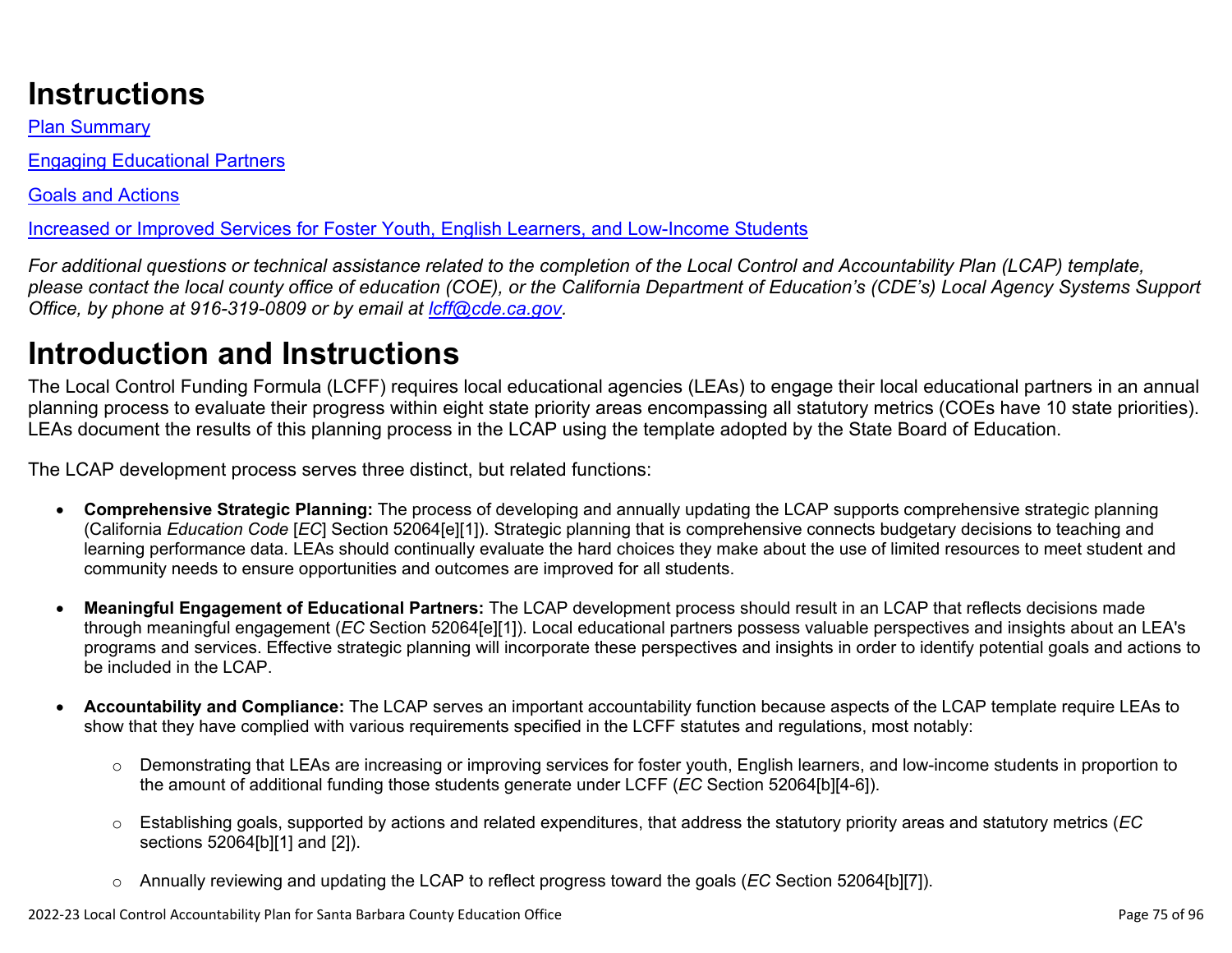The LCAP template, like each LEA's final adopted LCAP, is a document, not a process. LEAs must use the template to memorialize the outcome of their LCAP development process, which should: (a) reflect comprehensive strategic planning (b) through meaningful engagement with educational partners that (c) meets legal requirements, as reflected in the final adopted LCAP. The sections included within the LCAP template do not and cannot reflect the full development process, just as the LCAP template itself is not intended as a tool for engaging educational partners.

If a county superintendent of schools has jurisdiction over a single school district, the county board of education and the governing board of the school district may adopt and file for review and approval a single LCAP consistent with the requirements in *EC* sections 52060, 52062, 52066, 52068, and 52070. The LCAP must clearly articulate to which entity's budget (school district or county superintendent of schools) all budgeted and actual expenditures are aligned.

The revised LCAP template for the 2021–22, 2022–23, and 2023–24 school years reflects statutory changes made through Assembly Bill 1840 (Committee on Budget), Chapter 243, Statutes of 2018. These statutory changes enhance transparency regarding expenditures on actions included in the LCAP, including actions that contribute to meeting the requirement to increase or improve services for foster youth, English learners, and low-income students, and to streamline the information presented within the LCAP to make adopted LCAPs more accessible for educational partners and the public.

At its most basic, the adopted LCAP should attempt to distill not just what the LEA is doing for students in transitional kindergarten through grade twelve (TK–12), but also allow educational partners to understand why, and whether those strategies are leading to improved opportunities and outcomes for students. LEAs are strongly encouraged to use language and a level of detail in their adopted LCAPs intended to be meaningful and accessible for the LEA's diverse educational partners and the broader public.

In developing and finalizing the LCAP for adoption, LEAs are encouraged to keep the following overarching frame at the forefront of the strategic planning and educational partner engagement functions:

Given present performance across the state priorities and on indicators in the California School Dashboard (Dashboard), how is the LEA using its budgetary resources to respond to TK–12 student and community needs, and address any performance gaps, including by meeting its obligation to increase or improve services for foster youth, English learners, and low-income students?

LEAs are encouraged to focus on a set of metrics and actions that the LEA believes, based on input gathered from educational partners, research, and experience, will have the biggest impact on behalf of its TK–12 students.

These instructions address the requirements for each section of the LCAP, but may include information about effective practices when developing the LCAP and completing the LCAP itself. Additionally, information is included at the beginning of each section emphasizing the purpose that each section serves.

# **Plan Summary Purpose**

2022-23 Local Control Accountability Plan for Santa Barbara County Education Office Page 76 of 96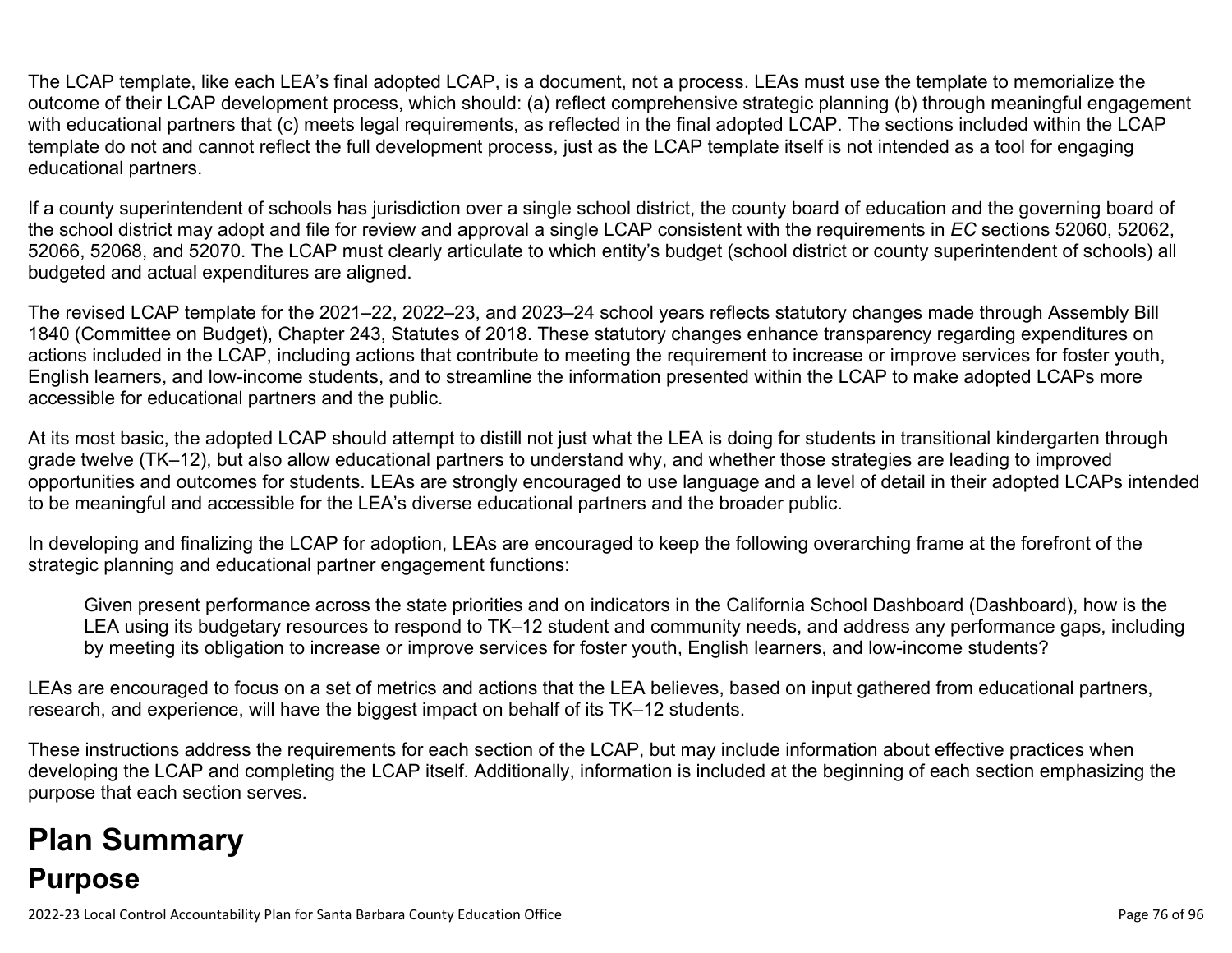A well-developed Plan Summary section provides a meaningful context for the LCAP. This section provides information about an LEA's community as well as relevant information about student needs and performance. In order to provide a meaningful context for the rest of the LCAP, the content of this section should be clearly and meaningfully related to the content included in the subsequent sections of the LCAP.

## **Requirements and Instructions**

*General Information* – Briefly describe the LEA, its schools, and its students in grades TK–12, as applicable to the LEA. For example, information about an LEA in terms of geography, enrollment, or employment, the number and size of specific schools, recent community challenges, and other such information as an LEA wishes to include can enable a reader to more fully understand an LEA's LCAP.

*Reflections: Successes* – Based on a review of performance on the state indicators and local performance indicators included in the Dashboard, progress toward LCAP goals, local self-assessment tools, input from educational partners, and any other information, what progress is the LEA most proud of and how does the LEA plan to maintain or build upon that success? This may include identifying specific examples of how past increases or improvements in services for foster youth, English learners, and low-income students have led to improved performance for these students.

*Reflections: Identified Need* – Referring to the Dashboard, identify: (a) any state indicator for which overall performance was in the "Red" or "Orange" performance category or any local indicator where the LEA received a "Not Met" or "Not Met for Two or More Years" rating AND (b) any state indicator for which performance for any student group was two or more performance levels below the "all student*"* performance. What steps is the LEA planning to take to address these areas of low performance and performance gaps? An LEA that is required to include a goal to address one or more consistently low-performing student groups or low-performing schools must identify that it is required to include this goal and must also identify the applicable student group(s) and/or school(s). Other needs may be identified using locally collected data including data collected to inform the self-reflection tools and reporting local indicators on the Dashboard.

*LCAP Highlights* – Identify and briefly summarize the key features of this year's LCAP.

*Comprehensive Support and Improvement* – An LEA with a school or schools identified for comprehensive support and improvement (CSI) under the Every Student Succeeds Act must respond to the following prompts:

- **Schools Identified**: Identify the schools within the LEA that have been identified for CSI.
- **Support for Identified Schools**: Describe how the LEA has or will support the identified schools in developing CSI plans that included a school-level needs assessment, evidence-based interventions, and the identification of any resource inequities to be addressed through the implementation of the CSI plan.
- **Monitoring and Evaluating Effectiveness**: Describe how the LEA will monitor and evaluate the implementation and effectiveness of the CSI plan to support student and school improvement.

# **Engaging Educational Partners**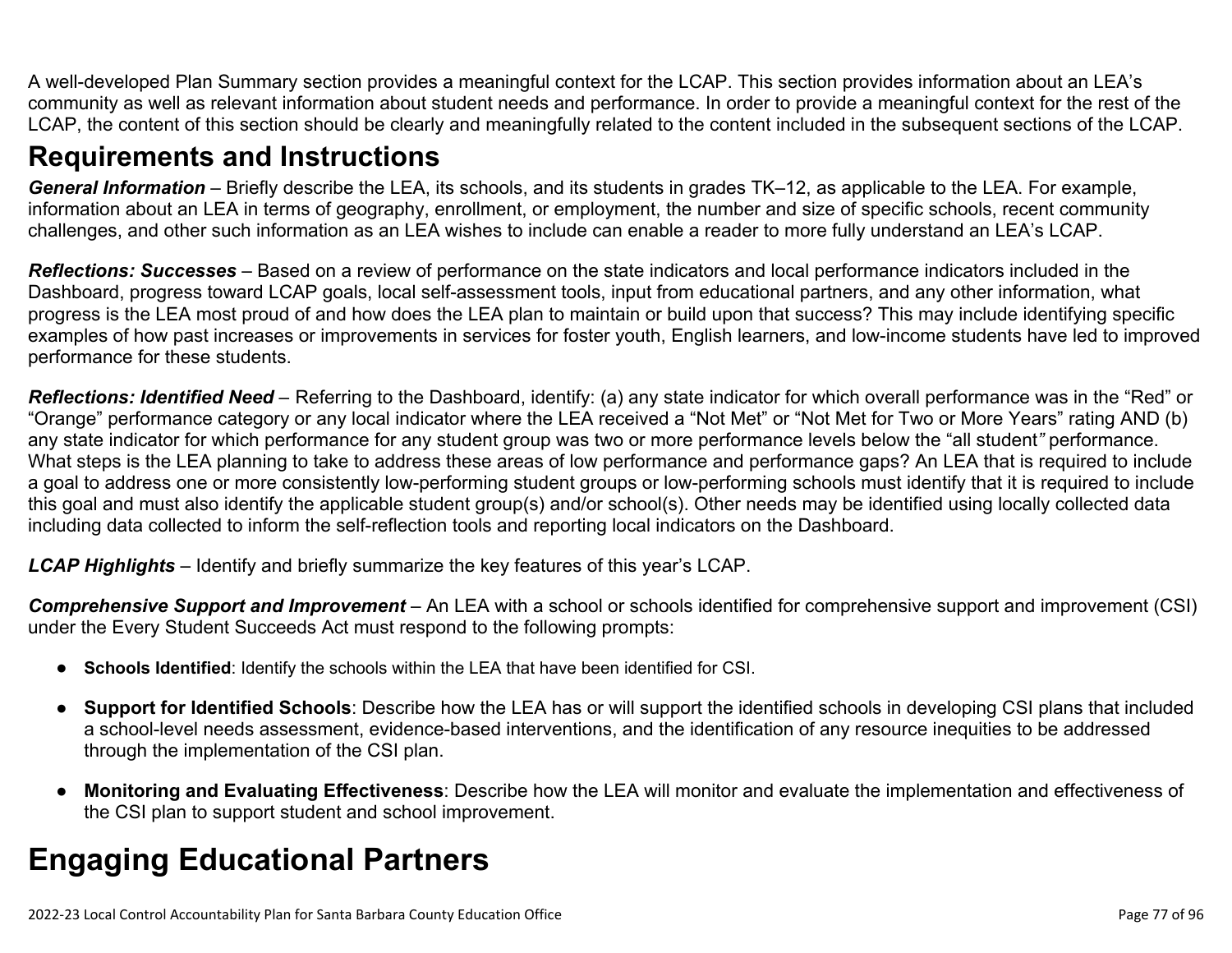## **Purpose**

Significant and purposeful engagement of parents, students, educators, and other educational partners, including those representing the student groups identified by LCFF, is critical to the development of the LCAP and the budget process. Consistent with statute, such engagement should support comprehensive strategic planning, accountability, and improvement across the state priorities and locally identified priorities (*EC* Section 52064[e][1]). Engagement of educational partners is an ongoing, annual process.

This section is designed to reflect how the engagement of educational partners influenced the decisions reflected in the adopted LCAP. The goal is to allow educational partners that participated in the LCAP development process and the broader public understand how the LEA engaged educational partners and the impact of that engagement. LEAs are encouraged to keep this goal in the forefront when completing this section.

Statute and regulations specify the educational partners that school districts and COEs must consult when developing the LCAP: teachers, principals, administrators, other school personnel, local bargaining units of the LEA, parents, and students. Before adopting the LCAP, school districts and COEs must share it with the Parent Advisory Committee and, if applicable, to its English Learner Parent Advisory Committee. The superintendent is required by statute to respond in writing to the comments received from these committees. School districts and COEs must also consult with the special education local plan area administrator(s) when developing the LCAP.

Statute requires charter schools to consult with teachers, principals, administrators, other school personnel, parents, and students in developing the LCAP. The LCAP should also be shared with, and LEAs should request input from, schoolsite-level advisory groups, as applicable (e.g., schoolsite councils, English Learner Advisory Councils, student advisory groups, etc.), to facilitate alignment between schoolsite and district-level goals and actions.

Information and resources that support effective engagement, define student consultation, and provide the requirements for advisory group composition, can be found under Resources on the following web page of the CDE's website: <https://www.cde.ca.gov/re/lc/>.

### **Requirements and Instructions**

Below is an excerpt from the 2018–19 *Guide for Annual Audits of K–12 Local Education Agencies and State Compliance Reporting*, which is provided to highlight the legal requirements for engagement of educational partners in the LCAP development process:

### **Local Control and Accountability Plan:**

For county offices of education and school districts only, verify the LEA:

- a) Presented the local control and accountability plan to the parent advisory committee in accordance with Education Code section 52062(a)(1) or 52068(a)(1), as appropriate.
- b) If applicable, presented the local control and accountability plan to the English learner parent advisory committee, in accordance with Education Code section 52062(a)(2) or 52068(a)(2), as appropriate.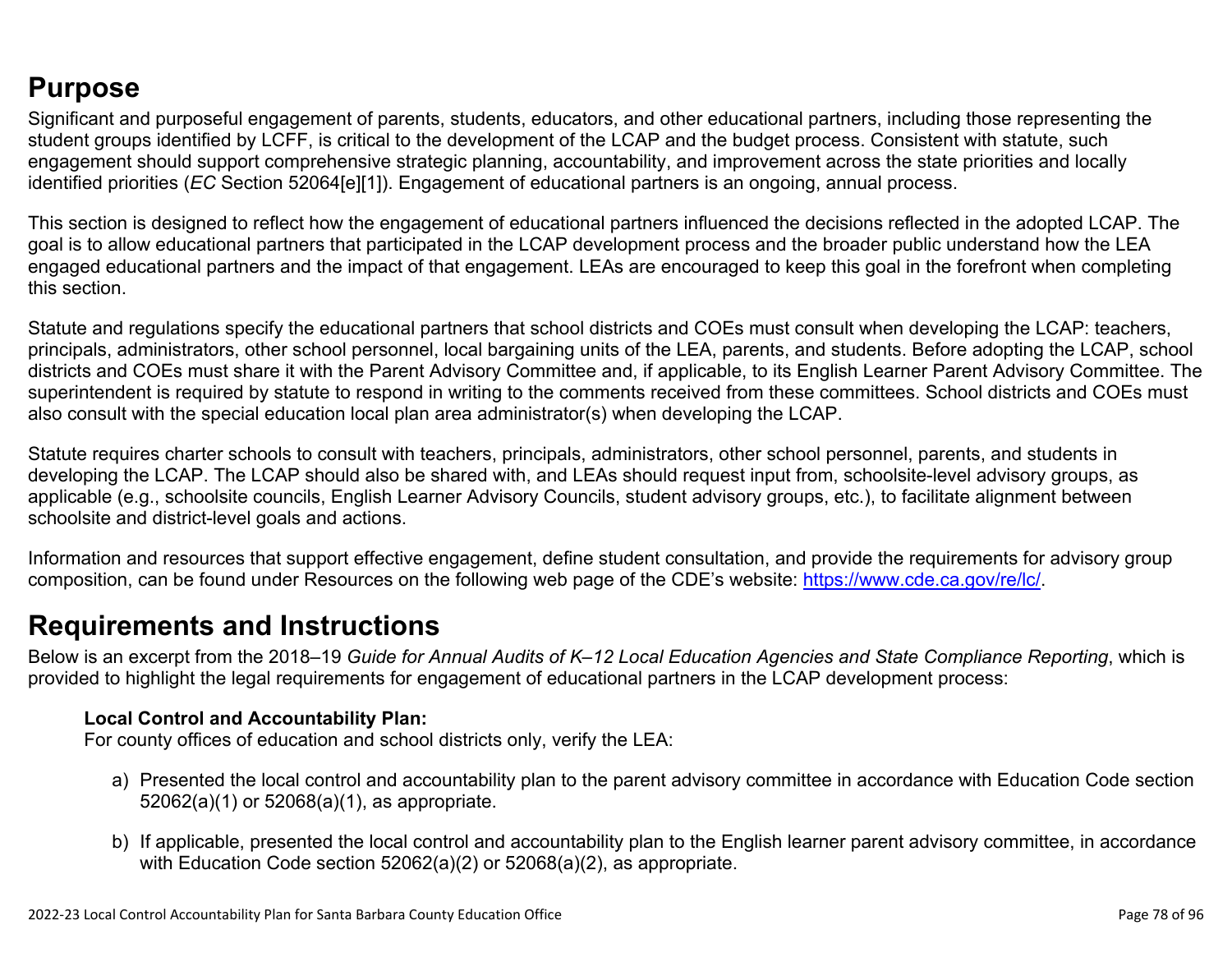- c) Notified members of the public of the opportunity to submit comments regarding specific actions and expenditures proposed to be included in the local control and accountability plan in accordance with Education Code section 52062(a)(3) or 52068(a)(3), as appropriate.
- d) Held at least one public hearing in accordance with Education Code section 52062(b)(1) or 52068(b)(1), as appropriate.
- e) Adopted the local control and accountability plan in a public meeting in accordance with Education Code section 52062(b)(2) or 52068(b)(2), as appropriate.

**Prompt 1**: "A summary of the process used to engage educational partners and how this engagement was considered before finalizing the LCAP."

Describe the engagement process used by the LEA to involve educational partners in the development of the LCAP, including, at a minimum, describing how the LEA met its obligation to consult with all statutorily required educational partners as applicable to the type of LEA. A sufficient response to this prompt must include general information about the timeline of the process and meetings or other engagement strategies with educational partners. A response may also include information about an LEA's philosophical approach to engaging its educational partners.

**Prompt 2:** "A summary of the feedback provided by specific educational partners."

Describe and summarize the feedback provided by specific educational partners. A sufficient response to this prompt will indicate ideas, trends, or inputs that emerged from an analysis of the feedback received from educational partners.

**Prompt 3**: "A description of the aspects of the LCAP that were influenced by specific input from educational partners."

A sufficient response to this prompt will provide educational partners and the public with clear, specific information about how the engagement process influenced the development of the LCAP. The response must describe aspects of the LCAP that were influenced by or developed in response to the educational partner feedback described in response to Prompt 2. This may include a description of how the LEA prioritized requests of educational partners within the context of the budgetary resources available or otherwise prioritized areas of focus within the LCAP. For the purposes of this prompt, "aspects" of an LCAP that may have been influenced by educational partner input can include, but are not necessarily limited to:

- Inclusion of a goal or decision to pursue a Focus Goal (as described below)
- Inclusion of metrics other than the statutorily required metrics
- Determination of the desired outcome on one or more metrics
- Inclusion of performance by one or more student groups in the Measuring and Reporting Results subsection
- Inclusion of action(s) or a group of actions
- Elimination of action(s) or group of actions
- Changes to the level of proposed expenditures for one or more actions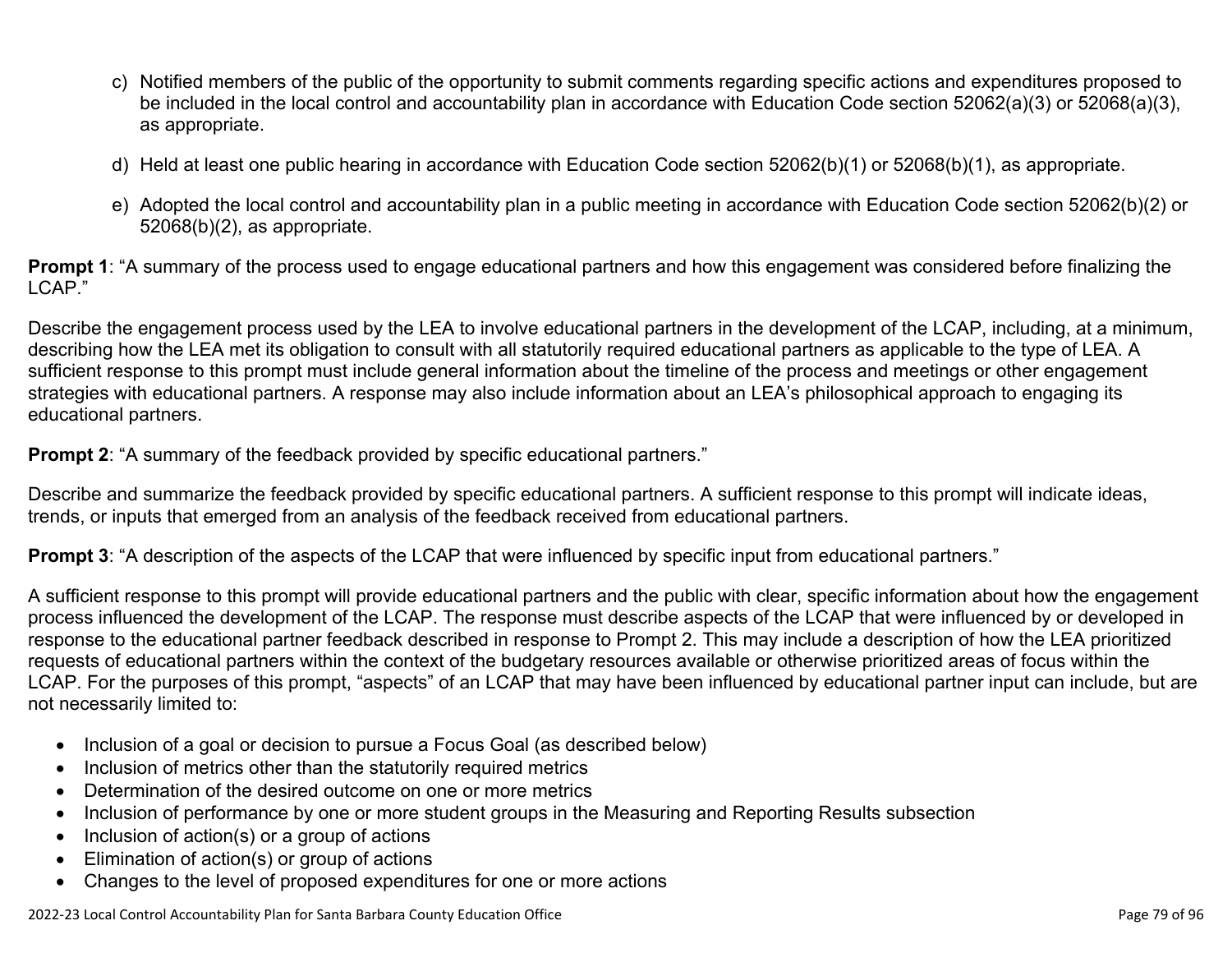- Inclusion of action(s) as contributing to increased or improved services for unduplicated services
- Determination of effectiveness of the specific actions to achieve the goal
- Determination of material differences in expenditures
- Determination of changes made to a goal for the ensuing LCAP year based on the annual update process
- Determination of challenges or successes in the implementation of actions

# **Goals and Actions**

## **Purpose**

Well-developed goals will clearly communicate to educational partners what the LEA plans to accomplish, what the LEA plans to do in order to accomplish the goal, and how the LEA will know when it has accomplished the goal. A goal statement, associated metrics and expected outcomes, and the actions included in the goal should be in alignment. The explanation for why the LEA included a goal is an opportunity for LEAs to clearly communicate to educational partners and the public why, among the various strengths and areas for improvement highlighted by performance data and strategies and actions that could be pursued, the LEA decided to pursue this goal, and the related metrics, expected outcomes, actions, and expenditures.

A well-developed goal can be focused on the performance relative to a metric or metrics for all students, a specific student group(s), narrowing performance gaps, or implementing programs or strategies expected to impact outcomes. LEAs should assess the performance of their student groups when developing goals and the related actions to achieve such goals.

## **Requirements and Instructions**

LEAs should prioritize the goals, specific actions, and related expenditures included within the LCAP within one or more state priorities. LEAs should consider performance on the state and local indicators, including their locally collected and reported data for the local indicators that are included in the Dashboard in determining whether and how to prioritize its goals within the LCAP.

In order to support prioritization of goals, the LCAP template provides LEAs with the option of developing three different kinds of goals:

- Focus Goal: A Focus Goal is relatively more concentrated in scope and may focus on a fewer number of metrics to measure improvement. A Focus Goal statement will be time bound and make clear how the goal is to be measured.
- Broad Goal: A Broad Goal is relatively less concentrated in its scope and may focus on improving performance across a wide range of metrics.
- Maintenance of Progress Goal: A Maintenance of Progress Goal includes actions that may be ongoing without significant changes and allows an LEA to track performance on any metrics not addressed in the other goals of the LCAP.

At a minimum, the LCAP must address all LCFF priorities and associated metrics.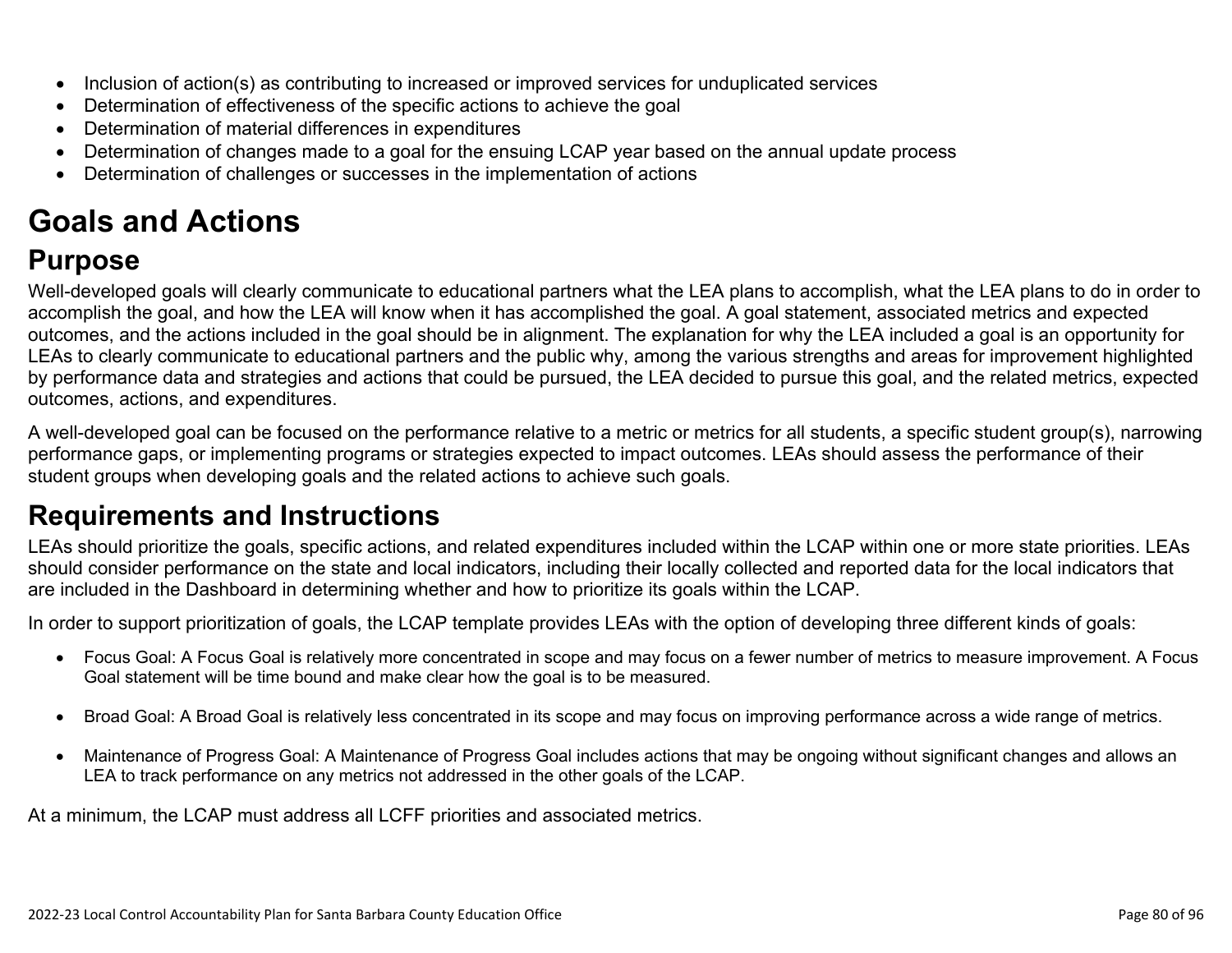### **Focus Goal(s)**

**Goal Description:** The description provided for a Focus Goal must be specific, measurable, and time bound. An LEA develops a Focus Goal to address areas of need that may require or benefit from a more specific and data intensive approach. The Focus Goal can explicitly reference the metric(s) by which achievement of the goal will be measured and the time frame according to which the LEA expects to achieve the goal.

**Explanation of why the LEA has developed this goal:** Explain why the LEA has chosen to prioritize this goal. An explanation must be based on Dashboard data or other locally collected data. LEAs must describe how the LEA identified this goal for focused attention, including relevant consultation with educational partners. LEAs are encouraged to promote transparency and understanding around the decision to pursue a focus goal.

### **Broad Goal**

Goal Description: Describe what the LEA plans to achieve through the actions included in the goal. The description of a broad goal will be clearly aligned with the expected measurable outcomes included for the goal. The goal description organizes the actions and expected outcomes in a cohesive and consistent manner. A goal description is specific enough to be measurable in either quantitative or qualitative terms. A broad goal is not as specific as a focus goal. While it is specific enough to be measurable, there are many different metrics for measuring progress toward the goal.

**Explanation of why the LEA has developed this goal:** Explain why the LEA developed this goal and how the actions and metrics grouped together will help achieve the goal.

#### **Maintenance of Progress Goal**

**Goal Description:** Describe how the LEA intends to maintain the progress made in the LCFF State Priorities not addressed by the other goals in the LCAP. Use this type of goal to address the state priorities and applicable metrics not addressed within the other goals in the LCAP. The state priorities and metrics to be addressed in this section are those for which the LEA, in consultation with educational partners, has determined to maintain actions and monitor progress while focusing implementation efforts on the actions covered by other goals in the LCAP.

**Explanation of why the LEA has developed this goal**: Explain how the actions will sustain the progress exemplified by the related metrics.

#### **Required Goals**

In general, LEAs have flexibility in determining what goals to include in the LCAP and what those goals will address; however, beginning with the development of the 2022–23 LCAP, LEAs that meet certain criteria are required to include a specific goal in their LCAP.

**Consistently low-performing student group(s) criteria:** An LEA is eligible for Differentiated Assistance for three or more consecutive years based on the performance of the same student group or groups in the Dashboard. A list of the LEAs required to include a goal in the LCAP based on student group performance, and the student group(s) that lead to identification, may be found on the CDE's Local Control Funding Formula web page at [https://www.cde.ca.gov/fg/aa/lc/.](https://www.cde.ca.gov/fg/aa/lc/)

2022-23 Local Control Accountability Plan for Santa Barbara County Education Office Page 81 of 96 • **Consistently low-performing student group(s) goal requirement:** An LEA meeting the consistently low-performing student group(s) criteria must include a goal in its LCAP focused on improving the performance of the student group or groups that led to the LEA's eligibility for Differentiated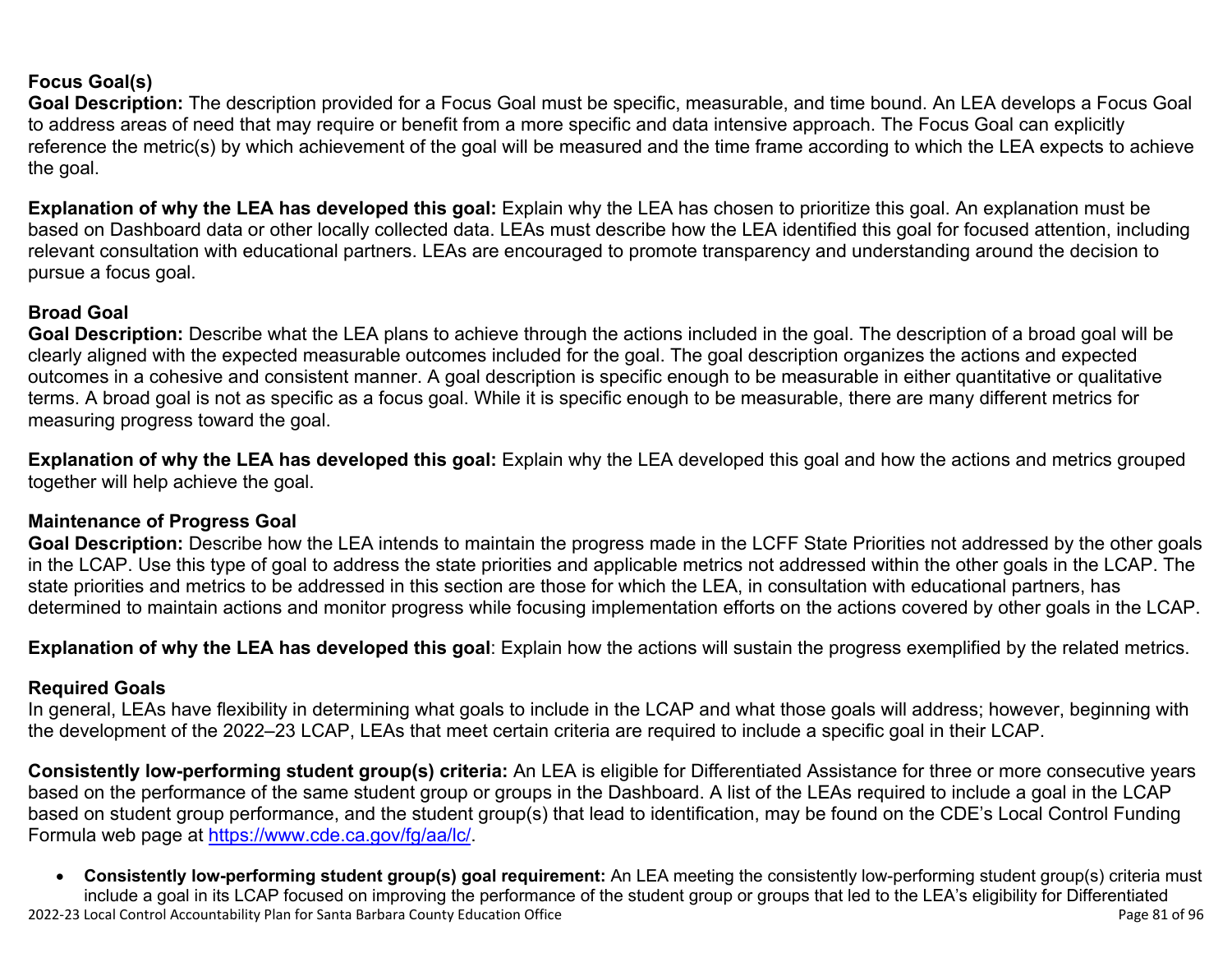Assistance. This goal must include metrics, outcomes, actions, and expenditures specific to addressing the needs of, and improving outcomes for, this student group or groups. An LEA required to address multiple student groups is not required to have a goal to address each student group; however, each student group must be specifically addressed in the goal. This requirement may not be met by combining this required goal with another goal.

- **Goal Description:** Describe the outcomes the LEA plans to achieve to address the needs of, and improve outcomes for, the student group or groups that led to the LEA's eligibility for Differentiated Assistance.
- **Explanation of why the LEA has developed this goal**: Explain why the LEA is required to develop this goal, including identifying the student group(s) that lead to the LEA being required to develop this goal, how the actions and associated metrics included in this goal differ from previous efforts to improve outcomes for the student group(s), and why the LEA believes the actions, metrics, and expenditures included in this goal will help achieve the outcomes identified in the goal description.

**Low-performing school(s) criteria:** The following criteria only applies to a school district or COE with two or more schools; it does not apply to a single-school district. A school district or COE has one or more schools that, for two consecutive years, received the two lowest performance levels on all but one of the state indicators for which the school(s) receive performance levels in the Dashboard and the performance of the "All Students" student group for the LEA is at least one performance level higher in all of those indicators. A list of the LEAs required to include a goal in the LCAP based on school performance, and the school(s) that lead to identification, may be found on the CDE's Local Control Funding Formula web page at [https://www.cde.ca.gov/fg/aa/lc/.](https://www.cde.ca.gov/fg/aa/lc/)

- **Low-performing school(s) goal requirement:** A school district or COE meeting the low-performing school(s) criteria must include a goal in its LCAP focusing on addressing the disparities in performance between the school(s) and the LEA as a whole. This goal must include metrics, outcomes, actions, and expenditures specific to addressing the needs of, and improving outcomes for, the students enrolled at the low-performing school or schools. An LEA required to address multiple schools is not required to have a goal to address each school; however, each school must be specifically addressed in the goal. This requirement may not be met by combining this goal with another goal.
- **Goal Description:** Describe what outcomes the LEA plans to achieve to address the disparities in performance between the students enrolled at the low-performing school(s) and the students enrolled at the LEA as a whole.
- **Explanation of why the LEA has developed this goal**: Explain why the LEA is required to develop this goal, including identifying the schools(s) that lead to the LEA being required to develop this goal; how the actions and associated metrics included in this goal differ from previous efforts to improve outcomes for the school(s); and why the LEA believes the actions, metrics, and expenditures included in this goal will help achieve the outcomes for students enrolled at the low-performing school or schools identified in the goal description.

### **Measuring and Reporting Results:**

For each LCAP year, identify the metric(s) that the LEA will use to track progress toward the expected outcomes. LEAs are encouraged to identify metrics for specific student groups, as appropriate, including expected outcomes that would reflect narrowing of any existing performance gaps.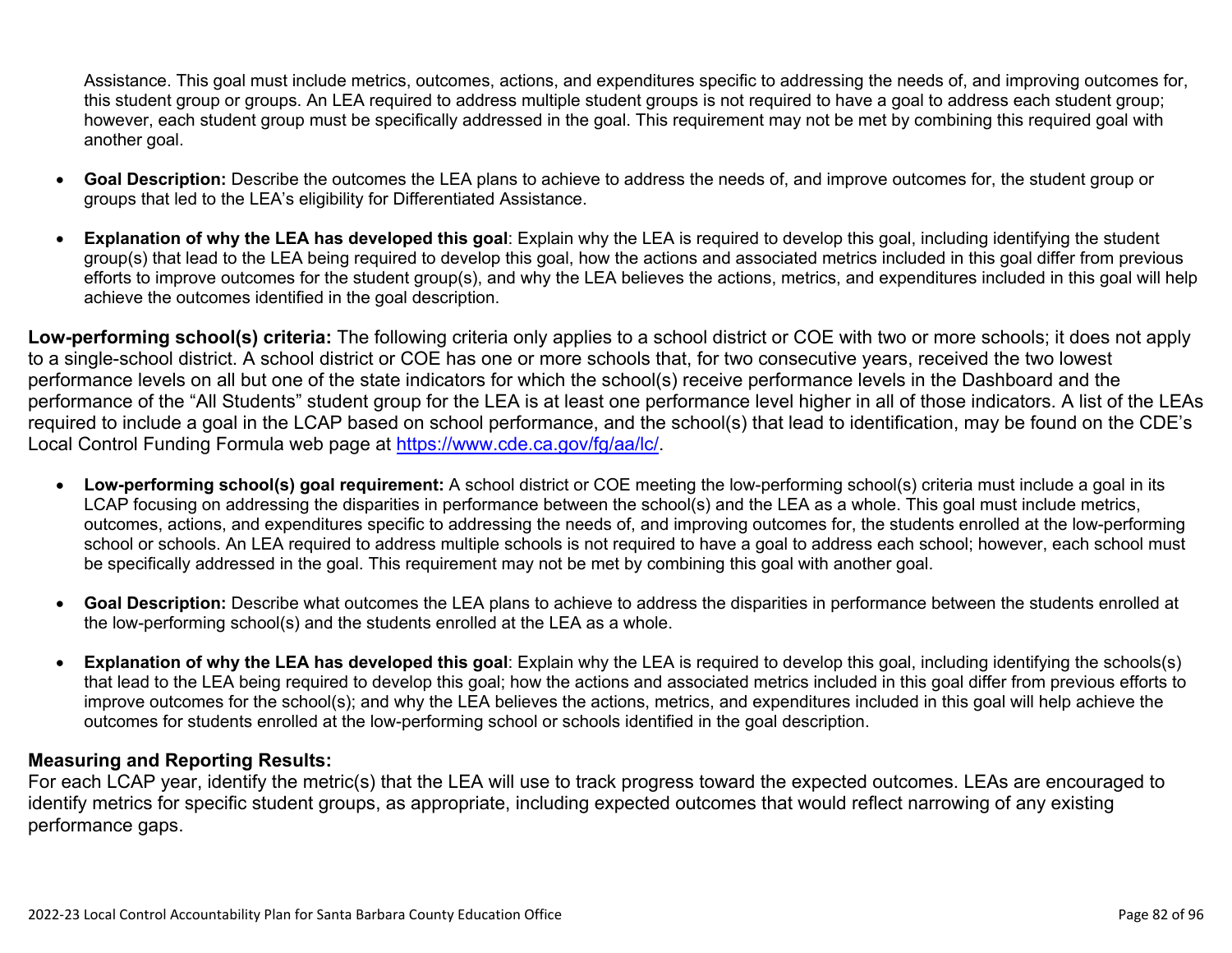Include in the baseline column the most recent data associated with this metric available at the time of adoption of the LCAP for the first year of the three-year plan. LEAs may use data as reported on the 2019 Dashboard for the baseline of a metric only if that data represents the most recent available (e.g., high school graduation rate).

Using the most recent data available may involve reviewing data the LEA is preparing for submission to the California Longitudinal Pupil Achievement Data System (CALPADS) or data that the LEA has recently submitted to CALPADS. Because final 2020–21 outcomes on some metrics may not be computable at the time the 2021–24 LCAP is adopted (e.g., graduation rate, suspension rate), the most recent data available may include a point in time calculation taken each year on the same date for comparability purposes.

The baseline data shall remain unchanged throughout the three-year LCAP.

Complete the table as follows:

- **Metric**: Indicate how progress is being measured using a metric.
- **Baseline**: Enter the baseline when completing the LCAP for 2021–22. As described above, the baseline is the most recent data associated with a metric. Indicate the school year to which the data applies, consistent with the instructions above.
- **Year 1 Outcome**: When completing the LCAP for 2022–23, enter the most recent data available. Indicate the school year to which the data applies, consistent with the instructions above.
- **Year 2 Outcome**: When completing the LCAP for 2023–24, enter the most recent data available. Indicate the school year to which the data applies, consistent with the instructions above.
- **Year 3 Outcome**: When completing the LCAP for 2024–25, enter the most recent data available. Indicate the school year to which the data applies, consistent with the instructions above. The 2024–25 LCAP will be the first year in the next three-year cycle. Completing this column will be part of the Annual Update for that year.
- **Desired Outcome for 2023**–**24**: When completing the first year of the LCAP, enter the desired outcome for the relevant metric the LEA expects to achieve by the end of the 2023–24 LCAP year.

Timeline for completing the "**Measuring and Reporting Results**" part of the Goal.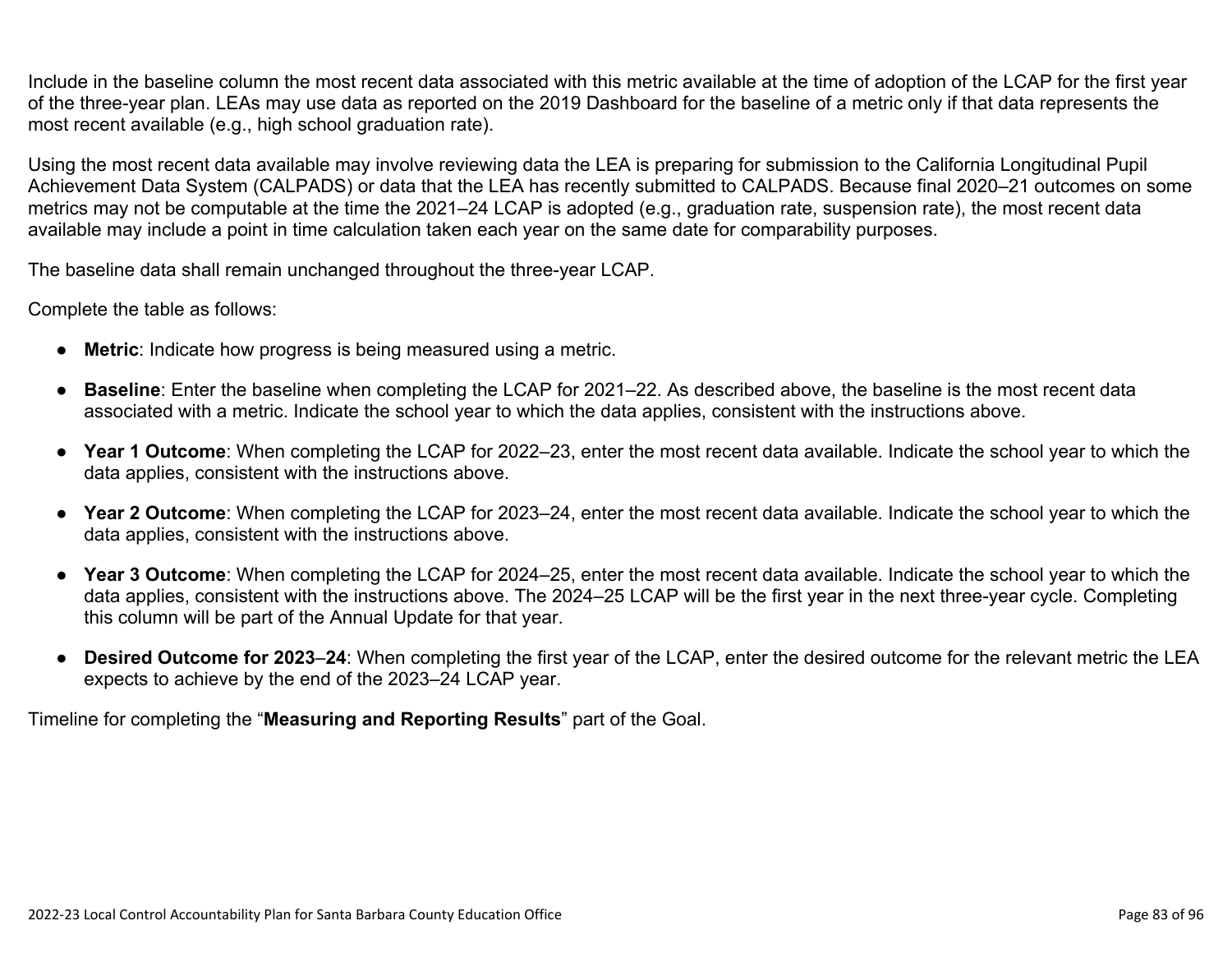| <b>Metric</b>                                                                    | <b>Baseline</b>                                                                  | Year 1 Outcome                                                                                              | Year 2 Outcome                                                                                              | Year 3 Outcome                                                                                              | <b>Desired Outcome</b><br>for Year 3<br>$(2023 - 24)$                                                              |
|----------------------------------------------------------------------------------|----------------------------------------------------------------------------------|-------------------------------------------------------------------------------------------------------------|-------------------------------------------------------------------------------------------------------------|-------------------------------------------------------------------------------------------------------------|--------------------------------------------------------------------------------------------------------------------|
| Enter information<br>in this box when<br>completing the<br>LCAP for 2021-<br>22. | Enter information<br>in this box when<br>completing the<br>LCAP for 2021-<br>22. | Enter information<br>in this box when<br>completing the<br>LCAP for 2022-<br>23. Leave blank<br>until then. | Enter information<br>in this box when<br>completing the<br>LCAP for 2023-<br>24. Leave blank<br>until then. | Enter information<br>in this box when<br>completing the<br>LCAP for 2024-<br>25. Leave blank<br>until then. | Enter information<br>in this box when<br>completing the<br>LCAP for 2021-<br>22 or when<br>adding a new<br>metric. |

The metrics may be quantitative or qualitative; but at minimum, an LEA's LCAP must include goals that are measured using all of the applicable metrics for the related state priorities, in each LCAP year as applicable to the type of LEA. To the extent a state priority does not specify one or more metrics (e.g., implementation of state academic content and performance standards), the LEA must identify a metric to use within the LCAP. For these state priorities, LEAs are encouraged to use metrics based on or reported through the relevant self-reflection tool for local indicators within the Dashboard.

*Actions*: Enter the action number. Provide a short title for the action. This title will also appear in the action tables. Provide a description of the action. Enter the total amount of expenditures associated with this action. Budgeted expenditures from specific fund sources will be provided in the summary tables. Indicate whether the action contributes to meeting the increase or improved services requirement as described in the Increased or Improved Services section using a "Y" for Yes or an "N" for No. (**Note:** for each such action offered on an LEA-wide or schoolwide basis, the LEA will need to provide additional information in the Increased or Improved Summary Section to address the requirements in *California Code of Regulations*, Title 5 [5 *CCR*] Section 15496(b) in the Increased or Improved Services Section of the LCAP).

*Actions for English Learners:* School districts, COEs, and charter schools that have a numerically significant English learner student subgroup must include specific actions in the LCAP related to, at a minimum, the language acquisition programs, as defined in *EC* Section 306, provided to students and professional development activities specific to English learners.

*Actions for Foster Youth*: School districts, COEs, and charter schools that have a numerically significant Foster Youth student subgroup are encouraged to include specific actions in the LCAP designed to meet needs specific to Foster Youth students.

#### **Goal Analysis:**

Enter the LCAP Year.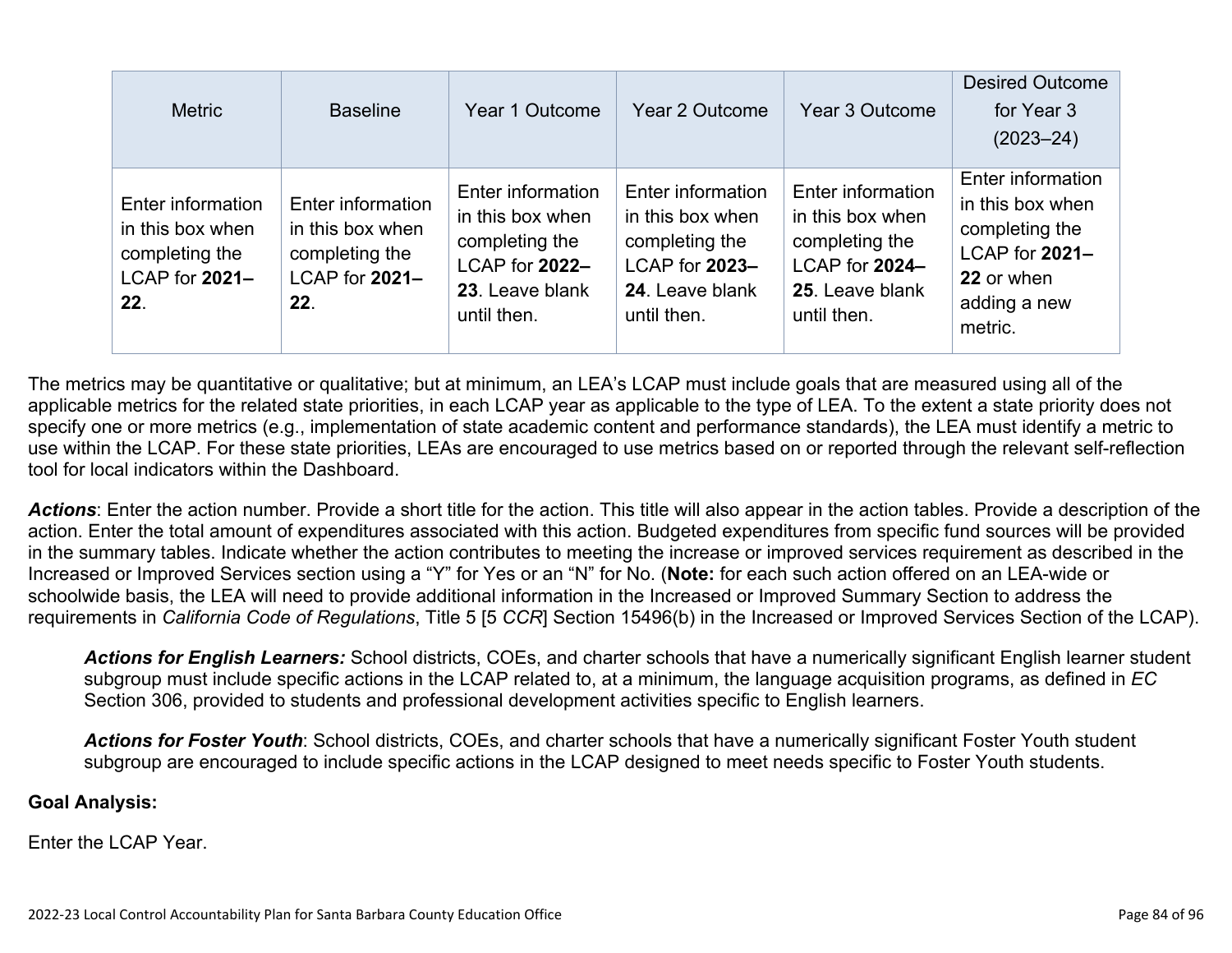Using actual annual measurable outcome data, including data from the Dashboard, analyze whether the planned actions were effective in achieving the goal. Respond to the prompts as instructed.

- Describe the overall implementation of the actions to achieve the articulated goal. Include a discussion of relevant challenges and successes experienced with the implementation process. This must include any instance where the LEA did not implement a planned action or implemented a planned action in a manner that differs substantively from how it was described in the adopted LCAP.
- Explain material differences between Budgeted Expenditures and Estimated Actual Expenditures and between the Planned Percentages of Improved Services and Estimated Actual Percentages of Improved Services, as applicable. Minor variances in expenditures or percentages do not need to be addressed, and a dollar-for-dollar accounting is not required.
- Describe the effectiveness of the specific actions to achieve the articulated goal as measured by the LEA. In some cases, not all actions in a goal will be intended to improve performance on all of the metrics associated with the goal. When responding to this prompt, LEAs may assess the effectiveness of a single action or group of actions within the goal in the context of performance on a single metric or group of specific metrics within the goal that are applicable to the action(s). Grouping actions with metrics will allow for more robust analysis of whether the strategy the LEA is using to impact a specified set of metrics is working and increase transparency for educational partners. LEAs are encouraged to use such an approach when goals include multiple actions and metrics that are not closely associated.
- Describe any changes made to this goal, expected outcomes, metrics, or actions to achieve this goal as a result of this analysis and analysis of the data provided in the Dashboard or other local data, as applicable.

# **Increased or Improved Services for Foster Youth, English Learners, and Low-Income Students**

## **Purpose**

A well-written Increased or Improved Services section provides educational partners with a comprehensive description, within a single dedicated section, of how an LEA plans to increase or improve services for its unduplicated students in grades TK–12 as compared to all students in grades TK–12, as applicable, and how LEA-wide or schoolwide actions identified for this purpose meet regulatory requirements. Descriptions provided should include sufficient detail yet be sufficiently succinct to promote a broader understanding of educational partners to facilitate their ability to provide input. An LEA's description in this section must align with the actions included in the Goals and Actions section as contributing.

## **Requirements and Instructions**

*Projected LCFF Supplemental and/or Concentration Grants*: Specify the amount of LCFF supplemental and concentration grant funds the LEA estimates it will receive in the coming year based on the number and concentration of low income, foster youth, and English learner students.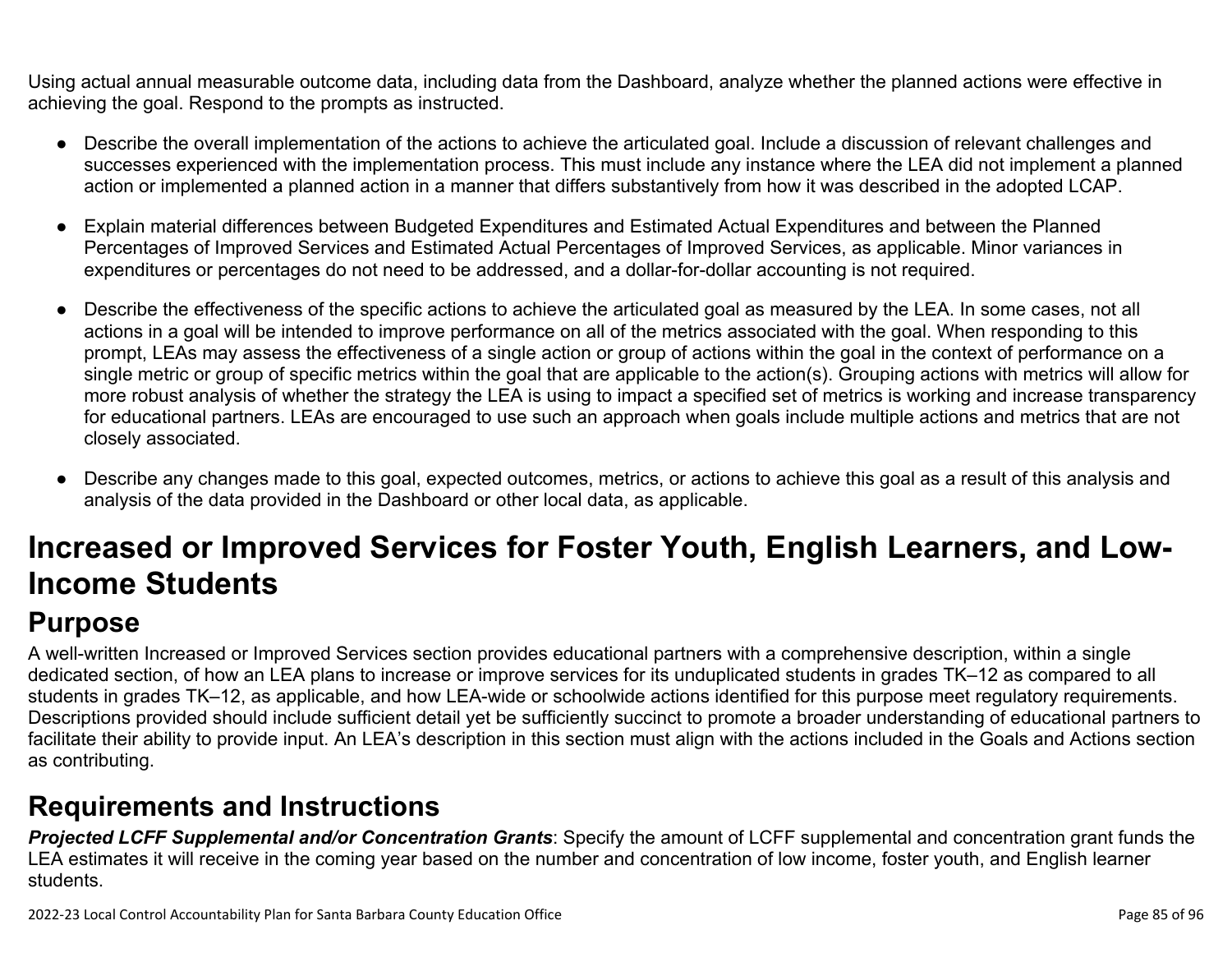**Projected Additional LCFF Concentration Grant (15 percent):** Specify the amount of additional LCFF concentration grant add-on funding, as described in *EC* Section 42238.02, that the LEA estimates it will receive in the coming year.

*Projected Percentage to Increase or Improve Services for the Coming School Year***:** Specify the estimated percentage by which services for unduplicated pupils must be increased or improved as compared to the services provided to all students in the LCAP year as calculated pursuant to 5 *CCR* Section 15496(a)(7).

*LCFF Carryover — Percentage:* Specify the LCFF Carryover — Percentage identified in the LCFF Carryover Table. If a carryover percentage is not identified in the LCFF Carryover Table, specify a percentage of zero (0.00%).

*LCFF Carryover — Dollar:* Specify the LCFF Carryover — Dollar amount identified in the LCFF Carryover Table. If a carryover amount is not identified in the LCFF Carryover Table, specify an amount of zero (\$0).

**Total Percentage to Increase or Improve Services for the Coming School Year:** Add the Projected Percentage to Increase or Improve Services for the Coming School Year and the Proportional LCFF Required Carryover Percentage and specify the percentage. This is the LEAs percentage by which services for unduplicated pupils must be increased or improved as compared to the services provided to all students in the LCAP year, as calculated pursuant to 5 *CCR* Section 15496(a)(7).

### *Required Descriptions:*

**For each action being provided to an entire school, or across the entire school district or COE, an explanation of (1) how the needs of foster youth, English learners, and low-income students were considered first, and (2) how these actions are effective in meeting the goals for these students.**

For each action included in the Goals and Actions section as contributing to the increased or improved services requirement for unduplicated pupils and provided on an LEA-wide or schoolwide basis, the LEA must include an explanation consistent with 5 *CCR* Section 15496(b). For any such actions continued into the 2021–24 LCAP from the 2017–2020 LCAP, the LEA must determine whether or not the action was effective as expected, and this determination must reflect evidence of outcome data or actual implementation to date.

**Principally Directed and Effective:** An LEA demonstrates how an action is principally directed towards and effective in meeting the LEA's goals for unduplicated students when the LEA explains how:

- It considers the needs, conditions, or circumstances of its unduplicated pupils;
- The action, or aspect(s) of the action (including, for example, its design, content, methods, or location), is based on these considerations; and
- The action is intended to help achieve an expected measurable outcome of the associated goal.

As such, the response provided in this section may rely on a needs assessment of unduplicated students.

2022-23 Local Control Accountability Plan for Santa Barbara County Education Office Page 86 of 96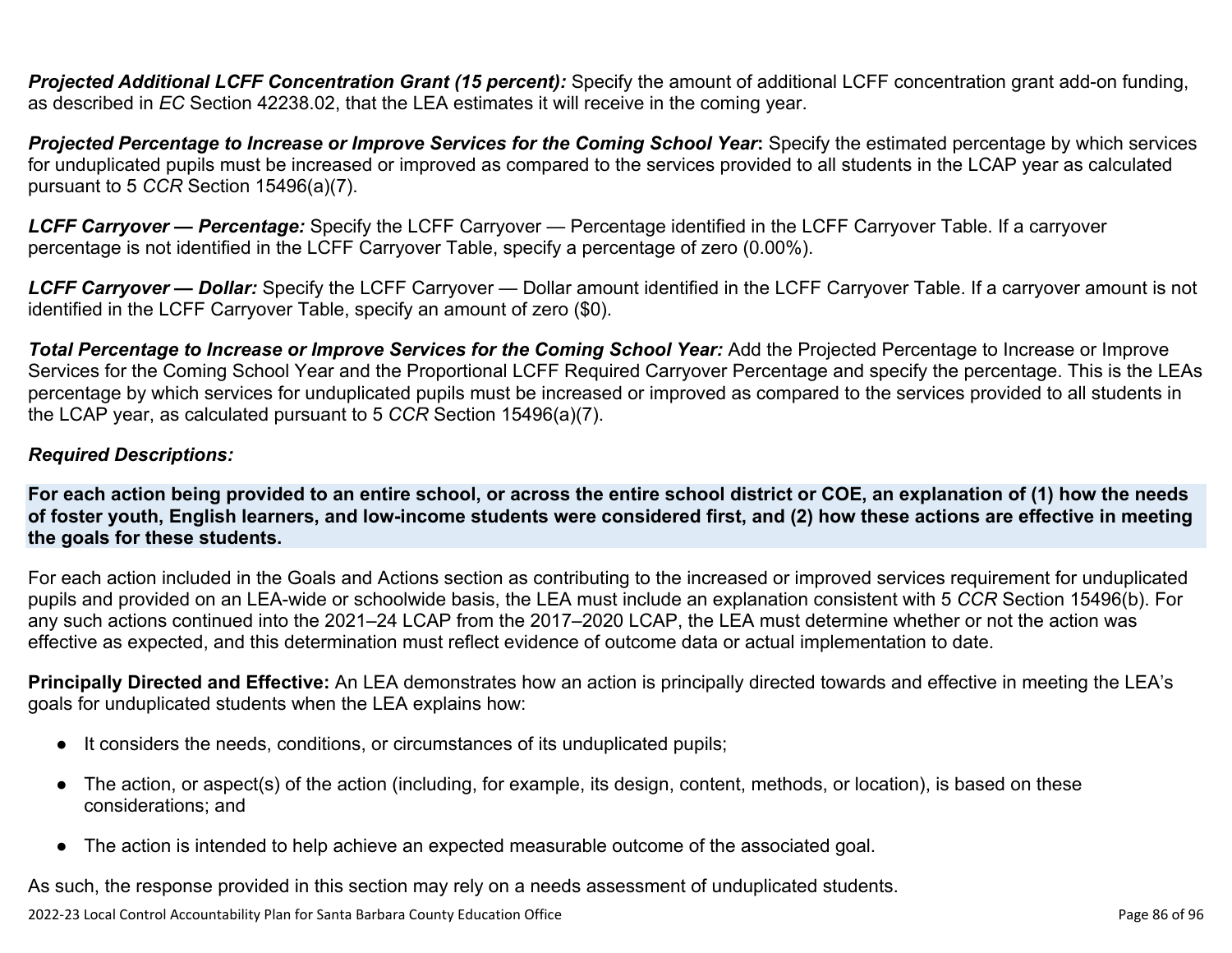Conclusory statements that a service will help achieve an expected outcome for the goal, without an explicit connection or further explanation as to how, are not sufficient. Further, simply stating that an LEA has a high enrollment percentage of a specific student group or groups does not meet the increase or improve services standard because enrolling students is not the same as serving students.

For example, if an LEA determines that low-income students have a significantly lower attendance rate than the attendance rate for all students, it might justify LEA-wide or schoolwide actions to address this area of need in the following way:

After assessing the needs, conditions, and circumstances of our low-income students, we learned that the attendance rate of our lowincome students is 7 percent lower than the attendance rate for all students. (Needs, Conditions, Circumstances [Principally Directed])

In order to address this condition of our low-income students, we will develop and implement a new attendance program that is designed to address some of the major causes of absenteeism, including lack of reliable transportation and food, as well as a school climate that does not emphasize the importance of attendance. Goal N, Actions X, Y, and Z provide additional transportation and nutritional resources as well as a districtwide educational campaign on the benefits of high attendance rates. (Contributing Action[s])

These actions are being provided on an LEA-wide basis and we expect/hope that all students with less than a 100 percent attendance rate will benefit. However, because of the significantly lower attendance rate of low-income students, and because the actions meet needs most associated with the chronic stresses and experiences of a socio-economically disadvantaged status, we expect that the attendance rate for our low-income students will increase significantly more than the average attendance rate of all other students. (Measurable Outcomes [Effective In])

**COEs and Charter Schools**: Describe how actions included as contributing to meeting the increased or improved services requirement on an LEA-wide basis are principally directed to and effective in meeting its goals for unduplicated pupils in the state and any local priorities as described above. In the case of COEs and charter schools, schoolwide and LEA-wide are considered to be synonymous.

### **For School Districts Only:**

### **Actions Provided on an LEA-Wide Basis:**

*Unduplicated Percentage > 55 percent:* For school districts with an unduplicated pupil percentage of 55 percent or more, describe how these actions are principally directed to and effective in meeting its goals for unduplicated pupils in the state and any local priorities as described above.

*Unduplicated Percentage < 55 percent:* For school districts with an unduplicated pupil percentage of less than 55 percent, describe how these actions are principally directed to and effective in meeting its goals for unduplicated pupils in the state and any local priorities. Also describe how the actions **are the most effective use of the funds** to meet these goals for its unduplicated pupils. Provide the basis for this determination, including any alternatives considered, supporting research, experience, or educational theory.

### **Actions Provided on a Schoolwide Basis:**

2022-23 Local Control Accountability Plan for Santa Barbara County Education Office **Page 87** of 96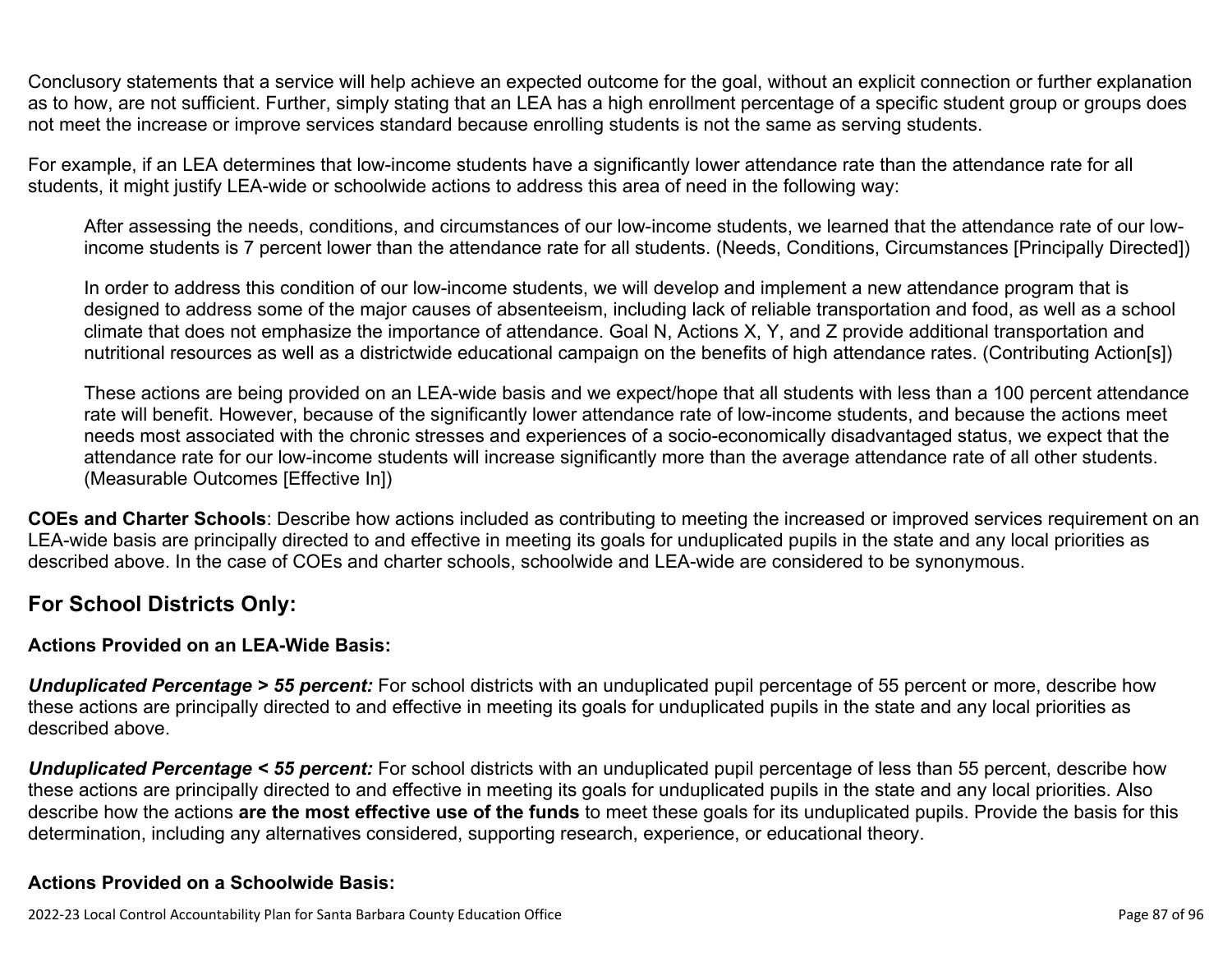School Districts must identify in the description those actions being funded and provided on a schoolwide basis, and include the required description supporting the use of the funds on a schoolwide basis.

**For schools with 40 percent or more enrollment of unduplicated pupils:** Describe how these actions are principally directed to and effective in meeting its goals for its unduplicated pupils in the state and any local priorities.

**For school districts expending funds on a schoolwide basis at a school with less than 40 percent enrollment of unduplicated pupils:** Describe how these actions are principally directed to and how the actions are the most effective use of the funds to meet its goals for foster youth, English learners, and low-income students in the state and any local priorities.

#### **A description of how services for foster youth, English learners, and low-income students are being increased or improved by the percentage required.**

Consistent with the requirements of 5 *CCR* Section 15496, describe how services provided for unduplicated pupils are increased or improved by at least the percentage calculated as compared to the services provided for all students in the LCAP year. To improve services means to grow services in quality and to increase services means to grow services in quantity. Services are increased or improved by those actions in the LCAP that are included in the Goals and Actions section as contributing to the increased or improved services requirement, whether they are provided on an LEA-wide or schoolwide basis or provided on a limited basis to unduplicated students. A limited action is an action that only serves foster youth, English learners, and/or low-income students. This description must address how these action(s) are expected to result in the required proportional increase or improvement in services for unduplicated pupils as compared to the services the LEA provides to all students for the relevant LCAP year.

For any action contributing to meeting the increased or improved services requirement that is associated with a Planned Percentage of Improved Services in the Contributing Summary Table rather than an expenditure of LCFF funds, describe the methodology that was used to determine the contribution of the action towards the proportional percentage. See the instructions for determining the Planned Percentage of Improved Services for information on calculating the Percentage of Improved Services.

#### **A description of the plan for how the additional concentration grant add-on funding identified above will be used to increase the number of staff providing direct services to students at schools that have a high concentration (above 55 percent) of foster youth, English learners, and low-income students, as applicable.**

An LEA that receives the additional concentration grant add-on described in *EC* Section 42238.02 is required to demonstrate how it is using these funds to increase the number of staff who provide direct services to students at schools with an enrollment of unduplicated students that is greater than 55 percent as compared to the number of staff who provide direct services to students at schools with an enrollment of unduplicated students that is equal to or less than 55 percent. The staff who provide direct services to students must be certificated staff and/or classified staff employed by the LEA; classified staff includes custodial staff.

Provide the following descriptions, as applicable to the LEA: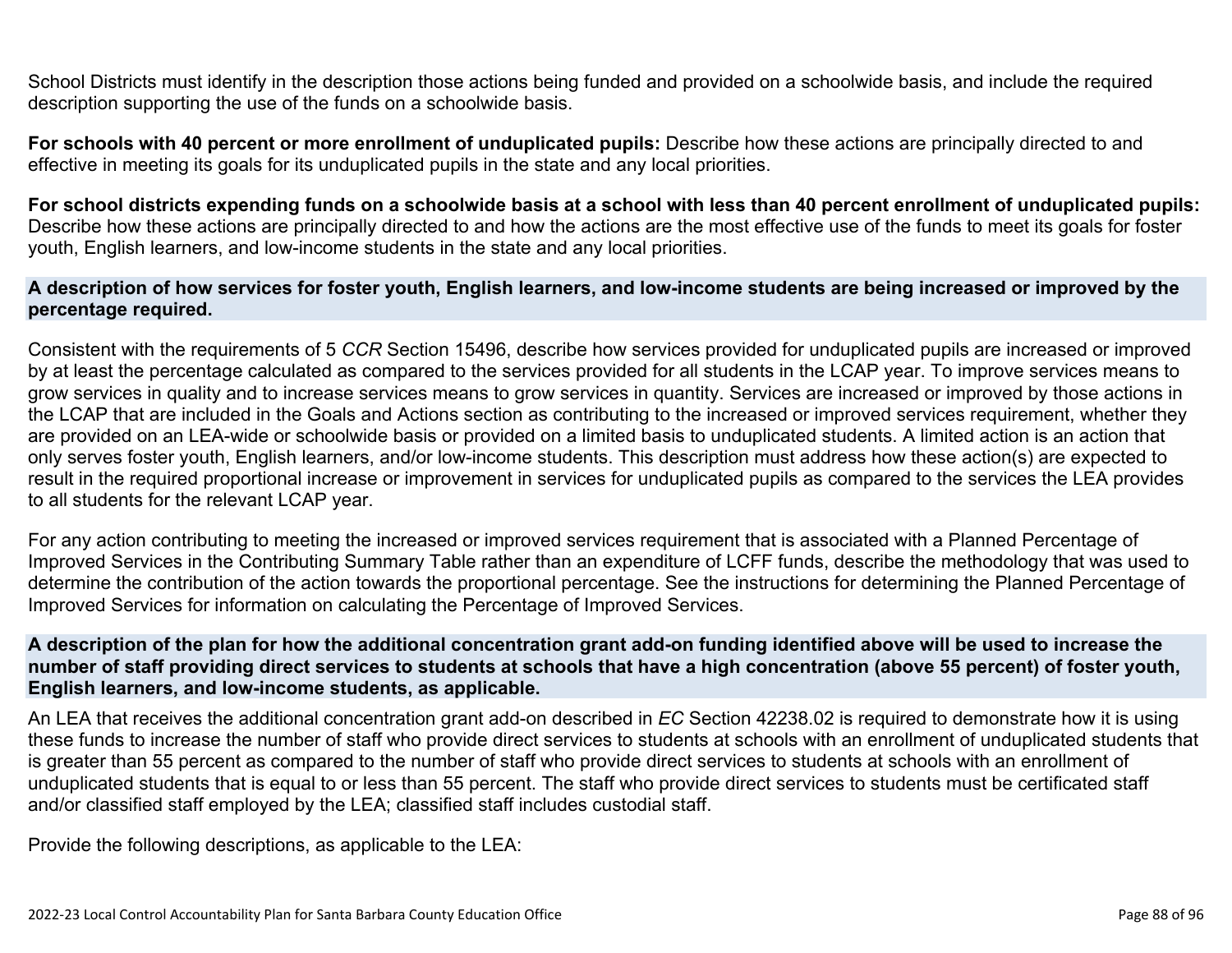An LEA that does not receive a concentration grant or the concentration grant add-on must indicate that a response to this prompt is not applicable.

Identify the goal and action numbers of the actions in the LCAP that the LEA is implementing to meet the requirement to increase the number of staff who provide direct services to students at schools with an enrollment of unduplicated students that is greater than 55 percent.

An LEA that does not have comparison schools from which to describe how it is using the concentration grant add-on funds, such as an LEA that only has schools with an enrollment of unduplicated students that is greater than 55 percent, must describe how it is using the funds to increase the number of credentialed staff, classified staff, or both, including custodial staff, who provide direct services to students at selected schools and the criteria used to determine which schools require additional staffing support.

In the event that an additional concentration grant add-on is not sufficient to increase staff providing direct services to students at a school with an enrollment of unduplicated students that is greater than 55 percent, the LEA must describe how it is using the funds to retain staff providing direct services to students at a school with an enrollment of unduplicated students that is greater than 55 percent.

Complete the table as follows:

- Provide the staff-to-student ratio of classified staff providing direct services to students with a concentration of unduplicated students that is 55 percent or less and the staff-to-student ratio of classified staff providing direct services to students at schools with a concentration of unduplicated students that is greater than 55 percent, as applicable to the LEA. The LEA may group its schools by grade span (Elementary, Middle/Junior High, and High Schools), as applicable to the LEA. The staff-to-student ratio must be based on the number of full time equivalent (FTE) staff and the number of enrolled students as counted on the first Wednesday in October of each year.
- Provide the staff-to-student ratio of certificated staff providing direct services to students at schools with a concentration of unduplicated students that is 55 percent or less and the staff-to-student ratio of certificated staff providing direct services to students at schools with a concentration of unduplicated students that is greater than 55 percent, as applicable to the LEA. The LEA may group its schools by grade span (Elementary, Middle/Junior High, and High Schools), as applicable to the LEA. The staff-to-student ratio must be based on the number of FTE staff and the number of enrolled students as counted on the first Wednesday in October of each year.

## **Action Tables**

Complete the Data Entry Table for each action in the LCAP. The information entered into this table will automatically populate the other Action Tables. Information is only entered into the Data Entry Table, the Annual Update Table, the Contributing Actions Annual Update Table, and the LCFF Carryover Table. With the exception of the Data Entry Table, the word "input" has been added to column headers to aid in identifying the column(s) where information will be entered. Information is not entered on the remaining Action tables.

The following tables are required to be included as part of the LCAP adopted by the local governing board or governing body:

• Table 1: Total Planned Expenditures Table (for the coming LCAP Year)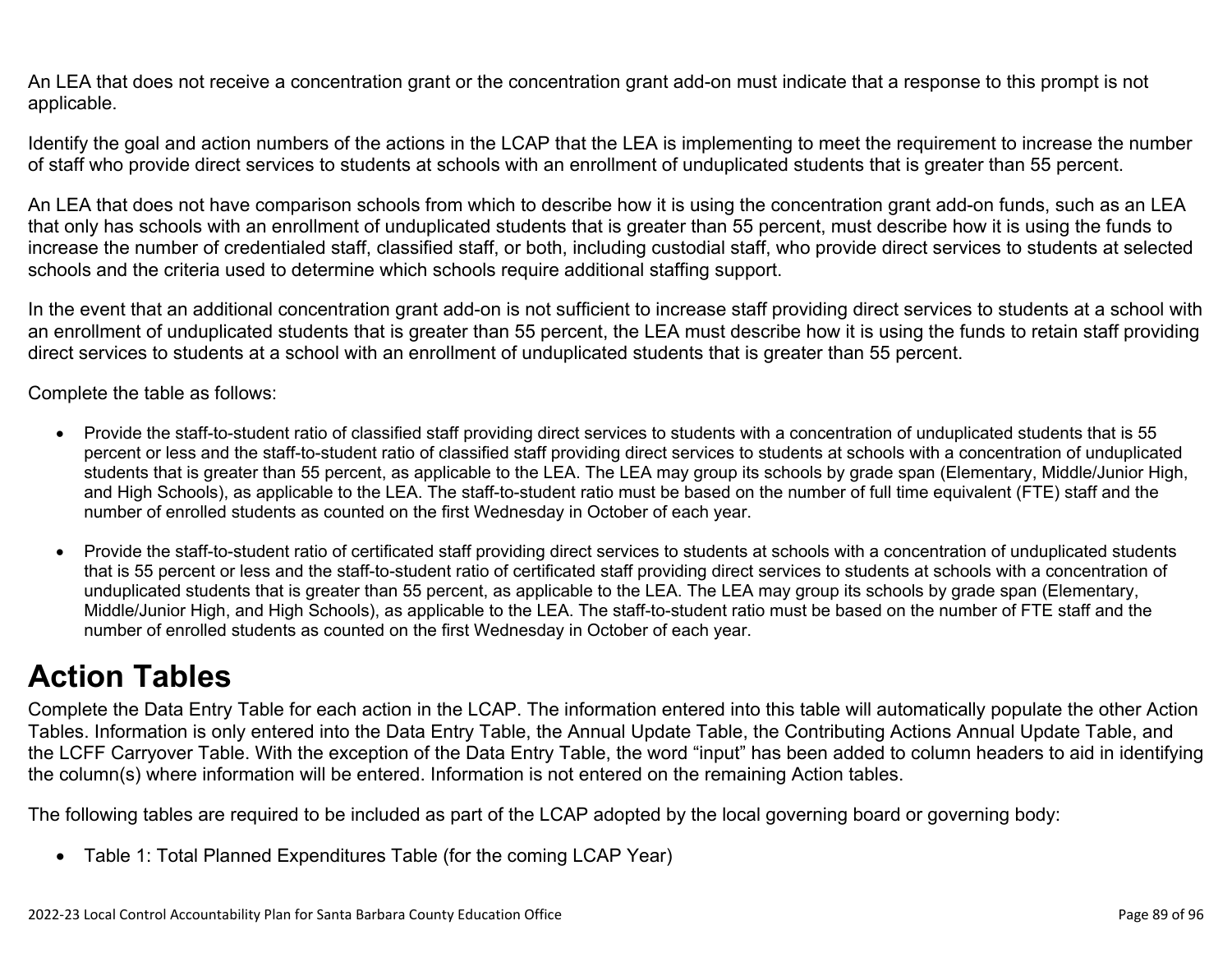- Table 2: Contributing Actions Table (for the coming LCAP Year)
- Table 3: Annual Update Table (for the current LCAP Year)
- Table 4: Contributing Actions Annual Update Table (for the current LCAP Year)
- Table 5: LCFF Carryover Table (for the current LCAP Year)

Note: The coming LCAP Year is the year that is being planned for, while the current LCAP year is the current year of implementation. For example, when developing the 2022–23 LCAP, 2022–23 will be the coming LCAP Year and 2021–22 will be the current LCAP Year.

## **Data Entry Table**

The Data Entry Table may be included in the LCAP as adopted by the local governing board or governing body, but is not required to be included. In the Data Entry Table, input the following information for each action in the LCAP for that applicable LCAP year:

- **LCAP Year**: Identify the applicable LCAP Year.
- **1. Projected LCFF Base Grant**: Provide the total amount of LCFF funding the LEA estimates it will receive for the coming school year, excluding the supplemental and concentration grants and the add-ons for the Targeted Instructional Improvement Grant Program and the Home to School Transportation Program, pursuant to 5 *CCR* Section 15496(a)(8).

See *EC* sections 2574 (for COEs) and 42238.02 (for school districts and charter schools), as applicable, for LCFF apportionment calculations.

- **2. Projected LCFF Supplemental and/or Concentration Grants:** Provide the total amount of LCFF supplemental and concentration grants the LEA estimates it will receive on the basis of the number and concentration of unduplicated students for the coming school year.
- **3. Projected Percentage to Increase or Improve Services for the Coming School Year:** This percentage will not be entered; it is calculated based on the Projected LCFF Base Grant and the Projected LCFF Supplemental and/or Concentration Grants, pursuant to 5 *CCR* Section 15496(a)(8). This is the percentage by which services for unduplicated pupils must be increased or improved as compared to the services provided to all students in the coming LCAP year.
- **LCFF Carryover Percentage:** Specify the LCFF Carryover Percentage identified in the LCFF Carryover Table from the prior LCAP year. If a carryover percentage is not identified in the LCFF Carryover Table, specify a percentage of zero (0.00%).
- **Total Percentage to Increase or Improve Services for the Coming School Year:** This percentage will not be entered; it is calculated based on the Projected Percentage to Increase or Improve Services for the Coming School Year and the LCFF Carryover —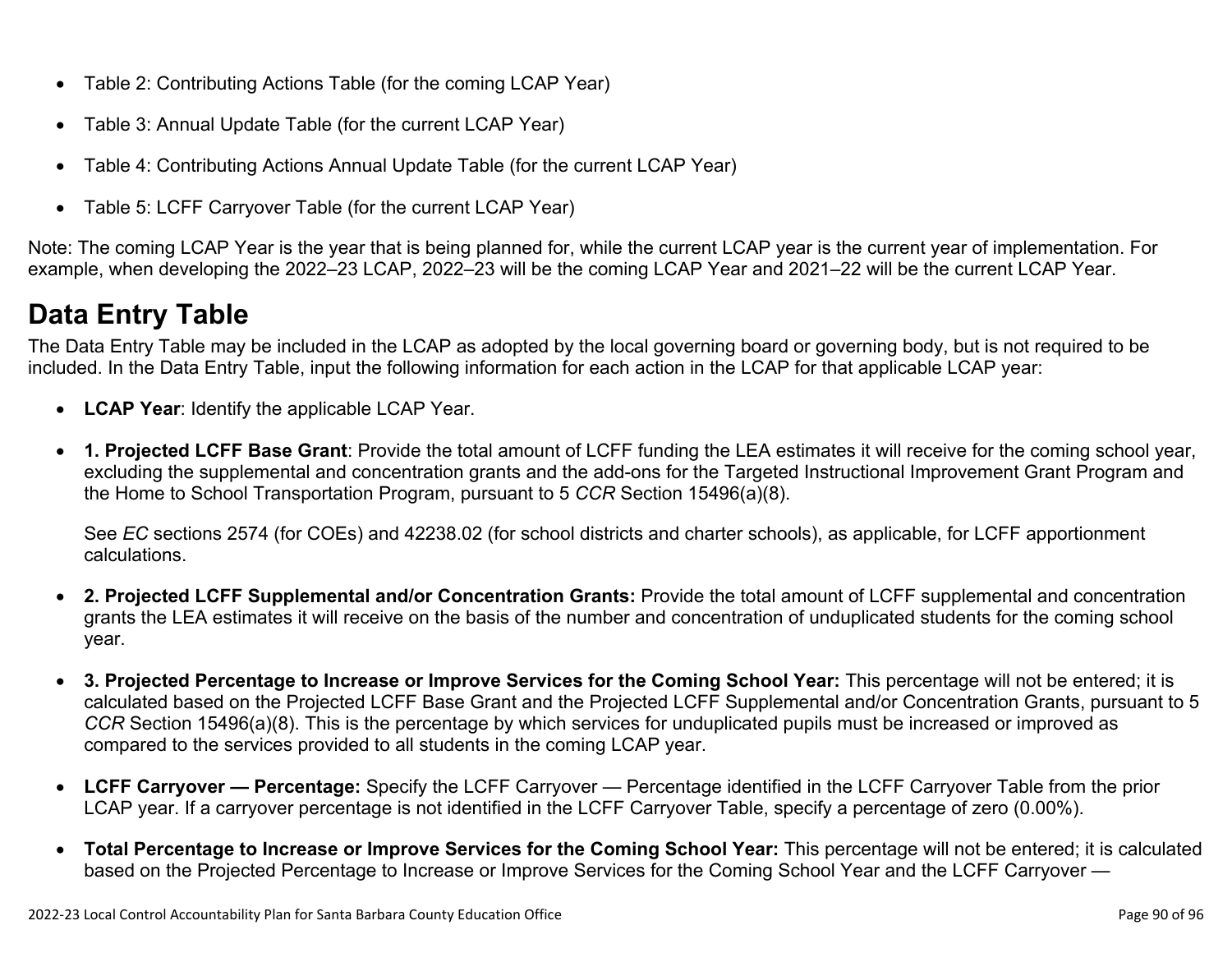Percentage. This is the percentage by which the LEA must increase or improve services for unduplicated pupils as compared to the services provided to all students in the coming LCAP year.

- **Goal #**: Enter the LCAP Goal number for the action.
- **Action #**: Enter the action's number as indicated in the LCAP Goal.
- **Action Title**: Provide a title of the action.
- **Student Group(s)**: Indicate the student group or groups who will be the primary beneficiary of the action by entering "All," or by entering a specific student group or groups.
- **Contributing to Increased or Improved Services?:** Type "Yes" if the action **is** included as contributing to meeting the increased or improved services; OR, type "No" if the action is **not** included as contributing to meeting the increased or improved services.
- If "Yes" is entered into the Contributing column, then complete the following columns:
	- o **Scope**: The scope of an action may be LEA-wide (i.e., districtwide, countywide, or charterwide), schoolwide, or limited. An action that is LEA-wide in scope upgrades the entire educational program of the LEA. An action that is schoolwide in scope upgrades the entire educational program of a single school. An action that is limited in its scope is an action that serves only one or more unduplicated student groups.
	- o **Unduplicated Student Group(s)**: Regardless of scope, contributing actions serve one or more unduplicated student groups. Indicate one or more unduplicated student groups for whom services are being increased or improved as compared to what all students receive.
	- o **Location**: Identify the location where the action will be provided. If the action is provided to all schools within the LEA, the LEA must indicate "All Schools." If the action is provided to specific schools within the LEA or specific grade spans only, the LEA must enter "Specific Schools" or "Specific Grade Spans." Identify the individual school or a subset of schools or grade spans (e.g., all high schools or grades transitional kindergarten through grade five), as appropriate.
- **Time Span**: Enter "ongoing" if the action will be implemented for an indeterminate period of time. Otherwise, indicate the span of time for which the action will be implemented. For example, an LEA might enter "1 Year," or "2 Years," or "6 Months."
- **Total Personnel**: Enter the total amount of personnel expenditures utilized to implement this action.
- **Total Non-Personnel**: This amount will be automatically calculated based on information provided in the Total Personnel column and the Total Funds column.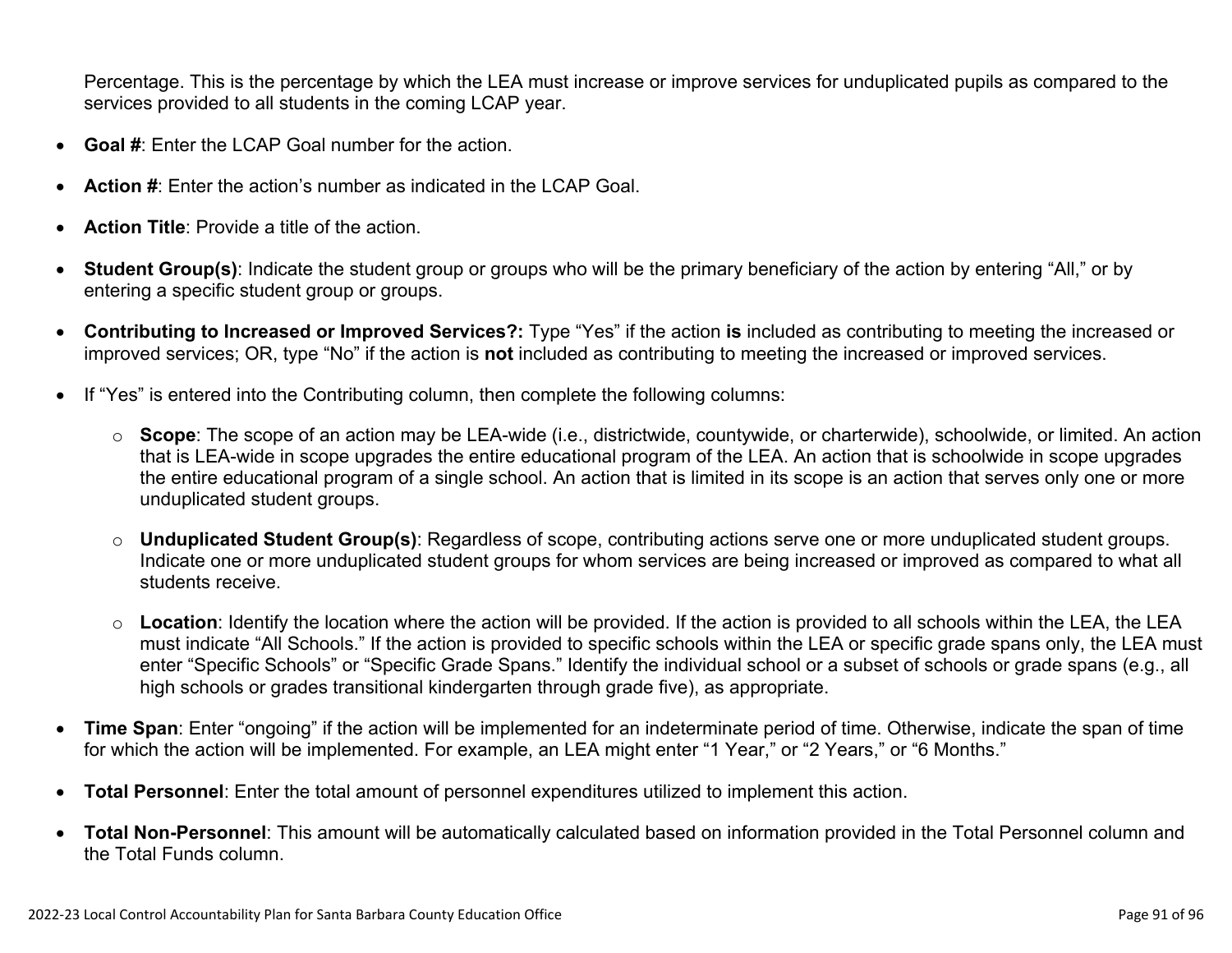- **LCFF Funds**: Enter the total amount of LCFF funds utilized to implement this action, if any. LCFF funds include all funds that make up an LEA's total LCFF target (i.e., base grant, grade span adjustment, supplemental grant, concentration grant, Targeted Instructional Improvement Block Grant, and Home-To-School Transportation).
	- o **Note:** For an action to contribute towards meeting the increased or improved services requirement it must include some measure of LCFF funding. The action may also include funding from other sources, however the extent to which an action contributes to meeting the increased or improved services requirement is based on the LCFF funding being used to implement the action.
- **Other State Funds**: Enter the total amount of Other State Funds utilized to implement this action, if any.
- **Local Funds**: Enter the total amount of Local Funds utilized to implement this action, if any.
- **Federal Funds**: Enter the total amount of Federal Funds utilized to implement this action, if any.
- **Total Funds**: This amount is automatically calculated based on amounts entered in the previous four columns.
- **Planned Percentage of Improved Services**: For any action identified as contributing, being provided on a Limited basis to unduplicated students, and that does not have funding associated with the action, enter the planned quality improvement anticipated for the action as a percentage rounded to the nearest hundredth (0.00%). A limited action is an action that only serves foster youth, English learners, and/or low-income students.
	- o As noted in the instructions for the Increased or Improved Services section, when identifying a Planned Percentage of Improved Services, the LEA must describe the methodology that it used to determine the contribution of the action towards the proportional percentage. The percentage of improved services for an action corresponds to the amount of LCFF funding that the LEA estimates it would expend to implement the action if it were funded.

For example, an LEA determines that there is a need to analyze data to ensure that instructional aides and expanded learning providers know what targeted supports to provide to students who are foster youth. The LEA could implement this action by hiring additional staff to collect and analyze data and to coordinate supports for students, which the LEA estimates would cost \$165,000. Instead, the LEA chooses to utilize a portion of existing staff time to analyze data relating to students who are foster youth. This analysis will then be shared with site principals who will use the data to coordinate services provided by instructional assistants and expanded learning providers to target support to students. In this example, the LEA would divide the estimated cost of \$165,000 by the amount of LCFF Funding identified in the Data Entry Table and then convert the quotient to a percentage. This percentage is the Planned Percentage of Improved Service for the action.

## **Contributing Actions Table**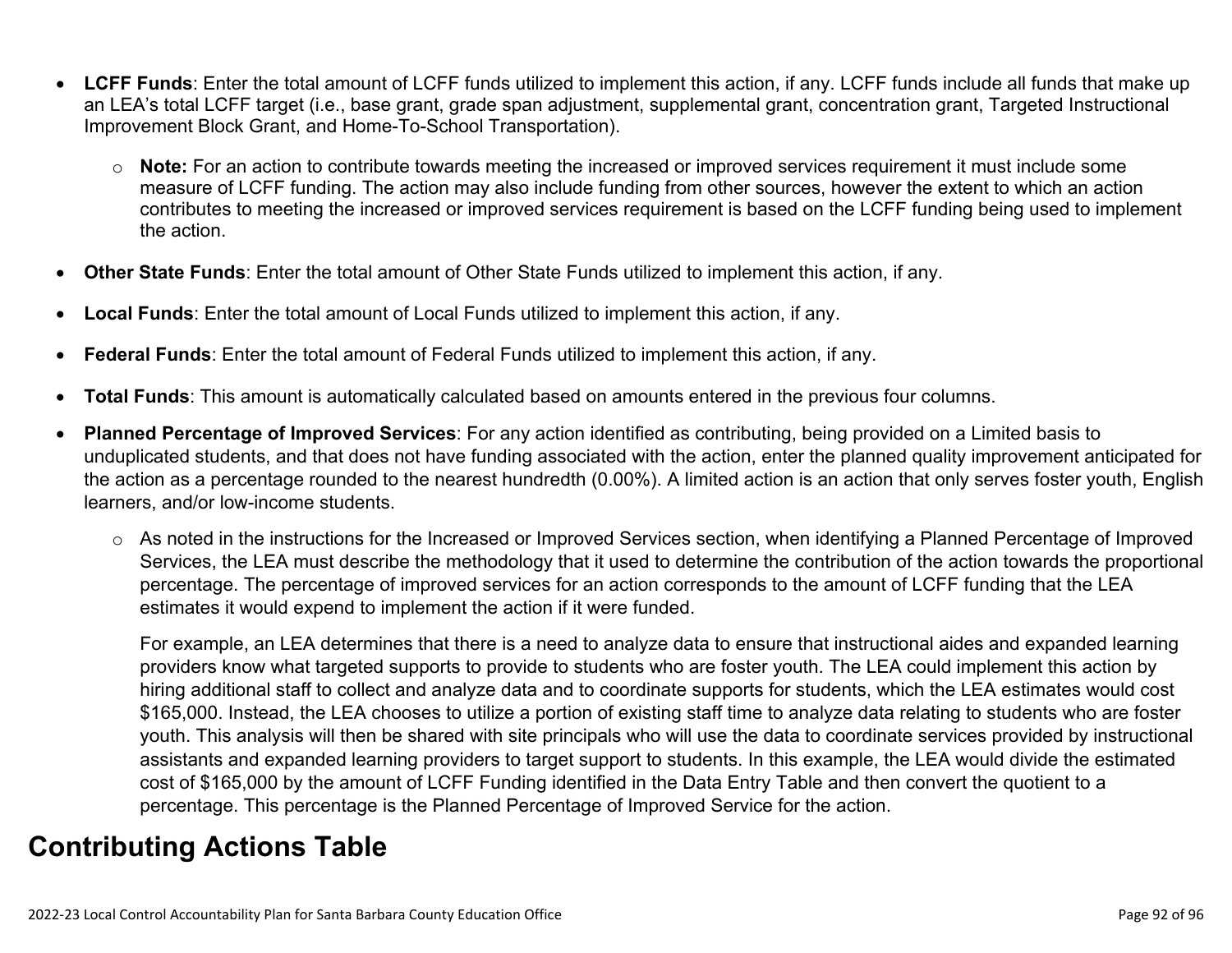As noted above, information will not be entered in the Contributing Actions Table; however, the 'Contributing to Increased or Improved Services?' column will need to be checked to ensure that only actions with a "Yes" are displaying. If actions with a "No" are displayed or if actions that are contributing are not displaying in the column, use the drop-down menu in the column header to filter only the "Yes" responses.

## **Annual Update Table**

In the Annual Update Table, provide the following information for each action in the LCAP for the relevant LCAP year:

• **Estimated Actual Expenditures**: Enter the total estimated actual expenditures to implement this action, if any.

## **Contributing Actions Annual Update Table**

In the Contributing Actions Annual Update Table, check the 'Contributing to Increased or Improved Services?' column to ensure that only actions with a "Yes" are displaying. If actions with a "No" are displayed or if actions that are contributing are not displaying in the column, use the drop-down menu in the column header to filter only the "Yes" responses. Provide the following information for each contributing action in the LCAP for the relevant LCAP year:

- **6. Estimated Actual LCFF Supplemental and/or Concentration Grants:** Provide the total amount of LCFF supplemental and concentration grants the LEA estimates it will actually receive based on of the number and concentration of unduplicated students in the current school year.
- **Estimated Actual Expenditures for Contributing Actions**: Enter the total estimated actual expenditure of LCFF funds used to implement this action, if any.
- **Estimated Actual Percentage of Improved Services:** For any action identified as contributing, being provided on a Limited basis only to unduplicated students, and that does not have funding associated with the action, enter the total estimated actual quality improvement anticipated for the action as a percentage rounded to the nearest hundredth (0.00%).
	- o Building on the example provided above for calculating the Planned Percentage of Improved Services, the LEA in the example implements the action. As part of the annual update process, the LEA reviews implementation and student outcome data and determines that the action was implemented with fidelity and that outcomes for foster youth students improved. The LEA reviews the original estimated cost for the action and determines that had it hired additional staff to collect and analyze data and to coordinate supports for students that estimated actual cost would have been \$169,500 due to a cost of living adjustment. The LEA would divide the estimated actual cost of \$169,500 by the amount of LCFF Funding identified in the Data Entry Table and then convert the quotient to a percentage. This percentage is the Estimated Actual Percentage of Improved Services for the action.

## **LCFF Carryover Table**

• **9. Estimated Actual LCFF Base Grant**: Provide the total amount of LCFF funding the LEA estimates it will receive for the current school year, excluding the supplemental and concentration grants and the add-ons for the Targeted Instructional Improvement Grant Program and the Home to School Transportation Program, pursuant to 5 *CCR* Section 15496(a)(8).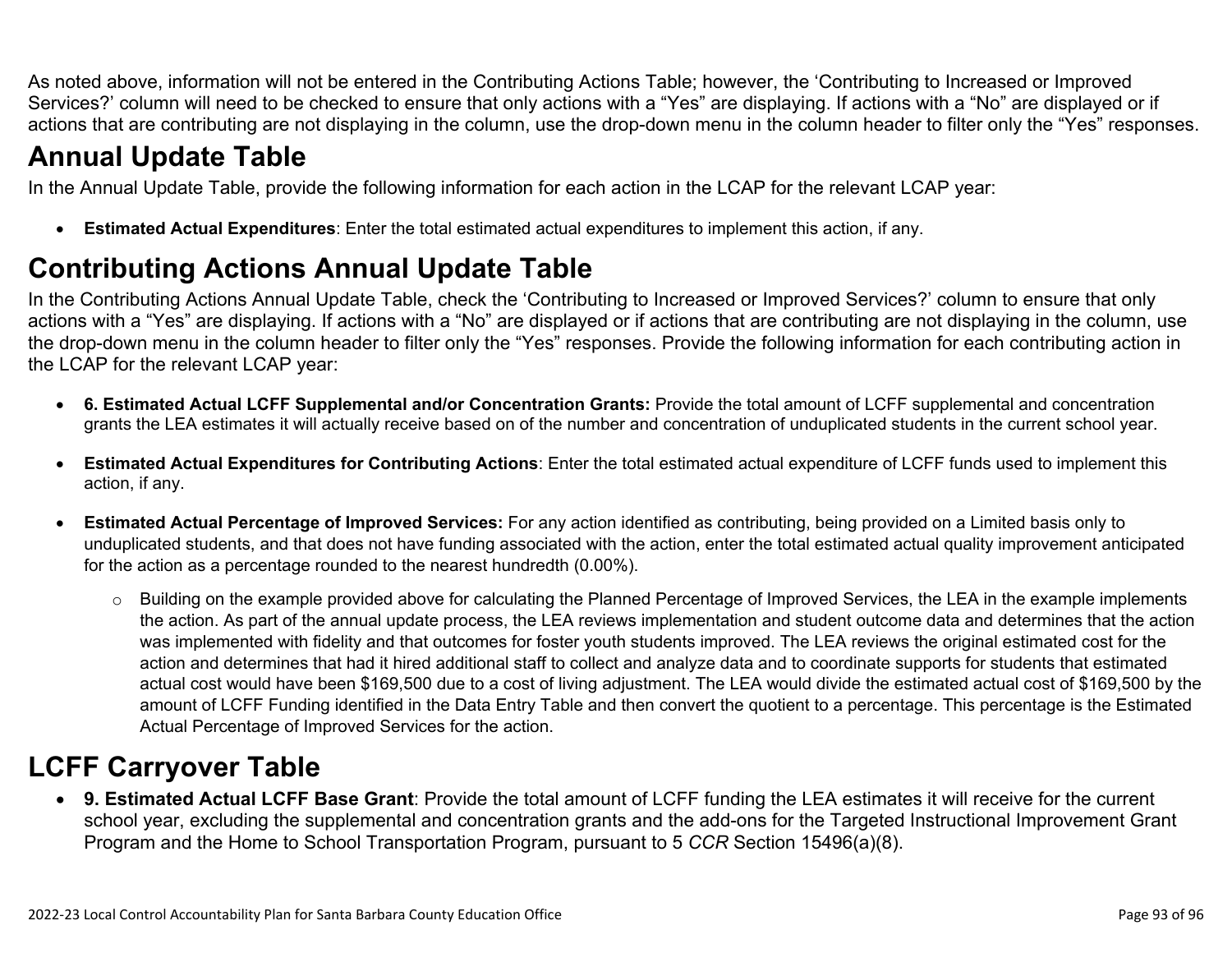• **10. Total Percentage to Increase or Improve Services for the Current School Year:** This percentage will not be entered. The percentage is calculated based on the amounts of the Estimated Actual LCFF Base Grant (9) and the Estimated Actual LCFF Supplemental and/or Concentration Grants (6), pursuant to 5 *CCR* Section 15496(a)(8), plus the LCFF Carryover – Percentage from the prior year. This is the percentage by which services for unduplicated pupils must be increased or improved as compared to the services provided to all students in the current LCAP year.

## **Calculations in the Action Tables**

To reduce the duplication of effort of LEAs, the Action Tables include functionality such as pre-population of fields and cells based on the information provided in the Data Entry Table, the Annual Update Summary Table, and the Contributing Actions Table. For transparency, the functionality and calculations used are provided below.

### **Contributing Actions Table**

- 4. Total Planned Contributing Expenditures (LCFF Funds)
	- $\circ$  This amount is the total of the Planned Expenditures for Contributing Actions (LCFF Funds) column
- 5. Total Planned Percentage of Improved Services
	- $\circ$  This percentage is the total of the Planned Percentage of Improved Services column
- Planned Percentage to Increase or Improve Services for the coming school year (4 divided by 1, plus 5)
	- o This percentage is calculated by dividing the Total Planned Contributing Expenditures (4) by the Projected LCFF Base Grant (1), converting the quotient to a percentage, and adding it to the Total Planned Percentage of Improved Services (5).

### **Contributing Actions Annual Update Table**

Pursuant to *EC* Section 42238.07(c)(2), if the Total Planned Contributing Expenditures (4) is less than the Estimated Actual LCFF Supplemental and Concentration Grants (6), the LEA is required to calculate the difference between the Total Planned Percentage of Improved Services (5) and the Total Estimated Actual Percentage of Improved Services (7). If the Total Planned Contributing Expenditures (4) is equal to or greater than the Estimated Actual LCFF Supplemental and Concentration Grants (6), the Difference Between Planned and Estimated Actual Percentage of Improved Services will display "Not Required."

- 6. Estimated Actual LCFF Supplemental and Concentration Grants
	- $\circ$  This is the total amount of LCFF supplemental and concentration grants the LEA estimates it will actually receive based on of the number and concentration of unduplicated students in the current school year.
- 4. Total Planned Contributing Expenditures (LCFF Funds)
	- $\circ$  This amount is the total of the Last Year's Planned Expenditures for Contributing Actions (LCFF Funds)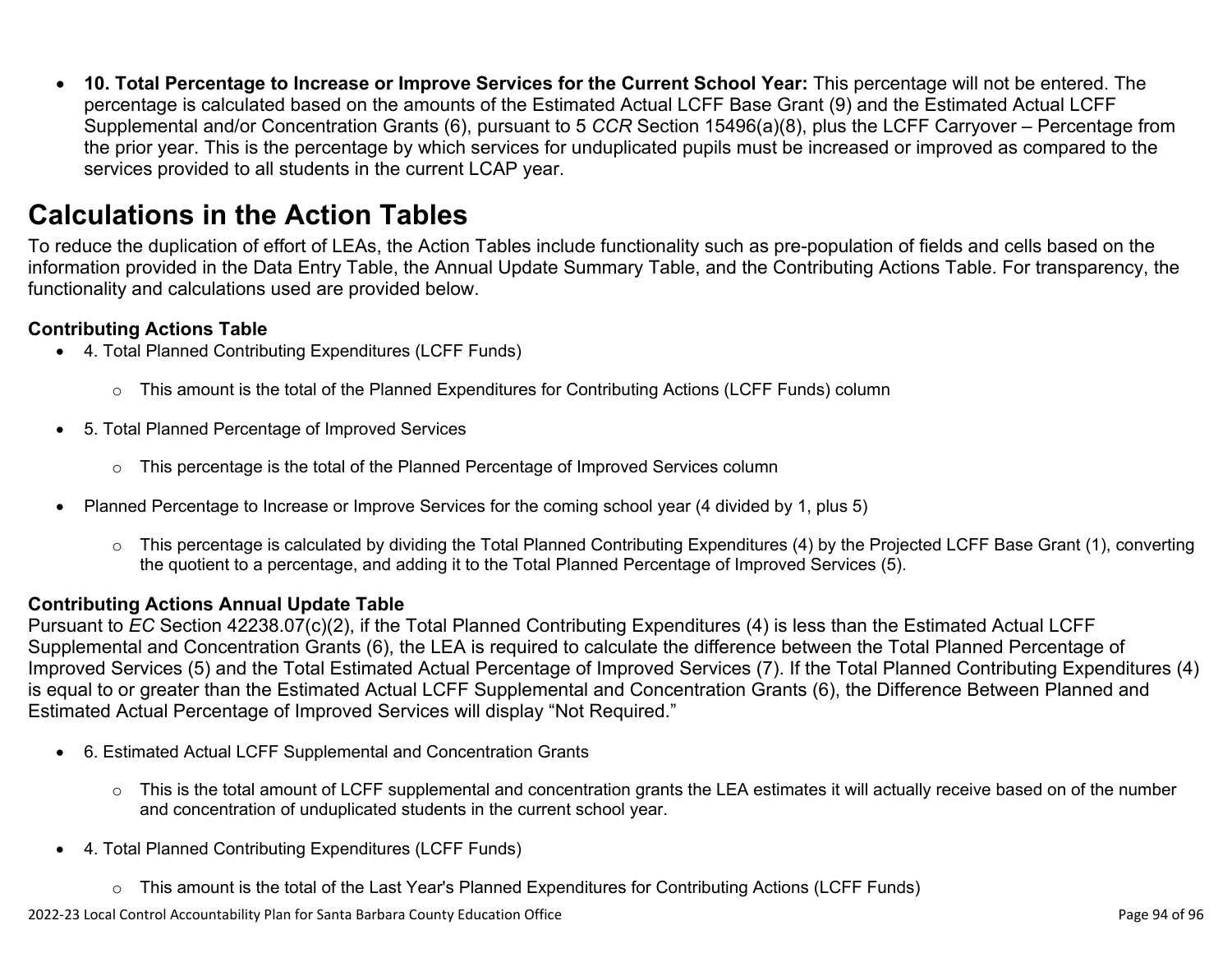- 7. Total Estimated Actual Expenditures for Contributing Actions
	- o This amount is the total of the Estimated Actual Expenditures for Contributing Actions (LCFF Funds)
- Difference Between Planned and Estimated Actual Expenditures for Contributing Actions (Subtract 7 from 4)
	- $\circ$  This amount is the Total Estimated Actual Expenditures for Contributing Actions (7) subtracted from the Total Planned Contributing Expenditures (4)
- 5. Total Planned Percentage of Improved Services (%)
	- o This amount is the total of the Planned Percentage of Improved Services column
- 8. Total Estimated Actual Percentage of Improved Services (%)
	- o This amount is the total of the Estimated Actual Percentage of Improved Services column
- Difference Between Planned and Estimated Actual Percentage of Improved Services (Subtract 5 from 8)
	- o This amount is the Total Planned Percentage of Improved Services (5) subtracted from the Total Estimated Actual Percentage of Improved Services (8)

### **LCFF Carryover Table**

- 10. Total Percentage to Increase or Improve Services for the Current School Year (6 divided by 9 + Carryover %)
	- $\circ$  This percentage is the Estimated Actual LCFF Supplemental and/or Concentration Grants (6) divided by the Estimated Actual LCFF Base Grant (9) plus the LCFF Carryover – Percentage from the prior year.
- 11. Estimated Actual Percentage of Increased or Improved Services (7 divided by 9, plus 8)
	- o This percentage is the Total Estimated Actual Expenditures for Contributing Actions (7) divided by the LCFF Funding (9), then converting the quotient to a percentage and adding the Total Estimated Actual Percentage of Improved Services (8).
- 12. LCFF Carryover Dollar Amount LCFF Carryover (Subtract 11 from 10 and multiply by 9)
	- $\circ$  If the Estimated Actual Percentage of Increased or Improved Services (11) is less than the Estimated Actual Percentage to Increase or Improve Services (10), the LEA is required to carry over LCFF funds.

The amount of LCFF funds is calculated by subtracting the Estimated Actual Percentage to Increase or Improve Services (11) from the Estimated Actual Percentage of Increased or Improved Services (10) and then multiplying by the Estimated Actual LCFF Base Grant (9). This amount is the amount of LCFF funds that is required to be carried over to the coming year.